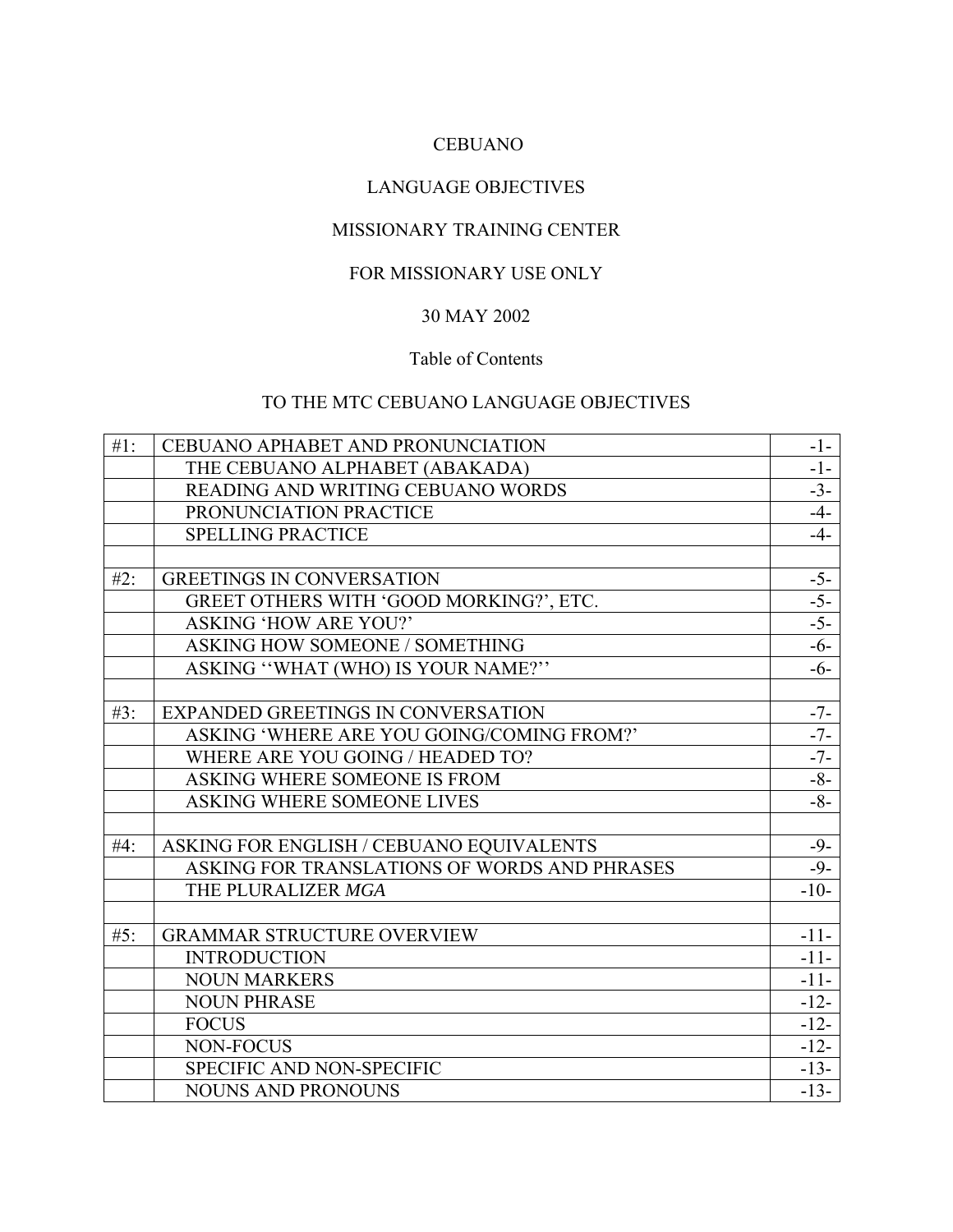|      | <b>LOCATION (HERE AND THERE)</b>          | $-14-$ |
|------|-------------------------------------------|--------|
|      |                                           |        |
| #6:  | THE ANG SET OF NOUN MARKERS               | $-15-$ |
|      | PURPOSE OF THE ANG SET OF NOUN MARKERS    | $-15-$ |
|      | THE ANG SET OF NOUN MARKERS               | $-15-$ |
|      | THE ANG SET OF PRONOUNS                   | $-16-$ |
|      | USING AND PRONOUNS IN GREETINGS           | $-17-$ |
|      | ANG DEMONSTRATIVE PRONOUNS                | $-17-$ |
|      |                                           |        |
| #7:  | THE OG SET OF NOUN MARKERS                | $-19-$ |
|      | PURPOSE OF THE OG SET OF NOUN MARKERS     | $-19-$ |
|      | THE OG SET OF NOUN MARKERS                | $-19-$ |
|      | THE OG SETS OF PRONOUNS                   | $-20-$ |
|      | OG DEMONSTRATIVE PRONOUNS                 | $-22-$ |
|      |                                           |        |
| #8:  | THE SA SET OF NOUN MARKERS                | $-23-$ |
|      | PURPOSE OF THE SA SET OF NOUN MARKERS     | $-23-$ |
|      | THE SA SET OF NOUN MARKERS                | $-23-$ |
|      | THE SA SETS OF PRONOUNS                   | $-24-$ |
|      | SA DEMONSTRATIVE PRONOUNS                 | $-25-$ |
|      | <b>SA LOCATION MARKERS</b>                | $-26-$ |
|      |                                           |        |
| #9:  | <b>NUMBERS</b>                            | $-27-$ |
|      | <b>FORMING CEBUANO NUMBERS</b>            | $-28-$ |
|      | <b>SPANISH NUMBERS</b>                    | $-29-$ |
|      | <b>ASKING PILA QUESTIONS</b>              | $-30-$ |
|      |                                           |        |
| #10: | ADJECTIVES TO DESCRIBE OBJECTS AND TASTE  | $-31-$ |
|      |                                           |        |
| #11: | USING 'TO BE' IN STATEMENTS AND QUESTIONS | $-33-$ |
|      | <b>USING ANG FOR 'TO BE'</b>              | $-33-$ |
|      | THE NGA LINKER                            | $-34-$ |
|      | <b>CEBUANO PARTICLE ORDER</b>             | $-35-$ |
|      | ASKING YES / NO QUESTIONS USING BA        | $-35-$ |
|      | <b>DILI - NOT</b>                         | $-36-$ |
|      | <b>KAAYO AND GAYUD</b>                    | $-37-$ |
|      | <b>ANSWERING YES / NO OUESTIONS</b>       | $-37-$ |
|      |                                           |        |
| #12: | TO HAVE / THERE IS (EXISTENTIAL)          | $-39-$ |
|      | USING ADUNA, MAY, AND WALA IN SENTENCES   | $-39-$ |
|      | <b>USING ADUNA AND WALA</b>               | $-39-$ |
|      | THE - Y LINKER                            | $-40-$ |
|      | <b>USING MAY</b>                          | $-41-$ |
|      | ANSWERING EXISTENTIAL QUESTIONS           | $-41-$ |
|      |                                           |        |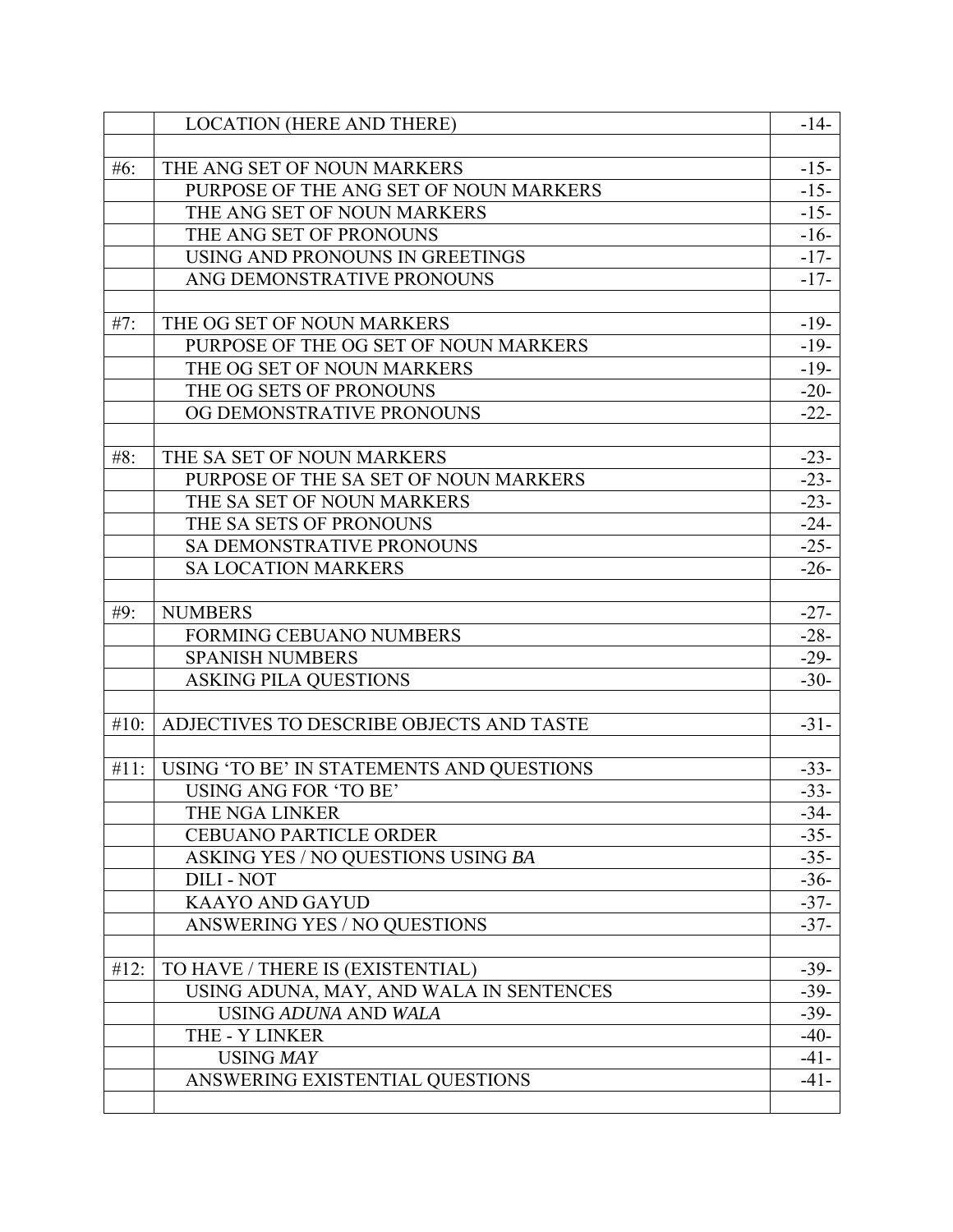|      | #13: SENTENCE STRUCTURE                                        | $-39-$ |
|------|----------------------------------------------------------------|--------|
|      |                                                                |        |
| #14: | VERB STRUCTURE OVER VIEW                                       | $-45-$ |
|      | <b>INTRODUCTION</b>                                            | $-45-$ |
|      | <b>FOCUS</b>                                                   | $-45-$ |
|      | <b>ACTOR</b>                                                   | $-45-$ |
|      | <b>OBJECT</b>                                                  | $-46-$ |
|      | <b>LOCATION</b>                                                | $-46-$ |
|      | <b>TRANSITIVE</b>                                              | $-46-$ |
|      | Ditransitive                                                   | $-46-$ |
|      | <b>TENSE</b>                                                   | $-46-$ |
|      | <b>ACTIVE AND PASSIVE VOICE</b>                                | $-47-$ |
|      |                                                                |        |
| #15: | ACTOR FOCUS VERB CONJUGATION                                   | $-49-$ |
|      | <b>ACTOR FOCUS VERB CONJUGATIONS</b>                           | $-49-$ |
|      | <b>ABSOLUTE</b>                                                | $-50-$ |
|      | <b>IMMEDIATE</b>                                               | $-51-$ |
|      | <b>ABILITY</b> (or POTENTIAL)                                  | $-52-$ |
|      | <b>IMPERATIVES (ACTOR FOCUS)</b>                               | $-52-$ |
|      | <b>NEGATING ACTOR FOCUS</b>                                    | $-52-$ |
|      |                                                                |        |
| #16: | <b>OBJECT FOCUS VERBS</b>                                      | $-55-$ |
|      | IMMEDIATE / ABSOLUTE (Transitive)                              | $-56-$ |
|      | <b>IMPERATIVE</b> (Transitive)                                 | $-56-$ |
|      | <b>ABILITY</b> (Transitive)                                    | $-57-$ |
|      | <b>IMMEDIATE / ABSOLUTE (Ditransitive)</b>                     | $-58-$ |
|      | <b>IMPERATIVE</b>                                              | $-59-$ |
|      | NEGATING OBJECT FOCUS (for either transitive or Ditransitive)  | $-59-$ |
|      | COMPARISON OF ACTOR FOCUS AND OBJECT FOCUS                     | $-60-$ |
|      |                                                                |        |
| #17: | <b>LOCATION FOCUS VERBS</b>                                    | $-61-$ |
|      | LOCATION FOCUS VERB CONJUGATIONS                               | $-61-$ |
|      | <b>LOCATION FOCUS</b>                                          | $-62-$ |
|      | <b>NON-ABILITY</b>                                             | $-62-$ |
|      | <b>ABILITY</b>                                                 | $-62-$ |
|      | <b>IMPERATIVE</b> (for either transitive or Ditransitive)      | $-64-$ |
|      | NEGATING LOCATION FOCUS (for either transitive or Ditransitive | $-64-$ |
|      | COMPARISON OF ACTOR FOCUS, OBJECT FOCUS, AND LOCATION FOCUS    | $-65-$ |
|      |                                                                |        |
| #18: | <b>INTERROGATIVES</b>                                          | $-67-$ |
|      | <b>HOW</b>                                                     | $-69-$ |
|      | <b>KUMUSTA</b>                                                 | $-69-$ |
|      | <b>UNSA KA</b>                                                 | $-69-$ |
|      | UNSAON AND GIUNSA                                              | $-71-$ |
|      | SA UNSA NGA PAAGI                                              | $-71-$ |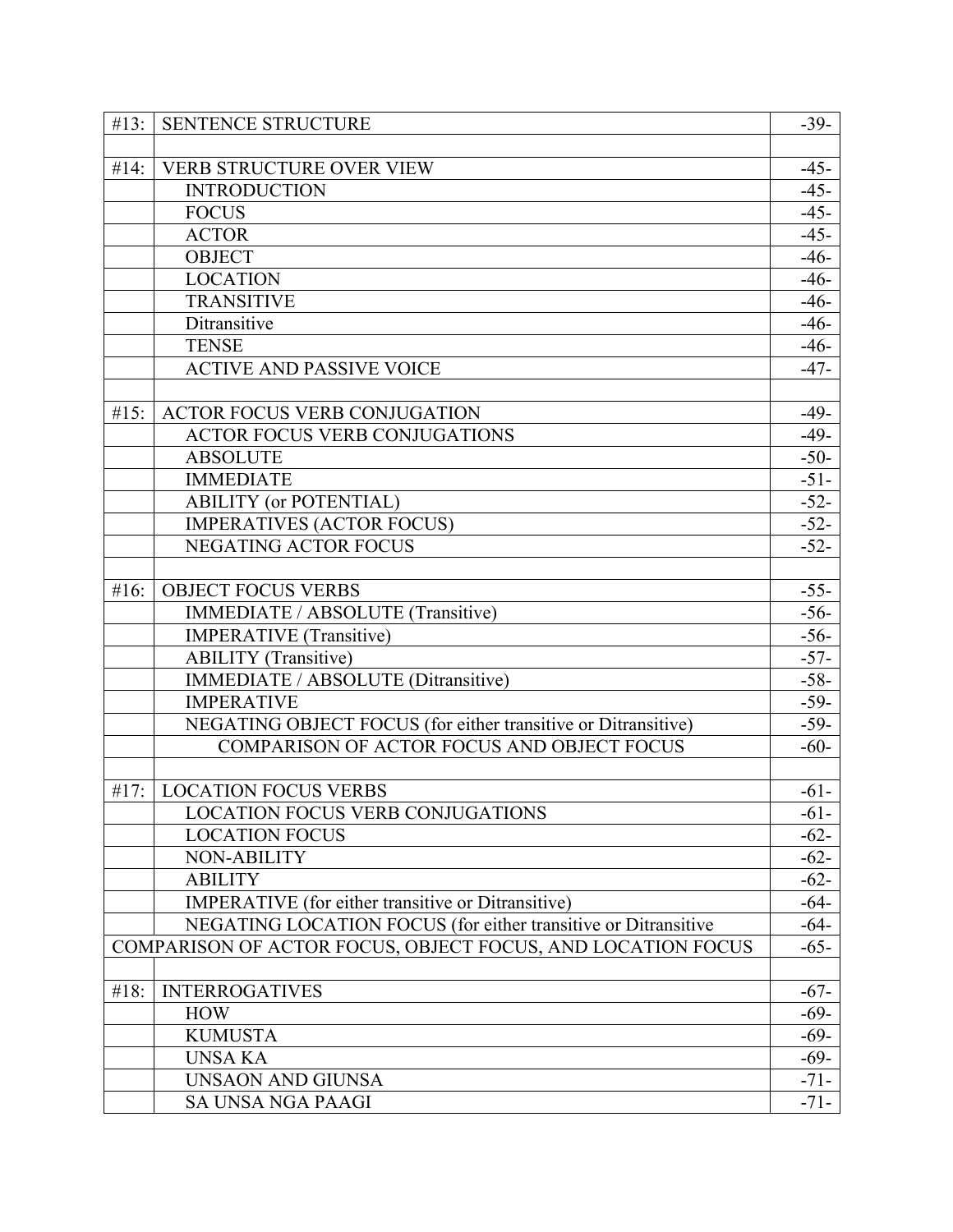|      | <b>PILA</b>                                           | $-71-$  |
|------|-------------------------------------------------------|---------|
|      | <b>WHERE</b>                                          | $-71-$  |
|      |                                                       |         |
| #19: | ADJECTIVES TO DESCRIBE NATURE, SMELL, SOUND AND COLOR | $-75-$  |
|      | <b>VOCABULARY FOR DESCRIBING NATURE</b>               | $-75-$  |
|      | <b>VOCABULARY FOR DESCRIBING SMELL</b>                | $-75-$  |
|      | <b>VOCABULARY FOR DESCRIBING SOUND</b>                | $-75-$  |
|      |                                                       |         |
| #20: | <b>PSEUDO VERBS</b>                                   | $-77-$  |
|      | USING BUOT AND GUSTO                                  | $-78-$  |
|      | USING PWEDE AND MAHIMO                                | $-78-$  |
|      | <b>USING KINAHANGLAN</b>                              | $-78-$  |
|      |                                                       |         |
| #21: | DIRECTIONS AND SPECIFYING LOCATIONS                   | $-79-$  |
|      |                                                       |         |
| #22: | <b>ASSORTED VERBS</b>                                 | $-81-$  |
|      | <b>HIMO</b>                                           | $-81-$  |
|      | <b>TO THINK</b>                                       | $-82-$  |
|      | <b>USING ABI</b>                                      | $-83-$  |
|      | USING SAYUD, HIBALO, AND ILA                          | $-83-$  |
|      |                                                       |         |
| #23: | NA / PA ADVERBS                                       | $-85-$  |
|      |                                                       |         |
| #24: | <b>CALENDAR AND CLOCK TIME</b>                        | $-87-$  |
|      |                                                       |         |
| #25: | <b>TIME ADVERBS</b>                                   | $-89-$  |
|      |                                                       |         |
| #26: | <b>CONJUNCTIONS</b>                                   | $-91-$  |
|      | <b>COMMON CONJUNCTIONS</b>                            | $-91-$  |
|      |                                                       |         |
| #27: | <b>VERBALS</b>                                        | $-93-$  |
|      |                                                       |         |
| #28: | <b>ASSORTED VOCABULARY</b>                            | $-95-$  |
|      |                                                       |         |
| #29: | <b>ADVANCED CONJUGATIONS</b>                          | $-97-$  |
|      |                                                       |         |
|      | <b>APPENDIX</b>                                       | $-100-$ |
|      | <b>CEBUANO NOUN MARKERS</b>                           | $-101-$ |
|      | <b>COMMON VERBS</b>                                   | $-102-$ |
|      | VOCABULARY LIST BY SUBJECT                            | $-106-$ |
|      | <b>ADJECTIVES</b>                                     | $-106-$ |
|      | <b>BEDROOM TERMS</b>                                  | $-106-$ |
|      | <b>BOOKS OF THE BIBLE</b>                             | $-106-$ |
|      | <b>BOOKS OF THE BOOK OF MORMON</b>                    | $-107-$ |
|      | <b>CALENDER MONTHS</b>                                | $-107-$ |
|      |                                                       |         |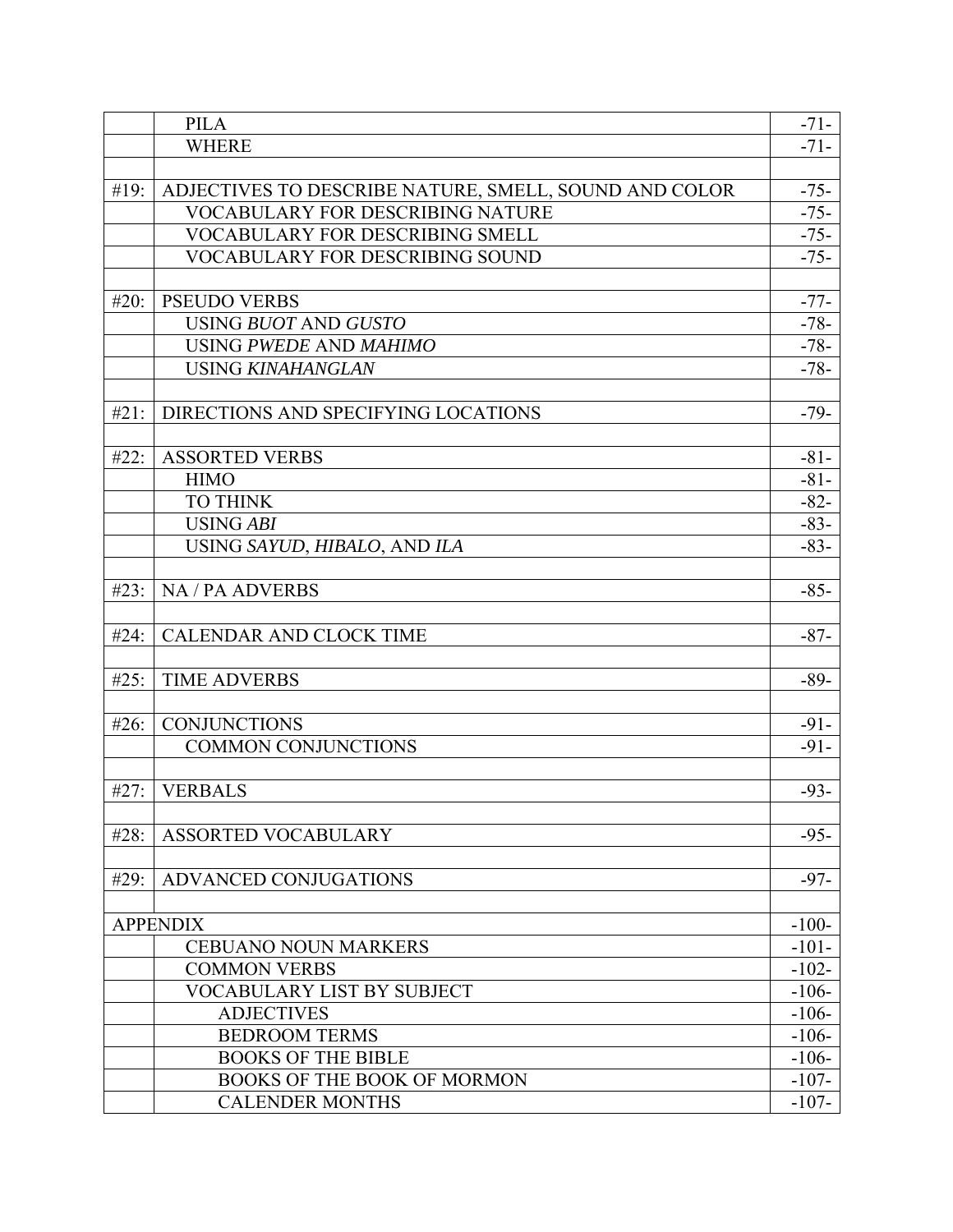| <b>CALENDER DATES</b>                 | $-107-$ |
|---------------------------------------|---------|
| <b>CITY TERMS</b>                     | $-108-$ |
| <b>CLOCK TIME-SPANISH</b>             | $-108-$ |
| <b>COLORS</b>                         | $-108-$ |
| <b>CONJUNCTIONS</b>                   | $-108-$ |
| <b>DAYS OF THE WEEK</b>               | $-108-$ |
| <b>FAMILY RELATIONSHIPS</b>           | $-108-$ |
| <b>FOODS IN GENERAL</b>               | $-108-$ |
| <b>FRUITS</b>                         | $-109-$ |
| <b>GOSPEL TERMS</b>                   | $-109-$ |
| <b>HOUSEHOLD TERMS</b>                | $-111-$ |
| <b>HUMAN BODY</b>                     | $-111-$ |
| <b>KITCHEN TERMS</b>                  | $-111-$ |
| <b>LIVING ROOM TERMS</b>              | $-111-$ |
| MEATS, FISH & POULTRY                 | $-111-$ |
| <b>MEDICAL TERMS</b>                  | $-112-$ |
| <b>MEN'S CLOTHES</b>                  | $-112-$ |
| PEARL OF GREAT PRICE                  | $-112-$ |
| <b>PREPOSITIONS</b>                   | $-112-$ |
| <b>RELIGIONS</b>                      | $-112-$ |
| <b>SEASONS</b>                        | $-112-$ |
| SPORTS/ATHLETICS                      | $-112-$ |
| <b>SUPERMARKET TERMS</b>              | $-112-$ |
| <b>TIMES</b>                          | $-113-$ |
| TRAVEL TERMS & DIRECTIONS             | $-113-$ |
| <b>INTERNATIONAL TERMS</b>            | $-113-$ |
| <b>VEGETABLES</b>                     | $-113-$ |
| <b>WOMEN'S CLOTHING &amp; MAKE-UP</b> | $-113-$ |
| <b>DIALOGUES</b>                      | $-115-$ |

NOTE: This Cebuano Language Objective is intended for use in the Missionary Training Center of The Church of Jesus Christ of Latter-day Saints. As the missionary or MTC staff uses this guide please keep in mind that this book is under constant revision and is not perfect. We ask you to overlook the mistakes and please make changes where necessary. This Language Objective book is also not completely correct for every region of the Visayas. Please make adjustments as needed and edit this guide as more is learned about the Visayan-Cebuano language.

Salamat!

# **CEBUANO LANGUAGE OBJECTIVE #1**  CEBUANO ALPHABET AND PRONUNCIATION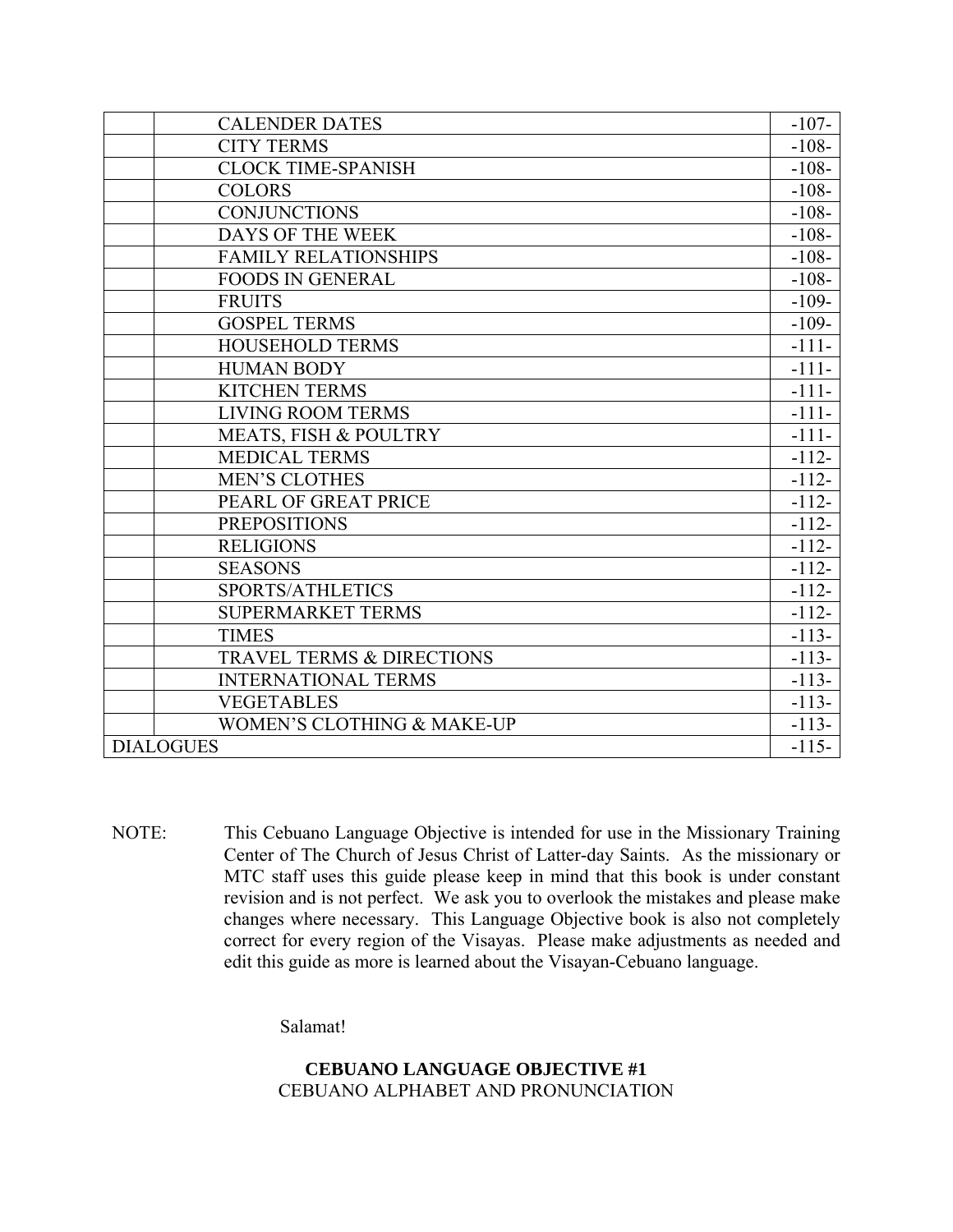#### **#1: CEBUANO ALPHABET AND PRONUNCIATION**

#### OBJECTIVE**FIGURE 1**

#### BY THE END OF THIS LESSON YOU SHOULD BE ABLE TO:

- Pronounce the letters in the Cebuano alphabet

- Read and write Cebuano words

## **THE CEBUANO ALPHABET (ABAKADA)**

**Abakada (alphabet).** The *abakada* or the Cebuano alphabet consists of twenty letters in the following sequence:

a, b, k, d, e, g, h, i, l, m, n, ng, o, o, r, s, t, u, w and y

Note that *k* follows *b* and *ng* (new and different letter!) follows *n.*

**Cebuano vowels.** The Cebuano vowels are *a, e, i,o* and *u.* The Cebuano vowel sounds are slightly different than English vowel sounds. The closest sounds to the five vowel sounds of Cebuano are:

| a        |       | as in far, father | (ah, like "Ah ha! Eureka!")                        |
|----------|-------|-------------------|----------------------------------------------------|
| e        | as in | end, bed          | (eh, like an old man saying "Eh sonney!")          |
|          | as in | eve, marine       | (ee, like "Eek, it's an eel!)                      |
| $\Omega$ | as in | obey, hope        | (oh, like "Oh my goodness!")                       |
| u        | as in | food, moon        | (ooh or ew, like seeing a painful football injury) |

**Cebuano consonants.** The consonants are pronounced with the sound of *a* at the end:

Ba, Ka, Da, Ga, Ha, La, Ma, Na, Nga, Pa, Ra, Sa, Ta, Wa and Ya

#### **The consonant** *Ng* **(spelled** *nga).*

The *ng* sound is different to most English speakers because to them, the 'n' and 'g' are two different letters. The Cebuano letter *ng* is one consonant and has neither the `n` nor the `g` sound. It is pronounced in the same syllable.

 It is pronounced by saying an ''nga'' sound from the back of the throat, while leaving the tongue on the bottom of the mouth. Avoid the temptation to have the tongue touch the top row of teeth. The initial *nga* sound can be practiced by selecting a phrase with the correct sound (say -- sing a song). Then leave off the initial consonants (say –ing a –ong). Keep practicing until it comes with ease.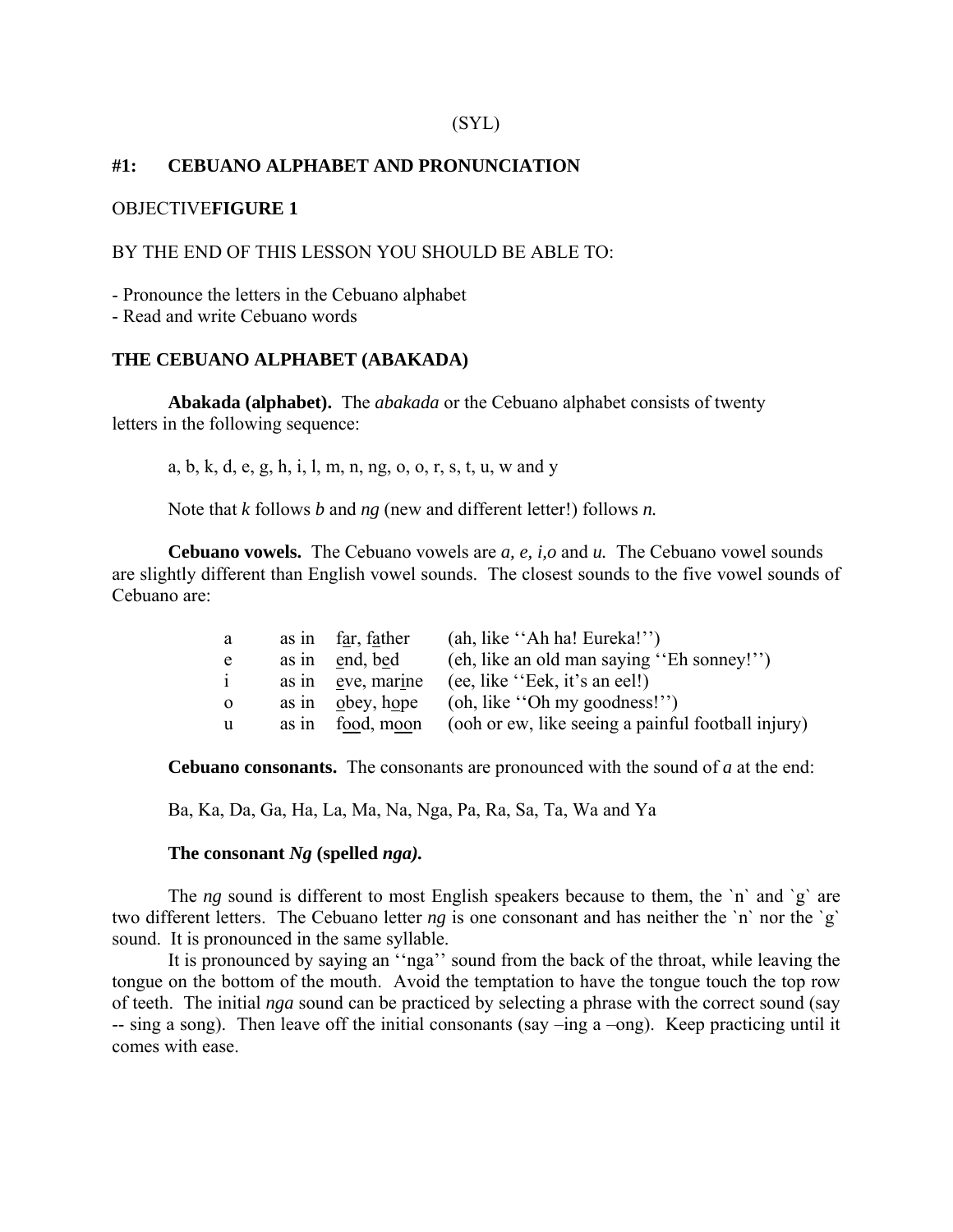# **CEBUANO LANGUAGE OBJECTIVE #1** CEBUANO ALPHABET AND PRONUNCIATION (SYL)

 The pronunciation of *ng* at the end of words is fairly simple, as in the English word *sing* or *lung*, but its pronunciation within a word is a little more challenging. Most English words with internal `n` and `g` consonants usually have the `n` and `g` separated into two different syllables (ex. Ma*n-g*er, e*n-g*ine, e*n-g*lish, or ma*n-g*o).

In English the 'ng' combination is only found in the middle or end of words. In Cebuano, the consonant *ng* may appear at the beginning, middle, or end of words (such at *ng*alan, pai*ng*on, or a*ng*). The closest English words with the inside *ng* sound are *longing, singing,* or *hanger* (pronounced with the `g` sound).

**Spanish adopted letters.** There are letters not found in the Cebuano alphabet used in the language because of foreign languages. The following letters are taken from the Spanish alphabet:

- ch sounds more like `sh`, as in the Spanish name *Ch*avez.
- j sounds more like `h`, as in the Spanish name *J*ose.
- ll sounds like `lly`, as in the Spanish name Padi*ll*a
- n sounds like `ny`, as in the English ca*ny*on.
- rr rolling *r* sound
- x sounds like `h`, as in the Spanish name Ro*x*as

**English adopted letters.** The following are English adopted letters:

c, ch, f, j, q, v, x and z

#### **Other adopted letters.**

ts this sounds like the `ts` in the English ha*ts*

**Dipthongs.** The Cebuano dipthongs are complex sounds that are combinations of simple vowel sounds and semi-vowels.

| 1V | as in pew  | divutay (small amount) |
|----|------------|------------------------|
| ey | as in bait | reyna (queen)          |
| ay | as in hi   | balay (house)          |
| aw | as in brow | adlaw $\text{(day)}$   |
| 0V | as in boy  | baboy $(pig)$          |

Other complex sounds are:

|  | as 'j' in $dyip$ (jeep) |  |
|--|-------------------------|--|
|  |                         |  |

sy as `sh` in mi*sy*on (mission)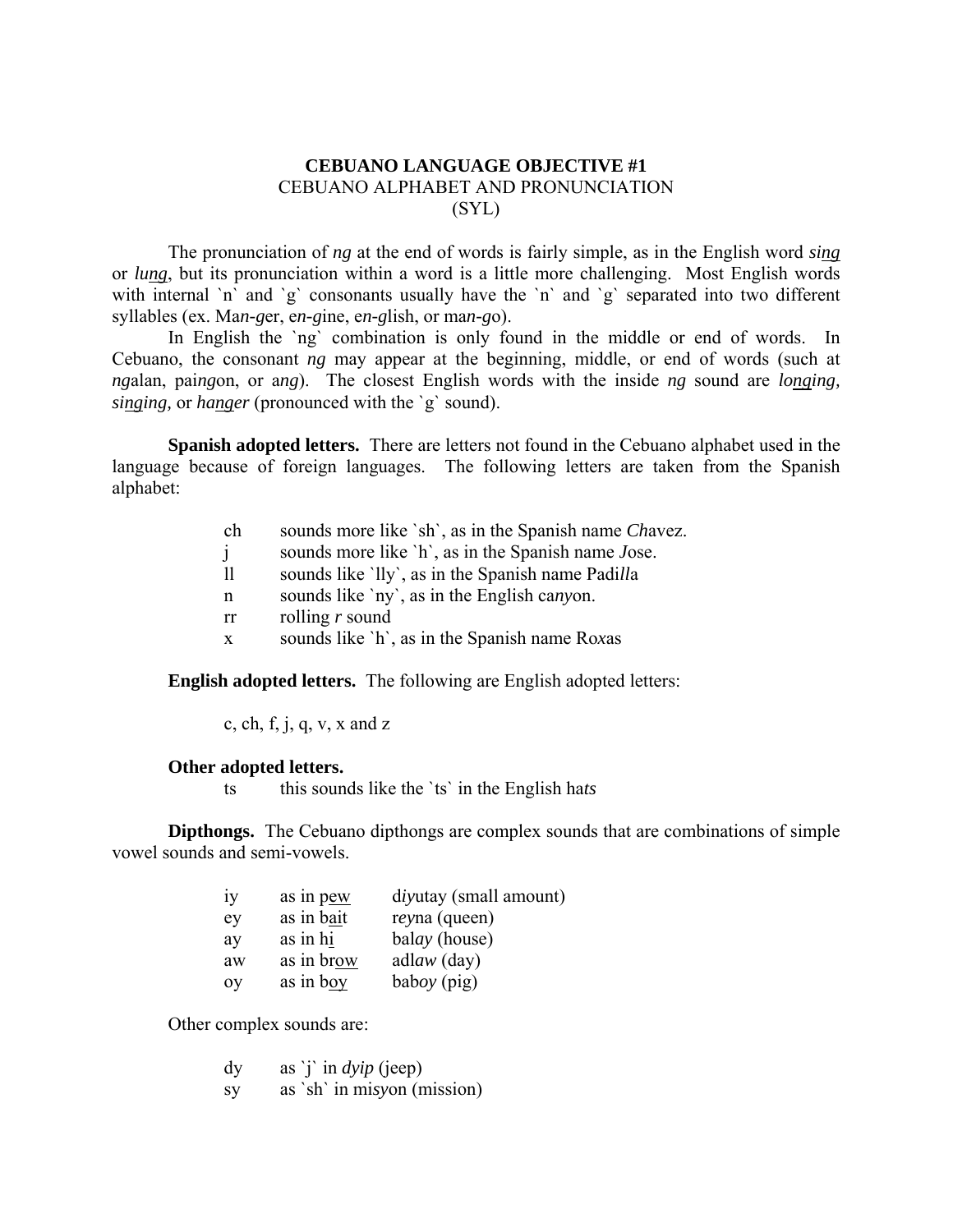# **CEBUANO LANGUAGE OBJECTIVE #1**  CEBUANO ALPHABET AND PRONUNCIATION (SYL)

## **READING AND WRITING CEBUANO WORDS**

There are two skills involved in learning and becoming functional in a foreign language:

- 1) Reading written language and pronouncing it correctly, and
- 2) Writing the words your hear correctly.

A few ideas and a simple three step rule can help you develop both skills in Visayan.

**Cebuano syllables.** Cebuano is not a truly-written language, which means that generally, a Cebuano word is spelled just as it is pronounced.

 Each syllable and vowel is pronounced separately and distinctly. One Cebuano syllable will consist of either a vowel (V), a vowel with a consonant (CV) / (VC), or a vowel between two consonants (CVC). This makes reading in Cebuano much easier than English because the words can be easily broken into syllables.

|                                               |                                    |                | CVC-CV-CVC VC CV-CV-CV | VC.            | VC-CVC                | CV. | CVC-CV-CVC         |
|-----------------------------------------------|------------------------------------|----------------|------------------------|----------------|-----------------------|-----|--------------------|
|                                               | $\text{Nag}$ - pa - lit ang        |                | la - la - ki           | 0 <sup>g</sup> | ga - tas              | sa  | $tin - da - han$ . |
|                                               | (The boy bough milk at the store.) |                |                        |                |                       |     |                    |
|                                               | CV-VC-CV                           | CV <sub></sub> | CV-CV                  | CV.            | CV-CV-CV-CVC          |     | VC-CV              |
|                                               | Mo-ad-to ba                        |                | $si - va$              | sa             | $Pi - I$ i - pi - nas |     | $ug$ - ma?         |
| (Will he/she go to the Philippines tomorrow?) |                                    |                |                        |                |                       |     |                    |

**The three-step rule.** A simple three-step process can help you read new words.

 First, focus on the vowels in the new word (every syllables has one vowel). Thus, a word with three vowels (ex. merkado) also has three syllables (mer-ka-do). The vowels form the skeleton of the word.

Second, connect the vowels to the consonants and fill the flesh on the skeleton.

Finally, dress the word by adding correct stress and intonation.

**Stress.** Stress in Cebuano roots is usually placed on the next-to-last syllable, though this is not always the case. Knowledge of where to place a stress usually requires experience with the word. Many words have a different meaning when the stress is shifted.

STRESS ON FIRST SYLLABLE: STRESS ON SECOND SYLLABLE:

| hapon afternoon   | Hapon | Japan  |
|-------------------|-------|--------|
| basa to read      | basa  | wet    |
| $kita$ we (incl.) | kita  | to see |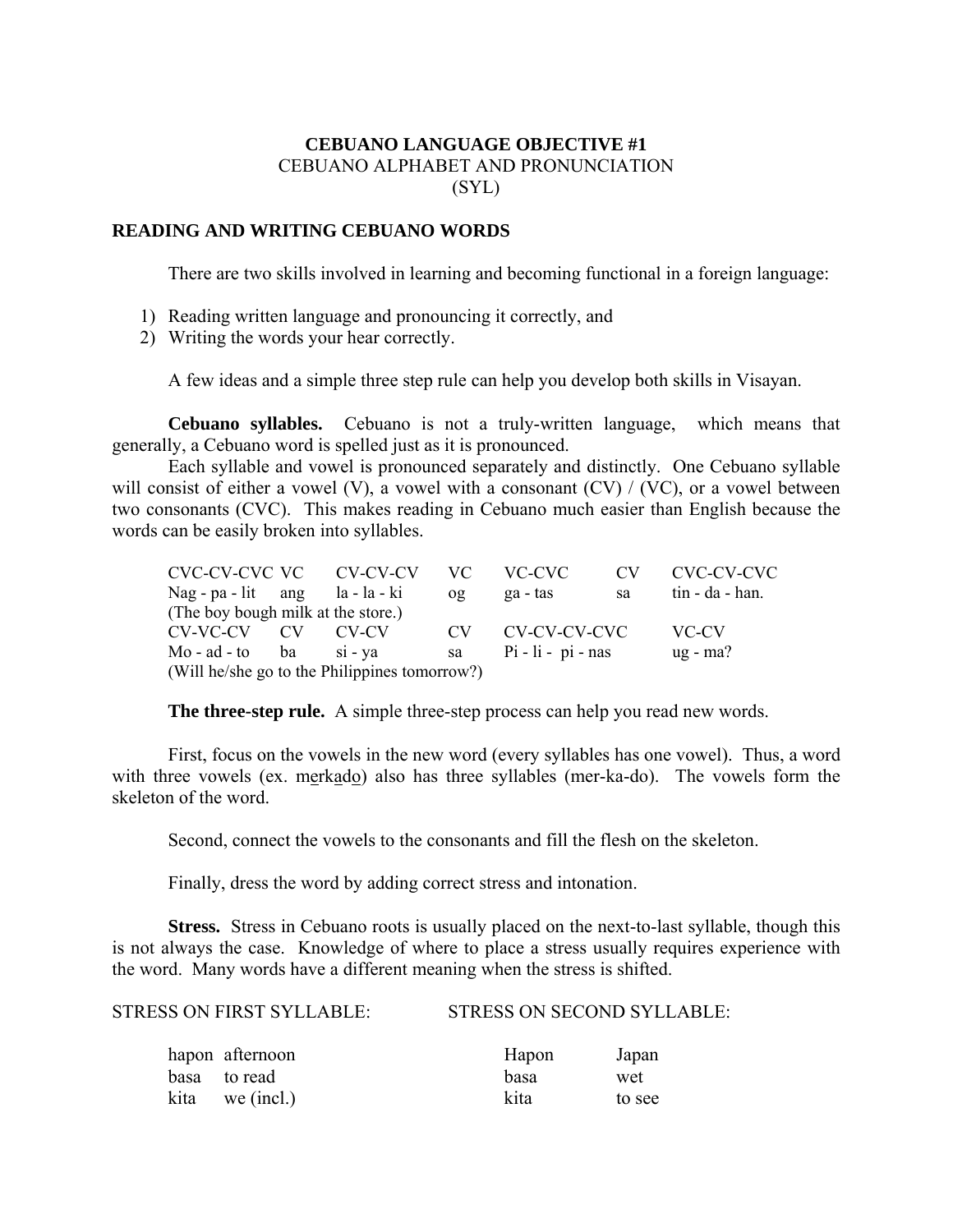# **CEBUANO LANGUAGE OBJECTIVE #1**  CEBUANO ALPHABET AND PRONUNCIATION (SYL)

**Intonation.** Like in English, generally raise your tone for questions and requests, let your tone fall or level off for statements, commands, and responses, and suspend your tone for series and non-final phrases.

**Glottal catch.** The glottal catch or the abrupt changes in the duration of syllables can also change the meaning of some words. The glottal catch is an abrupt closing of the throat. Thus, the last sound in the syllables is cut short. This occurs almost exclusively when the word ends in a vowel.

|           | <b>CATCH ON FIRST SYLLABLE:</b> |          | <b>CATCH ON SECOND SYLLABLE:</b> |
|-----------|---------------------------------|----------|----------------------------------|
|           | sala living room                | sala sin |                                  |
| wala left |                                 |          | wala no; none                    |
|           | basa to read                    | basa wet |                                  |

\*Note: The glottal stop, for all intents and purposes, acts as a silent ''t'' consonant.

# **PRONUNCIATION PRACTICE**

Practice pronunciation by reading aloud the following Cebuano words:

#### **VOCABULARY LISTFIGURE 1**

| Cebuano - Cebuano       | ebanghelyo - gospel | dili - not, no (future)        |
|-------------------------|---------------------|--------------------------------|
| Ingles - English        | kauban - companion  | wala - one; no (past)          |
| Pilipinas - Philippines | lalaki - male       | salamat - thank you            |
| misyon - mission        | babaye - female     | walay sapayan - you're welcome |
| misyonaryo - missionary | $00 - yes$          |                                |

#### **SPELLING PRACTICE**

Practice spelling by writing the Cebuano words given you by your teacher.

## **VOCABULARY LIST FIGURE 1**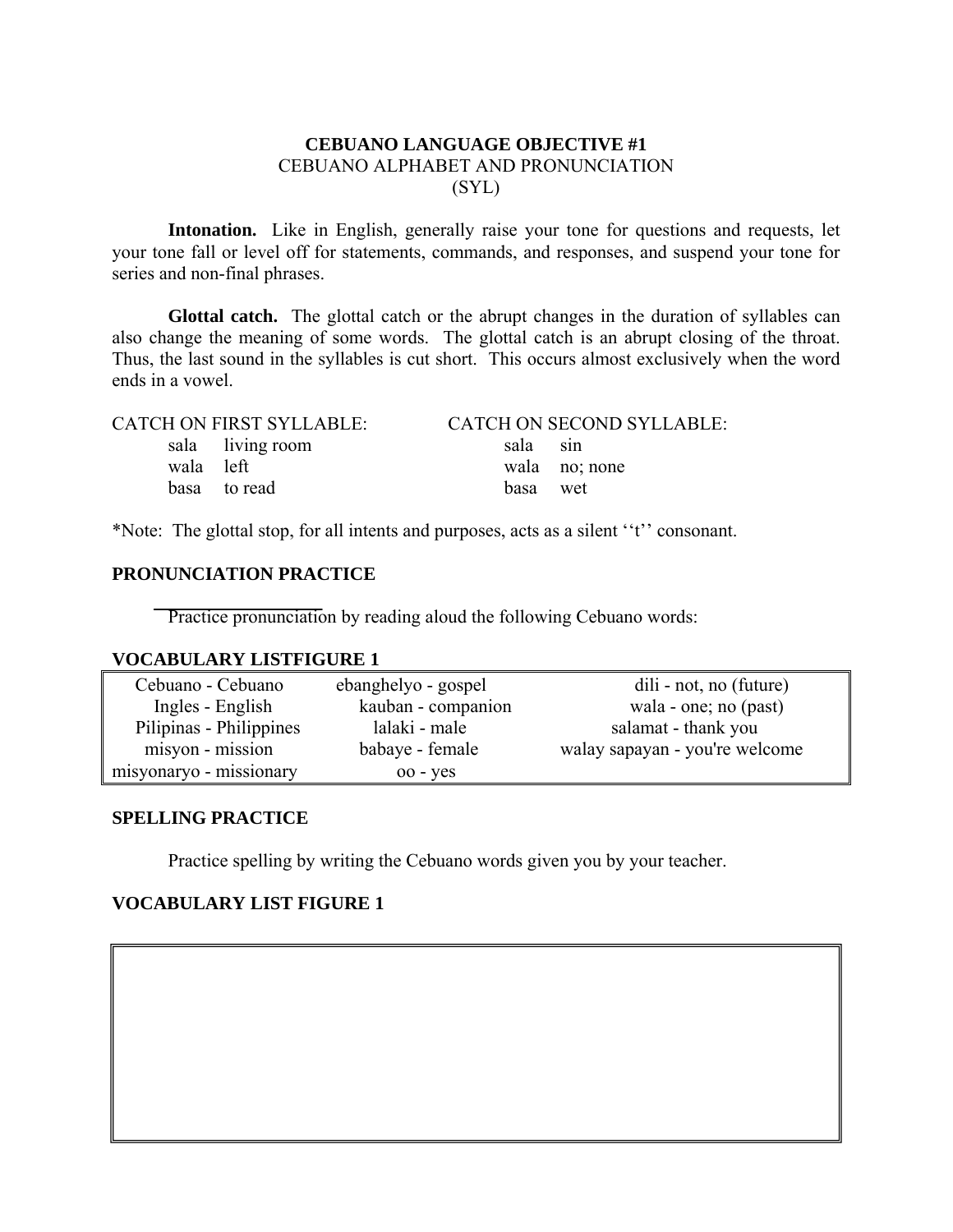# **CEBUANO LANGUAGE OBJECTIVE # 2**  GREETINGS IN CONVERSATION

## **#2: GREETINGS IN CONVERSATION**

## OBJECTIVE**FIGURE 1**

## BY THE END OF THIS LESSON YOU SHOULD BE ABLE TO:

- Greet others with simple questions

## **VOCABULARY LISTFIGURE 1**

| maayo - good                | kamo - you (plural) | lami - delicious                      |
|-----------------------------|---------------------|---------------------------------------|
| buntag - morning            | igsoon - sibling    | kinsa - who                           |
| odto - noon                 | tatay - dad         | ngalan - name                         |
| hapon - afternoon           | nanay - mom         | si - name marker (ang)                |
| gabii - evening             | pagtuon - study     | $\frac{1}{2}$ imong - you(r) (plural) |
| $lang / ra - just$ , only   | pagkaon - food      | $inyong - you(r) (plural)$            |
| sab / pod / sad - too, also | kinabuhi - life     | kumusta - hi / how are you?           |
| ka - you (singular)         |                     |                                       |

#### **GREET OTHERS WITH `GOOD MORNING?`, ETC.**

 The first greeting you will learn is how to say ''good morning'' or ''good evening'' to everyone you see.

GREETING: RESPONSE:

 odto odto gabii gabii

Maayong \_\_\_\_\_\_\_\_\_\_\_\_\_. Maayon \_\_\_\_\_\_\_\_\_\_\_\_\_\_ 'sab/pod.

 buntag buntag hapon hapon hapon

#### **ASKING `HOW ARE YOU?`**

 The next greetings means ''Hi'', and ''how are you?''. The word *kumusta* comes from the Spanish *como esta.*

## **CEBUANO LANGUAGE OBJECTIVE #2**  GREETINGS IN CONVERSATION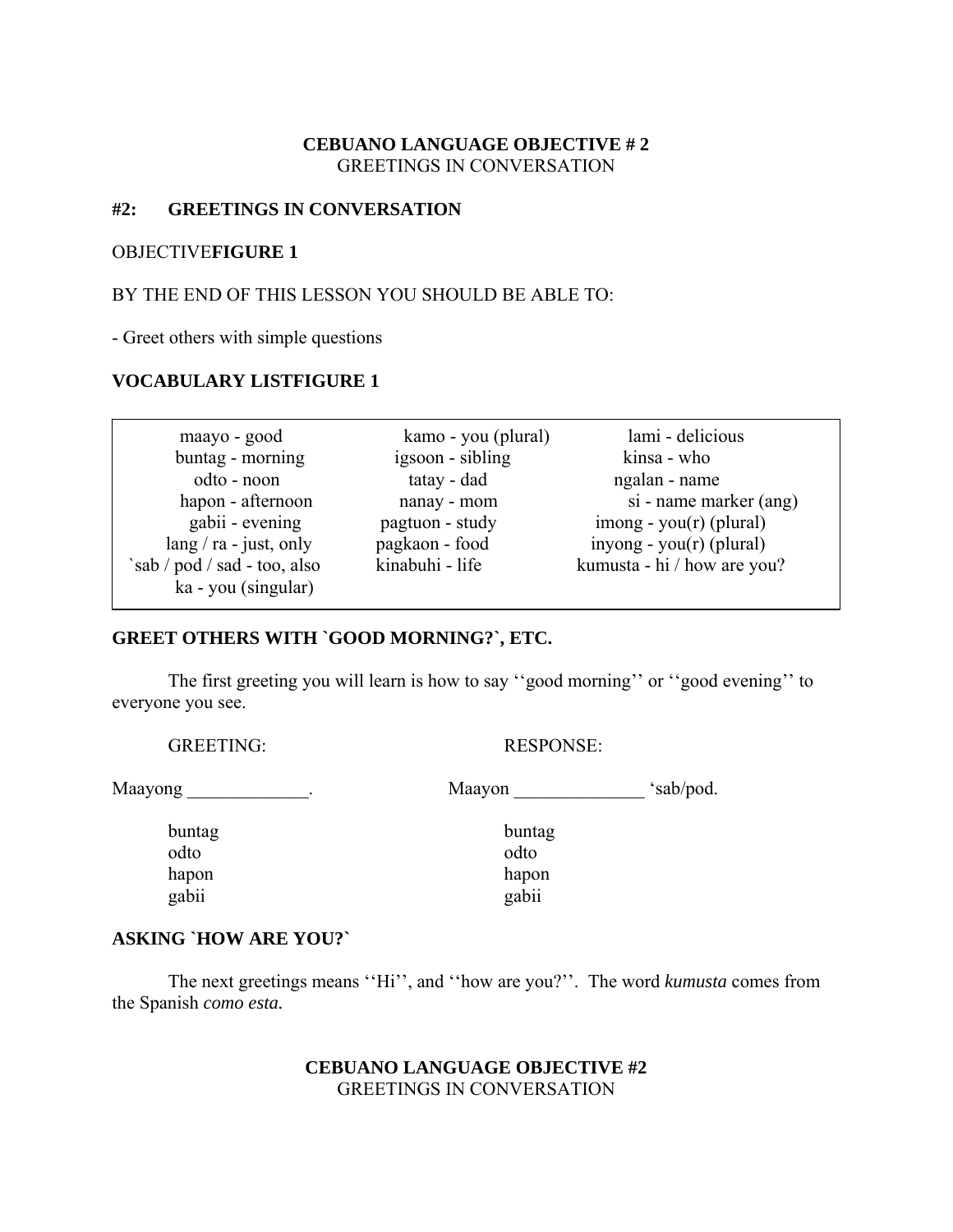| Kumusta! (Hello!) |                  | Kumusta! (Hi!) |                  |
|-------------------|------------------|----------------|------------------|
| Kumusta           | ? (How are you?) | Maayo. (Good.) |                  |
| ka                |                  | Kumusta man    | ? (How are you?) |
| kamo              |                  | ka             |                  |
|                   |                  | kamo           |                  |

Maayo pod. Salamat! (Good also. Thank you!)

#### **ASKING HOW SOMEONE / SOMETHING**

*Kumusta* can be used for more than just to ask how someone is doing. *Kumusta* or ''how are…'' questions may also be asked to find out how other people or things are. This is done by adding an ang phrase to *Kumusta* modified by an og pronoun which acts as a possessive.

#### **Kumust + modified ang phrase?**

| Kumusta ang |              |                | (How is $\ldots$ )     |                           |  |
|-------------|--------------|----------------|------------------------|---------------------------|--|
|             | imong        | tatay          | (your dad?)            | Maayo.<br>(Good)          |  |
|             |              | kauban         | (your companion?)      | Nindot! (Great!)          |  |
|             |              | inyong pagkaon | (your food?)           | (Delicious.)<br>Lami.     |  |
| Kumusta si  |              |                |                        |                           |  |
|             | Elder/Sister |                | (How is Elder/Sister?) | Maayo kaayo! (Very well!) |  |

The og marker and pronouns will be discussed in depth in a later objective.

## **ASKING ''WHAT (WHO) IS YOUR NAME?''**

#### **Kinsa (or Unsa) + modified ang phrase?**

| Kinsa ang imong ngalan?     | Ako si (Elder/Sister)                           |
|-----------------------------|-------------------------------------------------|
| Unsa ang inyong mga ngalan? | Ako si (Elder/Sister) ug siya si (Elder/Sister) |

In Cebuano, the phrase above is really asking 'who is your name?' It is common to hear both 'who' and 'what is your name?'

## **CEBUANO LANGUAGE OBJECTIVE #3**  EXPANDED GREETINGS IN CONVERSATION

## **#3: EXPANDED GREETINGS IN CONVERSATION**

# OBJECTIVE**FIGURE 1** BY THE END OF THIS LESSON YOU SHOULD BE ABLE TO:

- Use conversational greetings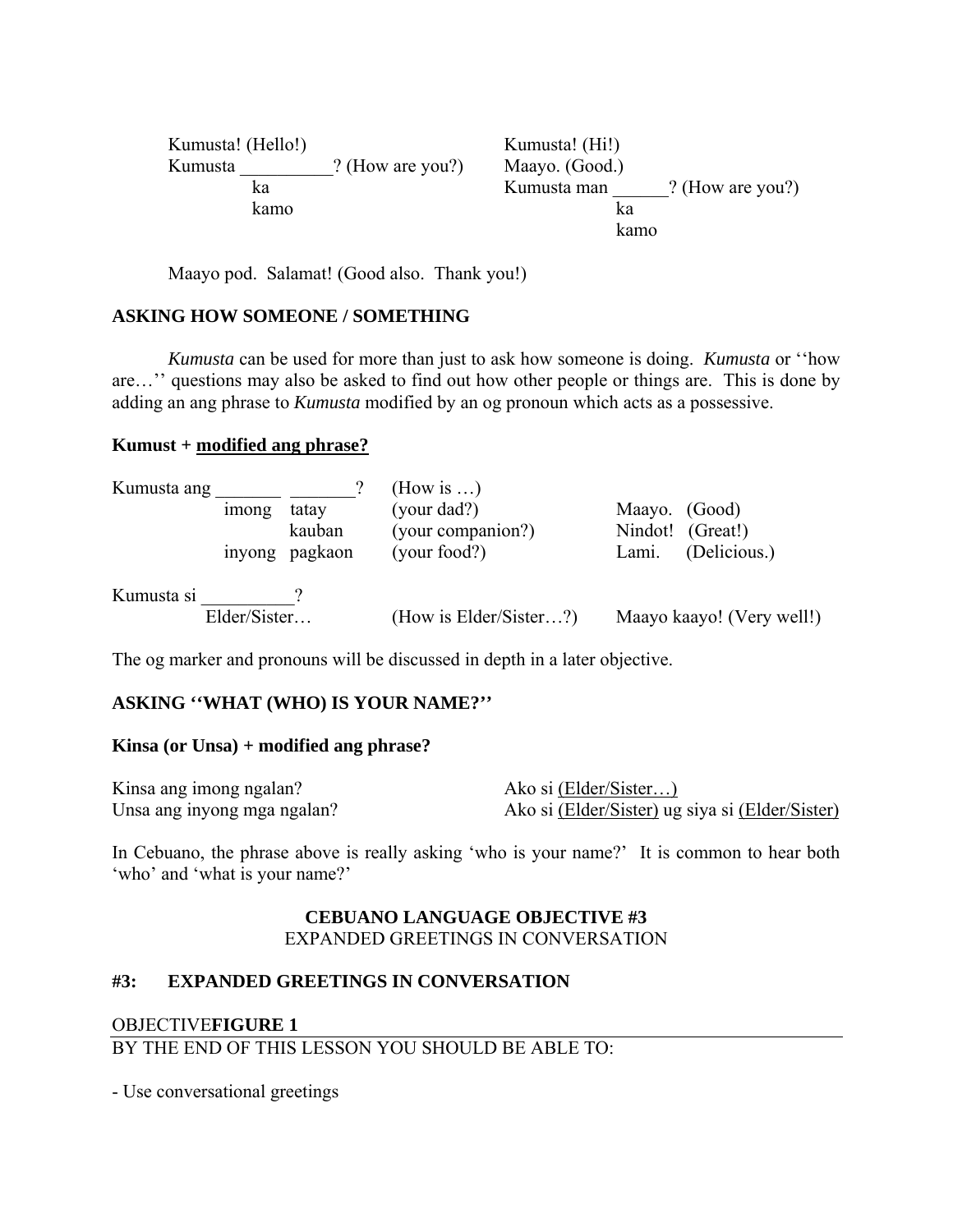# **VOCABULARY LISTFIGURE 1**

| asa - where (future)   |
|------------------------|
| diin - where (past)    |
| taga - native of       |
| nagpuyo - reside, live |
| padulong / paingon -   |
| headed to              |

gikan - coming from diha - there (closer to diri - here (close to listener) speaker and listener)

speaker) didto - there (far from dinhi - here (close to speaker and listener)

# **ASKING `WHERE ARE YOU GOING/COMING FROM?`**

 Filipinos often greet each other with the questions "Where are you going?" or "Where have you been?" To many foreigners, this seems nosy. This is meant to be a polite, informal greeting. You do not have to indicate exactly where you are going or where you have been. A vague response is just fine.

# **WHERE ARE YOU GOING / HEADED TO? (future tense)**

#### **Asa + pronoun + preposition**

Asa baingon? (Where are you headed?) Sa (place). (To (place.) ka kamo

## **WHERE DID YOU JUST COME FROM? (past tense)**

## **Diin + pronoun + preposition?**

| Diin | gikan? | (Where are you coming from?) | lang. | (Just here/there.)       |
|------|--------|------------------------------|-------|--------------------------|
| ka   |        |                              | Dinhi |                          |
| kamo |        |                              | Diha  | (show facial expression) |
|      |        |                              | Didto |                          |

## **CEBUANO LANGUAGE OBJECTIVE #3**  EXPANDED GREETINGS IN CONVERSATION

## **ASKING WHERE SOMEONE IS FROM**

 Filipinos enjoy knowing where people are from (their origins). Although it is not usually the first greeting, the question "Where are you from?" is often asked when getting acquainted with someone.

**Taga + diin + ang phrase Taga + place + ang phrase**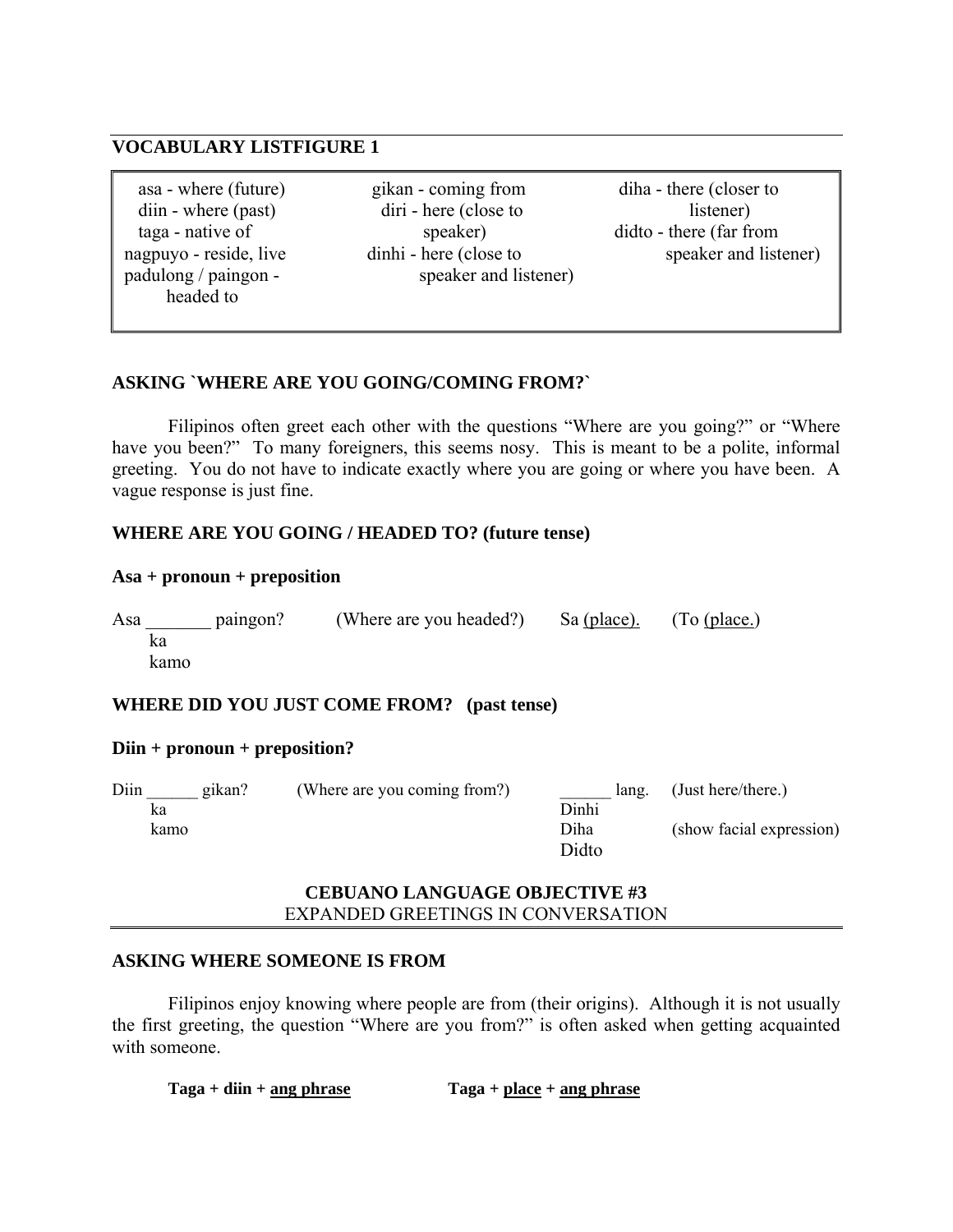| Taga diin | (Where are you from originally) | Taga       | . (I am from Bohol.) |
|-----------|---------------------------------|------------|----------------------|
| ka        |                                 | Bohol      | ako                  |
| siya      |                                 | Bacolod    | siya                 |
| kamo      |                                 | Samoa      | kami                 |
| sila      |                                 | Utah       | sila                 |
| S1        |                                 | Cebu<br>S1 |                      |

#### **ASKING WHERE SOMEONE LIVES**

The verb *puyo* is used to find out where a person lives (resides).

| Asa  | nagpuyo?           | (Where do you live?) | Nagpuyo |                    | sa (place). (I live in (place).) |
|------|--------------------|----------------------|---------|--------------------|----------------------------------|
| ka   |                    |                      | ako     |                    |                                  |
| siya |                    |                      | siya    |                    |                                  |
| sila |                    |                      | sila    |                    |                                  |
| kamo |                    |                      |         | kami               |                                  |
|      | ang mga misyoneryo |                      |         | ang mga misyoneryo |                                  |
|      | si Sister/Elder    |                      |         | si Sister/Elder    |                                  |

# **CEBUANO LANGUAGE OBJECTIVE #4**  ASKING FOR ENGLISH / CEBUANO EQUIVALENTS (SYL)

#### OBJECTIVE**FIGURE 1**

# BY THE END OF THIS LESSON YOU SHOULD BE ABLE TO:

- Ask for translation of words and phrses

- Learn the pluralizer *mga*

# **ASKING FOR TRANSLATIONS FOR WORDS AND PHRASE**

QUESTION: RESPONSE:

Ingles and Ingles and Ingles in the Ingles

Unsa ang  $\begin{array}{cccc} \text{S} & \text{S} & \text{S} \\ \text{S} & \text{S} & \text{S} \\ \text{S} & \text{S} & \text{S} \end{array}$ Cebuano Cebuano

#### **Examples:**

Unsa ang 'book' sa Cebuano? 'Basahon' ang 'book' sa Cebuano.

Unsa ang 'saging' sa Inggles? 'Banana' ang 'saging' sa Inggles.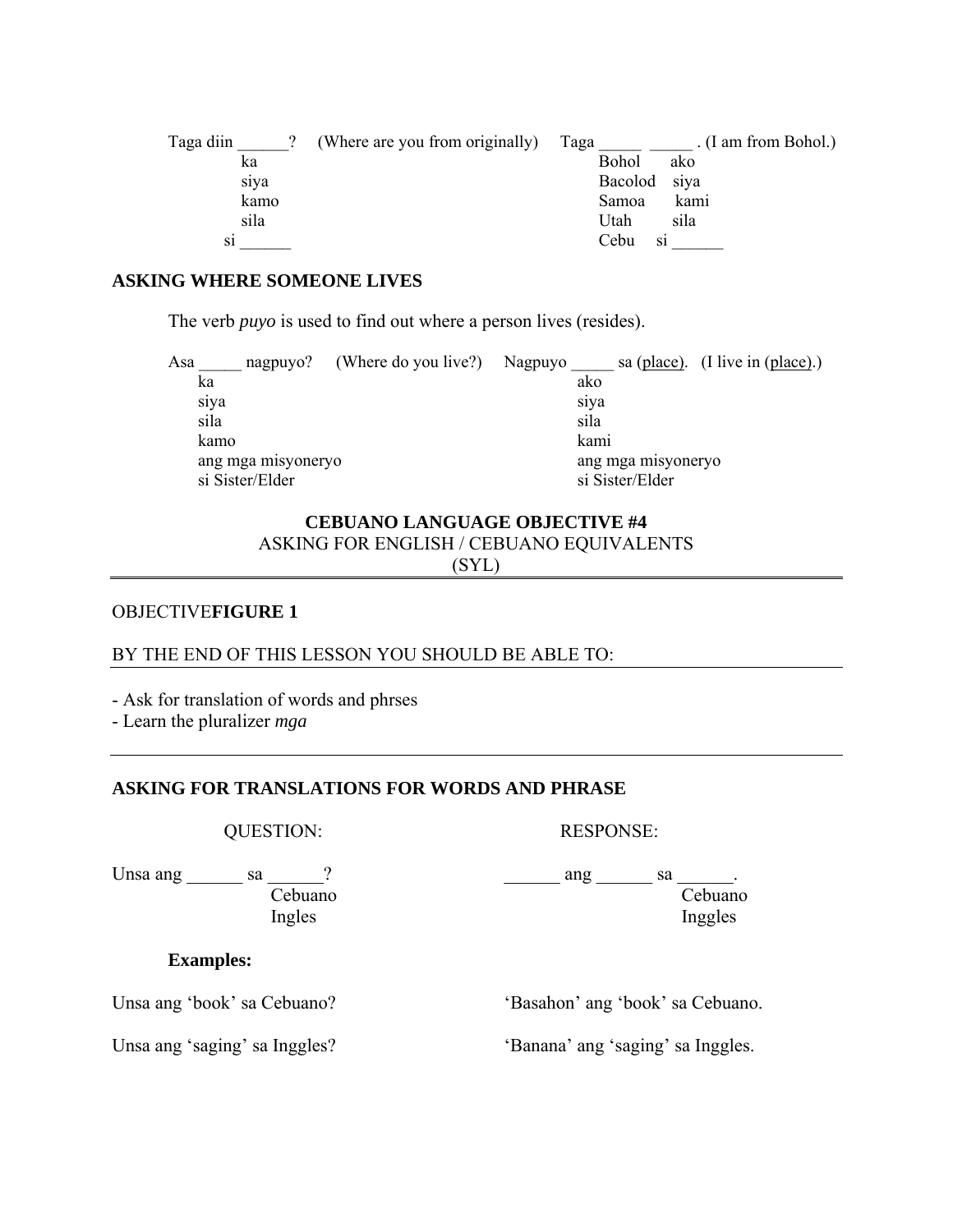Ask you teacher for the Cebuano translation of some objects in the classroom. As you learn the new Cebuano words, write them down with the English meaning in the space below.

#### **VOCABULARY LISTFIGURE 1**

|                                                                                                                 | the contract of the contract of the contract of the contract of the contract of the contract of the contract of |                                                                                                                                                                                                                               |
|-----------------------------------------------------------------------------------------------------------------|-----------------------------------------------------------------------------------------------------------------|-------------------------------------------------------------------------------------------------------------------------------------------------------------------------------------------------------------------------------|
| the contract of the contract of the contract of the contract of the contract of the contract of the contract of | the contract of the contract of the contract of the contract of the contract of the contract of the contract of | the control of the control of the control of the control of the control of the control of the control of the control of the control of the control of the control of the control of the control of the control of the control |
|                                                                                                                 |                                                                                                                 |                                                                                                                                                                                                                               |
|                                                                                                                 | _____                                                                                                           |                                                                                                                                                                                                                               |
|                                                                                                                 |                                                                                                                 |                                                                                                                                                                                                                               |

# **CEBUANO LANGUAGE OBJECTIVE #4**  ASKING FOR ENGLISH / CEBUANO EQUIVALENTS (SYL)

#### **THE PLURALIZER** *MGA*

 The mga pronounced ma-nga) is placed before a word to pluralize it. It is similar to the English endings -s or -es. Once pluralized the mga is a **part of the word** or **phrase** and cannot be separated. Just consider any pluralized word (like *mga basahon)* as one word!

#### **Examples:**

Singular Plural

| book - basahon     | books - mga basahon     |
|--------------------|-------------------------|
| member - sakop     | members - mga sakop     |
| companion - kauban | companions - mga kauban |
| church - simbahan  | churches - mga simbahan |

CORRECT: Maayo ang *mga sakop.* INCORRECT: Maayo *mga* ang *sakop.* 

# **CEBUANO LANGUAGE OBJECTIVE #5**  GRAMMAR STRUCTURE OVERVIEW (GRAMMAR)

#### **#5: GRAMMAR STRUCTURE OVERVIEW**

OBJECTIVE**FIGURE 1**

## BY THE END OF THIS LESSON YOU SHOULD BE ABLE TO:

- Know the definitions of key grammar principles

- Recognize the usage of these principles in Visayan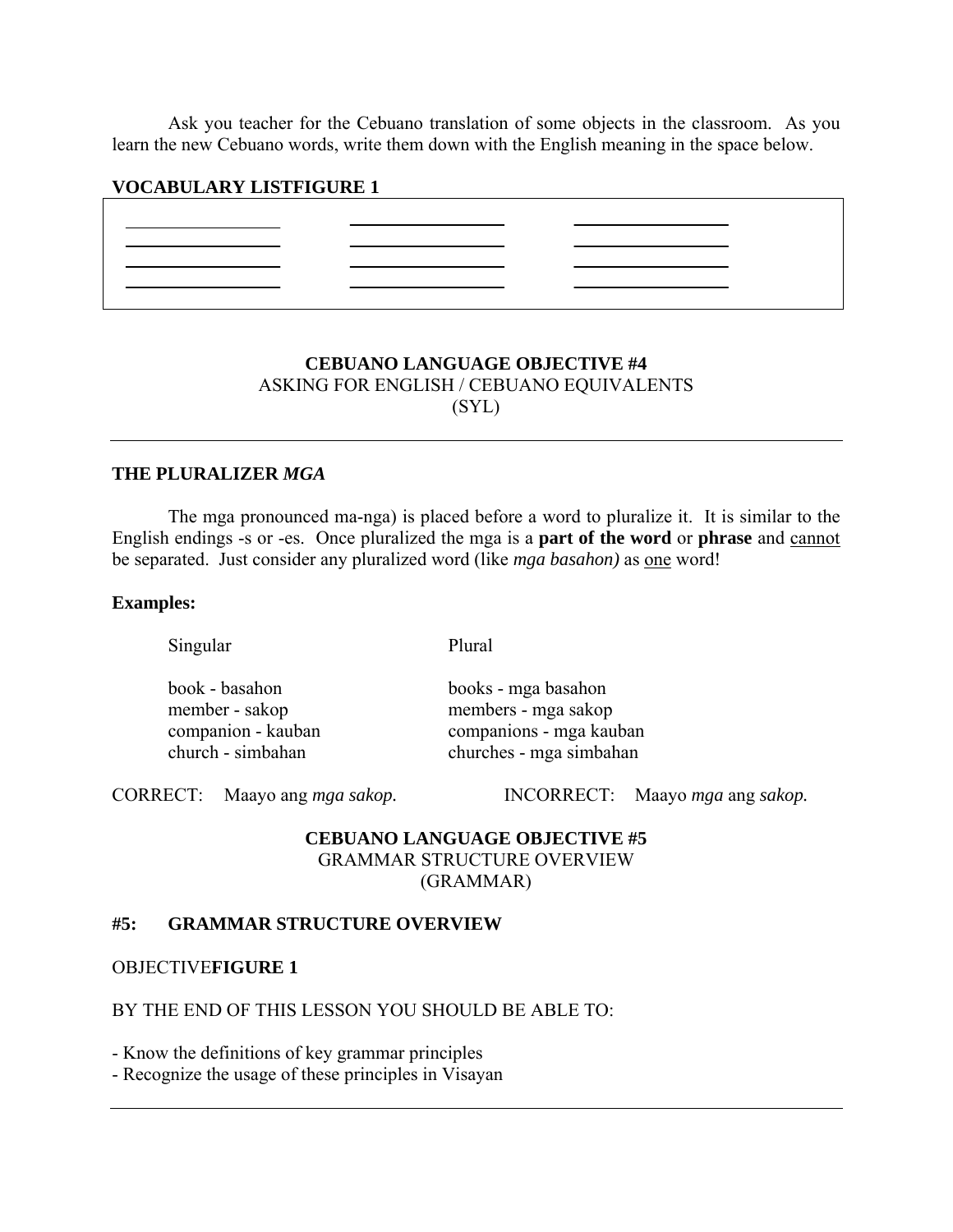#### **INTRODUCTION**

 The following principles are **very important** in truly understanding Visayan. Many of these ideas may be foreign to native-English speakers (hence the term foreign language). Open your mind to this new way of thinking and allow these ideas to grow.

#### **NOUN MARKERS**

 The first principle to be discussed will be nouns. Nouns are usually one of the following: person, place, or thing. In English, nouns are marked with the articles "a" or "the" (like "*the* gospel" or "*a* copy of the Book of Mormon"). In Cebuano there is a similar idea. Every Cebuano noun in a sentence is marked (preceded) with a word from one of three different sets of nouns markers.

 These three groups of markers are called the *Ang, Og,* and *Sa* sets. Each set shows the role a noun plays in a Cebuano sentence. The marker always comes in front of the noun along with any modifying words (such as adjectives). These markers are similar (but are not exactly the same) to the English articles "the" and "a, an".

 So, all nouns need a marker from one of the sets. The language situation will decide which one will be used. These three sets will be discussed in depth later.

Examples:

| ang Basahon ni Mormon | (focus on Book of Mormon)                          | NOT: Basahon ni Mormon |
|-----------------------|----------------------------------------------------|------------------------|
|                       | og pagpamatuod (non-focus, non-specific testimony) | pagpamatuod            |
| sa Philippines        | (location of Philippines)                          | Philippines            |

You will not see a noun that is alone, without marker. *Every* noun needs a marker.

# **CEBUANO LANGUAGE OBJECTIVE #5**  GRAMMAR STRUCTURE OVERVIEW (GRAMMAR)

#### **NOUN PHRASE**

Nouns are often described by adjectives. As these adjectives are added to the noun a *noun phrase* is made. There is nothing like this in English. The adjectives that modify a noun are liked to the noun and this group of linked words, along with the noun marker, is the phrase.

 So, a noun phrase in Cebuano is the group of words that include 1) the noun marker, 2) any modifying words (such as adjectives and pluralizers), and 3) the noun.

Examples: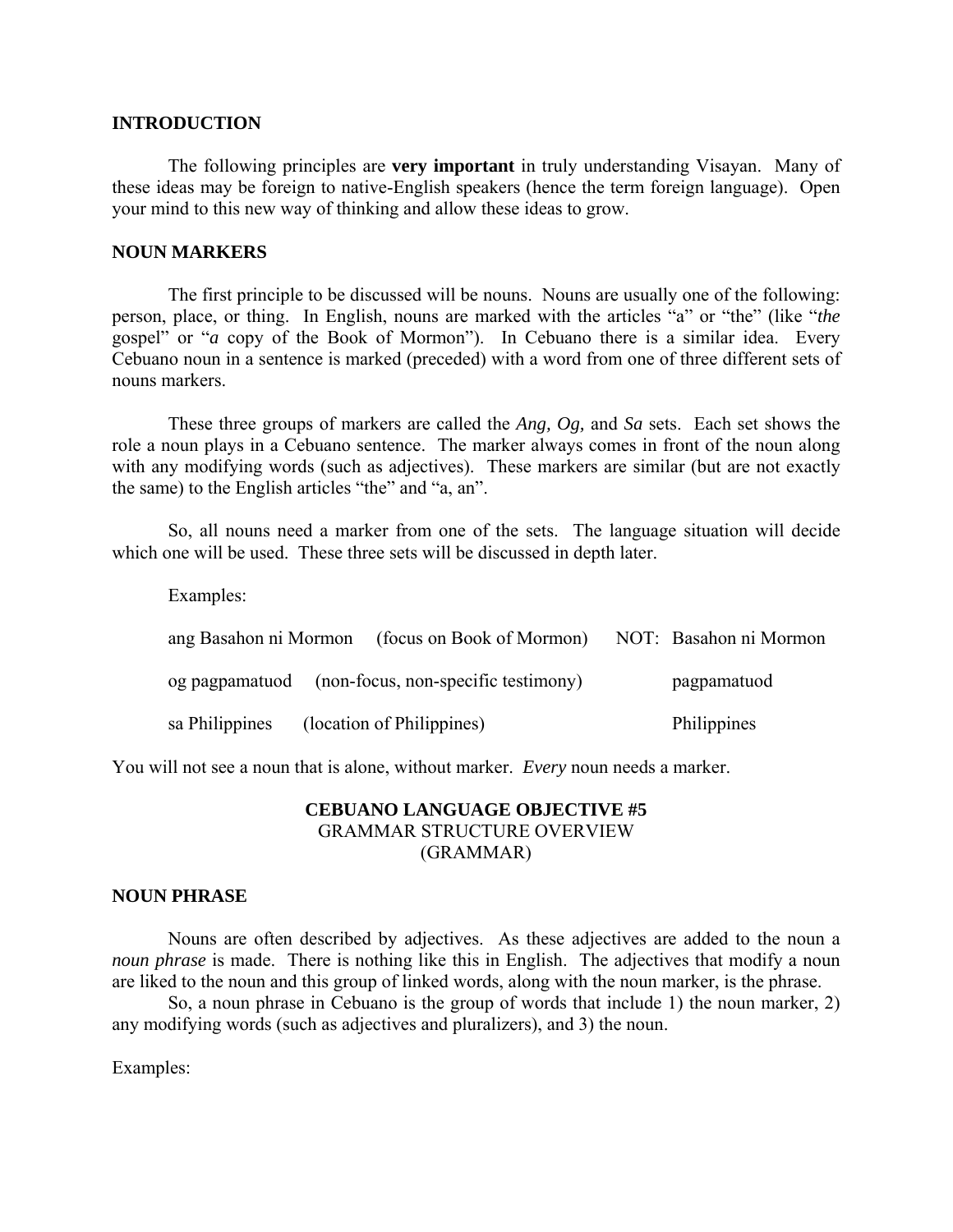**ang** buotan nga mga misyonaryo - **focus** on the kind missionaries.

 The adjective *kind* is linked to the (plural) missionaries. The ang marker in this phrase is marking the *entire* phrase of both adjective and noun. When identifying noun phrase, look for the marker (Ang, Og, Sa) along with linked adjectives and the noun.

## **FOCUS**

 One of the most significant and important Cebuano grammar principles is that of *focus.* The focus of the sentence is the **most important, or noteworthy, thing** in the sentence. When a noun is marked as the focus, it yells to the listener, "HOY! I am the thing in the sentence that you need to be paying attention to!" As the focus of the sentence is chosen, the rest of the parts of the sentence (i.e. verb conjugation, other noun markers) are defined in their own places. **This focus is the noun that the rest of the sentence revolves around and describes.**

 In Cebuano, the person who initiates the conversation will pick the focus of the sentence. Once the focus is chosen, the rest of the sentence falls in line under the direction of the nowchosen focus. To keep continuity in the conversation, the other participants in the conversation will form their sentences around the same focus.

 The Ang set of markers is used to indicate focus. More on the Ang-focus markers will be discussed in the next CLO.



#### **NON-FOCUS**

 As the focus is chosen, the rest of the nouns in the sentence become either *non-focus* or locations. The non-focus nouns are simply those nouns in the sentence that are **not the focus.** They are marked by other noun markers and say to the listener, "Hello! We are the things in the sentence that are important, but not chosen to be the most important. We supply information about the focus and complete the sentence in a non-disruptive way."

 The Og and Sa sets of markers are used to indicate non-focus. Find out more about the Og and Sa markers in the next couple of CLOs.

## **CEBUANO LANGUAGE OBJECTIVE #5**  GRAMMAR STRUCTURE OVERVIEW (GRAMMAR)

#### **SPECIFIC AND NON-SPECIFIC**

 The concept of specific nouns and non-specific nouns is fairly easy to understand. There is something very similar to this concept in English. Assume that we have a group of mangos on the table. What is the difference between the two statements "I want **the** mango." or "I want **a** mango."? The difference is that in the first sentence, the article "the" implies that there is a *particular* mango that I will want. With the article "a", the second sentence similarly implies that there is*n't any particular* mango that I want.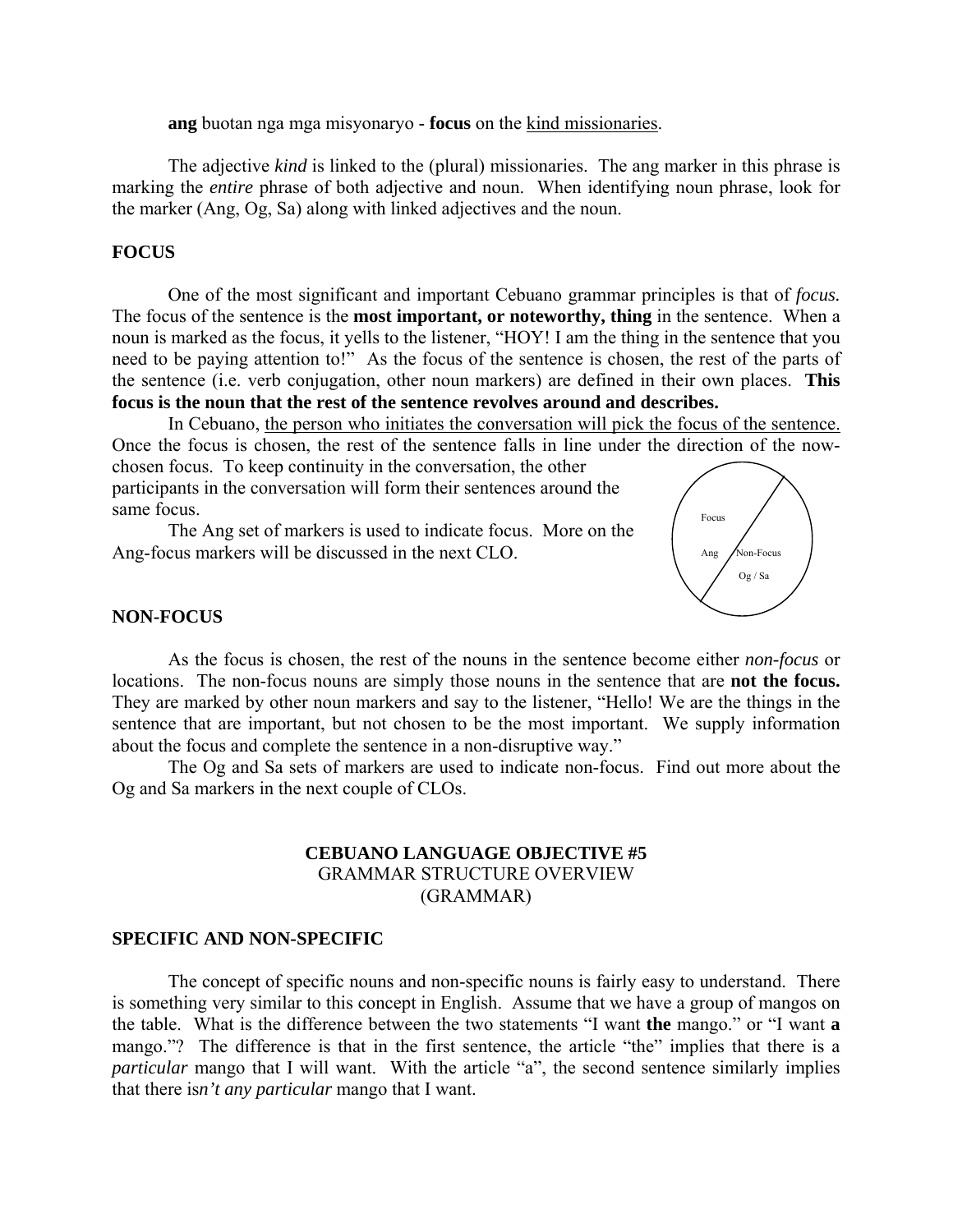Cebuano concept of **specific** and **non-specific** have very similar meanings to the English articles 'the' and 'a', respectively. As later CLO lessons will explain, Ang and Sa markers are specific while the Og markers and the floating are non-specific.

#### **NOUNS AND PRONOUNS**

 Nouns have an organization that makes things very simple. In Cebuano, there are two types of nouns: **Common Nouns** and **Personal Proper Names.** Common nouns can be any place or thing and personal proper names are people (these two types of nouns cover the standard "people, place, or thing" definition of a noun).

Examples:

Common Noun Personal Proper Name

| the scripture    | Joseph Smith        |
|------------------|---------------------|
| a discussion     | <b>Brother Dean</b> |
| a Book of Mormon | Sister Binayan      |
| Cebu             | Ruth                |
| Western Samoa    | Nephihah            |

 Pronouns take the place of the nouns. There are also two types of pronouns: **Demonstrative Pronouns** and **Personal Pronouns**. Demonstratives take the place of common nouns (eg. a book  $\rightarrow$  this or that) and personal pronouns take the place of personal proper names (eg. Abraham  $\rightarrow$  he or I or you)

Examples:

| Demonstrative Pronoun                                                            | Personal Pronoun                                                                                                                                       |
|----------------------------------------------------------------------------------|--------------------------------------------------------------------------------------------------------------------------------------------------------|
| this, these<br>that, those                                                       | 1. me<br>you, you (plural)<br>he, she<br>they                                                                                                          |
|                                                                                  | we, us (exclusive and inclusive)                                                                                                                       |
| <u>Brother Dean</u> bought that $\rightarrow$<br>I bought the book $\rightarrow$ | (Personal proper name $\rightarrow$ Personal pronoun)<br><i>He</i> bought that.<br>(Common noun $\rightarrow$ Demonstrative)<br>I bought <i>that</i> . |
| explanation all fits in!                                                         | Pay attention to the lessons taught about Ang, Og, and Sa so that you will see how this noun                                                           |

## **CEBUANO LANGUAGE OBJECTIVE #5**  GRAMMAR STRUCTURE OVERVIEW (GRAMMAR)

#### **LOCATION (HERE AND THERE)**

The English locations of here and there are a little more complex in Cebuano. When English speakers refer to the locations of objects or places while speaker, there are only two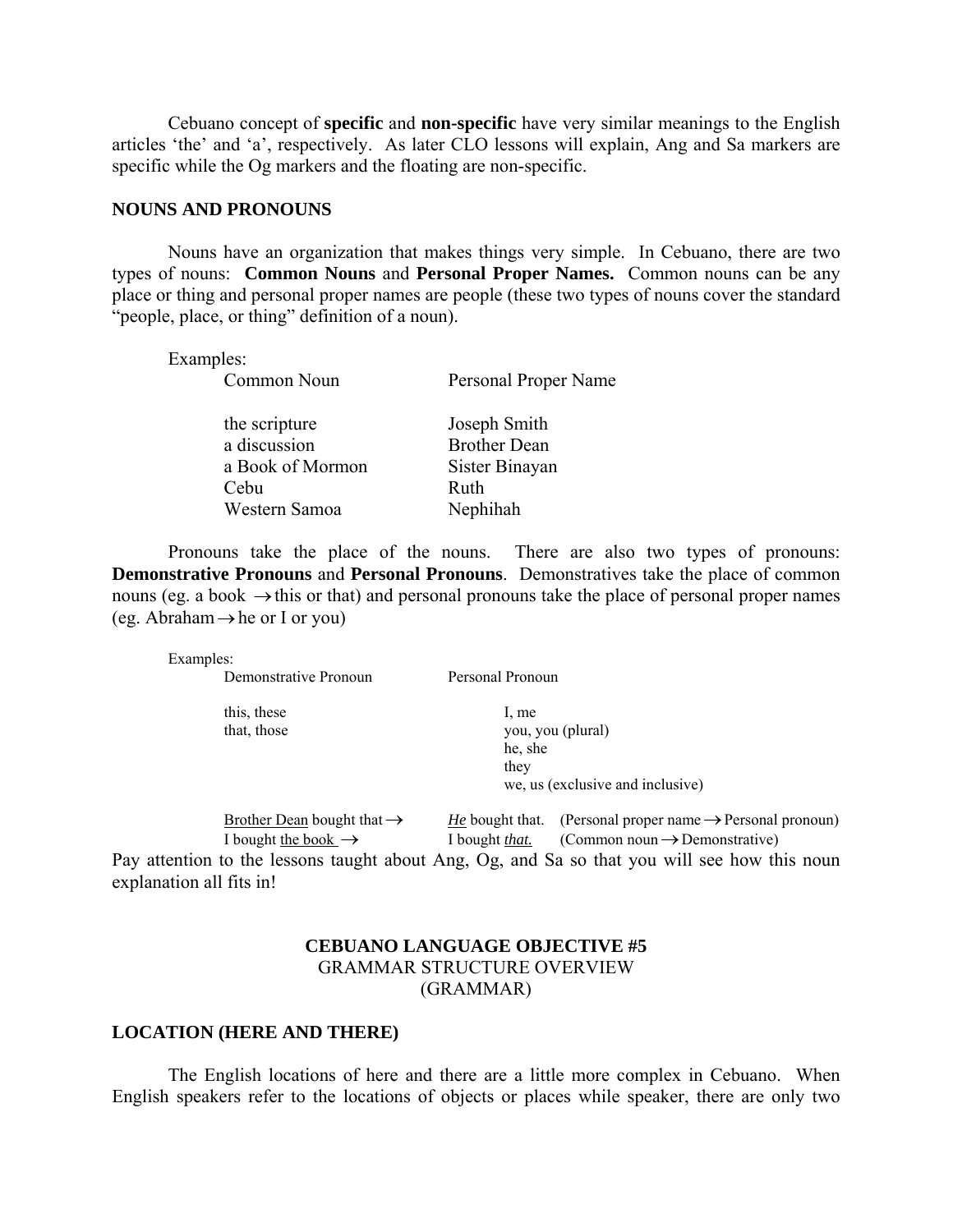distances they can use, *here* or *there.* Cebuano, however, shows *relative distance* of **the speaker**  and **the person being spoken** to. In Cebuano there are not simple two distances, but **four:**

| <b>LOCATION</b>   | DEFINITION - These are used in locations, demonstratives, and other         |
|-------------------|-----------------------------------------------------------------------------|
|                   | places (e.g. here, there, this, that, in this, in that, etc.)               |
| HERE1             | Close to the speaker but far from the person being spoken to.               |
|                   | (kari / kiri, niari / niiri, ari, diri, dia)                                |
| HERE <sub>2</sub> | Close to both the speaker and the person being spoken to.                   |
|                   | (kini, niini, anhi, dinhi, nia)                                             |
| THERE1            | <b>Far</b> from the speaker but <i>close</i> to the person being spoken to. |
|                   | (kana, niana, anha, diha, naa)                                              |
| THERE2            | <b>Far</b> from <b>both</b> the speaker and the person being spoken to.     |
|                   | (kadto, niadto, adto, didto, tua)                                           |

 These locations are applied to many different grammar principles of Cebuano. Pay attention to these also, and you will notice them in many situations. To clarify how these are used, imagine that a speaker  $(\odot)$  is talking about an object, a pencil (), to the person being spoken to, or the listener  $(\mathcal{Q})$ . The following diagram will show the here-there locations.

| <b>HERE1</b>             | ☺ |   |                                    | $\sim$ |
|--------------------------|---|---|------------------------------------|--------|
| ${\rm HFRF2}$<br>------- |   | ⊙ | $\sim$<br>$\sim$                   |        |
| THERE1                   | ☺ |   |                                    | $\sim$ |
| $\pm$ ERE $2$            |   | ⊙ | $\sim$<br>$\overline{\phantom{0}}$ |        |

#### **CEBUANO LANGUAGE OBJECTIVE #6**  THE ANG SET OF NOUN MARKERS (GRAMMAR)

# **#6: THE ANG SET OF NOUN MARKERS**

## OBJECTIVE**FIGURE 2**

## BY THE END OF THIS LESSON YOU SHOULD BE ABLE TO:

- Understand the purpose of the Ang set of noun markers
- Recognize the Ang set of noun markers
- Recognize the ang set of pronouns
- Use Ang pronouns in greetings

# **PURPOSE OF THE ANG SET OF NOUN MARKERS**

The Ang set of markers have a few definitions and usages.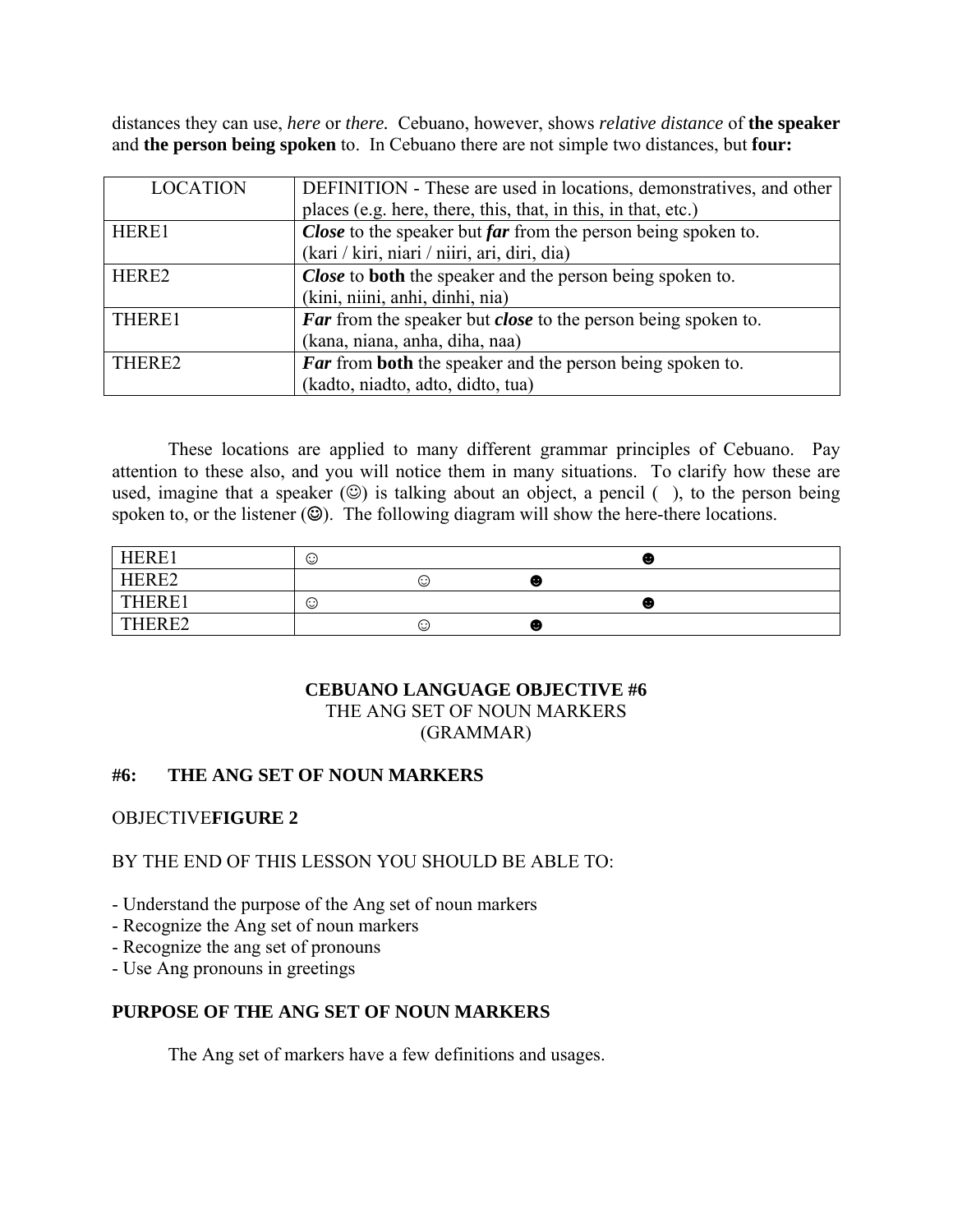- 1) The Ang markers label the marked noun as the **FOCUS** of the sentence. In Cebuano grammar, all sentences revolve around the selection of Ang. It marks the most important or noteworthy thing in the sentence. On a larger scale, the Ang is determined by the topic of conversation.
- 2) In a simple sentence, which contains a verb, there can only be <u>one</u> Ang phrase.
- 3) Ang also takes the meaning of the verb "to be" for example, "is, are, was, were, etc." in simple sentences without a conjugated verb. These are known as Identification sentences.

#### **THE ANG SET OF NOUN MARKERS**

The following are the markers that designate the noun to be the FOCUS of the sentence. They mark the common noun and the personal proper noun.

## **STRUCTUREFIGURE2**

| ang | (common noun)          |
|-----|------------------------|
|     | (personal proper name) |

#### **CEBUANO LANGUAGE OBJECTIVE #6**  THE ANG SET OF NOUN MARKERS (GRAMMAR)

#### **THE ANG SET OF PRONOUNS**

 As discussed before, a pronoun is a specific word that replaces a noun. In Cebuano, there are three sets of pronouns, Ang, Og, and Sa. Each set of pronouns has specific meanings and cannot be used interchangeably (i.e. you can't use an Og pronoun in the place of an Ang part of speech)!

 Cebuano pronouns are a little different than English ones. There are two "you" pronouns, a singular you and a plural you. English has you (singular) and y'all (plural), but "you" usually accounts for both. There is also a difference in the "we" pronouns. There are two types, exclusive and inclusive; "exclusive" means excluding *the person being spoken to*; "inclusive" includes *the person being spoken to.*

 The following are the Ang set of pronouns that mark the person as the **focus** of the sentence. They replace the name of a person. For example, the name, John, can be replaced by the pronoun *he.* While the name John would be marked in Cebuano by the personal proper name marker, many times it is simpler to just substitute the name for the pronoun. In this case, *siya.*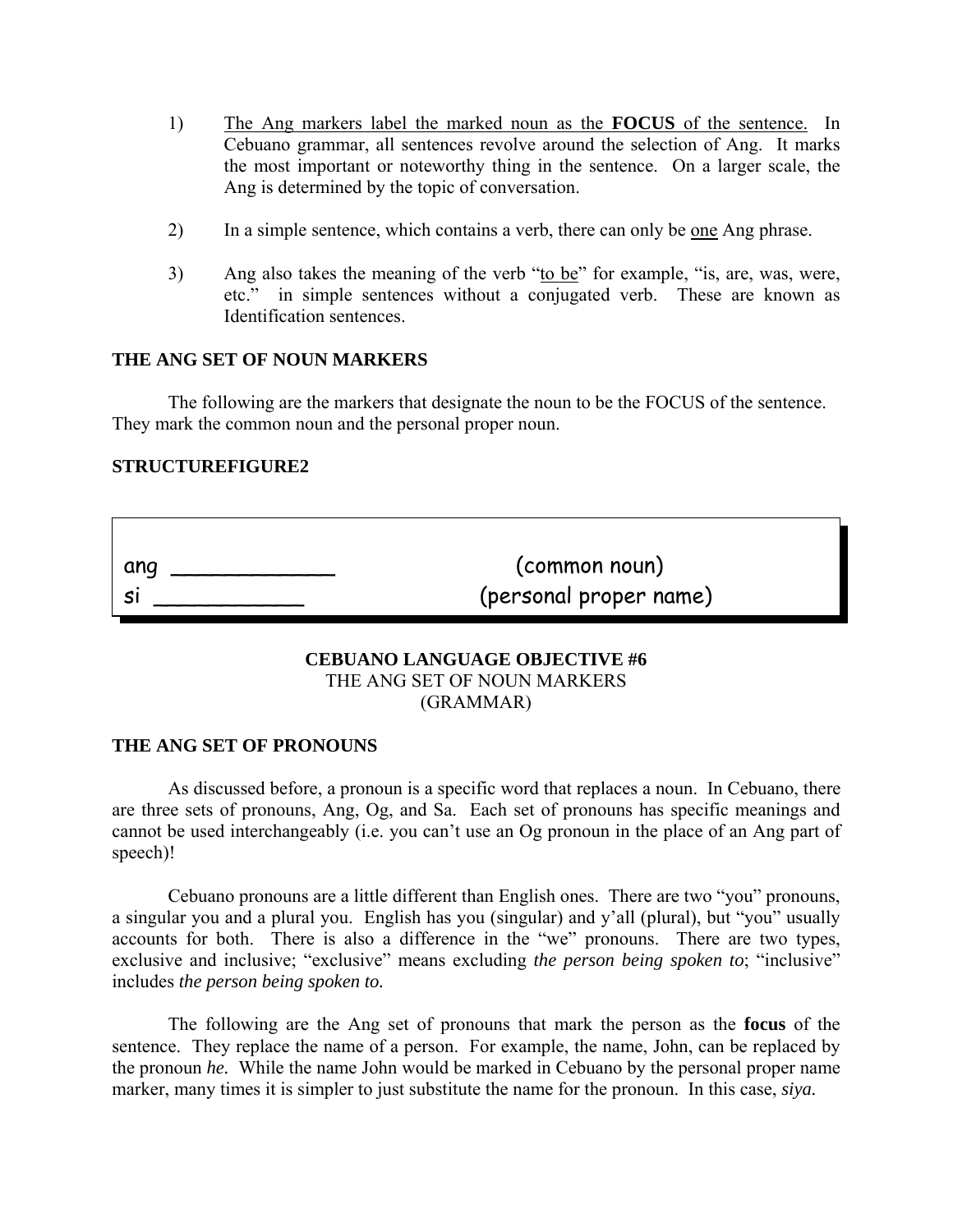|                   | <b>SINGULAR</b>     | PLURAL                |
|-------------------|---------------------|-----------------------|
| <b>1ST PERSON</b> | $ako-I$             | kami - we (exclusive) |
|                   |                     | kita - we (inclusive) |
| 2ND PERSON        | $ikaw / ka - you$   | kamo - you            |
| <b>3RD PERSON</b> | $\sin a$ - he / she | sila - they           |

Note: The Ang pronoun list can, and often is, abbreviated when used in conversational speaking.

 EXAMPLE: ako - 'ko kami - 'mi kamo - 'mo kita - 'ta

sila and siya are not abbreviated

 Ikaw versus ka (yes, there are differences).- If the Cebuano sentence or phrase requires the English *you* as the first word, the Cebuano word *Ikaw* is used. A sentence or phrase never begins with *ka.* Likewise, *ikaw* is not usually used in the middle or end of a sentence (i.e., "Kumusta ka?" and "Ikaw, kumusta?" is correct; "Ka, kumusta?" is incorrect).

## **CEBUANO LANGUAGE OBJECTIVE #6**  THE ANG SET OF NOUN MARKERS (GRAMMAR)

## **USING ANG PRONOUNS IN GREETINGS**

## GREETING: RESPONSE:

Kumusta  $\qquad$  ? Maayo man  $\qquad$  ka ako kamo kami siya siya kita kita sila sila

 si Sister/Elder si Sister/Elder ang mga Filipino ang mga Filipino

| Asa/diin | paingon/gikan? | Paingon/Gikan |      | sa       |
|----------|----------------|---------------|------|----------|
| ka       |                |               | KΟ   | Cebu     |
| siya     |                |               | siya | Mindanao |
| kamo     |                |               | kami | Manila   |
| kita     |                |               | kita | Tacloban |
|          |                |               |      |          |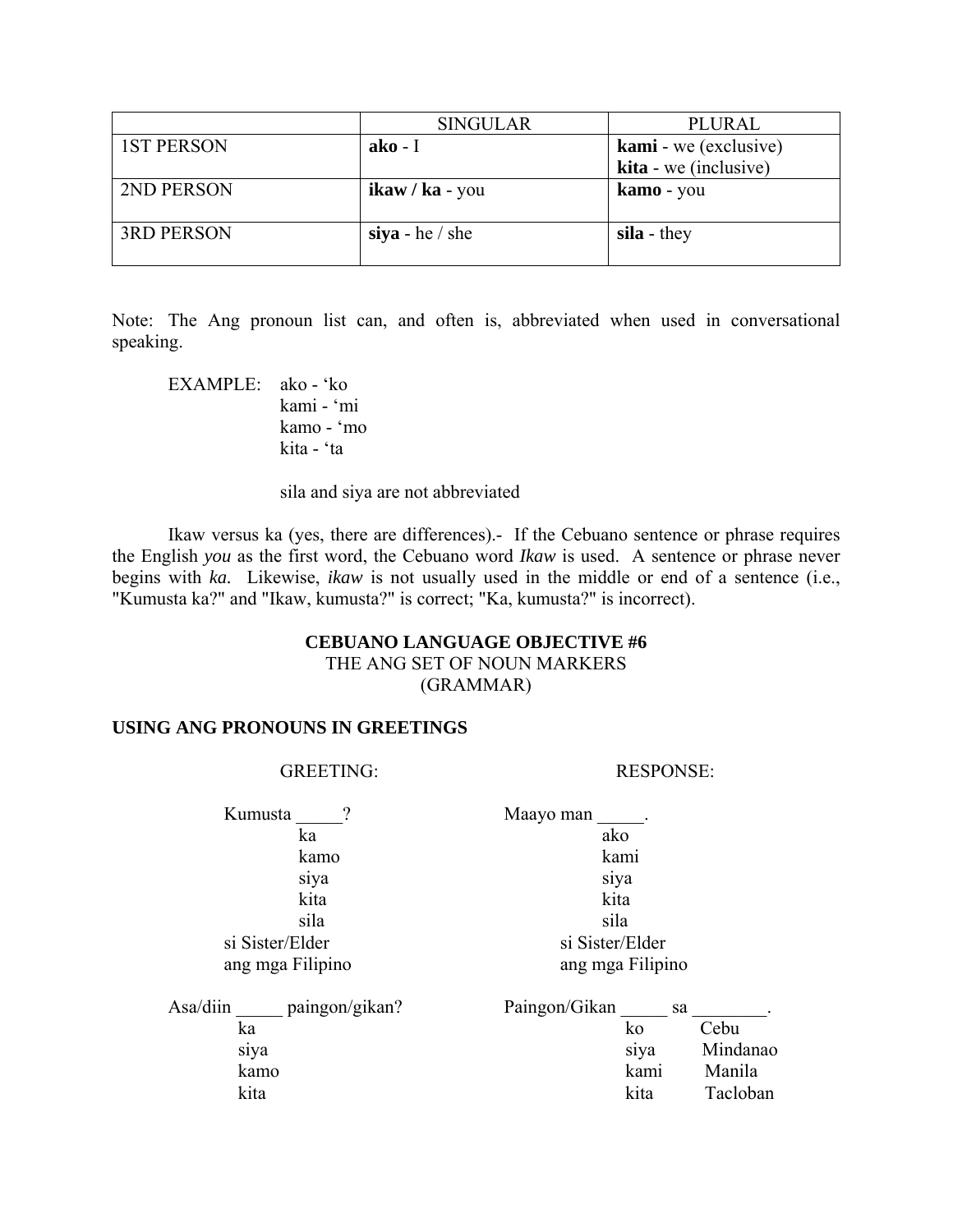## **ANG DEMONSTRATIVE PRONOUNS**

 As we have seen earlier, a pronoun takes the place of a noun. The personal pronouns (as we have studied) take the place of people. A demonstrative pronoun, on the other hand, takes place of common nouns. The following pronouns take the place of anything that could be marked with Ang.

| Demonstrative ANG Pronoun | DEFINITION WITH LOCATION |
|---------------------------|--------------------------|
| kiri (kari)               | This $(focus) - HERE1$   |
| Kini (kani)               | This $(focus) - HERE2$   |
| kana                      | That $(focus)$ – THERE1  |
| kadto                     | That $(focus)$ – THERE2  |

Remember what is meant by HERE1, HERE2, etc. This chart has been included here for clarity.

| HERE1        | $\odot$ |   |              | $\sim$      |
|--------------|---------|---|--------------|-------------|
| HERE2        |         | ⊙ | . .<br>w.    |             |
| <b>THERE</b> | $\odot$ |   |              | .<br>$\sim$ |
| THERE?       |         | ☺ | $\sim$<br>w. |             |

# **CEBUANO LANGUAGE OBJECTIVE #6**  THE ANG SET OF NOUN MARKERS (GRAMMAR)

**Note:** *Kiri, kini, kana, and kadto* are often abbreviated *'ri, 'ni, 'na, and 'to.* In the Philippines currently, kiri is not used as much as the others.

 Like all Ang words, *kiri, kini, kana,* and *kadto* are used to describe the **focus**. In a sentence with a verb, they are the *ang* of the sentence. The pluralizer *mga* is inserted after the linker, *nga*, but before the noun (this or that plus the noun, i.e. that member, that investigator) to denote "these" or "those".

| <b>SINGULAR NOUN</b>                                                | PLURAL NOUN                                                      |
|---------------------------------------------------------------------|------------------------------------------------------------------|
| $\text{kini} + \text{noun} = \text{kini}'$ ng noun, This noun       | $\sinh + mga + \text{noun} = \sinh \ng \ maga$ noun, These nouns |
| $\text{kana} + \text{noun} = \text{kana'ng noun}, \text{That noun}$ | kana + $mga$ + noun = kana'ng $mga$ noun, Those nouns            |

Examples of the Ang Demonstrative Pronouns:

 Imong bolpen *kiri.* (This is your pen.) Lami man *kining pagkaon.* (This food is delicious.) Akong balay kana. (That is my house.) Nindot kayo *kadtong mga basahon* nga akong gibasa. (Those books that I read were really great.)

# **USING ANG DEMONSTRATIVE IN SENTENCES**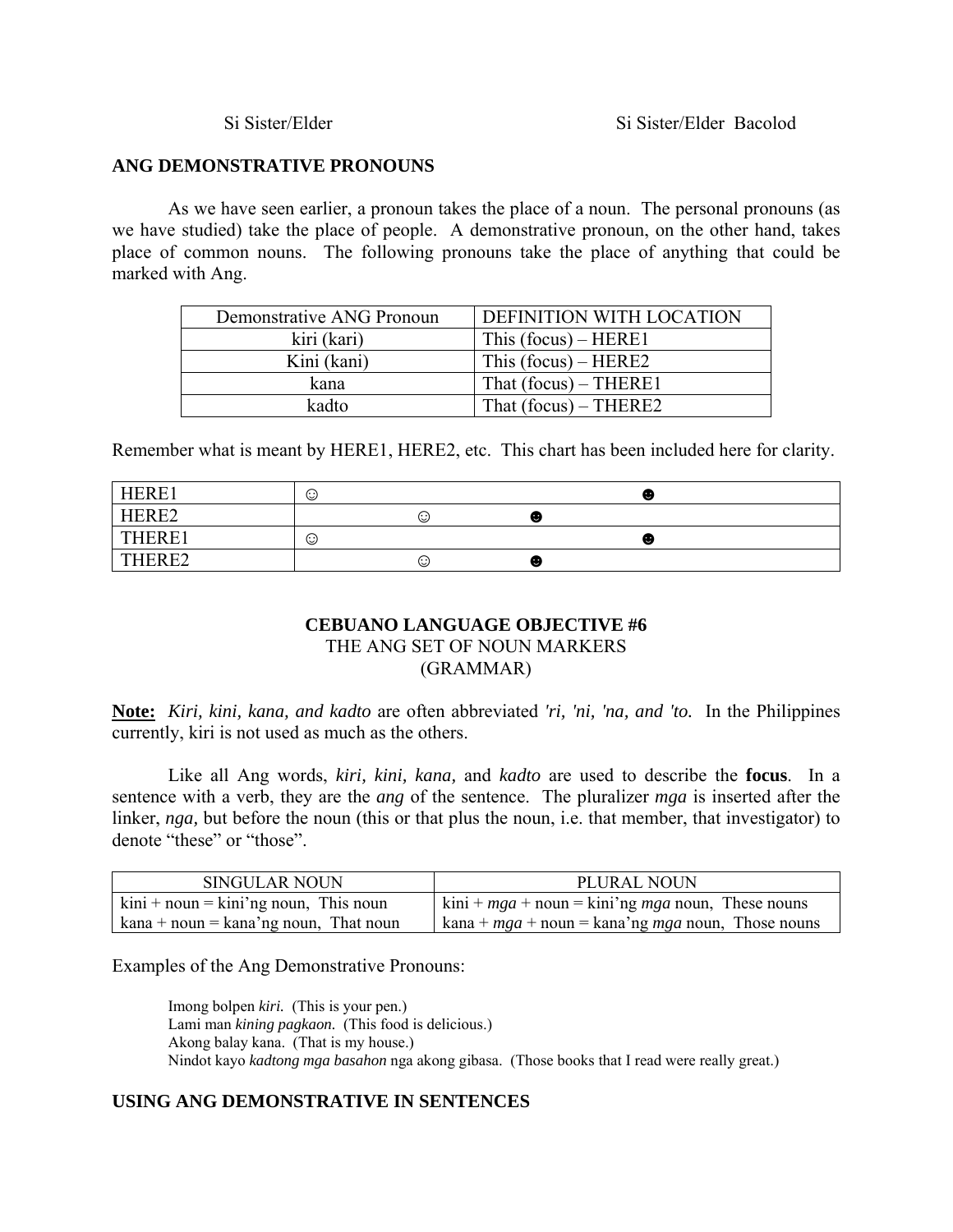| Question: | Answer: |       |
|-----------|---------|-------|
|           | Maayo   |       |
| kiri      |         | kana  |
| kini      |         | kini  |
| kana      |         | kiri  |
| kadto     |         | kadto |
|           |         |       |

**Note:** K*ana* can also be used in place of *it.* Since Cebuano is not gender specific, it does not have a specific word for *it.* Both *siya* and *kana* are used to mean *it* depending on the situation. *Kana* is used when no prior reference has been made concerning the object in discussion. *Siya* is used when the object in discussion has been identified and referred to previously.

 Examples: Situation 1

Kuha-a 'na!. Get it! (Command to get an object in view)

#### Situation 2

| Nanay: | Hain man ang kwarta? |                                    |
|--------|----------------------|------------------------------------|
| Bata:  | Tua sa taas.         |                                    |
| Nanay: | Kuha-a siya!         | Get it! (Command to get the money) |

# **CEBUANO LANGUAGE OBJECTIVE #7**  THE OG SET OF NOUN MARKERS (GRAMMAR)

# **#7: THE OG SET OF NOUN MARKERS**

OBJECTIVE**FIGURE 1** 

# BY THE END OF THIS LESSON YOU SHOULD BE ABLE TO:

- Understand the purpose of the Og set of noun markers
- Recognize the Og set of noun markers
- Recognize the Og set of pronouns
- Use Og pronouns in greetings

## **PURPOSE OF THE OG SET OF NOUN MARKERS**

The Og set of markers has *two* definitions and usages. There are separate definitions for the Og marker and its pronouns.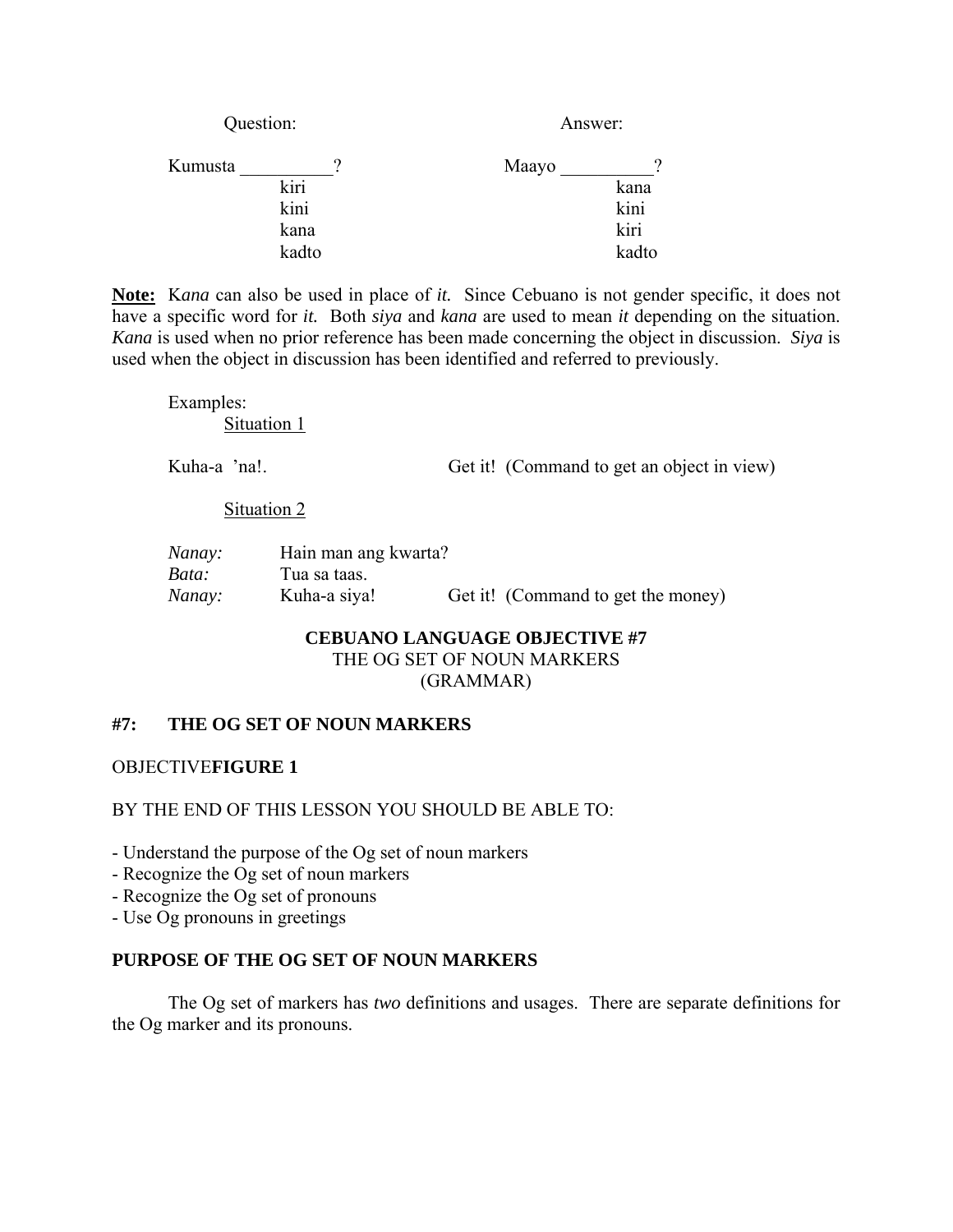**1a**- The Og marker (*not* its pronouns) identifies the noun as a **non-focus,** often the direct object of the sentence. Og marks a **non-specific** noun (again, this is similar to 'a' or 'some' in English, but not directly translated as such).

(NOTE: *Direct objects* can be found by asking the questions, "what was 'verb-ed'?" or "what received the action of the verb?")

**1b**- The Og pronouns and the personal proper name marker are **non-focus actors** when used with verbs. In this scenario they would be translated to mean: I, we, you, they, etc.. The Og marker itself *never* is used to denote an actor (because it is not-specific)!

**2**- Og pronouns and the personal proper name marker are used to show **possession** when used with nouns. In this scenario they would be translated to mean: mine, our(s), your(s), their(s), etc.. Again, the Og marker itself is *never* used to denote possession (because it is notspecific)!

## **THE OG SET OF NOUN MARKERS**

The following are the Og markers for common nouns and personal proper names.

#### **STRUCTUREFIGURE 2**

| oa | (common noun)          |
|----|------------------------|
|    | (personal proper name) |

#### **CEBUANO LANGUAGE OBJECTIVE #7**  THE OG SET OF NOUN MARKERS (GRAMMAR)

#### **EXAMPLES USING THE OG SET**

 The following demonstrate how Og pronouns are used. (Note that these examples use grammatical ideas that have not yet been discussed.)

| Definition 1a: | Naghimo sila og balay.<br>(They made <i>a house</i> .)                        | Magtudlo kami sa mga tawo.<br>(We will teach <i>people</i> .)                        |
|----------------|-------------------------------------------------------------------------------|--------------------------------------------------------------------------------------|
| Definition 1b: | Tudloan namo siya og hiskutanan.<br>(We will teach him <i>a discussion</i> .) | Gihatagan nako sila og Basahon ni Mormon.<br>(I gave them a <i>Book of Mormon.</i> ) |
| Definition 2:  | Niadto ka sa <i>ilang</i> balay.<br>(You went to <i>their</i> house.)         | Kini ang <i>among</i> Simbahan.<br>(This is <i>our</i> Church.)                      |
|                | Napalit nako ang iyang pagkaon.<br>$(I$ was able to buy <i>his</i> food.)     | Bolpen <i>ba nimo</i> kana?<br>(Is that <i>your</i> pen?)                            |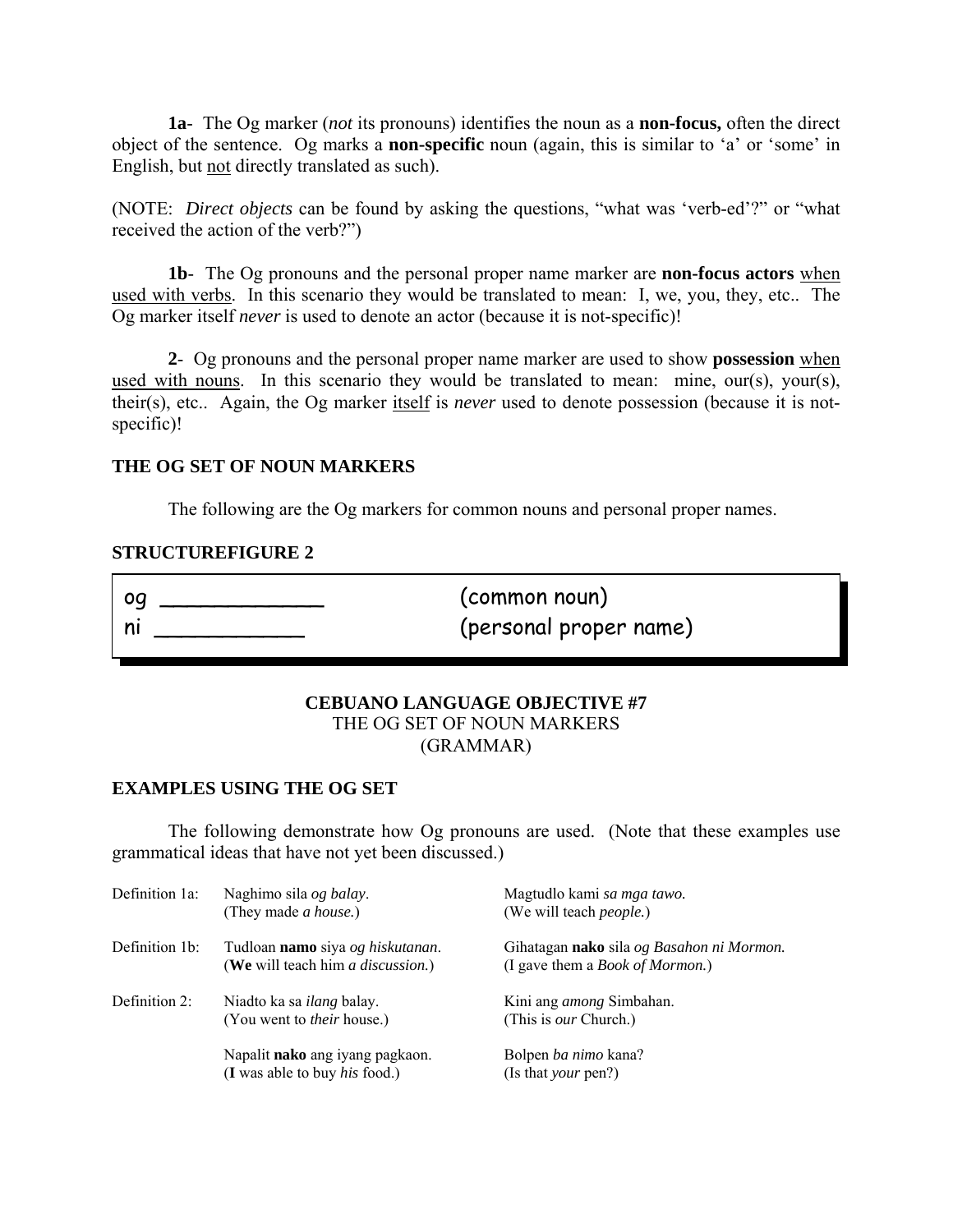#### **THE OG SETS OF PRONOUNS**

The Og set of pronouns has a list of pronoun-roots that can be combined in two ways. The Og pronouns can precede or follow the words they modify. This makes the Og pronouns very flexible. Also, these pronouns can be used with both nouns and verbs (we will talk about verbs in a few lessons to come). They have very different roles when used with nouns or verbs. Now, Og roots act as *non-focus actors* (I, you, he/she, we, they) when used with verbs. They act as the *possessive pronoun* (my, yours, his, hers, ours, theirs) when used with nouns. In the chart below, the non-focus actors will be *italicized* so that their meanings will not be confused with the possessives.

# **ROOTLIST**

|                   | <b>SINGULAR</b>                           | PLURAL                                   |
|-------------------|-------------------------------------------|------------------------------------------|
| <b>1ST PERSON</b> | $ako - I$ , my, mine                      | amo - we, our, ours (exclusive)          |
|                   |                                           | $\text{ato}$ - we, our, ours (inclusive) |
| 2ND PERSON        | <b>imo</b> - <i>you</i> , your, yours     | inyo - <i>you</i> , your, yours          |
|                   |                                           |                                          |
| <b>3RD PERSON</b> | <b>iya</b> - $he/she$ , his/her, his/hers | <b>ila</b> - <i>they</i> , their, theirs |
|                   |                                           |                                          |

## **CEBUANO LANGUAGE OBJECTIVE #7**  THE OG SET OF NOUN MARKERS (GRAMMAR)

These Og roots can be used **before** or **after** the word it modifies, with equal meaning. This is done by adding a prefix or a suffix.

## BEFORE: **root**+**ng NOUN or VERB** AFTER: **NOUN or VERB n+root**

| $ako + ng \rightarrow$ | akong  | $n$ +ako $\rightarrow$ | nako  |
|------------------------|--------|------------------------|-------|
| <sub>1</sub> mo        | imong  | 1 <sub>mo</sub>        | nimo  |
| 1ya                    | iyang  | 1ya                    | niya  |
| amo                    | among  | amo                    | namo  |
| ato                    | atong  | ato                    | nato  |
| inyo                   | inyong | inyo                   | ninyo |
| ila                    | ilang  | ila                    | nila  |

#### **USING OG PRONOUNS IN GREETINGS** *BEFORE* **NOUN/VERB:**

| <b>GREETING:</b>        |  | <b>RESPONSE:</b> |                               |
|-------------------------|--|------------------|-------------------------------|
| Kinsa ang (mga) ngalan? |  |                  | Si (ug si ) ang (mga) ngalan. |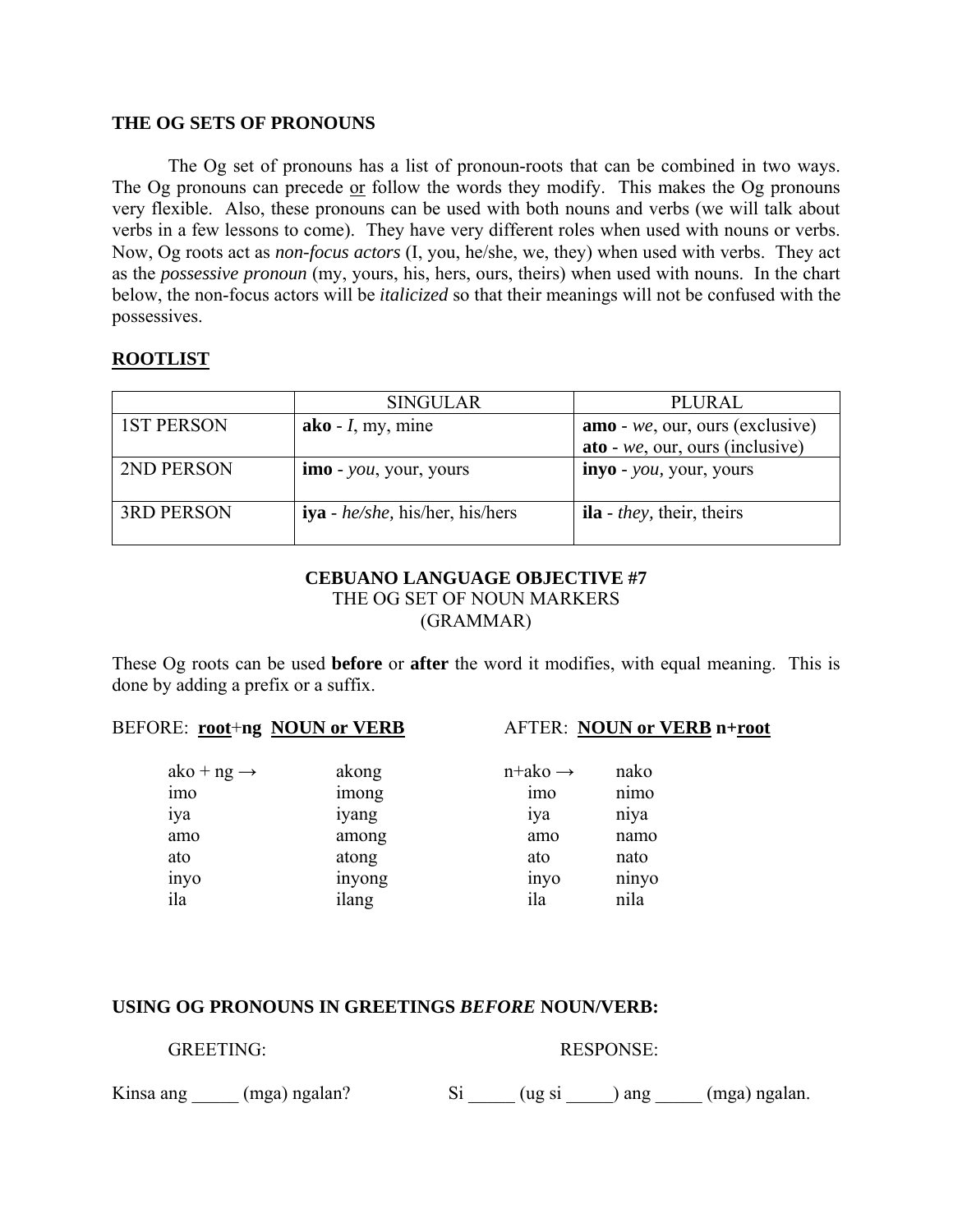| (or unsa) | imong<br>iyang<br>ilang<br>inyong             |                                                 | akong<br>iyang<br>ilang<br>among           |
|-----------|-----------------------------------------------|-------------------------------------------------|--------------------------------------------|
| Unsa ang  | gigamit?<br>imong<br>iyang<br>ilang<br>inyong | gigamit ang<br>Akong<br>Iyang<br>Ilang<br>Among | bolpen<br>lapis<br>kasulatan<br>hisgutanan |

GREETING: RESPONSE:

# **USING OG PRONOUNS IN GREETINGS** *AFTER* **NOUN/VERB:**

| Kinsa ang (mga) ngalan                            | nimo<br>niya<br>nila<br>ninyo | Si      | (ug si                       |     | ang (mga) ngalan                                            | nako<br>niya<br>nila<br>namo |
|---------------------------------------------------|-------------------------------|---------|------------------------------|-----|-------------------------------------------------------------|------------------------------|
| Unsa ang gigamit<br>nimo<br>niya<br>nila<br>ninyo |                               | Gigamit | nako<br>niya<br>nila<br>namo | ang | mga basahon<br>kasulatan<br>mga bolpen<br>Basahon ni Mormon |                              |

#### **CEBUANO LANGUAGE OBJECTIVE #7**  THE OG SET OF NOUN MARKERS (GRAMMAR)

#### **OG DEMONSTRATIVE PRONOUNS**

 Like mos Og words, *niiri, niini, niana,* and *niadto* are used as the **non-focus** part of the sentence (usually the direct object), corresponding with the Og list of noun markers. The following pronouns take the place of anything that could be marked with Og.

| Demonstrative OG Pronoun | DEFINITION WITH LOCATION    |
|--------------------------|-----------------------------|
| niiri (niari)            | This (non-focus) $-$ HERE1  |
| niini (niani)            | This (non-focus) $-$ HERE2  |
| niana                    | That $(non-focus)$ – THERE1 |
| niadto                   | That $(non-focus)$ – THERE2 |

**Note:** *Niiri, niini, niana, and niadto* are often abbreviated *'ari 'ani, 'ana, and 'adto.*

Examples of Og Demonstratives:

Magkuha ka *niiri* gikan sa ako unya.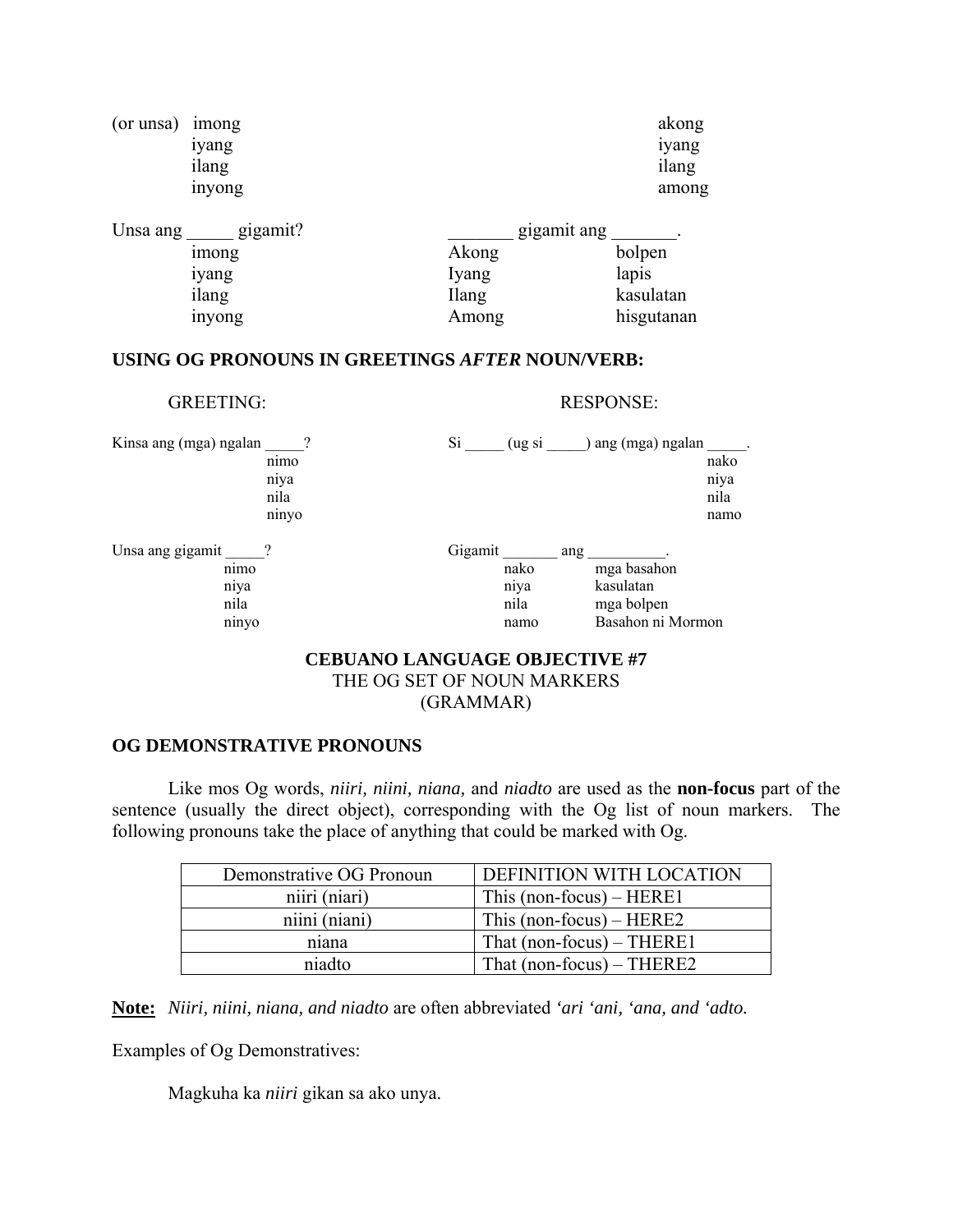(You will get this from her later.) Gihatagan nako siya *niini.* (I gave him this.) Magpalit ako *niana.* (I will buy that.) Mobasa siya *niadto nga basahon* ugma. (She will read that book tomorrow.)

# **CEBUANO LANGUAGE OBJECTIVE #8**  THE SA SET OF NOUN MARKERS

#### (GRAMMAR)

# **#8 THE SA SET OF NOUN MARKERS**

## OBJECTIVE**FIGURE 1**

BY THE END OF THIS LESSON YOU SHOULD BE ABLE TO:

- Understand the purpose of the Sa set of noun markers

- Recognize the Sa set of noun markers

- Recognize the Sa set of pronouns

# **PURPOSE OF THE SA SET OF NOUN MARKERS**

The Sa set of markers also has *three* definitions and usages.

**1**- They identify a noun as a **non-focus** of the sentence in the same way as Og. However, the Sa set marks a **specific** noun (similar to 'the' but, again not directly translated as such).

**2a**- The Sa set also shows that the noun it marks is a **location** or **direction** of the action. They can also identify to whom the action of the sentence is directed. Sa is often translated using English prepositions (in, to, at, for, from, by, on, into, through, etc.). There can be more than one Sa phrase in a single sentence.

**2b**- The marker Sa also shows **possession** for common nouns.

# **THE SA SET OF NOUN MARKERS**

The following are the noun and name markers for the Sa set.

#### **STRUCTUREFIGURE 2**

sa \_\_\_\_\_\_\_\_\_\_\_\_ (common noun) kang \_\_\_\_\_\_\_\_\_\_\_ (personal proper name)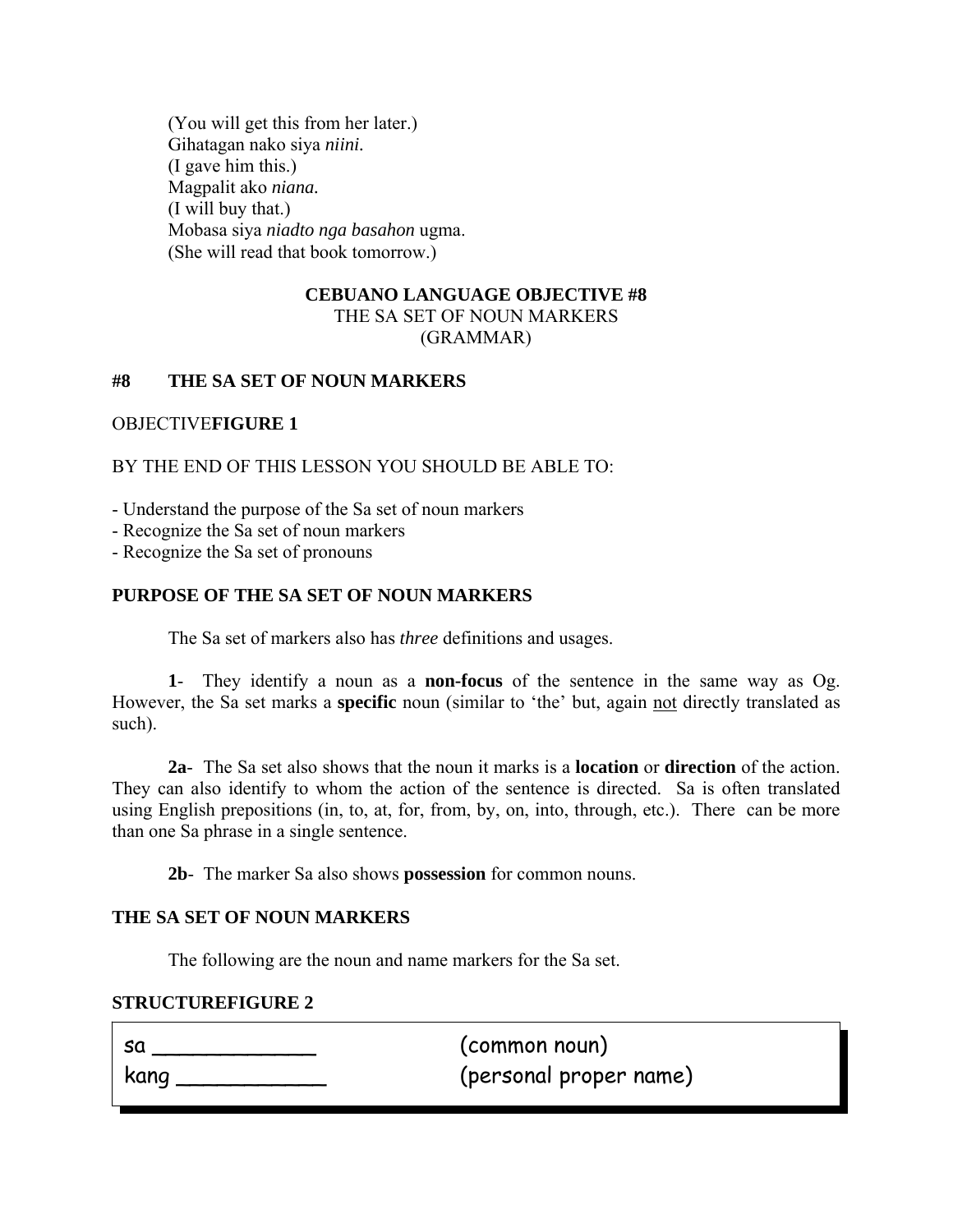# **CEBUANO LANGUAGE OBJECTIVE #8**  THE SA SET OF NOUN MARKERS (GRAMMAR)

## **EXAMPLES USING SA PRONOUNS**

 The following demonstrate how sa pronouns are used. (Note that these examples use grammatical ideas that have not yet been discussed.)

Definition: Nagpalit kami *sa iyang mga saging.* (We bought his bananas.)

> Naghatag kami *og Basahon ni Mormon* sa iya. (We gave a Book of Mormon to her.)

Definition 2a: Niadto kami *sa* tindahan *sa* Bohol. (We went to the store in Bohol.)

> Nagtukod sila og balay sa ilang barangay. (They built a house in their barangay.)

Definition 2b: Nindot ang balay sa Ginoo. (The house of the Lord is wonderful.  $Or The Lord's house is wonderful)$ </u>

> Tinuod ang mga baruganan sa simbahan. (The principles of the church are true or The church's principles are true.)

#### **THE SA SETS OF PRONOUNS**

 The Sa set of pronouns also has a root list that is the **same** as the Og root list. These can also be combined in two completely interchangeable ways.

## **ROOT LIST**

|                   | <b>SINGULAR</b>   | PLURAL               |
|-------------------|-------------------|----------------------|
| <b>1ST PERSON</b> | $ako$ - me        | amo - us (exclusive) |
|                   |                   | ato - us (inclusive) |
| 2ND PERSON        | $imo - you$       | inyo - you           |
| <b>3RD PERSON</b> | $iya - him / her$ | <b>ila</b> - them    |

## **CEBUANO LANGUAGE OBJECTIVE #8**  THE SA SET OF NOUN MARKERS (GRAMMAR)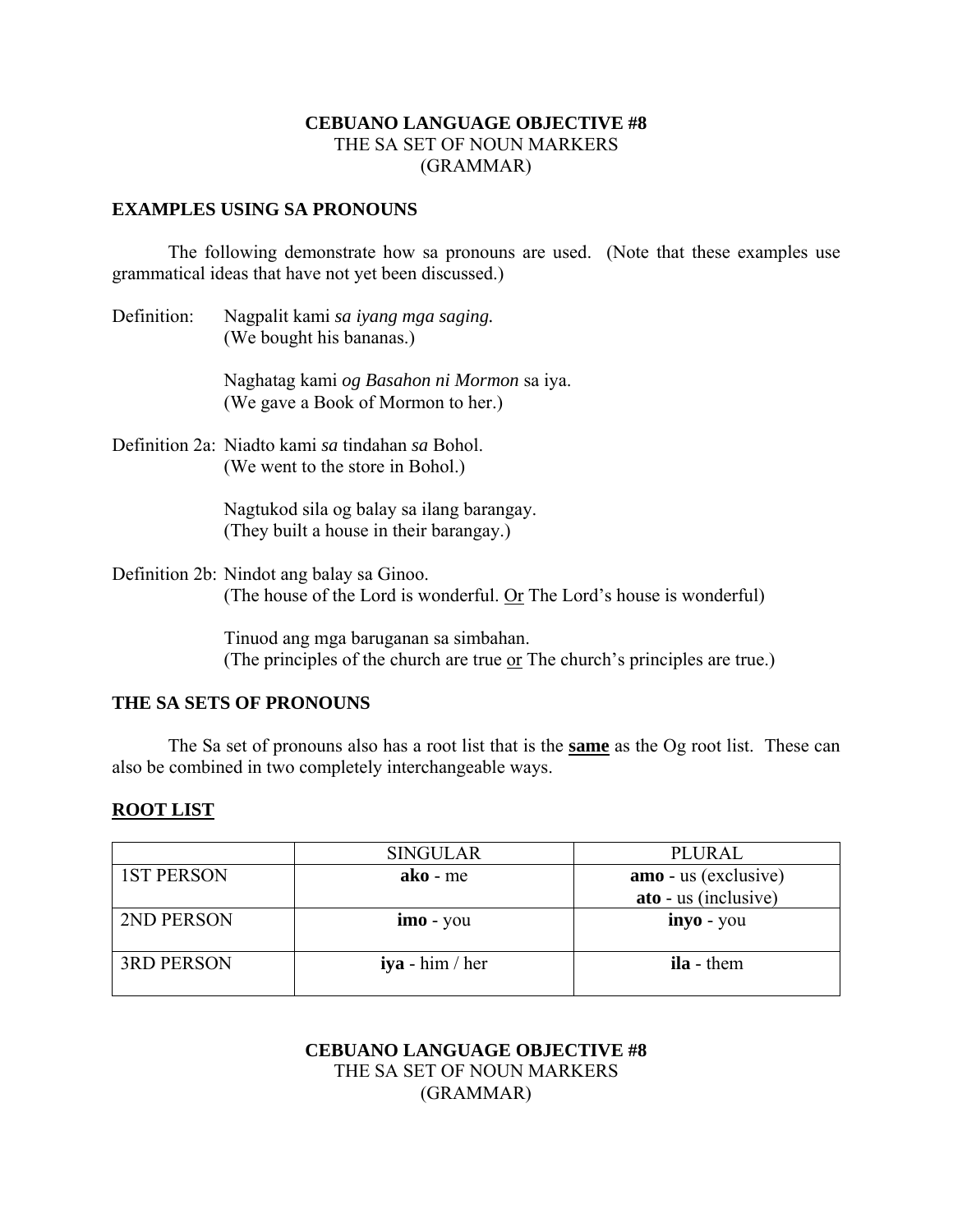These Sa roots are used with two prefixes that have the same meaning. These two lists are completely interchangeable (i.e. sa amo = kanamo).

## EXAMPLE:

| $sa + root$            |                  | $ka + n root$           |                  |
|------------------------|------------------|-------------------------|------------------|
| $sa + ako \rightarrow$ | sa ako<br>sa imo | $ka + nako \rightarrow$ | kanako<br>kanimo |
| imo<br>1ya             | sa iya           | nimo<br>niya            | kaniya           |
| amo                    | sa amo           | namo                    | kanamo           |
| ato                    | sa ato           | nato                    | kanato           |
| inyo                   | sa inyo          | ninyo                   | kaninyo          |
| ila                    | sa ila           | nila                    | kanila           |

The ka + n root form is the true form of Sa pronouns and also a little more formal. It is not used as much in everyday conversation as it once was. Also, please **never** use a *sa* marker with an *ang* pronoun (e.g. sa ka, sa kita, sa siya, sa kamo, etc.).

NOTE: Don't forget that Sa means 'of', it can also be possessive (i.e. Ang balay sa Dios – The house of God), and can also be used in verbs as an actor (i.e. gibuhat sa mga propeta – the prophets did).

## **SA DEMONSTRATIVE PRONOUNS**

*Niiri, niini, niana,* and *niadto* are also used as the Sa locational markers when wanting to position the demonstrative pronouns at a specific location. When using the Sa demonstratives, a locational *sa* is not needed because it is included in the demonstrative.

| Demonstrative SA Pronoun | DEFINITION WITH LOCATION         |
|--------------------------|----------------------------------|
| niiri (niari)            | In/At This (location) $-$ HERE1  |
| niini (niani)            | In/At This (location) $-$ HERE2  |
| niana                    | $In/At$ That (location) – THERE1 |
| niadto                   | $In/At$ That (location) – THERE2 |

**Note:** *Niiri, niini, niana, and niadto* are often abbreviated *'ari 'ani, 'ana, and 'adto.*

# **CEBUANO LANGUAGE OBJECTIVE #8**  THE SA SET OF NOUN MARKERS

(GRAMMAR)

Examples:

 Wala nay kwarta niini nga bolsa nako. (There is already no money in this pocket of mine.)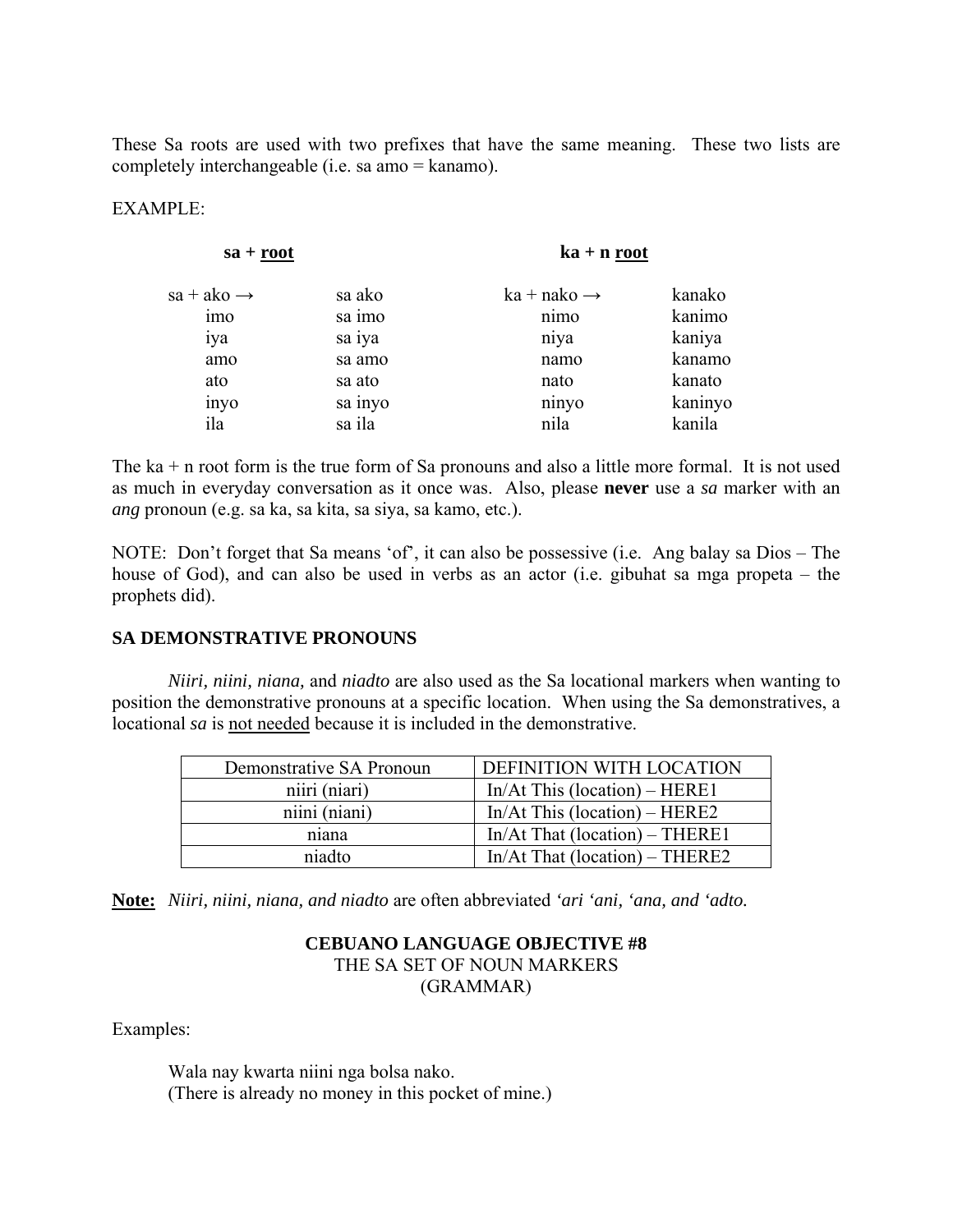Adunay nindot nga pagkaon niini nga tindahan. (There is great food (here) in this store.) Niana nga bersukulo, nagingon si Alma nga… (In that verse (there), Alma says that…) Unsa ang problema niadto nga sakyan? (What is the problem with that vehicle?)

## **SA LOCATION MARKERS**

 The Sa marker locates here and there. As stated previously, there are four types of here/there. The Sa location markers are also broken up into tense. The past tense group of these words is used the most for conversational here and there. The present tense 'where' location markers will be discussed in a later CLO. The future tense words can be conjugated to form the verbs "to com" or "to go" (although in the strict sense, they don't quite mean that).

| Location     | Past Tense | <b>Present Tense</b> | <b>Future Tense</b> | Non-Time | "Unto" |
|--------------|------------|----------------------|---------------------|----------|--------|
| <b>HERE1</b> | diri       | a dia                | arı                 | diri     | ngari  |
| HERE2        | dinhi      | a nia                | anhi                | dinhi    | nganhi |
| THERE1       | diha       | a naa                | anha                | diha     | nganha |
| THERE2       | didto      | <i>a</i> tua         | adto                | didto    | ngadto |

# **CEBUANO LANGUAGE OBJECTIVE #9**  NUMBERS-CEBUANO AND SPANISH (GRAMMAR)

## **#9: NUMBERS**

#### OBJECTIVE**FIGURE 2**

## BY THE END OF THIS LESSON YOU SHOULD BE ABLE TO:

- Use Cebuano numbers to count
- Ask *pila* questions and answer with numbers
- Learn the Spanish numbers

 In modern Cebuano, the Spanish number system is used most of the time. However, Cebuano numbers ten and under are often used when counting and numbering. It is not common to hear Cebuano numbers above ten, except hundred and thousand.

#### **VOCABULARY LISTFIGURE 2**

| siro - zero  | pito - seven    |
|--------------|-----------------|
| usa - one    | walo - eight    |
| duha - two   | siyam - nine    |
| tulo - three | napulo - ten    |
| upat - four  | gatus - hundred |
| lima - five  | libo - thousand |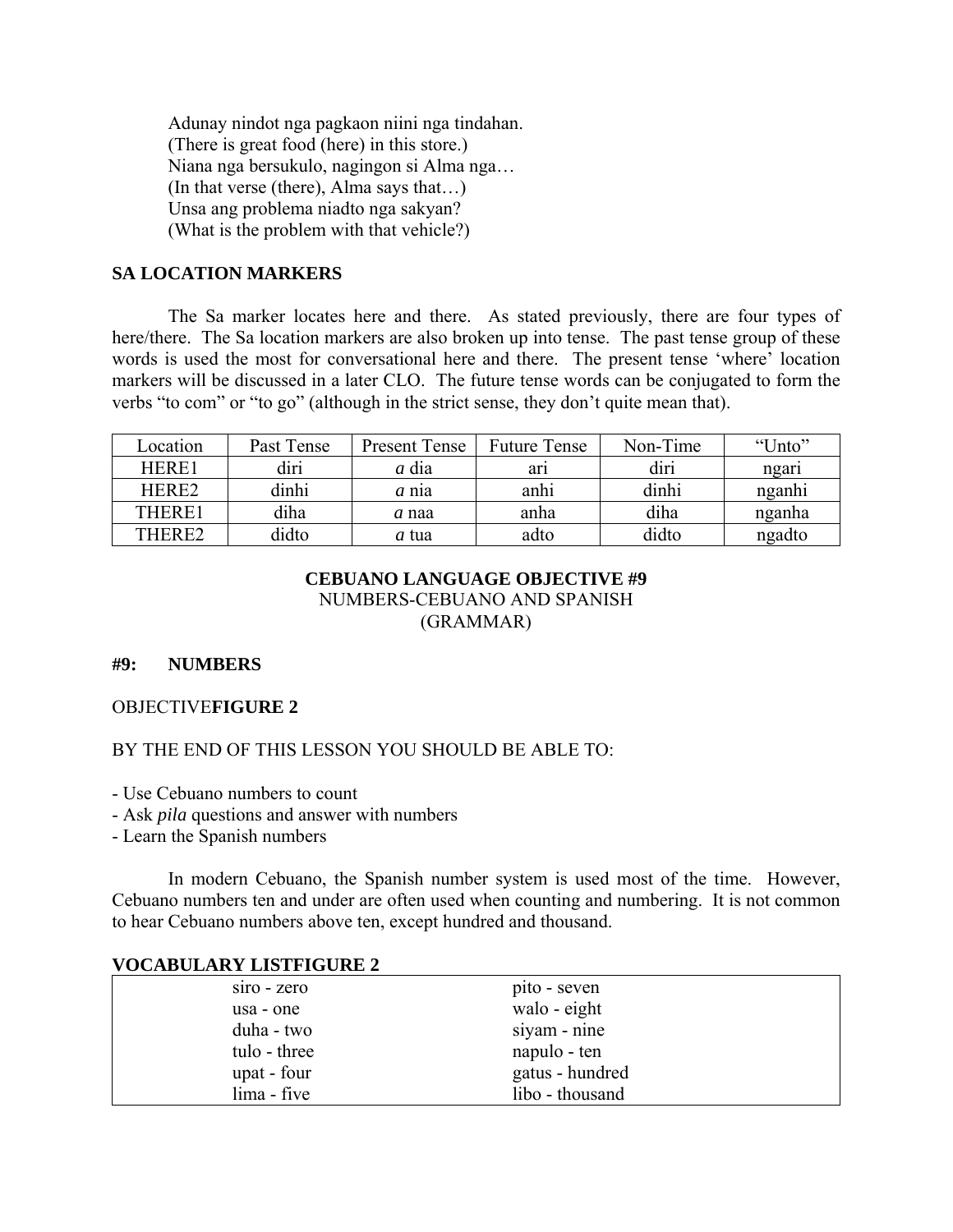unom - six

#### **Numbering rules:**

 1. Any counted object is linked to the number by the number marker *ka* (not related to the ang pronoun ka):

number + ka + object (*mga* is optional on the object because it is already plural)

| duha ka misyonaryo | walo ka basahon     |
|--------------------|---------------------|
| (2 missioaries)    | $(8 \text{ books})$ |

(3 witnesses) (4 siblings)

tulo ka saksi upat ka igsoon

 dose ka (mga) Apostoles napulo ka adlaw (12 Apostles) (10 days)

## **Cebuano Language Objective #9**  NUMBERS-CEBUANO AND SPANISH (GRAMMAR)

 2. To make the equivalent to English ordinal numbers (i.e. second, third, fourth, etc.), the number is prefixed by *ika-* and linked to the object being counted by *nga.* The first ordinal number (first,  $1<sup>st</sup>$ ) is an exception.

una / primero - first

 $ika + number + nga + object$ 

 ika-tulong higayon ika-duhang Nephi (third time) (second Nephi) akong ika-unom nga kauban ika-kinse nga propeta (my sixth companion) (fifteenth prophet)

## **FORMING CEBUANO NUMBERS**

 Cebuano numbers can and do form larger numbers (past ten); however, these numbers are **not used** a great deal because the Spanish numbers are used.

For numbers higher than ten add the Cebuano equivalents together using "and" (ug).

13 - napulo ug tulo 14 - napulo ug upat

11 - napulo ug usa (or napulo'g usa) 12 - napulo ug duha (or napulo'g duha)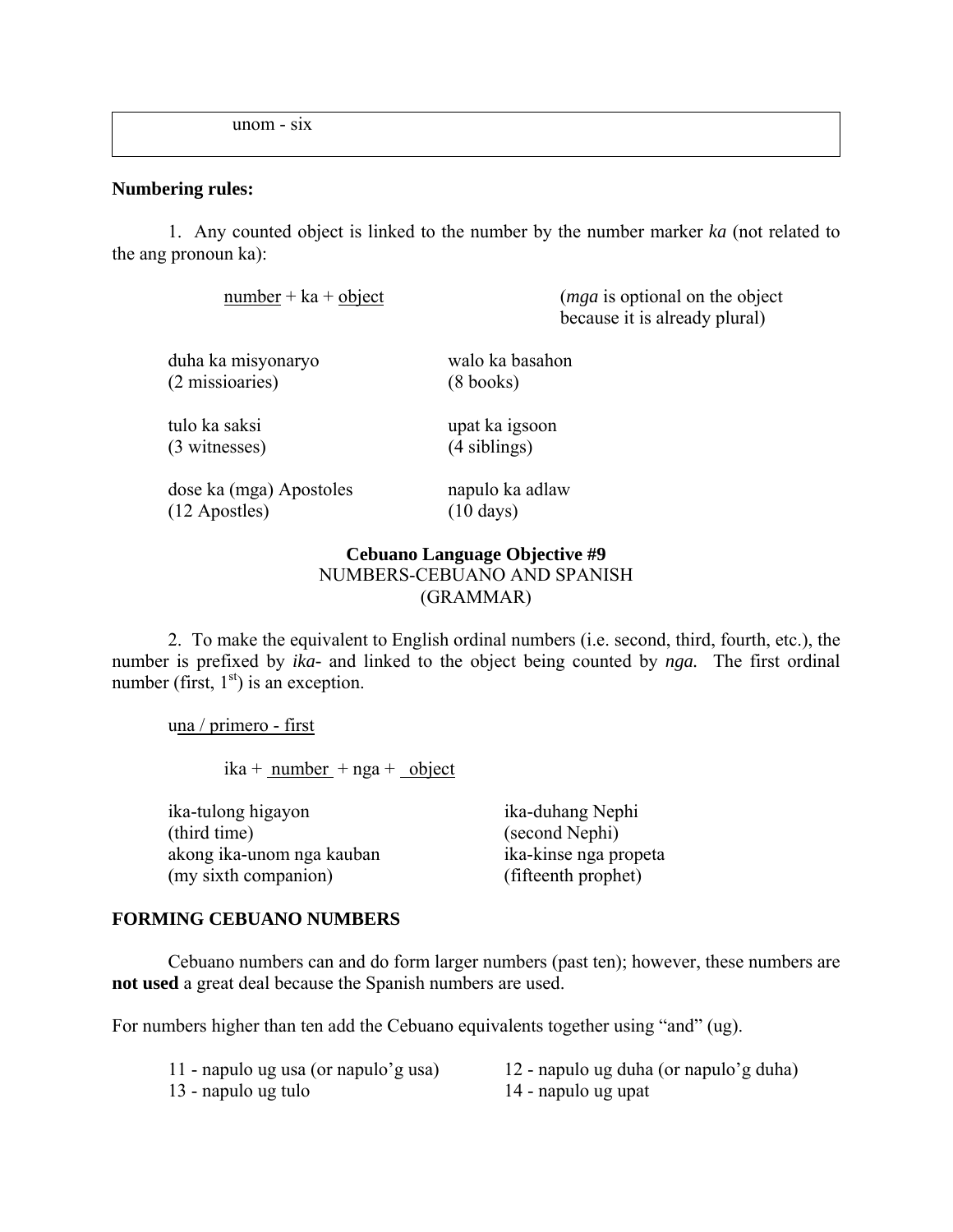For numbers between "teen" and "hundred" use the verbal *ka- -an.*

20 - ka duha an  $\rightarrow$  kaluhaan 30 - ka tulo an  $\rightarrow$  katloan 40 - ka upat an  $\rightarrow$  kapatan

For the "hundreds" and "thousands" use the number marker *ka.*

| 100 - usa ka gatus   | 200 - duha ka gatus |
|----------------------|---------------------|
| 300 - tulo ka gatus  | 400 - upat ka gatus |
| $1000$ - usa ka libo | 2000 - duha ka libo |

#### **VOCABULARY LISTFIGURE 2**

| napulo - ten                | kapitoan - seventy                  |  |
|-----------------------------|-------------------------------------|--|
| kawahan or kaluhan - twenty | kawaloan - eighty                   |  |
| katloan - thirty            | kasiyaman - ninty                   |  |
| kapatan - forty             | usa ka gatus - one hundred          |  |
| kaliman - fifty             | usa ka libo - one thousand          |  |
| kanuman - sixty             | libo ka libo / milyon - one million |  |

# **Cebuano Language Objective #9**  NUMBERS-CEBUANO AND SPANISH (GRAMMAR)

#### **SPANISH NUMBERS**

Because of the Philippine-Spanish heritage, Spanish numbers are almost always used.

| $1 -$ uno           | 17 - disisiyete        | 86 - otsenta'y sais           |
|---------------------|------------------------|-------------------------------|
| $2 - dos$           | 18 - disiotso          | 90 - nubenta                  |
| $3 -$ tres          | 90 - disinuwebe        | 94 - nubenta'y kuwatro        |
| 4 - kuwatro         | $20 -$ beynte          | $100 - siyento$               |
| $5 - singko$        | 21 - bente uno         | 150 - siyento singkuwenta     |
| $6 - \text{sais}$   | 30 - treynta           | 200 - dosiyentos              |
| 7 - siyete          | 35 - treynta'y singko  | 300 - tresiyentos             |
| $8 - otso$          | 40 - kuwarenta         | 335 - tresiyentos treynta'y   |
| 9 - nuwebe          | 43 - kuwarenta'y tres  | singko                        |
| $10 - \text{dives}$ | 50 - singkuwenta       | 400 - kuwatrosiyentos         |
| $11 - \text{onse}$  | 52 - singkuwenta'y dos | 600 - saisiyentos             |
| $12 - dose$         | 60 - sisenta           | 700 - siyetesiyentos          |
| $13$ - trese        | 69 - sisenta'y singko  | 995 - nuebesiyentos nubenta'y |
| 14 - katorse        | 70 - sitenta           | singko                        |
| $15 -$ kinse        | 78 - sitenta'y otso    | $1000 - \text{mil}$           |
| 16 - disisais       | 80 - otsenya           |                               |

#### **VOCABULARY LISTFIGURE 2**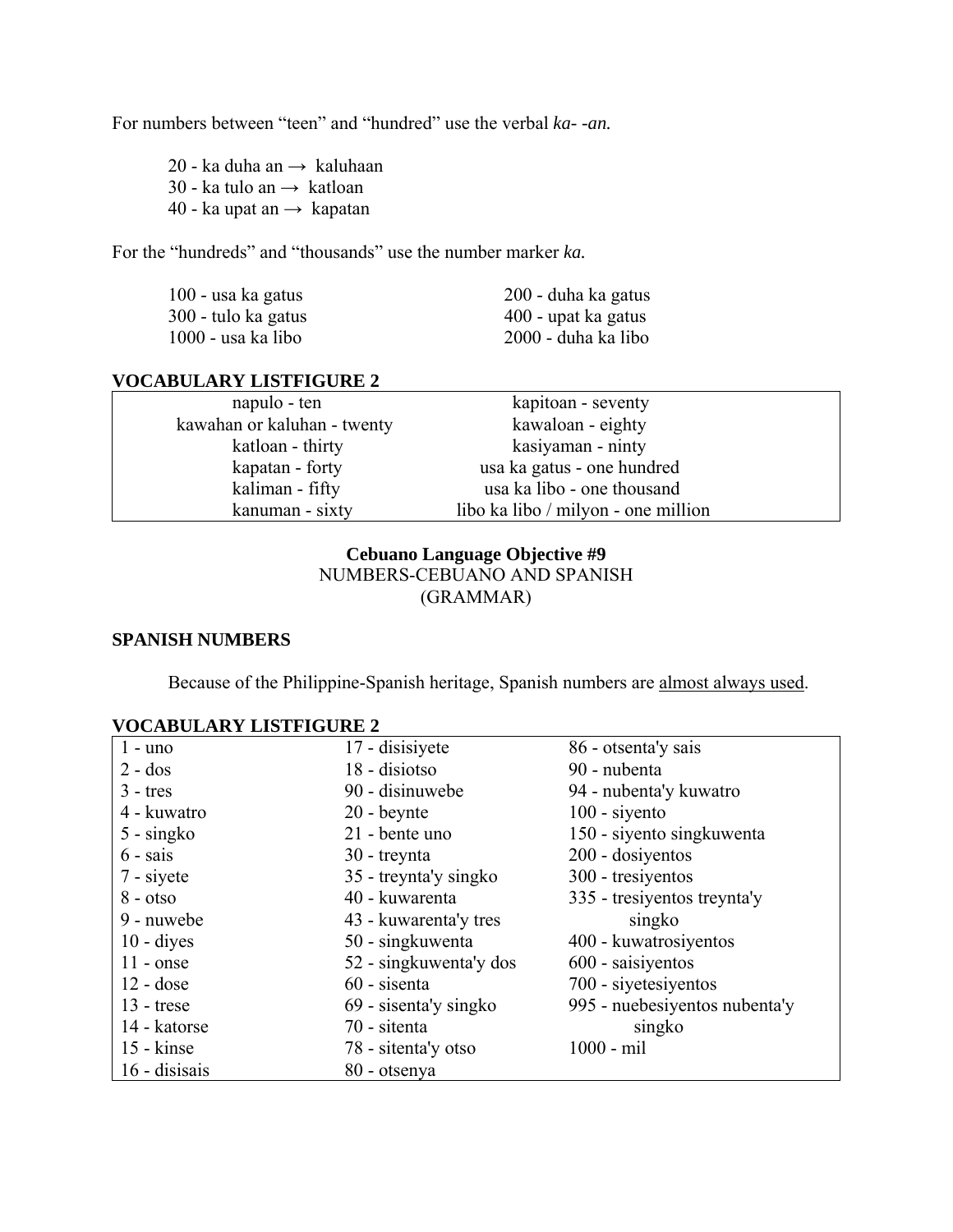These numbers are most commonly used when telling time and using money and calendar dates.

| P0.01 - usa ka sentabos | P0.50 - singkuwenta | $P10.00 - \text{dives}$ |
|-------------------------|---------------------|-------------------------|
| $P0.05 - singko$        | $P1.00 - piso$      | $P20.00 - be$ beynte    |
| $P0.10$ - dives         | $P2.00 - dos$ pesos | P50.00 - singkuwenta    |
| P0.25 - beynte singko   | $P5.00 - singko$    | $P100.00 - siyento$     |

#### **VOCABULARY LISTFIGURE 2**

 The Spanish numbers should also be used with verses and chapters in the scriptures. The first fifteen numerals are the most important because the remaining numbers are just combinations with the use of the Spanish "and" linker '*y* (*enta* is a group of ten, *siyento* is a group of hundred and *mil* is a group of thousands).

 It is easy to see why Spanish numbers are often used due to the complexity of pure Cebuano numbers. Example:

> 1820 - usa ka libo ug walo ka gatus ug kaluhaan **or** 1820 - mil otsosiyentos beynte

#### **Cebuano Language Objective #9**

# NUMBERS-CEBUANO AND SPANISH

(GRAMMAR)

#### **ASKING PILA QUESTIONS**

*Pila* and variations of pila mean "how much" or "how many." It is used with *ang* phrase and can also be combined with the number marker *ka.* It is commonly used when asking the price of something to buy or sell. Sometimes *pila* questions can be answered with indefinite numbers like "about ten." This approximation can be expressed using the plural marker *mga* (Ex. mga napulo - about ten). There are three variations of pila that will be discussed here: *Pila, Pila ka,* and *Tagpila.*

*Pila* when followed by an ang phrase usually means **"how much."** It is answered using the simple 'is/are' ang definition (i.e. "How much are those bananas?" "They are 1 peso.")

| example |
|---------|
|---------|

| Q: Pila + _ang phrase + _sa phrase                                                                   | A: Number + ang phrase + sa phrase                                         |
|------------------------------------------------------------------------------------------------------|----------------------------------------------------------------------------|
| Pila kana nga mga saging sa tindahan?<br>Pila kini nga bolpen?<br>Pila ang kilo sa bugas sa mercado? | Diyes peso sila.<br>Usa ka dolar kana nga bolpen.<br>Beynte sais ang kilo. |

*Pila ka* usually means **"how many"** because it is using the ka marker to denote a count of the item asked about. This question is answered using the same word order as shown below substituting the number in for pila. *Pila ka* is also used with the work **buok** (literally meaning "how many **pieces**") and requests a number count.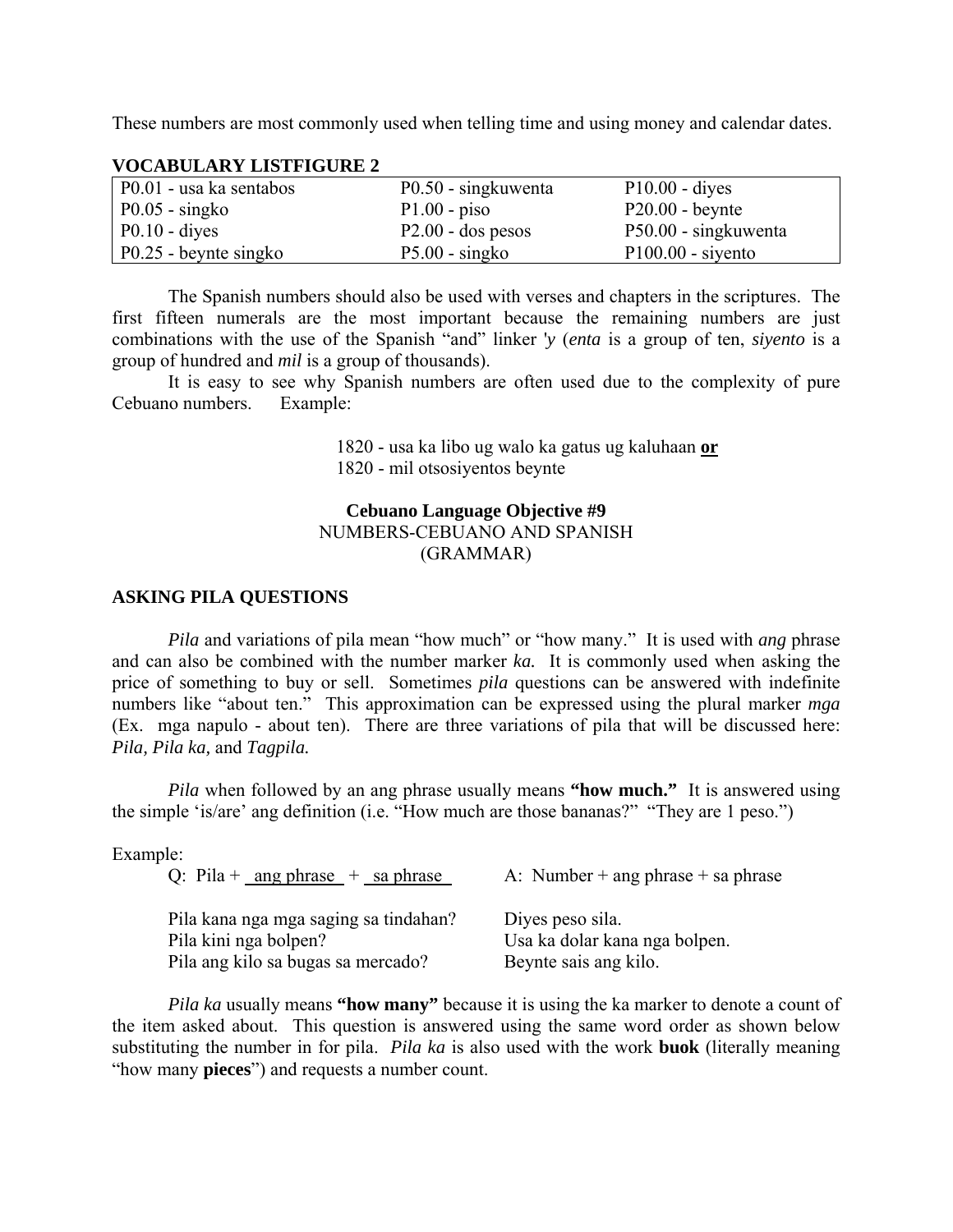Pila ka +  $\frac{\text{object}}{\text{object}}$  + ang phrase or sa phrase

| Pito ka tawo sa among pamiliya.      |
|--------------------------------------|
| Upat ka buok ang mga mangga.         |
| Kinse ka propeta sa ulahing adlaw.   |
| Napulo ka misyonaryo sa among klase. |
|                                      |

The prefix *tag*- means each . If you were to prefix a number with *tag*- the result would describe each of the number (tag-duha - two each, tag-napulo - ten each). This is common for splitting up items with a group of people (i.e. *tag-upat* kita og mga bersukulo - 'we have *four each* of the verses' **or** 'we will each have four verses').

*Tagpila* also means "how much" for a group or part of the whole. It is used with ang phrases (not with the ka number marker).

Examples:

 Tagpila ang usa ka mangga? Tagsiyete ang usa ka mango. (How much is (one) mango?) (Each one mango is seven.) Tagpila ang usa ka tawo sa dyipney? Tagbayte ang usa. (How much for one person on the jeepney?) (Twenty each one.)

#### **Cebuano Language Objective #10**

ADJECTIVES TO DESCRIBE OBJECTS AND TASTE (GRAMMAR)

## **#10: ADJECTIVES TO DESCRIBE OBJECTS AND TASTE**

#### OBJECTIVE**FIGURE 2**

#### BY THE END OF THIS LESSON YOU SHOULD BE ABLE TO:

- Use adjectives to describe objects

- Use adjectives to describe tastes

## **VOCABULARY TO DESCRIBE OBJECTS**

#### **VOCABULARY LIST 1**

| bago - new        | gahi - hard, solid        | dautan - evil           |
|-------------------|---------------------------|-------------------------|
| daan - old        | humok - soft              | bug-at - heavy          |
| $dako - big$      | hugot - tight             | gaan - light            |
| gamay - small     | lig-on - sturdy, firm     | mas / labing - more     |
| taas - high, long | luag - loose              | daghan - many           |
| mubo - low        | nindot - very nice, great | diyutay - little, small |
| barato - cheap    | bati - bad                | (amount)                |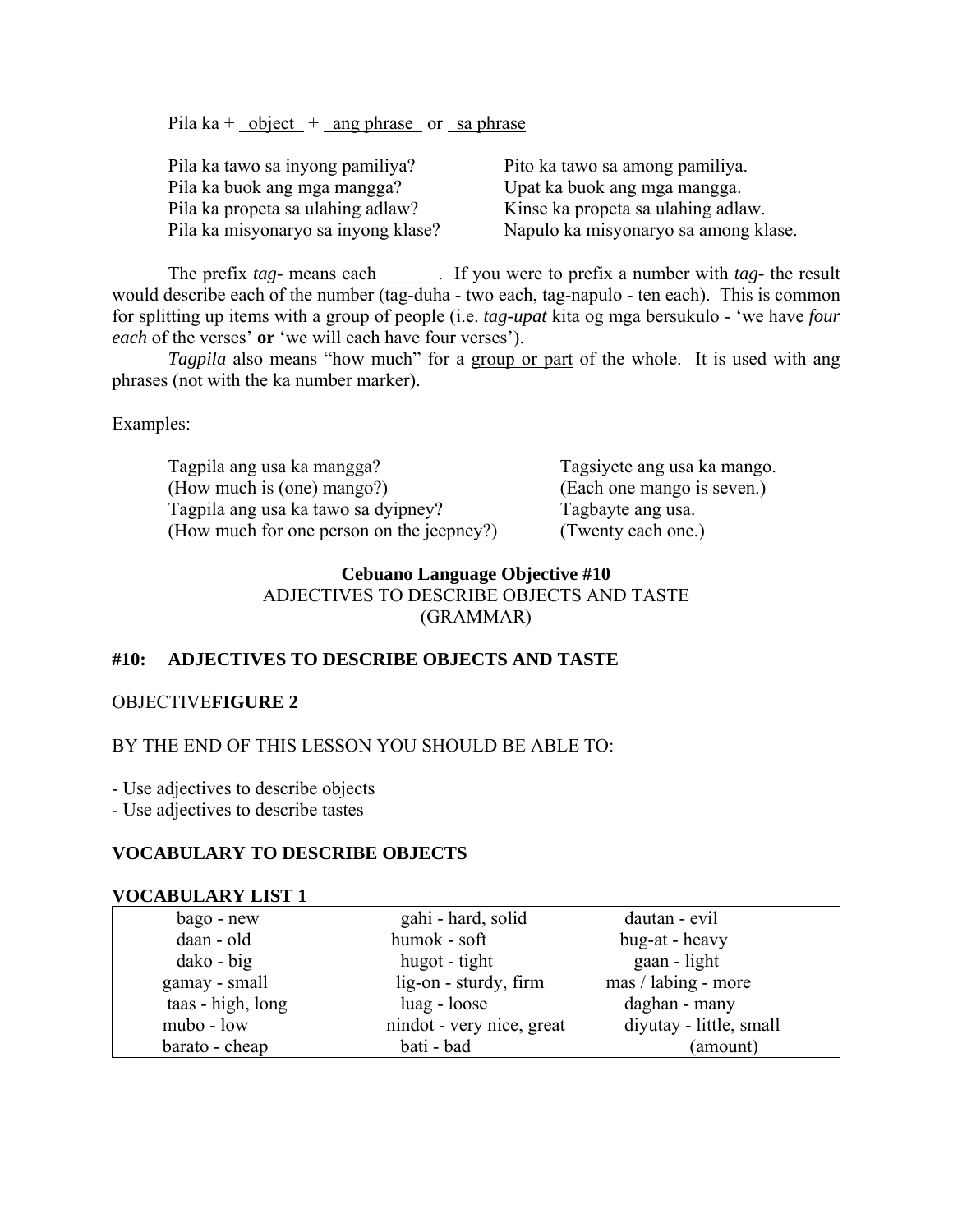#### **VOCABULARY TO DESCRIBE TASTE**

#### **VOCABULARY LIST 2**

| lami - delicious | maasin - salty | pait - bitter |
|------------------|----------------|---------------|
| tamis - sweet    | aslum - sour   |               |

## **Cebuano Language Objective #10**  ADJECTIVES TO DESCRIBE OBJECTS AND TASTE (GRAMMAR)

**Cebuano Language Objective #11**  USING 'TO B' (GRAMMAR)

#### **#11: USING 'TO BE' IN STATEMENTS AND QUESTIONS**

#### OBJECTIVE**FIGURE 2**

BY THE END OF THIS LESSON YOU SHOULD BE ABLE TO:

- Use 'ang' to create 'is, are, was, were' statements
- Know how to use the *nga* marker
- Use the marker 'ba' to change statements into questions
- Understand the use of *kayo* and *gayud*

# **USING ANG FOR 'TO BE'**

As shown in CLO  $# 6$ , the third definition of Ang is 'to be' or is, are, was, were, etc. There is no explicit Cebuano word that means 'to be', but the meaning is contained in the Ang marker. There is a simple sentence structure to create 'to be' sentences. There are two things needed for such a sentence: 1) an adjective or comment and 2) an Ang phrase. The comment comes before the ang phrase (instead of 'the church is true' it is 'true is the church').

#### **STRUCTURE FIGURE 1**

#### **comment + ang phrase**

Examples of 'to be': (Note: tense is determined by the context of the sentence)

 Tinuod ang simbahan. (The church *is* true.) Maayo ang mga adlaw. (The days *are* good). Malipay ang bata. (The child *is* happy.) Dako ang misyon. (The mission *is* big.)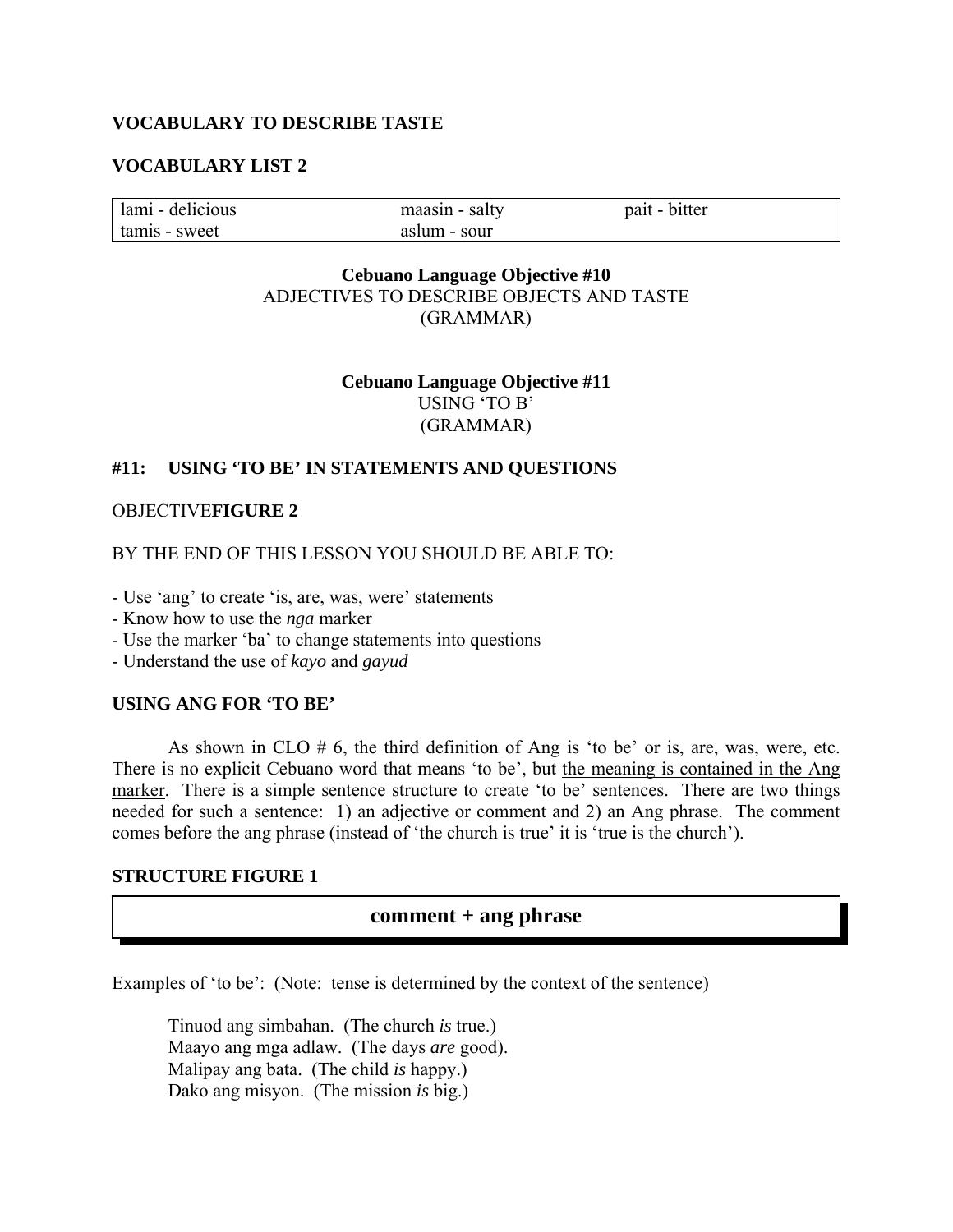Daghan ang mga pangutana. (The questions *are* many.) Hanas kamo! (You *are* masters!) Buotan kaayo si Marcial. (Marcial *is* very nice.) Misyonaryo kami. (We *were* missionaries.) Mahal kana nga bugas. (That rice *was* expensive.) Gahi kini nga saging. (This banana *was* hard.)

#### **Cebuano Language Objective #11**  USING 'TO BE' (GRAMMAR)

#### **THE NGA LINKER**

The nga linker is used to connect adjectives to the nouns they describe. For an description of a noun to make sense it must have the nga linker between the words. It is not proper just to say "maayo buntag" for "good morning." There must be a nga linking the adjective to the noun, like "maayong buntag." The nga is shortened to -ng following words that end in a soft vowel (not a glottal catch vowel), a *w*, or a *y.* The nga is also sometimes abbreviated to –g (still using the 'nga' sound) after words that end in 'n'. Adjectives are also linked to other adjectives if they both describe the noun.

Examples of NGA:

| tinuod nga basahon - true book                     | hugot nga pagtuo - tight belief (faith)       |
|----------------------------------------------------|-----------------------------------------------|
| gamayng bata - small child                         | nindot nga adlaw - great day                  |
| buhing propeta - living prophet                    | bagong sapatos - new shoes                    |
| maayong hapon - good afternoon                     | dakong simbahan - large church                |
| iyang pagpamatuod - his/her testimony              | daghang tawo - many people                    |
| taas nga nindot nga lubi - tall, nice coconut tree | among Langitnong Amahan - our Heavenly Father |

The linker nga also connects two independent clauses or two complete sentences. It links the two sentences together the same way the word "that" does it in English. This is sometimes referred to as "the linker *nga*." This "that" is not a demonstrative pronoun (kana, niana, etc.) but one that links sentences.

Examples of Linker NGA:

Nasayud ako *nga* tinuod nga propeta si Joseph Smith. (I know *that* Joseph Smith is a true prophet.) Giingnan sila *nga* magsugod ang klase sa buntag. (They were told *that* the class will start in the morning.) Maayo ang baruganan *nga* inyong gitudlo. (The principle is good *that* you have taught.)

## **CEBUANO PARTICLE ORDER**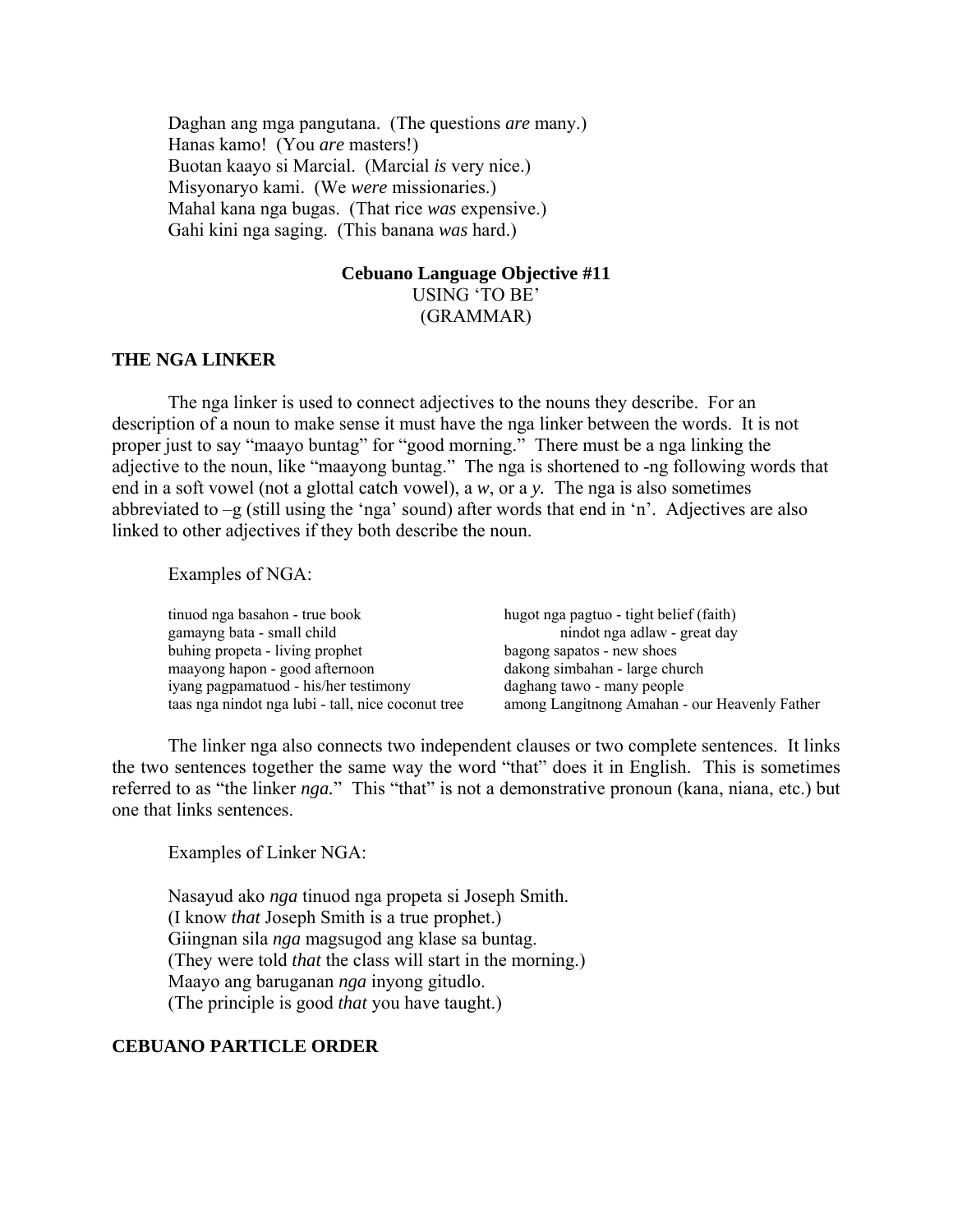In most sentences the "little" particles that are one syllable (e.g. ba, na, pa, lang, etc.) come before the words with two (e.g. pronouns, gihapon, etc). This particle order almost always falls between the verb and actor). To truly understand particle order, listen to the Filipinos as they use them, then mimic their usage.

Examples:

| Misyonaryo ba siya?  | (Is he a missionary?)         |
|----------------------|-------------------------------|
| Misyonaryo ka ba?    | (Are you a missionary?)       |
| Misyonaryo pa ka ba? | (Are you still a missionary?) |

**Cebuano Language Objective #11** 

USING 'TO BE' (GRAMMAR)

#### **ASKING YES / NO QUESTIONS USING** *BA*

In English we make a statement into a question by changing the word order and intonation of the sentence (ex. The church is true. Is the church true?). But in Cebuano, changing the word order will not make a statement into question. Cebuano statements are made into questions by adding a *ba* question marker to the simple 'to be' structure learned above. Ba can also be used to simply add emphasis to a statement (not changing it to a question).

#### **STRUCTUREFIGURE 2**

# **comment + 'ba' ang phrase**

Examples of using 'ba':

| <b>COMMENT</b>                                     | $+$ 'BA' + | <b>ANG PHRASE</b>                                          |
|----------------------------------------------------|------------|------------------------------------------------------------|
| Misyonaryo<br>Maestro<br>Amerikano/a<br>Filipino/a | ba         | si Elder<br>si Sister<br>ang misyonaryo?<br>ang maestro/a? |
| Gwapo                                              |            | ako?                                                       |
| Gwapa                                              |            | siya?                                                      |
|                                                    |            |                                                            |

Combine the following subjects with various comments to form yes/no questions.

|       |    | si Elder     |  |
|-------|----|--------------|--|
| Gwapo | ba |              |  |
| Lami  |    | ang pagkaon? |  |

 $COMMENT$  + 'BA' + ANG PHRASE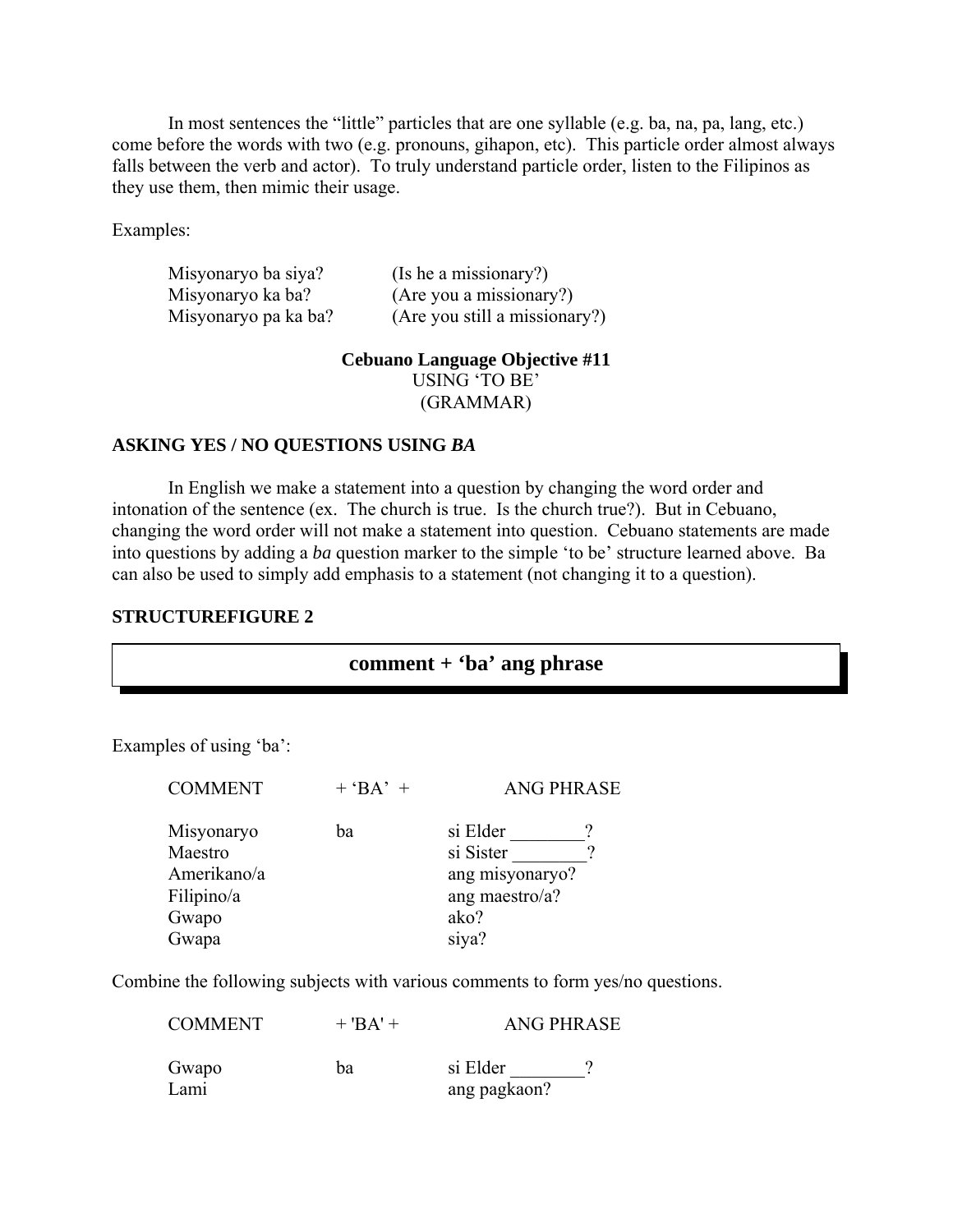| Amerikana  | si Sister |
|------------|-----------|
| Misyonaryo | siva?     |

 Sometimes just a rising inflection at the end of the sentences will change the statement to a question. This is similar to the English question inflection (i.e. say out loud "Good morning?" versus "Good morning.")

# **Cebuano Language Objective #11**  USING 'TO BE' (GRAMMAR)

# **DILI - NOT**

 If a negation of an adjective is wanted then the word *dili* must be used. When used with an adjective dili means 'not-this' description. When an adjective is negated, dili should be considered as part of the adjective. This negative description then follows the previous two sentence structures with a couple of exceptions. The following structures are generalizations, but simple ones.

| Dili + Comment + Ang Phrase          | It is not  |
|--------------------------------------|------------|
| Dili <i>maayo</i> ang adlaw.         |            |
| (The day is <i>not good.)</i>        |            |
| Dili bakakon ang mga propeta         |            |
| (The prophets are <i>not liars.)</i> |            |
| $Dili + ba + Comment + Ang Phrase$   | Is it not? |
| Dili ba mahal ang bugas?             |            |
| (Is the rice not expensive           |            |
| Dili ba nindot ang Filipinas?        |            |
| (Is not the Philippines great?)      |            |
| Dili + Ang Pronoun + Comment         | He is not  |
| Dili siya taas.                      |            |
| (She is <i>not tall.</i> )           |            |
| Dili kami kapoy.                     |            |
| (We are <i>not tired.</i> )          |            |
| $Dili + ba + Ang Pronoun + Comment$  | Is he not? |
| Dili ba sila mga maestro?            |            |
| (Are they not teachers?)             |            |
| Dili ba kita mga Visaya?             |            |
| <i>(Are we not Visayan?)</i>         |            |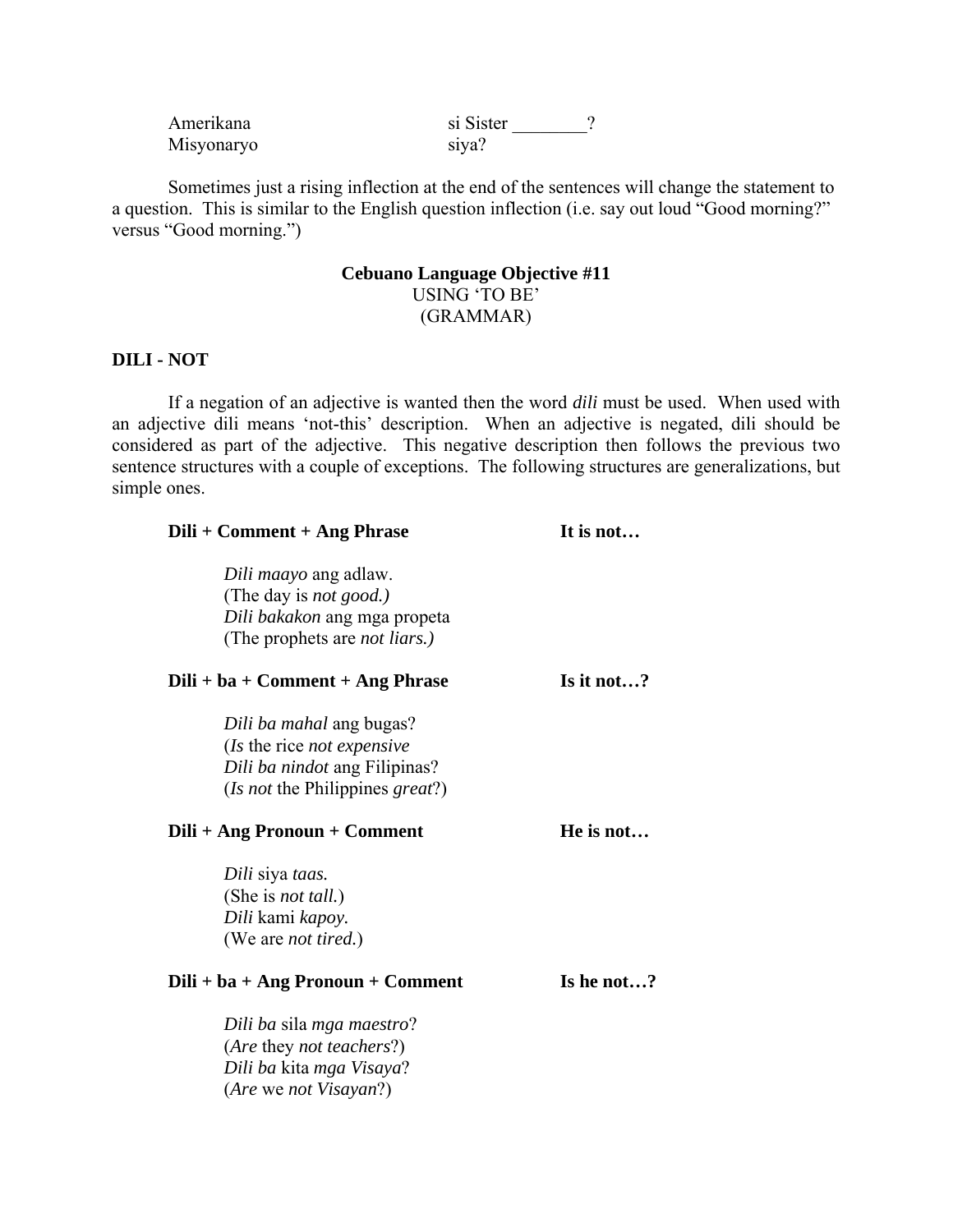# **Cebuano Language Objective #11**  USING 'TO BE' (GRAMMAR)

# **KAAYO AND GAYUD**

 Emphasis is placed on nouns using the words kaayo and gayud. The effect of using these words is similar to the usage of very, really, truly, etc. Kaayo usually means 'very' and gayud usually means 'really'.

 Unlike English, they **follow** the word they are emphasizing (i.e. incorrect: 'very good' correct: 'good very'). Gayud can also be used in emphasizing the actions of verbs. It is pronounced in several ways including gyud, guid, dyud, gajud, jamo, etc.

Examples:

 Maayo *kaayo* kining adlaw! Taas *gayud* ang mga Elder. (This day is *very good!*) (The Elders are *really* tall.) Tinuod *kaayo* ang Simbahan. Mingaw *gayud* ako sa Filipinas. (The Church is *very* true.) (I *really* miss the Philippines.) Diyutay *kaayo* lang kita. Kapoy *gayud* sila. (We are only *very* few.) (They are reilly tired.) Kusog *kaayo* ang Espiritu Santo. Buhi *gayud* si JesuKristo! (The Holy Ghost is *very* strong.) (Jesus Christ is *truly* alive!)

# **ANSWERING YES / NO QUESTIONS**

 Answering Cebuano yes / no questions requires first an answer to the question, whether it be an affirmative *yes* or a negative *no.* Then, if necessary, a clarifying statement may be made. There are three logical ways to make clarifying statements in answering a Cebuano yes / no question.

# **STRUCTUREFIGURE 2**

Oo, (statement expressing the correct viewpoint).

Dili, (statement expressing the incorrect viewpoint).

Dili, (statement expressing the correct viewpoint).

# QUESTION: RESPONSE:

Filipina ba si Sister Lim? Oo, Filipina si Sister Lim.

(Is Sister Lim a Filipina?) (Yes, Sister Lim is a Filipina.) Dili, dili Filipina si Sister Lim. (No, Sister Lim is not a Filipina.) Dili, Amerikana si Sister Lim.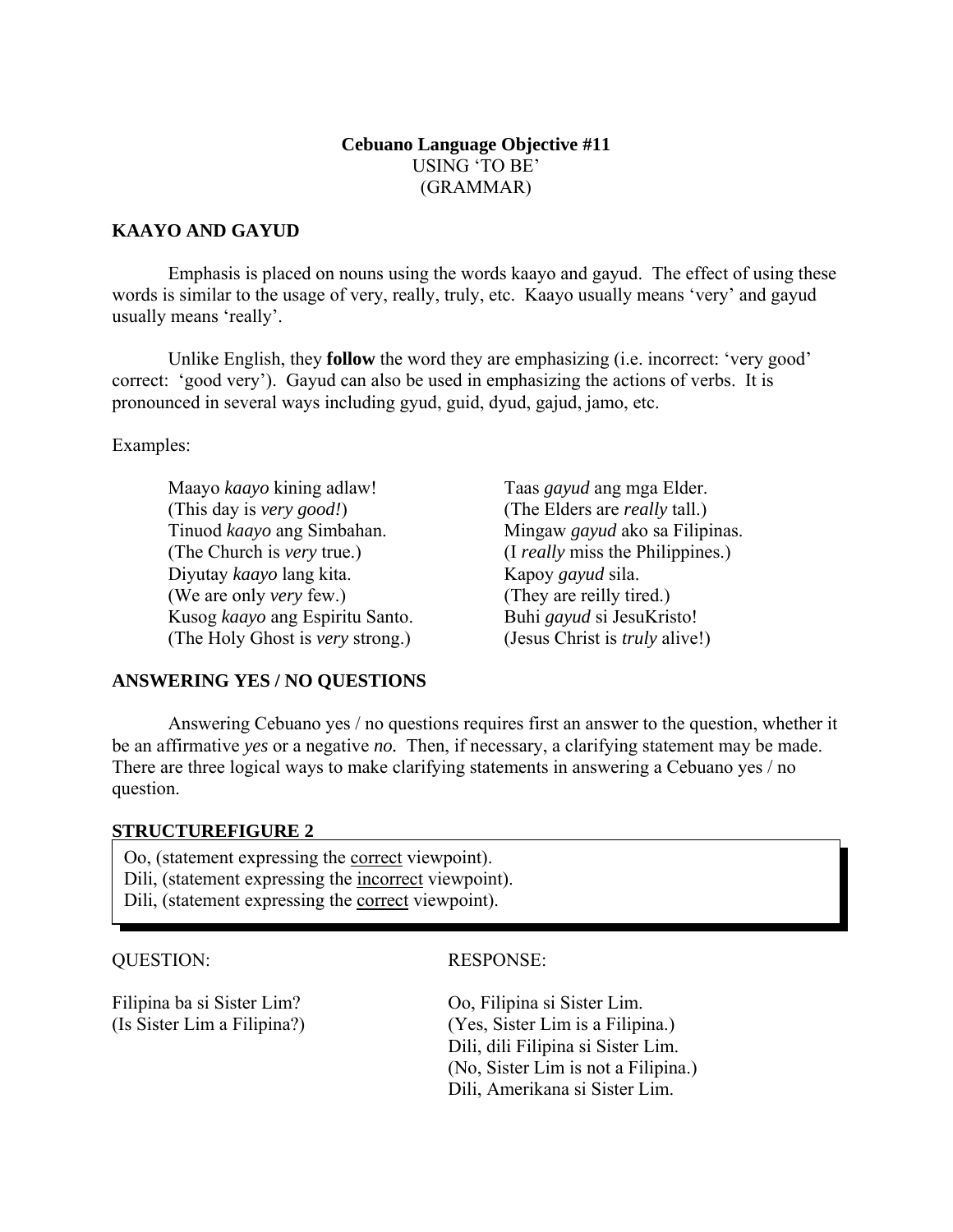(No, Sister Lim is an American.

**Cebuano Language Objective #11**  USING 'TO BE' (GRAMMAR)

# **Cebuano Language Objective #12**  TO HAVE / THERE IS (GRAMMAR)

# **#12: TO HAVE / THERE IS (EXISTENTIAL)**

## OBJECTIVE**FIGURE 2**

## BY THE END OF THIS LESSON YOU SHOULD BE ABLE TO:

- Use *aduna, may,* and *wala* in sentences

- Answer "have" and "there are" questions

# **USING ADUNA, MAY, AND WALA IN SENTENCES**

## **Existential Sentences:**

*Aduna, wala,* and *may* are part of a small group of words called existential (or exist-ing) verbs. They are used to express possession of something, "to have." When the possessor is not included in the sentences, the meaning can also mean "there is." They act like verbs in a sentence but are not conjugated for tense. Existential sentence structure is broken into **two** parts. The first structure is for *aduna* and *wala*, the second is for *may.*

## USING *ADUNA* AND *WALA*

 The first group of existential verbs uses the following sentence structure along with a new linker "-y" (the explanation of "-y" will follow). These words indicate "there is" or possession "to have." *Aduna* and *wala* follow the same sentence structure.

> aduna (duna) - There is (no location) wala - There is none (no location)

"THERE IS / ARE" SENTENCE STRUCTURE

## **STRUCTUREFIGURE 2**

**Exist. verb + 'y + focus possession phrase (ang)** 

Examples of "there is / are":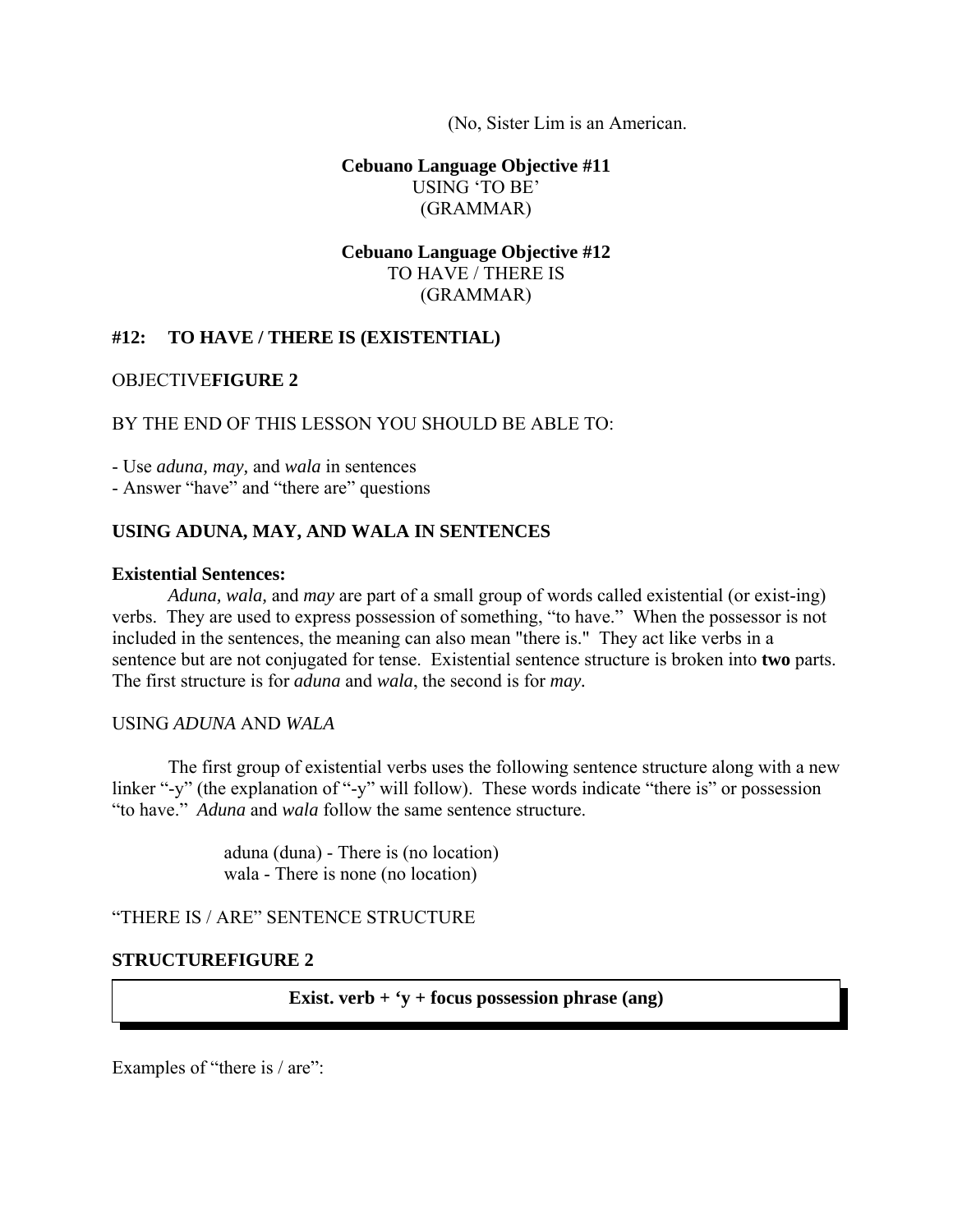Aduna'y Basahon ni Mormon didto. (There is a Book of Mormon over there.) Duna'y isda. (There is a fish.) Aduna'y mga tawo. (There are people.) Wala'y bagio? (There is no storm?) Wala'y problema! (There is no problem!) Wala'y pangutana. (There are no questions.)

# **Cebuano Language Objective #12**

TO HAVE / THERE IS (GRAMMAR)

# "TO HAVE" SENTENCE STRUCTURE

# **STRUCTUREFIGURE 2**

**Exist. verb + pronoun (ang) + 'y + specific possession phrase** 

Examples of "to have":

 Aduna sila'y sakyan. (They have a vehicle.) Aduna 'ko'y pangutana. (I have a question.) Wala gayud siya'y kwarta! (She/he really has no money!) Aduna pa ba kamo'y buhaton? (Do you all still just have things to do?) Wala ka ba'y kauban? (Do you not have a companion?)

 When using the existentials with a pronoun as the possessor, use the *ang* set of pronouns (ako, siya, ka, kami, etc.) In these sentences, the one possessing is the focus and the possession is marked as a non-specific noun. The non-specific possession is linked by the –y which moves or "floats" to be directly in front of the word it is marking.

Correct: Aduna pa gihapon ako*'y pagpamatuod* sa simbahan! (The 'y goes directly in front of object)

Not: Aduna pa*'y* gihapon ako *pagpamatuod* sa simbahan! (Not in front somewhere random) Aduna pa gihapo*'y* ako *pagpamatuod* sa simbahan!

## **THE –Y LINKER**

 The linker –y is a less-specific 'to be' marker. It can replace Ang in many situations where "to be" is the meaning. It is similar to both Ang and Og is some respects; but it doesn't really care too much about focus and non-focus. All it wants to do is mark existence and link words in a sentence. Its usage can be analogous to the nga-linker, but it is only used in 'is, are, was, were' places. More on the "-y" linker can be found in the infield Cebuano study guide.

All the ang pronouns can attract the 'y, so can other modifying words.

| ako | ako'y | ba | ba'y |
|-----|-------|----|------|
| ka  | ka'y  | pa | pa'y |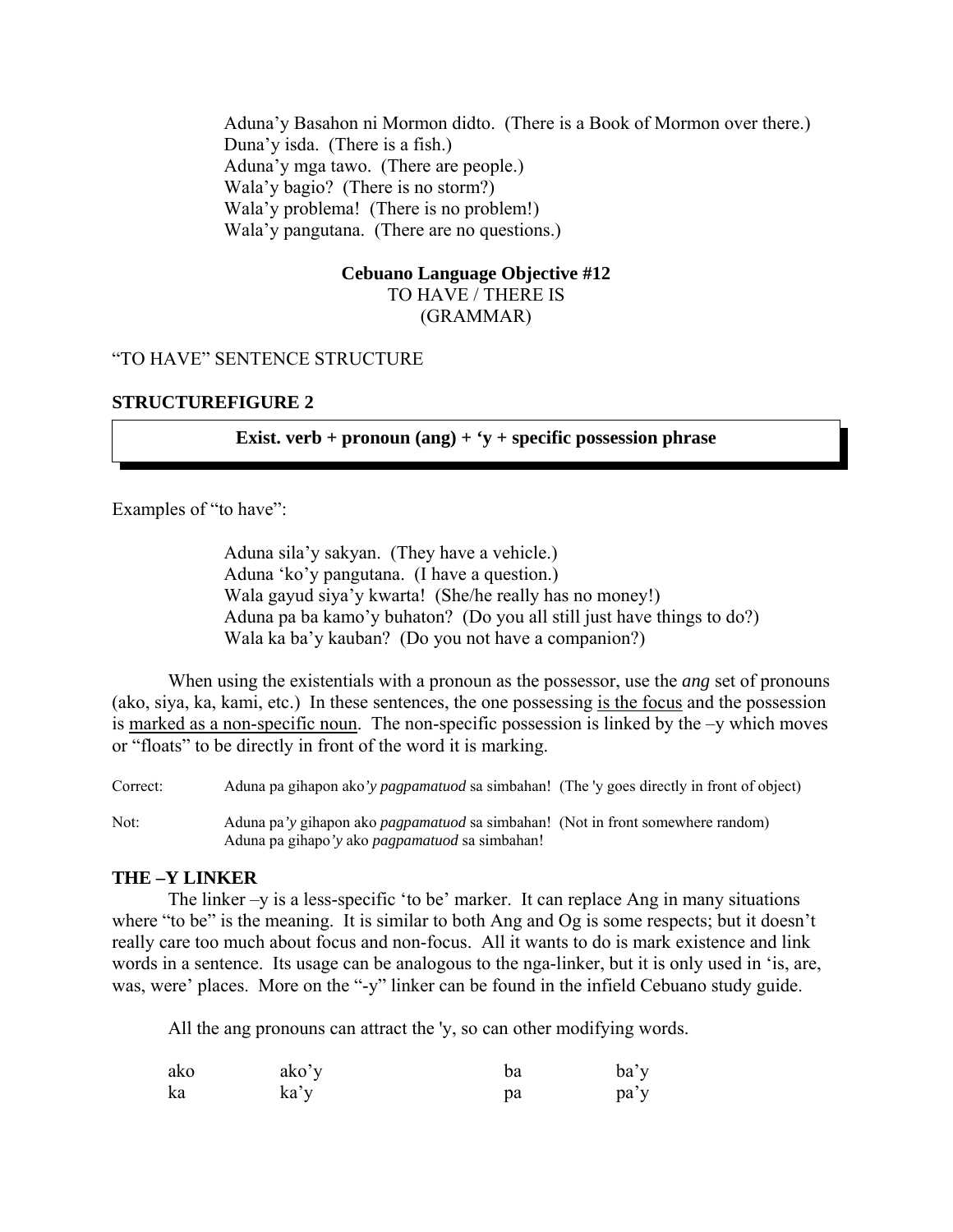| siya | siya'y | pod     | po'y     |
|------|--------|---------|----------|
| kita | kita'y | gihapon | gihapo'y |
| kamo | kamo'y | lang    | la'      |
| sila | sila'y | gayud   | gayu'y   |

(The pronoun kami accepts the 'y but "kami'y" is not pronounced because the i sound at the end overrides the 'y sound. It is sometimes said kami'ng.)

'y is also used with some interrogatives to replace Ang.

| unsa ang  | unsa'y  | Unsa ang oras?                                | Unsa'y oras?  |
|-----------|---------|-----------------------------------------------|---------------|
| kinsa ang | kinsa'y | Kinsa ang imong ngalan? Kinsa'y imong ngalan? |               |
| pila ang  | pila'y  | Pila ang bayad?                               | Pila'y bayad? |

**Cebuano Language Objective #12**  TO HAVE / THERE IS (GRAMMAR)

## USING *MAY*

 *May* has the same definition as *aduna* with no location. It has different sentence structure than the other existential verbs. Because may has no "floating  $-v$ ", the possession is placed directly after it and the *ang* pronoun follows the phrase.

## **STRUCTUREFIGURE 3**

#### **May + specific possession phrase + pronoun (ang)**

Examples of *May:*

There is:

 May manluluwas. (There is a savior.) May pangutana? (Is there a question?) May mga tawo sa balay. (There are people in the house.)

To have:

 May pagpamatuod sila. (They have a testimony.) May propeta kita. (We have a prophet.) May bugas pa ba kita? (Do we still have rice?)

#### ANSWERING EXISTENTIAL QUESTIONS

 Existential questions may be answered positively using either *oo,* the existential verb that was used to ask the question, or the no-location *aduna.* To answer negatively, simple say *wala*  (*dili* means 'no' and is **never** used to answer existential sentences).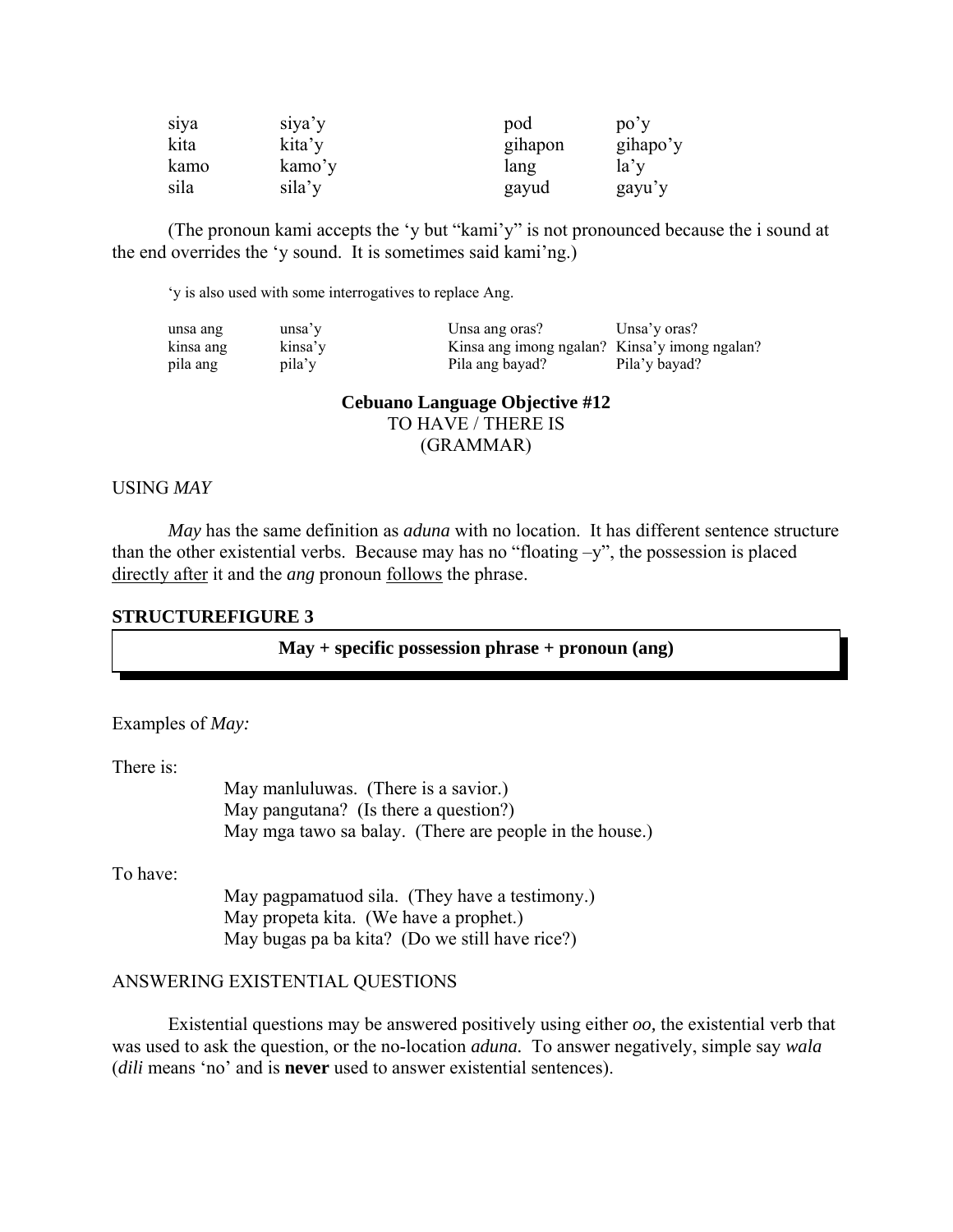*Oo. Oo. Aduna. Wala.* 

Aduna'y Sprite diha? May mga tawo sa balay?

Duna ba kamo'y mga mangga? Wala ba'y pangutana? *Oo. Oo. Duna. Wala.*

**Cebuano Language Objective #12**  TO HAVE / THERE IS (GRAMMAR)

# **Cebuano Language Objective #13**  SENTENCE STRUCTURE

# **#13: SENTENCE STRUCTURE**

# OBJECTIVE**FIGURE1**

## BY THE END OF THIS LESSON YU SHOULD BE ABLE TO:

- Know the different sentence structures for all tenses and focus

- Use dili and wala in correct sentence structure

 This section is an introduction to Cebuano sentence structure. This uses examples of sentences that have not been discussed yet. This is intended as a guide for the upcoming language objectives that will explain verb conjugation.

 Cebuano sentence structure is varied and unpredictable. It is usually determined by the speaker and the circumstances. The following is a very common way of speaking and will be sufficient in many instances. This is not the only way to say it, but is will work in most speaking situations.

# **STRUCTUREFIGURE 2**

# **Verb + Actor + Object + Location**

 The verb-actor-object-location sentence structure works for actor focus, object focus, as well as location focus. In VAOL the actor, object (and occasionally location) can be the focus or the *ang* of the sentence. The location can include places, possessions, or other clarifications of the sentence. It is important to note though that many times if a sentence location focus, the location will come before the object. This would be the case with the last example. *Si Inday*  would come before *sa ebanghelyo ni Kristo.* It is usually a good practice to avoid making the focus the last thing in the sentence.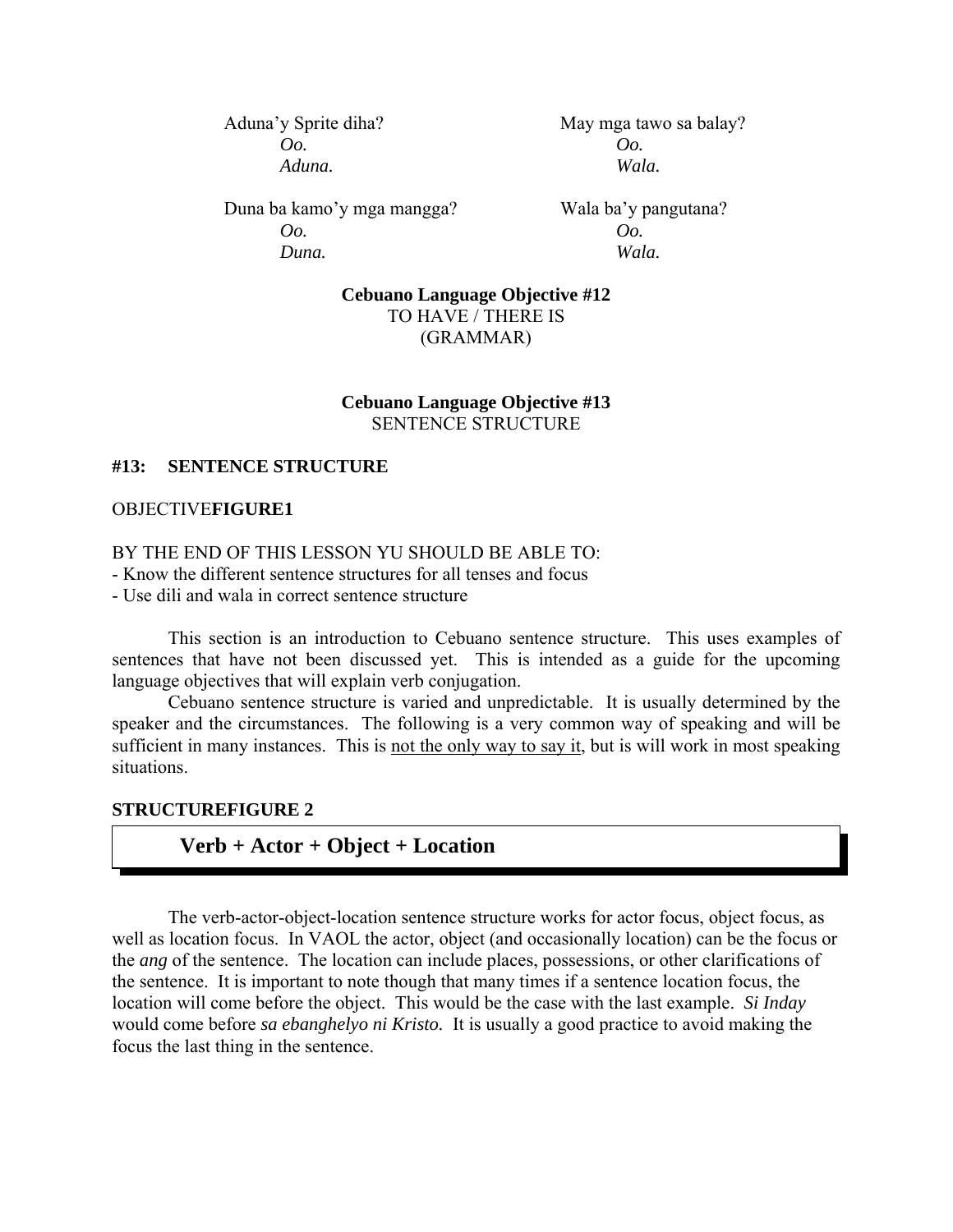| Verb      | <u>Actor</u> | Object                  | Location           |
|-----------|--------------|-------------------------|--------------------|
| Magdula   | kami         | og basketball           | sa Simbahan        |
| Dawaton   | ninyo        | ang ebanghelyo          | pinaagi sa bunyag. |
| Nakasabot | ako          | sa inyong gisulti.      |                    |
| Gipaayo   | namo         | ang dyipney             | sa amoa.           |
| Natudloan | niya         | sa ebanghelyo ni Kristo | si Inday.          |

# **Cebuano Language Objective #13**

# SENTENCE STRUCTURE

## STRUCTURE**FIGURE2**

# **Modifying Word + Actor + Verb + Object + Location**

 When sentences are used with any modifying words the actor and verb often switch places, keeping the actor in the second word slot. Modifying words include dili, wala, the interrogatives, the pseudo verbs, and some adjectives.

| Modifying Word                       | Actor                        | <u>Verb</u>                              | Object                                  | Location                                        |
|--------------------------------------|------------------------------|------------------------------------------|-----------------------------------------|-------------------------------------------------|
| Dili<br>Wala<br>Kinahanglan<br>Pwede | ako<br>nila<br>ninyo<br>kita | magsulod<br>basaha<br>tubagon<br>mobalik | ang Basahon ni Mormon.<br>ang pangutana | sa balay.<br>diha sa klase.<br>sa atong Amahan. |
| Gusto                                | siya                         | motawag                                  |                                         | sa iyang higala.                                |
| Kanusa                               | kamo                         | magpabunyag?                             |                                         |                                                 |
| Maayo gayud<br>Dugay kaayo           | ka<br>siya                   | magtudlo<br>nagtindog                    | og mga Discussions.                     | sa karsada.                                     |

 The actor almost always wants to stay in the second word column, even in long complex sentences.

 Dili *siya* gusto magpaminaw sa mga Elder tungod sa iyang problema sa beer. Kanusa niya pwede lutoon *ang karne* para sa paniodto?

 An exception to almost every sentence structure rule is when the *ang* of the sentence is **very long.** Then the *ang* is placed at the beginning of the sentence to avoid confusion.

*Ang Simbahan ni Jesukristo sa mga Santos sa Ulahing mga Adlaw* gipahiuli ni Joseph Smith sa 1830.

## **Cebuano Language Objective #4**  VERB STRUCTURE OVERVIEW (GRAMMAR)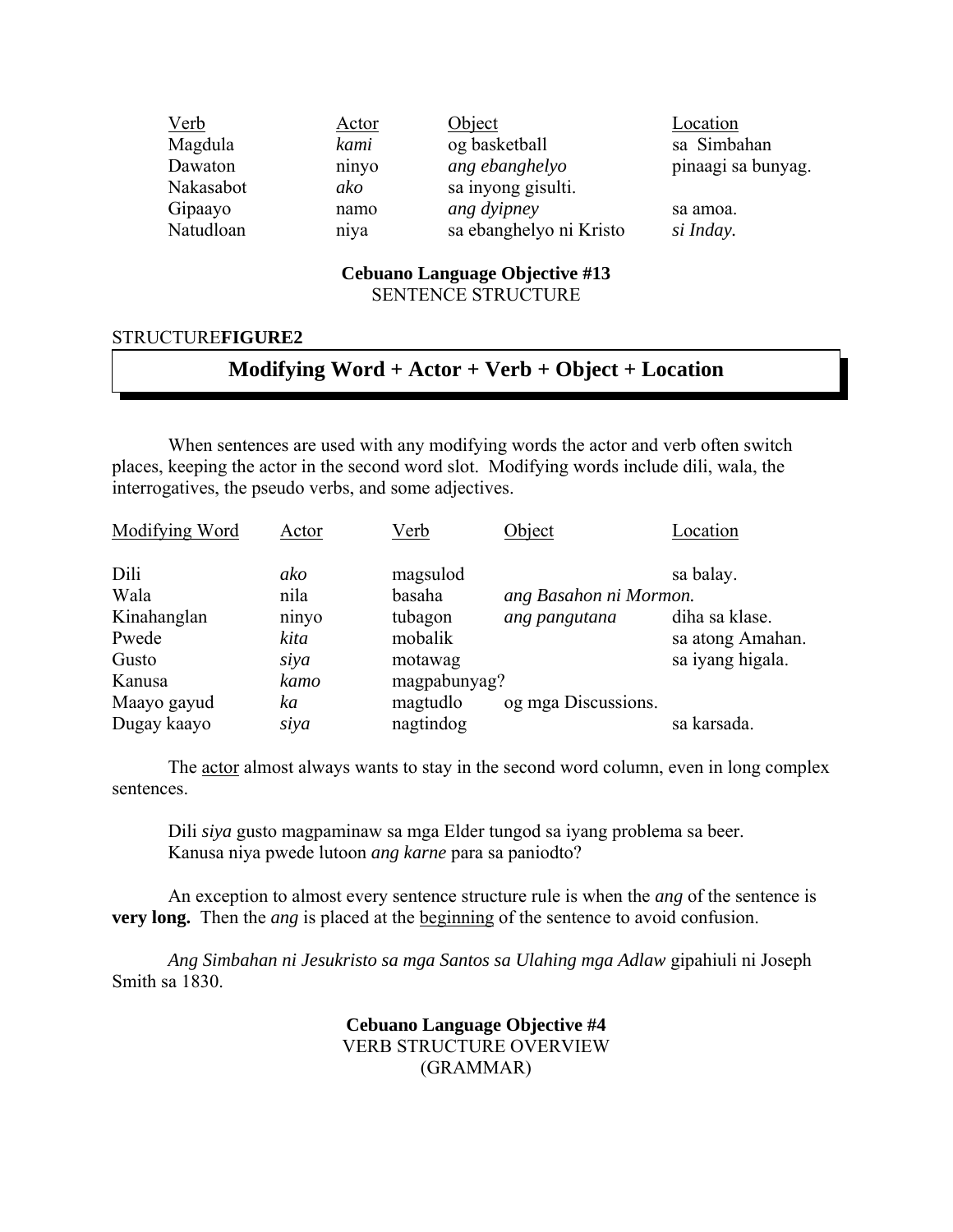## **#14: VERB STRUCTURE OVERVIEW**

## OBJECTIVE**FIGURE 1**

## BY THE END OF THIS LESSON YOU SHOULD BE ABLE TO:

- Understand the terms and definitions of the verb structure

- Learn how to determine the focus of the sentence

## **INTRODUCTION**

 Conjugated sentences are the basis of real communication. The principles and definitions in the following lesson are crucial if one wishes to truly master Visayan. When one understands the terms and definitions explained below, verb conjugation and forming complex sentence becomes simple.

 Cebuano verbs are very rich in meaning because of the great amount of information stored in them. Cebuano verbs which express action contain a basic root which is only the name of the action. By itself, it does not imply any kind of action until specific affixes have been put in place. In English the word *read* is merely the name of the action. The word must have *to, will, is/are, has/have,* etc. placed with it to form *to read, will, is/are reading, has/have read,* etc. before it becomes an action.

 Changing a Cebuano root word (name) into an action word (verb) requires consideration of a few things. They include the definition of Focus, Actor, Object, Location, Transitive, Ditransitive, Tense, and others.

# **FOCUS**

 The focus of the sentence is the "*Ang"* of the sentence. Each sentence or complete though (with a conjugated verb) contains one *ang.* This *ang* word, pronoun, or phrase is the most important part (focus) of the sentence, and when it is picked the rest of the sentence falls in line and the conjugation of the entire sentence is determined. The selection of the *ang* governs the entire sentence.

## **ACTOR**

The actor is the noun "doing" the verb or the **who** of the verb. To find the actor in a sentence, ask the question, "who is verbing?" (e.g. Mary Sue is reading the book to the child. "Who is reading?" Mary Sue is the actor). The actor is not chosen by the speaker, but is part of the sentence idea and situation.

> **Cebuano Language Objective #14**  VERB STRUCTURE OVERVIEW (GRAMMAR)

**OBJECT**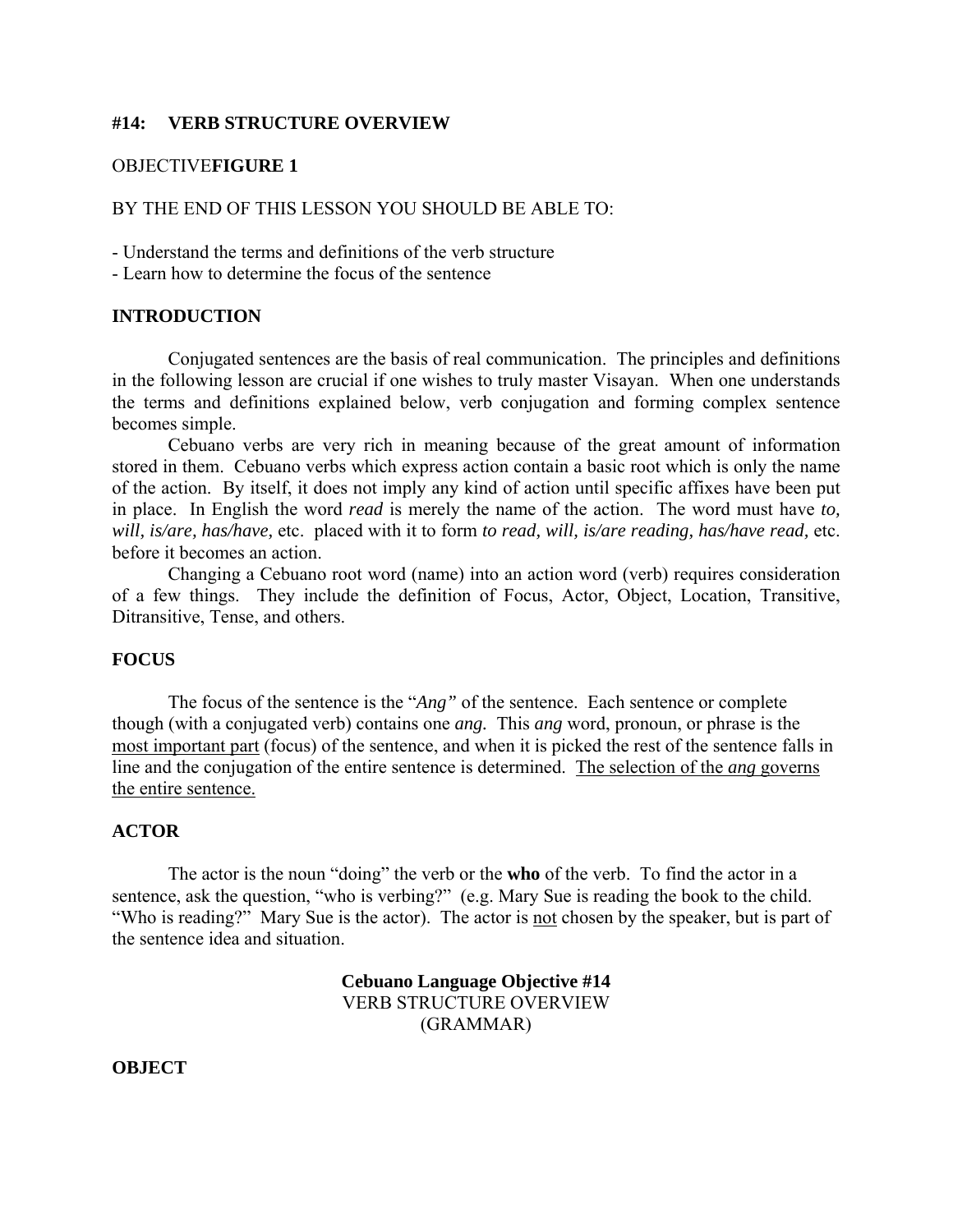An object in Cebuano sentences is the noun or noun phrase that is not an actor or a location. It is the **what** of the sentence. To find an object in the sentence, ask the question, "what is being verb-ed?" (e.g. Mary Sue is reading the book to the child. "What is being read?" The book is the object.) The object fulfills the action of the verb.

## **LOCATION**

 A location of the sentence shows a direction or has a reference to a person receiving action from the verb. It is the **where** of the sentence. To find a location in the sentence, ask the question, "where is the verb acting?" (e.g. Mary Sue is reading the book to the child. "Where is the reading acting?" The location is the child).

## **TRANSITIVE**

 Transitive and Ditransitive are **very important** concepts to understand how to correctly conjugate verbs. The two terms are characteristics of the verb root or in other words, they depend on the very nature of the verb.

A transitive verb is one whose action stops on an Object. It also can mean a verb that does not need a Location (place or person) to fulfill its action. Examples of transitive verbs include do, read, buy, receive, bring, eat, get, etc.

## **Ditransitive**

 An Ditransitive verb is one whose action continues past the Object onto the Location. It is a verb that can act upon the Object and the Location. An Ditransitive verb needs a Location (place or recipient person) to fulfill the nature of its action. Examples of Ditransitive verbs include teach, write, help, bless, accompany, speak, say, share, show, explain, etc.

#### **TENSE**

 In English grammar, verb tenses (past, present, and future) are used to show relative time to the verb. In Cebuano, the time of the action is also referred to as **tense.** *Tense* shows whether the action has started or not, and if it has started, whether it has been completed or is still continuing. The three tenses are the following:

**FUTURE:** for action not started **PRESENT:** for action started but not yet completed or action still in progress **PAST:** for action started and ended **IMPERATIVE:** for future-urgent, essential action not started (command form)

#### **Cebuano Language Objective #14**  VERB STRUCTURE OVERVIEW

(GRAMMAR)

 One other form of the verb is the **INFINITIVE** (or neutral form) which does not imply any *tense* (i.e. the verb has no relation to time). It is the "to verb" form, such as: to sing, to do,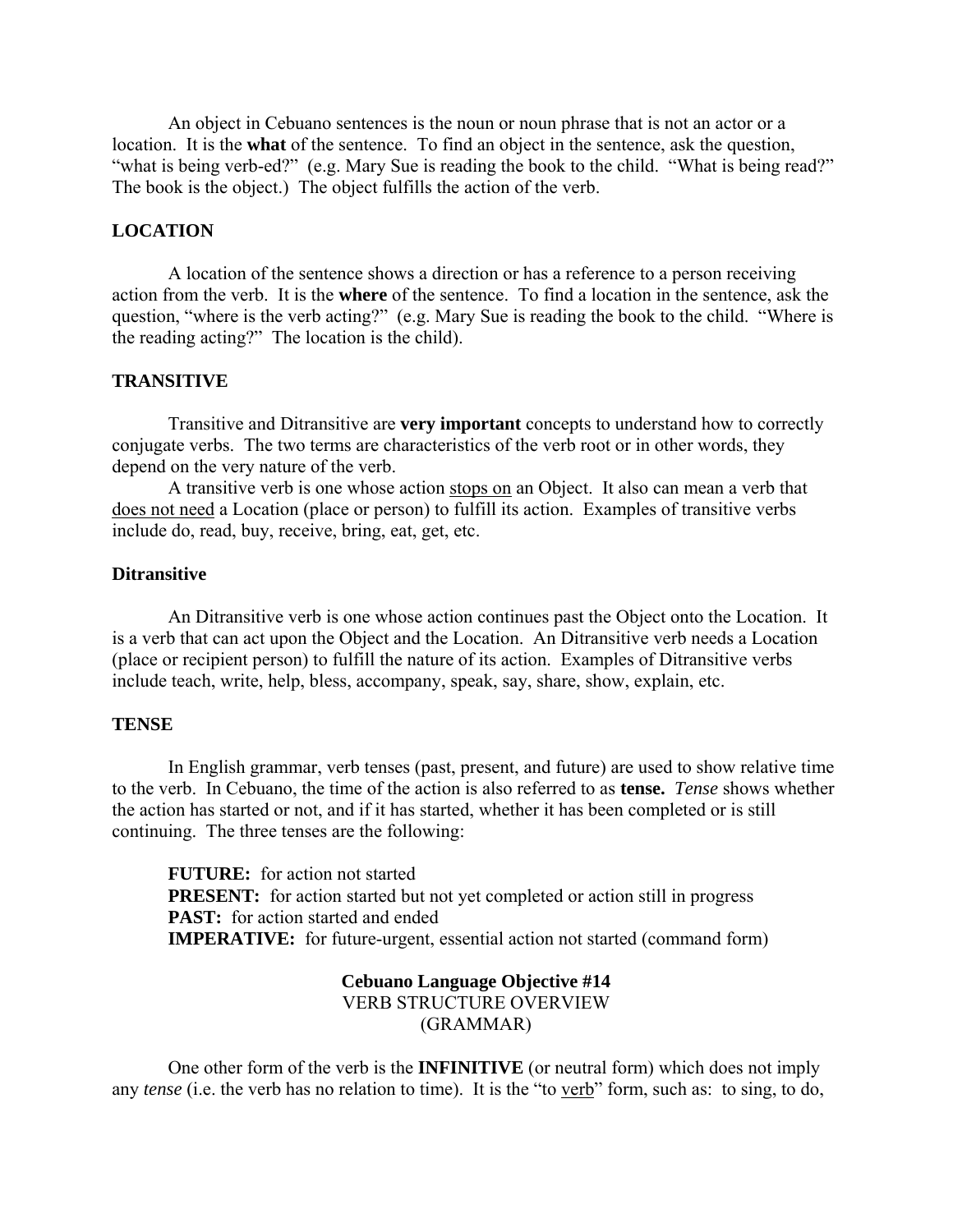to eat, to write, to speak. It is **not** conjugated. *Tense* is conjugated differently according to the *focus* and the *kind of action* that the verb implies.

## **ACTIVE AND PASSIVE VOICE**

 Sometimes the terms active and passive voice are used to describe different types of focus. An ACTIVE voice sentence is a sentence where the actor is the focus. A PASSIVE voice sentence is one where the focus is *not* the actor. The remainder of the CLO will describe the type of sentence with respect to its focus (i.e. actor focus, object focus, location focus, etc.)

> **Cebuano Language Objective #14**  VERB STRCTURE OVERVIEW (GRAMMAR)

# **Cebuano Language Objective #15**  ACTOR FOCUS VERB CONJUGATION (GRAMMAR)

## **#15: ACTOR FOCUS VERB CONJUGATION**

## OBJECTIVE**FIGURE 2**

## BY THE END OF THIS LESSON YOU SHOULD BE ABLE TO:

- Conjugate actor focus verbs

## **VOCABULARY LISTFIGURE 2**

| buhat / himo - do, make | limpyo - clean   | ingon - say           |  |
|-------------------------|------------------|-----------------------|--|
| dawat - receive         | luto - cook      | sulti - speak         |  |
| tubag - answer          | inom - drink     | kanta - sing          |  |
| pangutana - ask         | kaon - eat       | hunahuna - think      |  |
| pangayo - ask for       | abut - arrive    | gamit - use           |  |
| dala - bring            | pa-ayo - fix     | duaw / bisita - visit |  |
| palit - buy             | sunod - follow   | hulat - wait          |  |
| tawag - call            | basa - read      | istorya - talk        |  |
| sabot - understand      | kuha - get, take | baligya - sell        |  |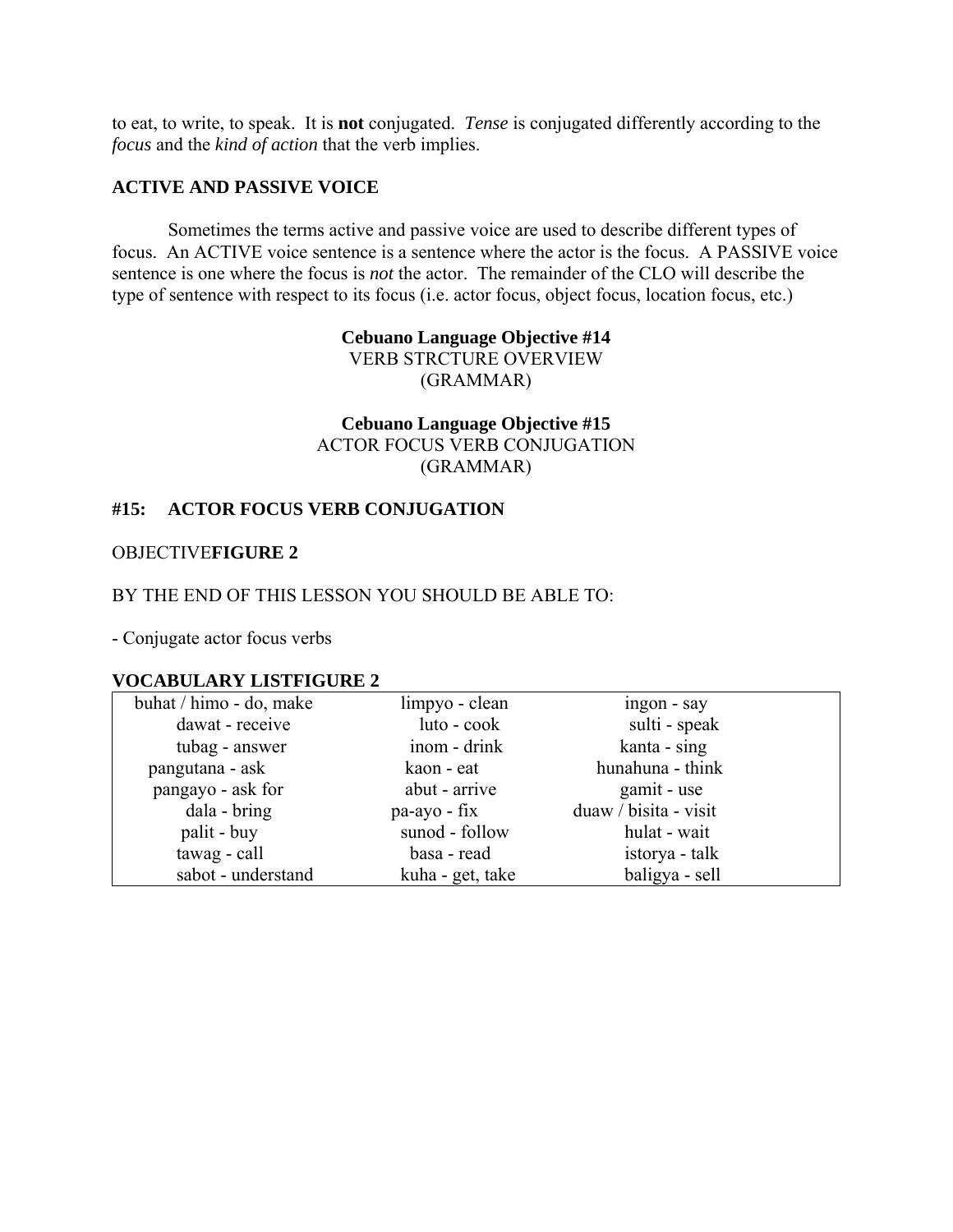## **ACTOR FOCUS VERB CONJUGATIONS**

|                | <b>Absolute</b>  | <b>Immediate</b> | <b>Durational</b> | <b>Ability/Potential</b> |
|----------------|------------------|------------------|-------------------|--------------------------|
| <b>Future</b>  | mo-              | mag-             | maga-<br>$(ga-)$  | maka-<br>$(ka-)$         |
| <b>Present</b> | nag-             |                  | naga-<br>$(ga-)$  |                          |
| Past           | $ni-$<br>$(mi-)$ | nag-             |                   | naka-<br>$(ka-)$         |
| Imperative     | pag-             | pag-             |                   |                          |

Variants of the common conjugations are in parentheses.

## **Cebuano Language Objective #15**  ACTOR FOCUS VERB CONJUGATION

(GRAMMAR)

When a speaker creates a sentence, a focus is chosen (see CLO# 13 for complete explanation). If the actor is chosen to be the focus, then it is called Actor Focus (i.e. the focus and the actor are the same word marked by *ang*). When in actor focus, the *ang* markers and pronouns should be used with the actor set of verb conjugations. Below are the definitions of the *ang* set of Actor Focus Verb Conjugations.

# **ABSOLUTE**

Mo- will do \_\_\_\_\_\_\_\_\_\_\_\_ (absolute future) Ni- did do \_\_\_\_\_\_\_\_\_\_\_\_\_\_ (absolute past)

 Mo- and Ni- both describe undefined action where mo-shows an action that usually has not started at the time of speaking and mi- shows an action that has usually been completed at the time of speaking (e.g. usually means \_\_\_\_\_\_\_\_ will happen in future (mo-), or \_\_\_\_\_\_\_\_ did happen in the past (ni-)).

 These forms are also used to show singular actions. These actions are ones that are planned and which happen all at one time or an action that was completed all at one time (sometimes referred to as "come into state of being").

 The mo-conjugations also mean a regular, a semi-habitual, or some action done commonly by the actor.

## Examples:

Mokaon kami inigabut ni tatay. -We will eat when dad arrives home. (sometimes future).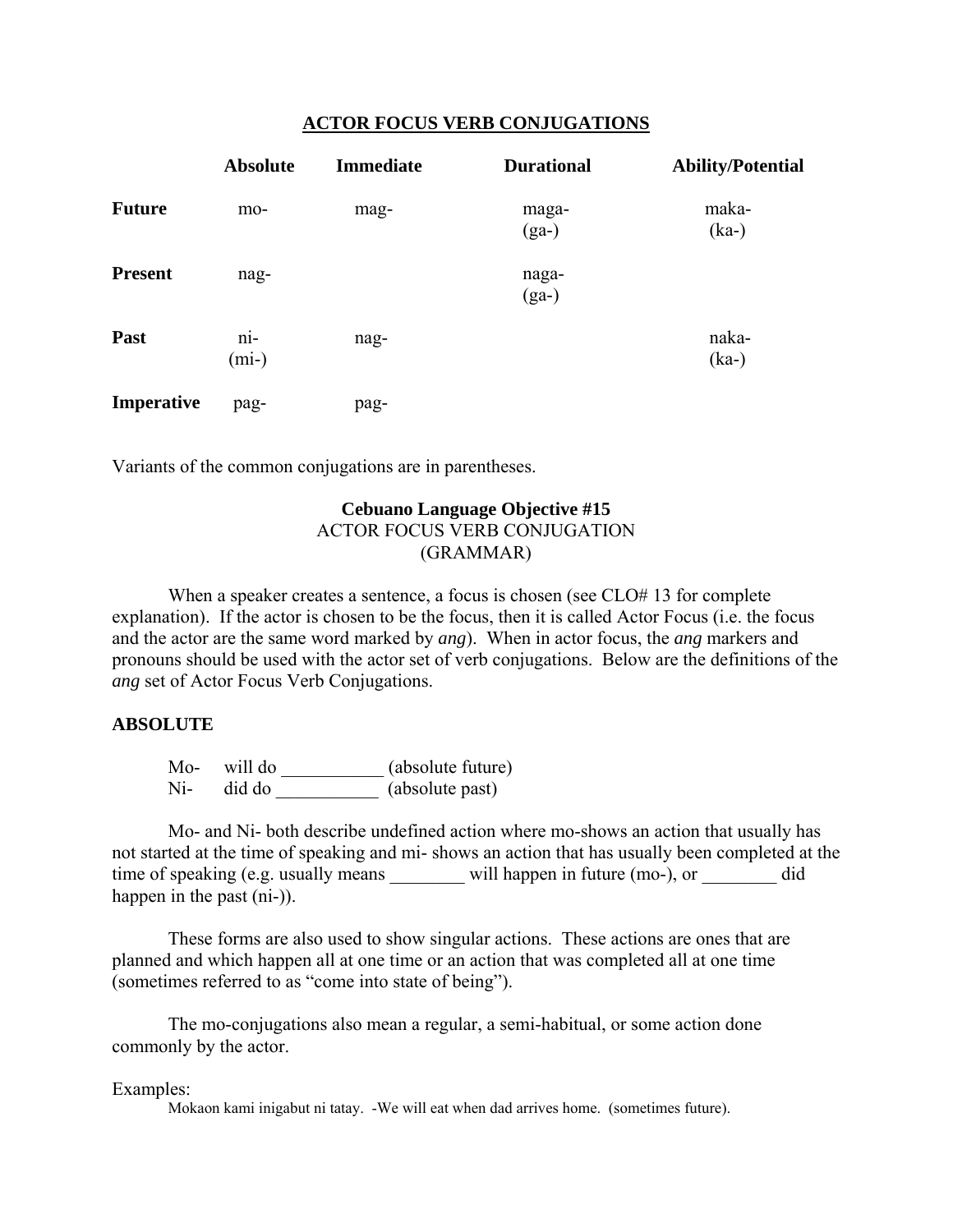Modala sila sa mga basahon kon moabot sila. - They will bring the books (if) when they will arrive (undefined). Nitawag siya sa ato. - She called us (sometimes past).

#### Singular:

 Nitubag ka sa akong pangutana. - You answered my question. Nipalit ako nianang polo. - I bought that shirt. Molimpyo ang mga misyoneryo sa ilang kwarto. The missionaries will clean their room.

#### Habitual:

 Mosunod ako sa atong Manluluwas. - I will follow our Savior (regularly). Mokaon ka ba og baboy? - Do you eat pork (regularly, not will you eat pork here now)? Maayo lagi ka mobinisaya! - You really speak Visayan well (habitually)!

# **Cebuano Language Objective #15**  ACTOR FOCUS VERB CONJUGATION (GRAMMAR)

## **IMMEDIATE**

Mag- will do  $(immediate future)$ Nag- did do / doing \_\_\_\_\_\_\_ (immediate past/present)

 Mag and nag- describe immediate or happening actions that last longer than just momentary. The action is happening or will happen about the same time as the speaking. Also used with verbs meaning "to be in the state" mag- often means the action will immediately follow the statement. Mag- can denote an action that was future but passes slightly into present. Nag- can mean that the action is presently continuing or existing. It can also mean the action has just finished at about the time of speaking.

Examples:

Immediate Future:

 Magkanta ug mangampo kita. - We will sing and pray. Magbasa kita sa Basahon ni Mormon. - We will read the Book of Mormon. Magkuha sila og mga sulat. - They will get some letters.

Immediate Present:

 Naghunahuna siya mahitungod sa tubag niya. - He is thinking about his answer. Naglimpyo ka sa imong sakyan. - You are cleaning your vehicle. Nagdala kami og mga bata didto. - We are bringing children there.

Immediate Past:

 Nagluto sila og manok. - They cooked chicken. Nagbisita siya sa iyang igsoon. – She visited her sister. Nagsunod lang ako 'niya! - I just followed him!

## **Mo- and Mi- versus Mag- and Nag-**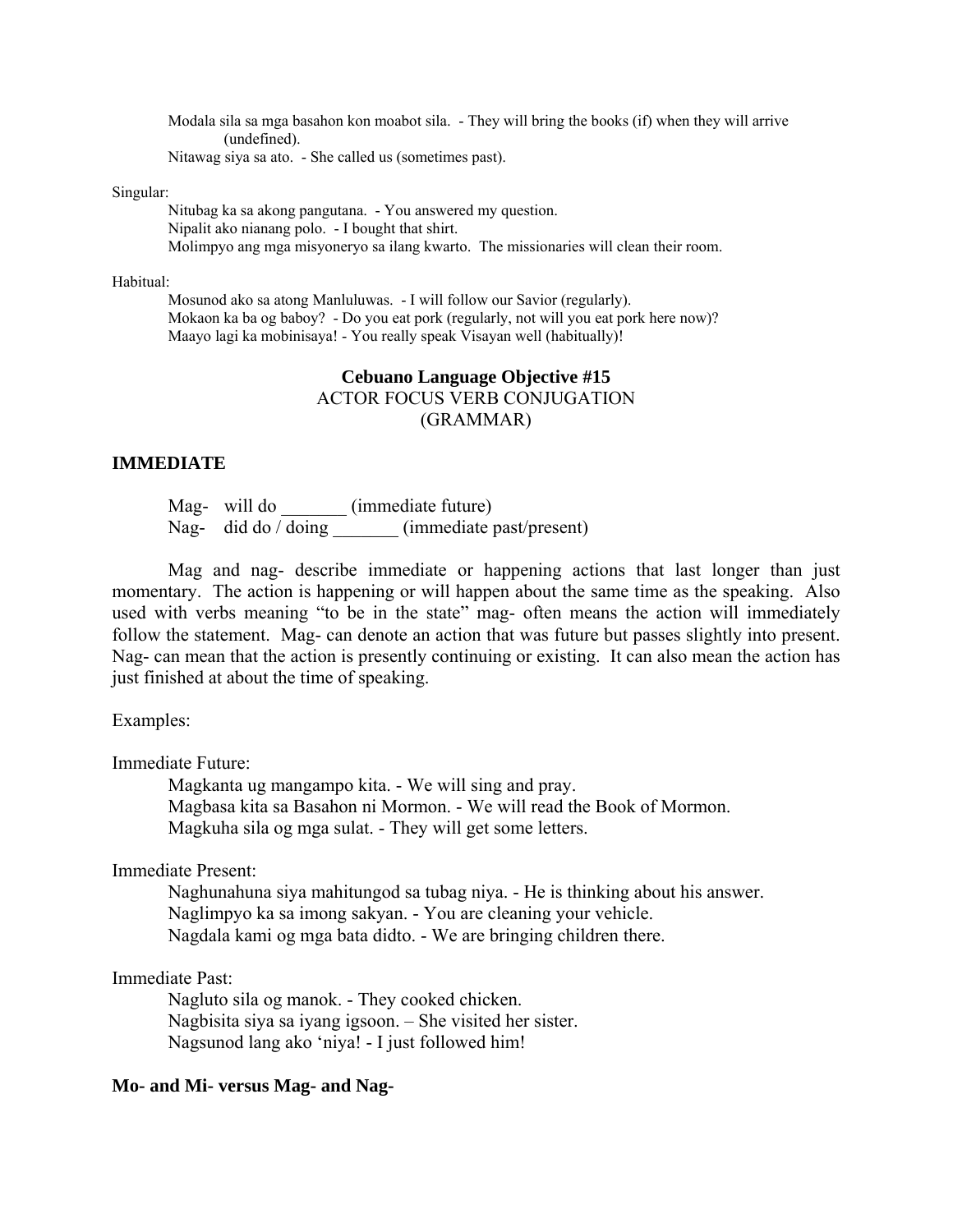#### Examples:

Mobasa ba kamo sa Basahon ni Mormon? - Will you read the Book of Mormon? (Undefined absolute future - in a commitment)

Magbasa ba kamo sa Basahon ni Mormon? - Will you read the Book of Mormon? (Immediately - in a verse during a discussion)

 Moinom ako og Sprite! - I will drink Sprite! (I will drink Sprite - Regularly) Maginom ako og Sprite! - I will drink Sprite! (I will drink Sprite - Now, I want a Sprite)

 Nitawag siya sa ato. - He called us. (undefined past) Nagtawag siya sa ato. - He called us. or He is calling us. (immediate past/present)

# **Cebuano Language Objective #15**  ACTOR FOCUS VERB CONJUGATION (GRAMMAR)

## **ABILITY (or POTENTIAL)**

Maka - can / able to do \_\_\_\_\_\_\_\_\_\_\_\_ (ability future) Naka- can / able to do \_\_\_\_\_\_\_\_\_\_\_\_\_\_(ability past)

 Maka- and naka- are used to denote ability of action, or the capability to do the action. They are absolute future and past, with no present tense. They also mean "have an opportunity to" or have the chance to do the action. Occasionally, maka- and naka- also mean to "accidentally do (or did)" an action or verb.

Examples:

Ability:

 Makasabot ba kamo sa akong mga pulong? - Can (are able to) you understand my words? Makabisita siya sa Templo ugma. - He is able to visit the Temple tomorrow. Makabasa ka ba? - Can you read? (literate, or eyesight)

 Nakakita ba sila niana? - Did they (able to) see that? Nakadala kami sa among iro. - We had the opportunity to bring our dog. Nakapalit ako sa akong sapatos. - I had the opportunity (was able to) buy my shoes.

#### Accidental:

 Nakainom ako og Zonrox! - I accidentally drank Zonrox (bleach)! Nakalimot siya sa iyang papel. - He forgot (accidentally) his paper.

#### **IMPERATIVES (ACTOR FOCUS)**

Imperative verb conjugation denotes an urgent, instant, or immediate action. This is sometimes referred to as a command. Imperative actor focus verbs are made by simply using the root verb by itself or by adding the prefix *pag-.*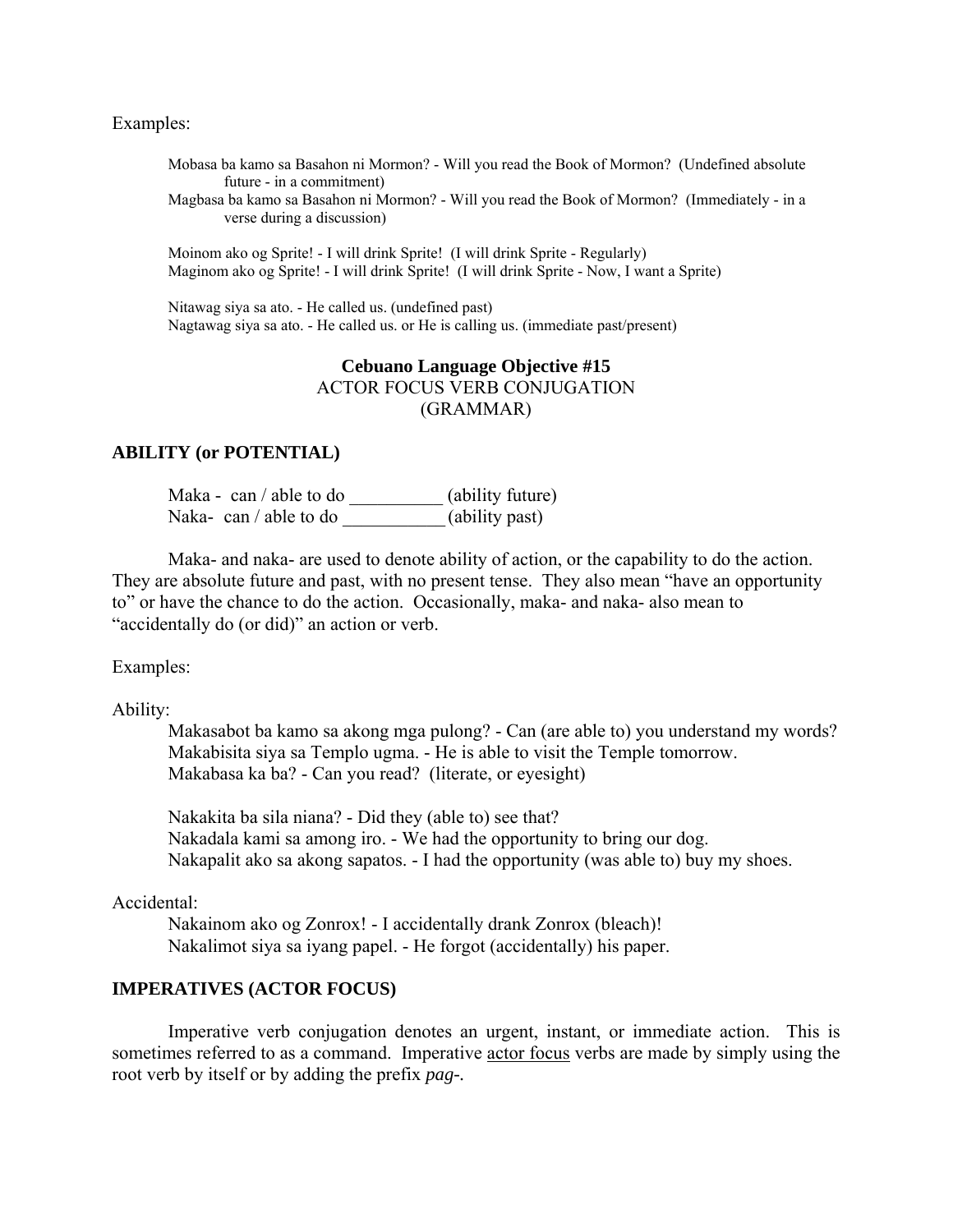| Dala kamo og kan-on. | Or this |  |
|----------------------|---------|--|
| (Bring some rice)    |         |  |

Pagdala kamo og kan-on.

# **NEGATING ACTOR FOCUS**

 These verb conjugations can be negated ("We will read." to "We will not read." or "We did not read.") using dili and wala. As learned earlier dili and wala have the same meaning "no" but for different tense.

Dili - no, future tense, such as "will not " Wala - no, past tense, such as "did not \_\_\_\_\_\_"

 These two words are all that is necessary to negate a sentence. The conjugation is pretty much irrelevant, only dili and wala matter. The MAVOL sentence structure is used with negation, where the M stands for modifying words such as dili and wala.

# **Cebuano Language Objective #15**  ACTOR FOCUS VERB CONJUGATION (GRAMMAR)

 The verb conjugations used in these examples are future tense (mag-, mo-, maka-). The past tense (ni-, nag-, naka-) **are not** used in negating sentences. An English examples is "We did not eat." Even in English the verb is still in future tense 'eat' (present - eating, past – ate). You shouldn't use dili and wala with a past tense conjugation.

# **Cebuano Language Objective #15**  ACTOR FOCUS VERB CONJUGATION (GRAMMAR)

# **Cebuano Language Objective #16**  OBJECT FOCUS VERBS (GRAMMAR)

## **#16: OBJECT FOCUS VERBS**

## OBJECTIVE**FIGURE 2**

# BY THE END OF THIS LESSON YOU SHOULD BE ABLE TO:

- Conjugate object focus verbs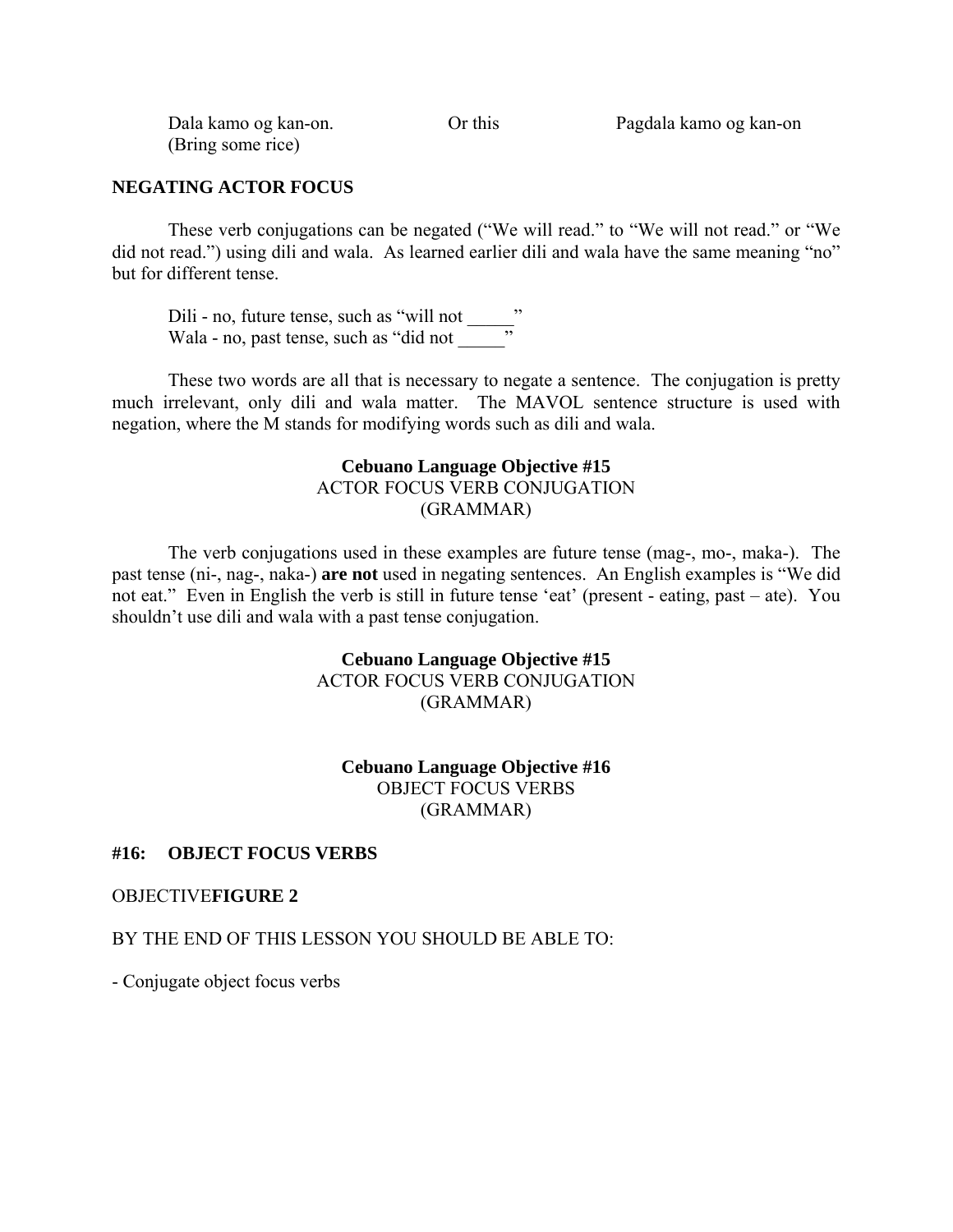## **VOCABULARY LISTFIGURE1**

| pili - choose      | dagan - run     | panalangin - bless     |
|--------------------|-----------------|------------------------|
| balik - return     | lingkod - sit   | biya - leave (a place) |
| padayon - continue | tindog - stand  | tudlo - teach / point  |
| mata - wake up     | lakaw - walk    | sugot - allow          |
| hatag - give       | simba - worship | bati - feel            |
| tabang - help      | sulat - write   | andam - prepare        |
| usab - change      | kita - see      | tanaw - look           |

 When a speaker chooses an Object to be the focus of the sentence (see CLO#13 for complete explanation), then the sentence becomes Object Focus. When the focus of the sentence in not the actor then the verb-type (either **Transitive or Ditransitive)** becomes *extremely* significant. Object focus is broken up into two sets of conjugations. One is for transitive verbs with another for Ditransitive verbs.

## **OBJECT FOCUS TRANSITIVE VERB CONJUGATIONS**

|                | <b>Immediate / Absolute</b> | <b>Ability</b> |
|----------------|-----------------------------|----------------|
| <b>Future</b>  | -on $(-hon)$                | ma-            |
| <b>Present</b> | gi-                         | na-            |
| Past           | gi-                         | na-            |
| Imperative     | $-a(-ha)$                   |                |
|                |                             |                |

## **Cebuano Language Objective #16**  OBJECT FOCUS VERBS (GRAMMAR)

With object focus (for either transitive or Ditransitive verbs), the Og/Sa set of pronouns and markers are used. The focus, which is the Object, receives the action of the sentence and answers the question What (see CLO #13 for complete-explnation).

 The actor of the sentence is either an Og actor-pronoun (nako, nimo, etc.) or a Sa marker. The following are the definitions of the object focus verb conjugations for **transitive** verbs.

# **IMMEDIATE / ABSOLUTE (Transitive)**

| -on $(-hon)$ | will do | (future)         |
|--------------|---------|------------------|
| $g_{1}$      | did do  | (past / present) |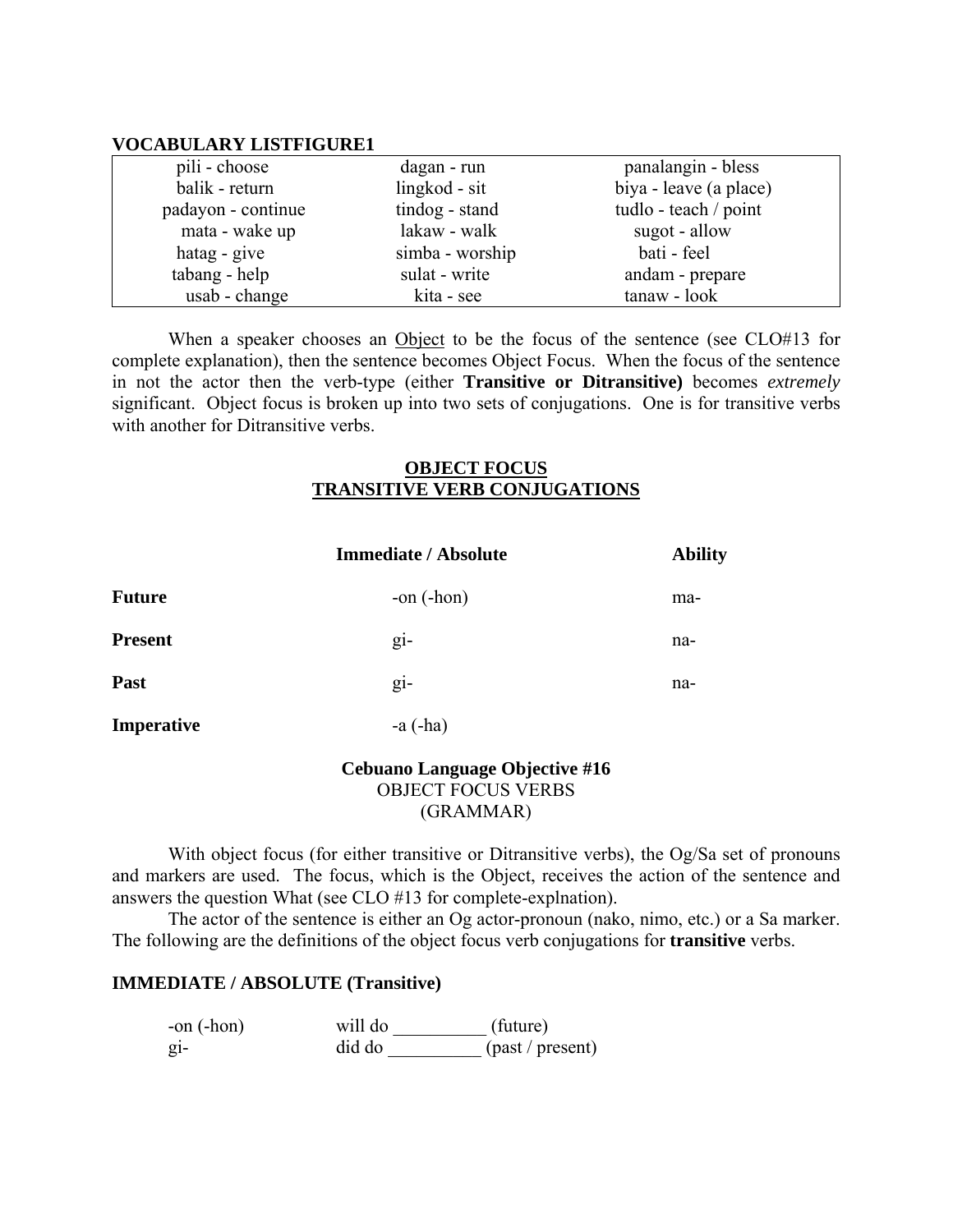The -on and gi- conjugations unite the definitions of mo-, mag- and mi-, nag-, respectively. Essentially, -on combines the definitions of mo- and mag- as a future tense, undefined action, either immediate or absolute. The –on conjugation is used only with transitive verbs.

 Gi- also involves a combination of the ni- and nag-, past / present tense, undefined, immediate action. (Note: As with possessives and nouns, the Og actor-pronouns may go before or after the verb following the rules in CLO#7). Context, along with other modifying words, will help to determine if gi- means past or present.

Examples:

 Dawaton nako ang kwarta. - I will accept the money. Dad-on (from dala-on) nila ang mga basahon. - They will bring the books. Kuhaon nila ang mga sulat. - They will get the letters. Atong basahon ang Basahon ni Mormon. - We will read the Book of Mormon.

 Gidala namo ang mga bata didto. - We are bringing the children there. Giluto niya ang manok. - He cooked the chicken. Iyang gihunahuna ang tubag niya. - He is thinking about his answer. Gibuhat nila ang pagtuon. - They did their studies.

 When a verb ends with a soft, non-accented vowel (e.g. basa - read, samba - worship) the -on is replaced with **-hon** for easier pronunciation (i.e. basahon, simbahon).

#### **IMPERATIVE (Transitive)**

Object focus transitive verbs are made imperative (sometimes called a command) by using the alternate *–a.* Only future tense verbs are used for non-actor focus imperatives. Transitive object focus verbs which accept -on will alternate to -a.

 $-on \rightarrow -a$ 

**Cebuano Language Object**  OBJECT FOCUS VERBS (GRAMMAR) Imperative Non-imperative Kuha-a nimo kana. Kuhaon nimo kana. (Let me look at that.) (I will look at that.) Dawata ang Espiritu Santo. Dawaton nimo ang Espiritu Santo. (Receive the Holy Ghost.) (You will receive the Holy Ghost.) Buhata kini! Buhaton kini. (Do this [you]!) ([You] will do this.) Basaha ninyo kana. Basahon ninyo kana. (You read this.) (You will read this.)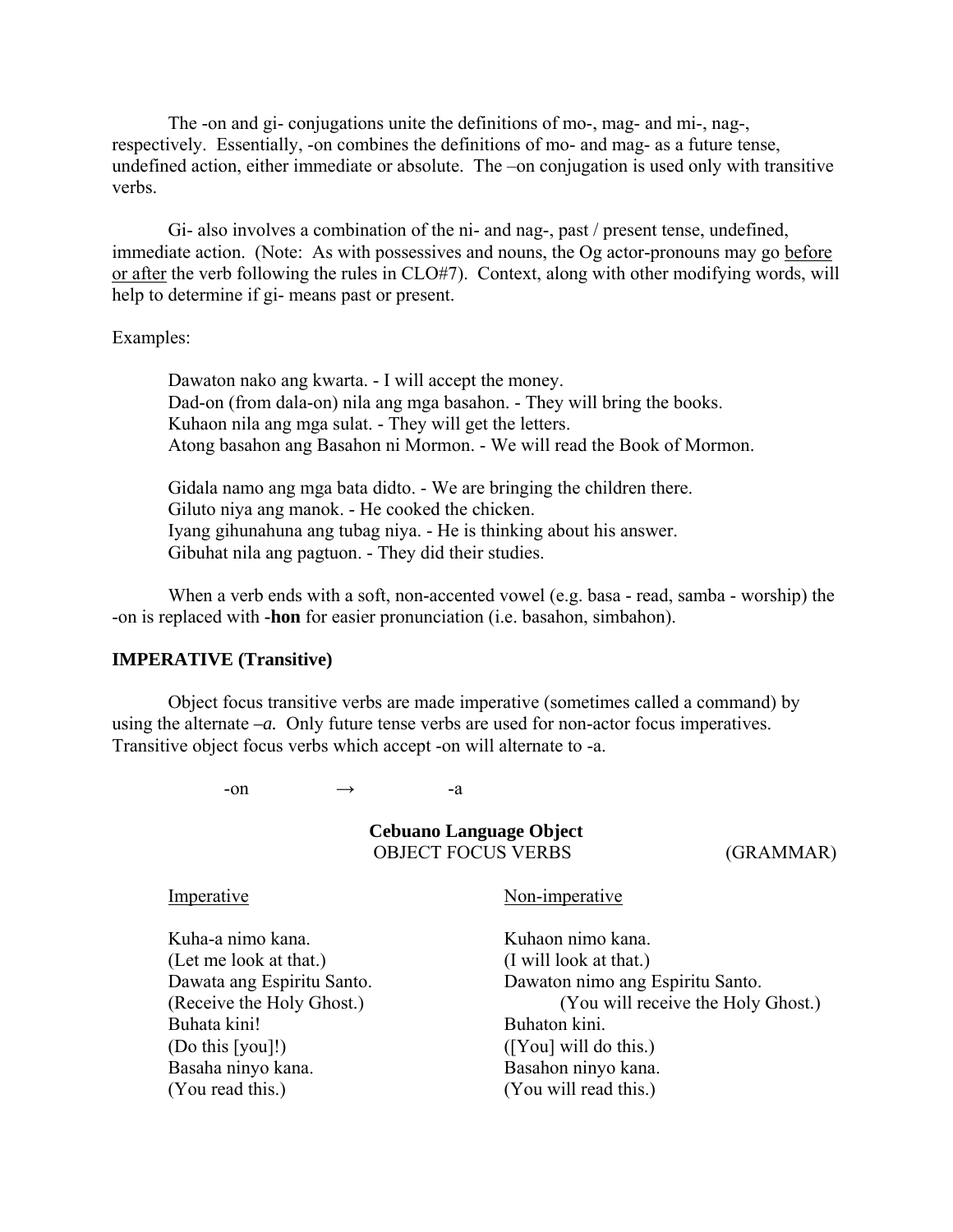These imperatives can also be used with the word *ayaw,* meaning do not or don't, and often with the Og marker.

| Ayaw buhata!       | Ayaw kana og basaha! |
|--------------------|----------------------|
| (Don't do (that)!) | (Don't read that!)   |

## **ABILITY (Transitive)**

 ma- can/able to do \_\_\_\_\_\_\_\_\_\_ (ability future) na- can/able to do  $(ability future)$ 

 Ma- and na- are used in the same way as maka- and naka-, to denote ability of action, or the capability to do the action. These two also mean "have an opportunity to" do the action. These are also often used when "something happens to" the focus, either accidentally or by choice.

Examples:

 Mabasa ba nimo ang basahon? - Can you read the book? Atong mabuhat kini. - We can do this. Maluwas kita ni JesuKristo. - We can be saved of Jesus Christ. Nakita ba nimo kana? - Did you see that? Nabanhaw ang tanan nga mga tawo. - All the people were resurrected. Nadala namo ang among iro. - We were able to bring our dog. Nahulog siya. - She fell (accidentally).

 The majority of verbs are transitive, therefore -on will be used much more than i-. The following section describes the conjugation of Ditransitive verbs.

# **Cebuano Language Objective #16**  OBJECT FOCUS VERBS (GRAMMAR)

# **OBJECT FOCUS Ditransitive VERB CONJUGATIONS**

|                | <b>Immediate / Absolute</b> | <b>Ability</b> |
|----------------|-----------------------------|----------------|
| <b>Future</b>  | $i-$                        | ma-            |
| <b>Present</b> | $g_{1}$ -                   | na-            |
| Past           | gi-                         | na-            |
| Imperative     | $i-$                        |                |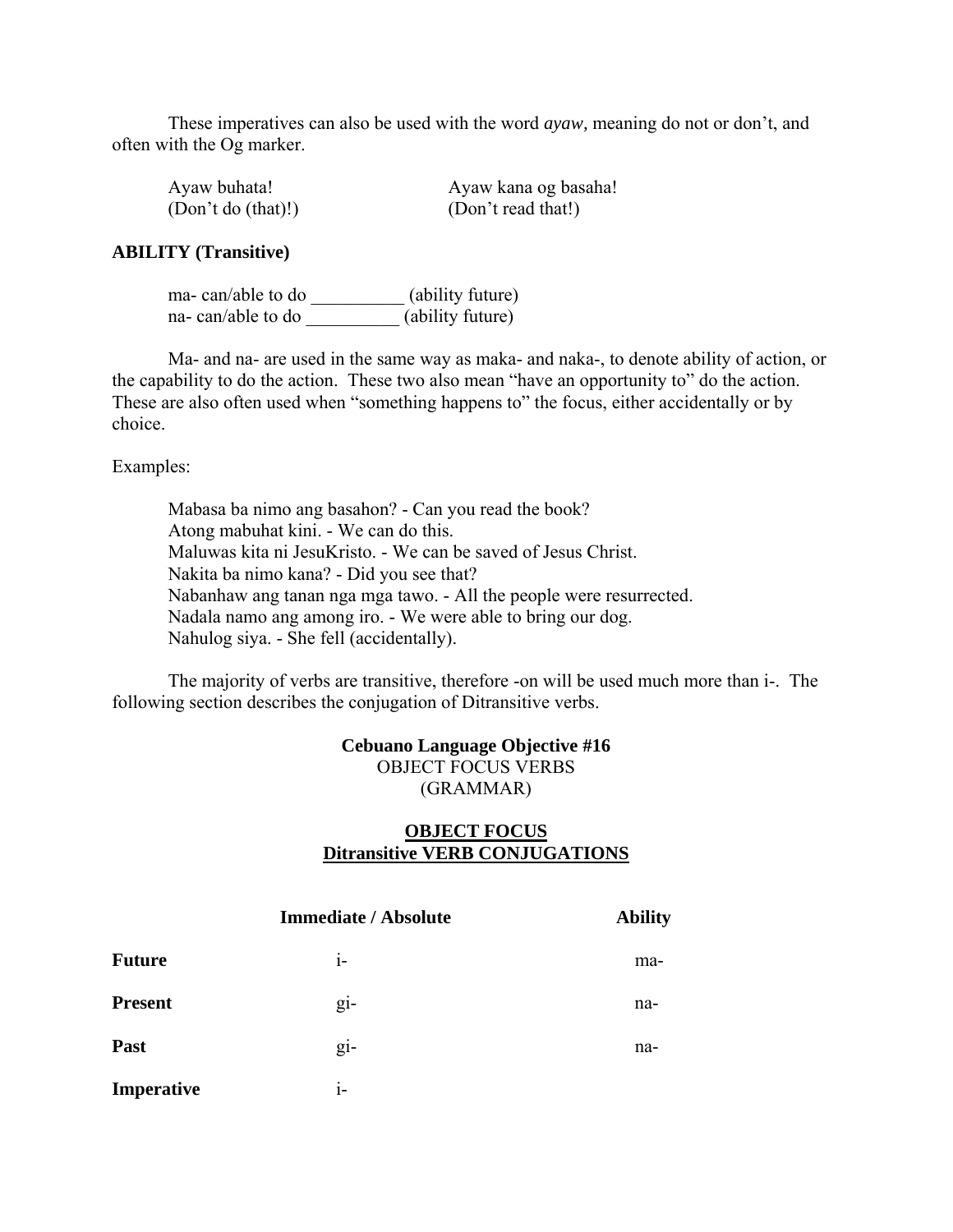When the verb of the object focus sentence is Ditransitive, then the above conjugations are used. Please note that the only change is that –on (and its imperative –a) has been replaced with i-. All of the definitions for Immediate / Absolute as well as for Ability are *the same* as with transitive verbs.

 Again, the only difference is that the verb used is Ditransitive. The definitions are the same for each case so only a few examples are given.

## **IMMEDIATE / ABSOLUTE (Ditransitive)**

 i- will do \_\_\_\_\_\_\_\_\_\_ (future) gi- did do \_\_\_\_\_\_\_\_\_\_ (past / present)

Examples:

Itudlo nato ang ebanghelyo sa ilaha. - We will teach the gospel to them. Ihatag nila ang gasa sa Espiritu sa mga tawo. - They will give the gift of the Spirit to the people.

 Gipaambit nako ang akong pagpamatuod sa ila. - I shared my testimony to them. Gisulat sa mga propeta ang mga pulong sa Dios. - The prophets wrote the words of God.

## **Cebuano Language Objective #16**  OBJECT FOCUS VERBS (GRAMMAR)

#### **IMPERATIVE (Ditransitive)**

 Object focus Ditransitive verbs are made imperative (sometimes called a command) through voice inflection only. There is no other change in conjugation as the i- remains the same.

Examples:

 $i$ - →  $i$ -

 Itudlo kini sa iya! - Teach this to her! Ihatag 'na 'ron. - Give that now! Isulat ang imong istoryia. - Write your story.

#### **NEGATING OBJECT FOCUS (for either transitive or Ditransitive)**

For future tense negation, simple use the MAVOL sentence structure and the negator *dili.* As in actor focus, the **future tense conjugation** is used with dili (so -on (or i-) and ma- are used).

*Ditransitive* past tense negation also follows the same rules as actor focus. There is a slight difference for negation of *transitive* verbs. For immediate / absolute conjugation, the **imperative** suffixes are used when negating in the past tense (these imperatives are also used after other words (i.e. kanusa, human, etc.) that are not discussed here).

Ability negation for both transitive and Ditransitive is the same as in actor focus.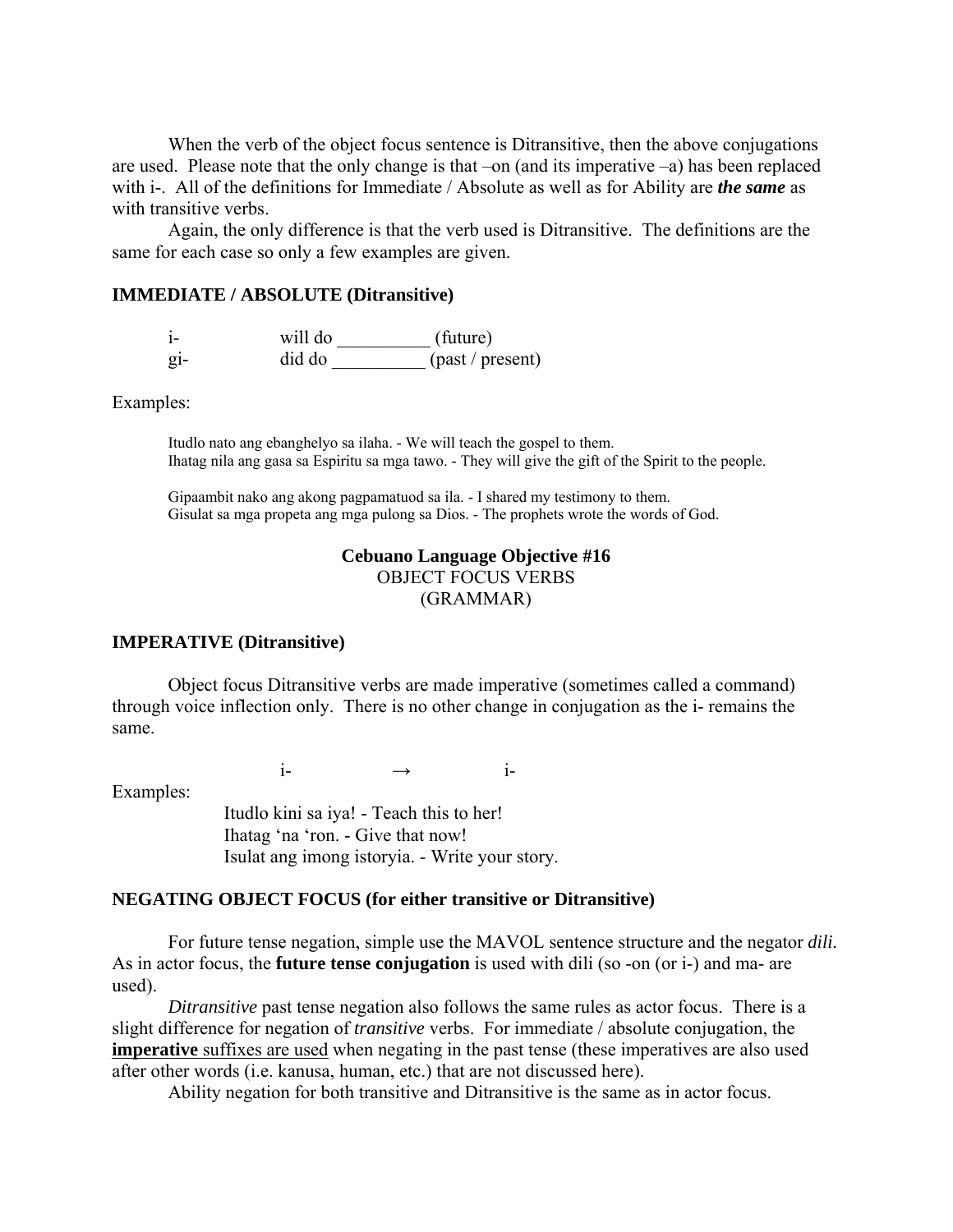# Examples:

| <b>Transitive</b>   | Will not                   | Did not                                     |
|---------------------|----------------------------|---------------------------------------------|
| Immediate/          | Dili nako buhaton.         | Wala nako buhata. (NOT: Wala nako buhaton.) |
| Absolute            | (I will not do (it).       | (I did not do (it).)                        |
|                     | Dili nimo dawaton          | Wala nimo dawata. (NOT: Wala nimo dawaton.) |
|                     | (You will not receive.)    | (You did not receive.)                      |
| Ability             | Dili niya mabasa.          | Wala niya mabasa.                           |
|                     | (She can not read.)        | (She was not able to read.)                 |
|                     | Dili nato mainom kini.     | Wala nato mainom kini.                      |
|                     | (We can not drink this.)   | (We were not able to drink this.)           |
| <b>Ditransitive</b> | Will not                   | Did not                                     |
| Immediate/          | Dili nimo ihatag.          | Wala nimo ihatag.                           |
| Absolute            | (You will not give.)       | (You did not give.)                         |
|                     | Dili nila isulat.          | Wala nila isulat.                           |
|                     | (They will not write.)     | (They did not write.)                       |
| Ability             | Dili nato masulti.         | Wala nato masulti.                          |
|                     | (We can not speak.)        | (We were not able to speak.)                |
|                     | Dili ninyo matudlo sa ila. | Wala ninyo matudlo sa ila.                  |
|                     | (You can not teach them.)  | (You were not able to teach them.)          |
|                     |                            | Cehuano I anguage Objective #16             |

# **Cebuano Language Objective #16**  OBJECT FOCUS VERBS (GRAMMAR)

 The majority of negative, past tense, object focus sentences will use the Ability form (e.g. wala and ma-). Only when the action was explicitly undone will the speaker use the imperative suffix.

# COMPARISON OF ACTOR FOCUS AND OBJECT FOCUS.

 The \* denotes an actor, a **bold** word indicates an ang/focus, an underlined word is an object, and an *italicized* word is a location.

## Transitive:

| Ang/focus | * They can receive an answer                    |
|-----------|-------------------------------------------------|
| They      | Makadawat *sila og tubag. - Actor Focus         |
| Answer    | Madawat *nila <b>ang tubag</b> . - Object Focus |
|           |                                                 |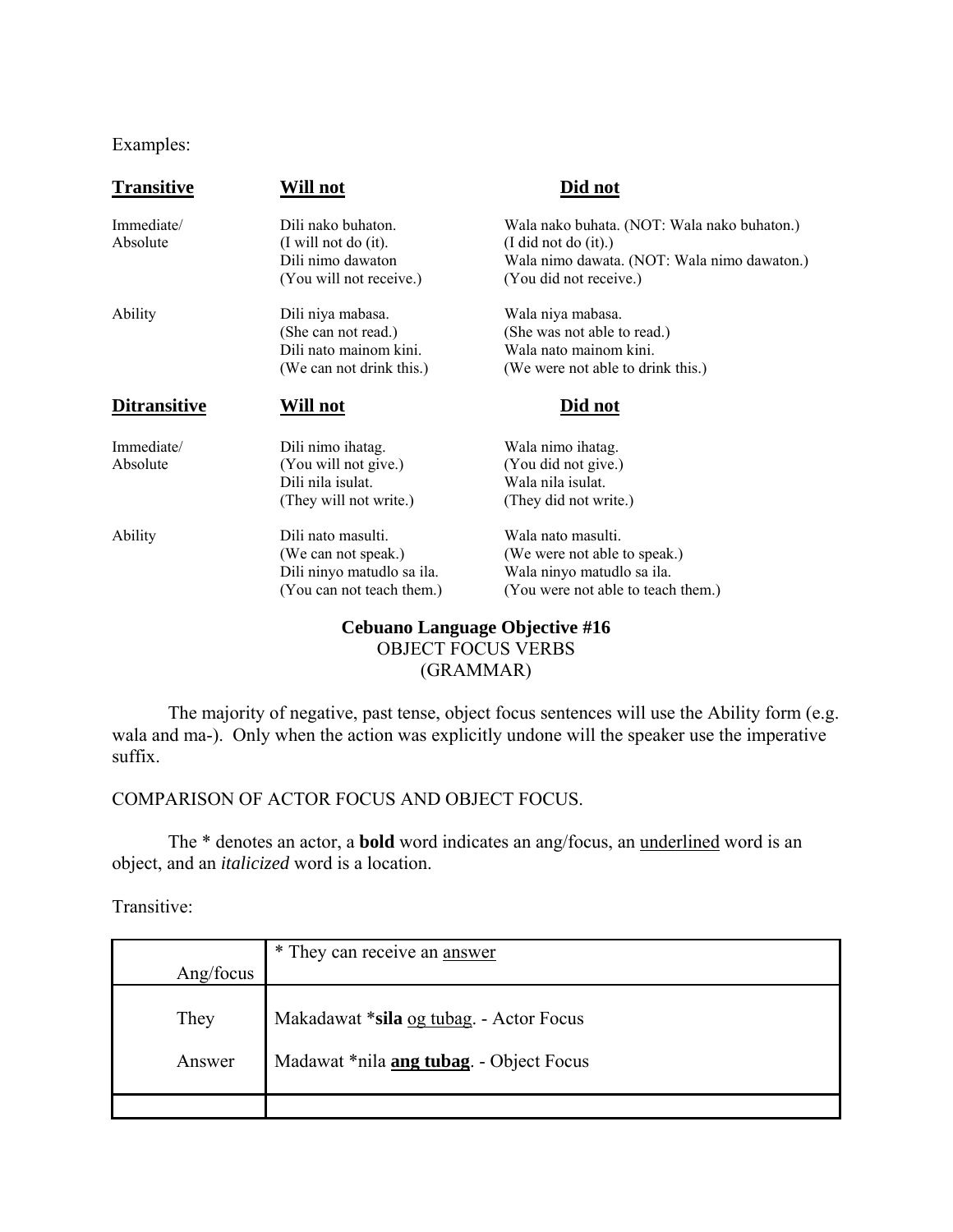| Ang/focus         | *We read the Book of Mormon at <i>Church</i>                          |
|-------------------|-----------------------------------------------------------------------|
| We                | Nagbasa * kami sa Basahon ni Mormon sa Simbahan. - Actor Focus        |
| Book of<br>Mormon | Gibasa *namo <b>ang Basahon ni Mormon</b> sa Simbahan. - Object Focus |
| Ditransitive:     |                                                                       |
| Ang/focus         | Will *you give that book to <i>them?</i>                              |
| You               | Maghatag ba * <b>kamo</b> niana nga basahon sa ila? - Actor Focus     |
| <b>Book</b>       | Ihatag ba *ninyo kana nga basahon sa ila? - Object Focus              |

# **Cebuano Language Objective #17**  LOCATION FOCUS VERBS (GRAMMAR)

# **#17: LOCATION FOCUS VERBS**

# OBJECTIVE**FIGURE 2**

# BY THE END OF THIS LESSON YOU SHOULD BE ABLE TO:

- Recognize the difference between object focus and location focus

- Use location focus verbs in sentences

# **VOCABULARY LISTFIGURE 1**

| sugod - begin           | tigum - gather     | saad - promise            |
|-------------------------|--------------------|---------------------------|
| tuo - believe           | pangita - look for | bilin - leave (something) |
| hugas - wash            | bayad - pay        | bahlin - move             |
| ampo - pray             | butang - put       | pahayag - enlighten       |
| puasa - fast            | luwas - save       | sakay - ride              |
| alagad - serve/minister | angkon - claim     | lahutay - endure          |
| kat-on - learn          | laum - hope        | hisgut - discuss          |

# **LOCATION FOCUS VERB CONJUGATIONS**

**Immediate / Absolute Ability** 

**Future** -an (-han) ma--an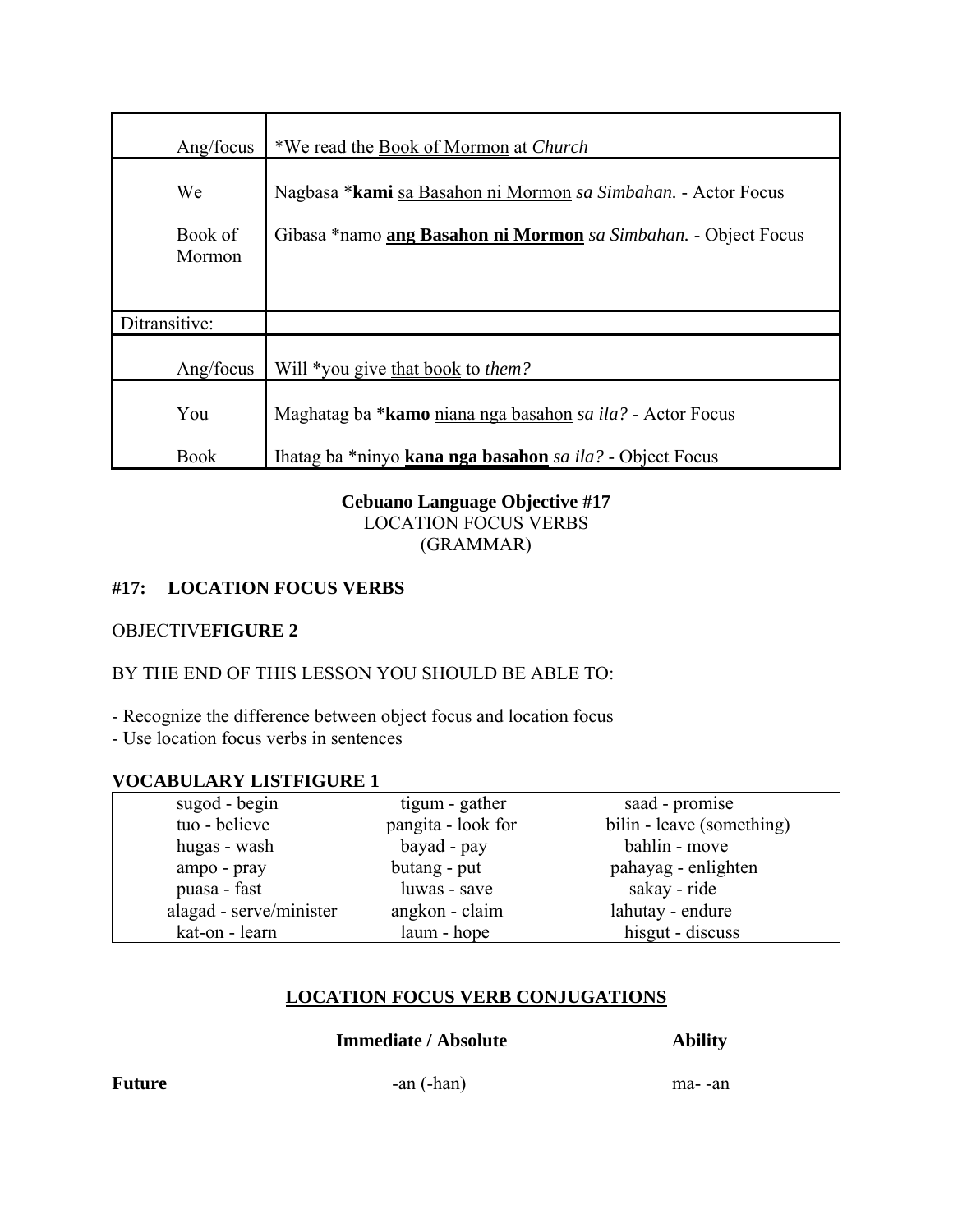| <b>Present</b> | $g_1$ -an  | na- -an |
|----------------|------------|---------|
| Past           | $gi$ -an   | na- -an |
| Imperative     | $-i$ (-hi) |         |

 When the speaker choses a Location to be the focus of the sentence, then the sentence becomes Location Focus. Again, when the focus of the sentence in not the actor then the verbtype (either **Transitive or Ditransitive)** becomes *extremely* significant.

 In location focus sentences, the type of verb used determines the meaning of the sentence. Unlike object focus, there aren't different conjugations for transitive and Ditransitive verbs, but each type of verb carries a different meaning when used in the sentence.

 Remember, like Object Focus verbs, the Og actor pronouns or the Sa marker are used to designate the actor (also, as with possessives and nouns, the Og pronouns may go before or after the verb following the rules in CLO#7).

# **Cebuano Language Objective #17**  LOCATION FOCUS VERBS (GRAMMAR)

## **LOCATION FOCUS (Ditransitive)**

Before continuing, please review the definition of Location in CLO#5. The question Where? Is answer with the Location. When this location can be the focus then the following conjugations are used. When an Ditransitive verb is used in location focus, it means that the verb happens **to** the Location.

## **NON-ABILITY**

-an will do  $\qquad$  (future - action happens **to** Location-focus) gi- -an did do \_\_\_\_\_\_\_\_\_\_ (past)

 The -an and gi- -an conjugations also merge the definitions of mo-, mag- and mi-, nag-, respectively. The -an is future tense action and gi- -an means past/present tense action where the focus is the location and the verb is Ditransitive.

## Examples:

Tudloan namo siya sa ebanghelyo ni JesuKristo. - We will teach (to) him the gospel of Jesus Christ. Hatagan niya si Jun-Jun og saging. - She will give (to) Jun-Jun a banana. Iyang tabangan kita sa mga pagsulay. - He will help us in trials.

 Gipanalanginan ako sa Manluluwas. - I have been blessed by the Savior. Gitudloan niya ang mga bata sa eskwelahan. - She have taught the children in school. Gihatagan kami nila og mga mangga. - They gave us some mangos.

Note: as with -on to -hon, if the verb ends in a soft, non-accented vowel (e.g. sulti) the -an is replaced with -han for easier pronunciation (sultihan).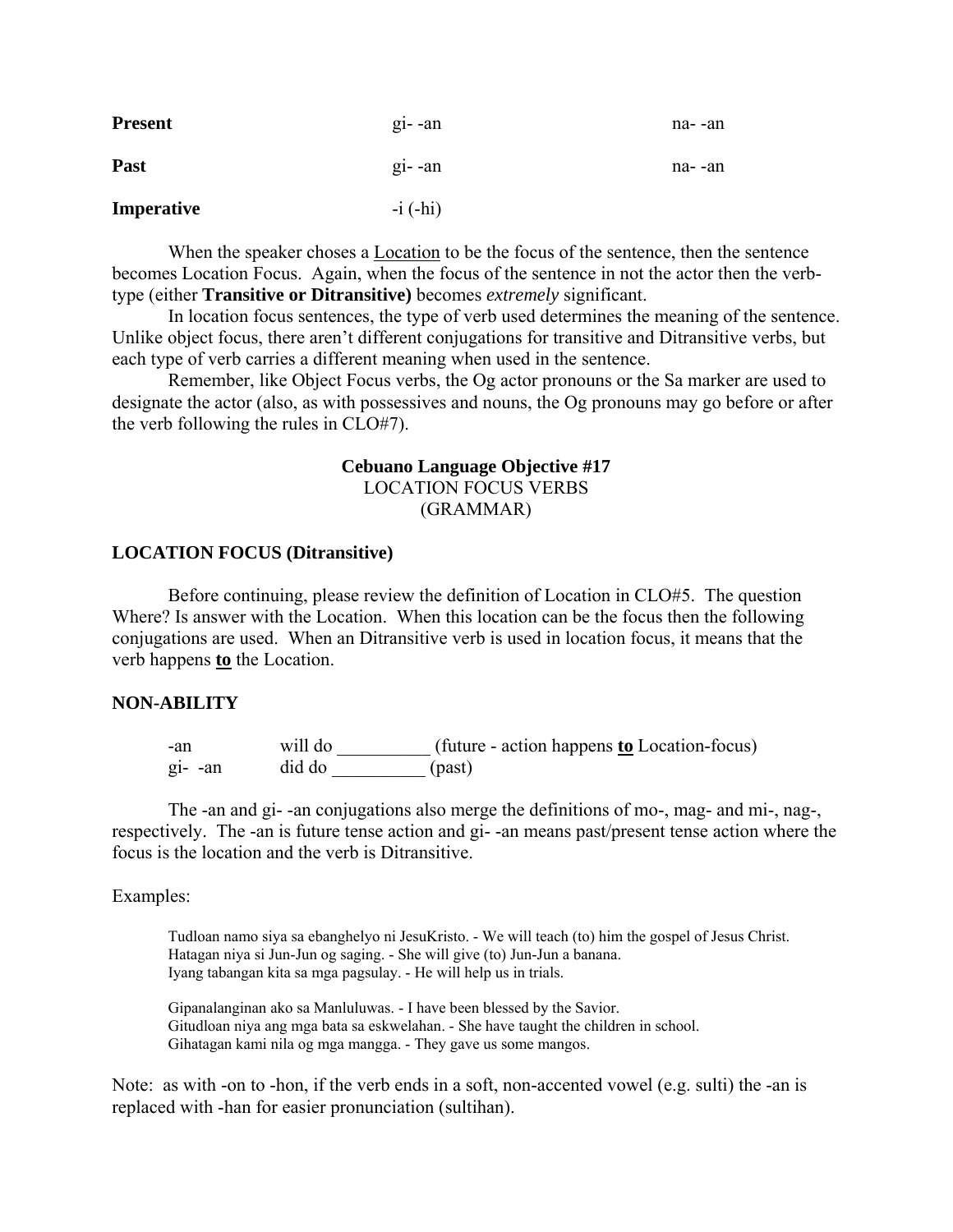## **ABILITY**

ma- -an can/able to \_\_\_\_\_\_\_\_\_\_\_ (ability future - focus is the Location) na- -an can/was able to \_\_\_\_\_\_\_\_(ability past)

 Ma- -an and na- -an are also used in the same way as maka- and naka- to denote ability, capability, opportunity, or accidental action. When these are used with an Ditransitive verb, the sentence again means that the verb is happening **to** the Location.

Examples:

Magiyahan nako siya. - I will guide her. Matudloan ba ninyo ang mga Filipino? - Can you teach the Filipinos? Matabangan nimo ang mga misyonario sa pagtudlo. - You will help the missionaries to teach.

 Natabangan ba nimo ang mga tigulang? - Were you able to help the elderly people? Natudloan ninyo sila sa ikaduhang hiskutanan. - You were able to teach them the second discussion. Nahatagan niya ang bata og bola. - She was able to give the child a ball.

## **Cebuano Language Objective #17**  LOCATION FOCUS VERBS (GRAMMAR)

#### **LOCATION (BENEFACTOR) FOCUS (Transitive)**

When a transitive verb is used in location focus the meaning of the sentence changes greatly. Instead of meaning that the verb happens **to** the Location, it now means that the action happens **for** the Location. This conjugation is used somewhat rarely, but it is very useful (and confusing if not understood correctly). This is often referred to as Benefactor Focus.

#### **NON-ABILITY**

-an will do  $\qquad$  (future - action happens **for** Location-focus) gi- -an did do \_\_\_\_\_\_\_\_\_\_ (past)

 The -an and gi- -an conjugation again merge the definitions of mo-, mag- and mi-, nag-, respectively. The -an is future tense action and gi- -an means past/present tense action where the focus is the location and the verb is transitive.

Examples:

 Buhatan namo siya niana. - We will do that for him. Tukuran niya sila og balay. - She will build for them a house.

 Gilutoan niya si Jun-Jun og "Lucky Me". - He cooked "Lucky Me" for Jun-Jun. Gipalitan ninyo ang bata og bolpen. - You bough a pen for the child.

## **ABILITY**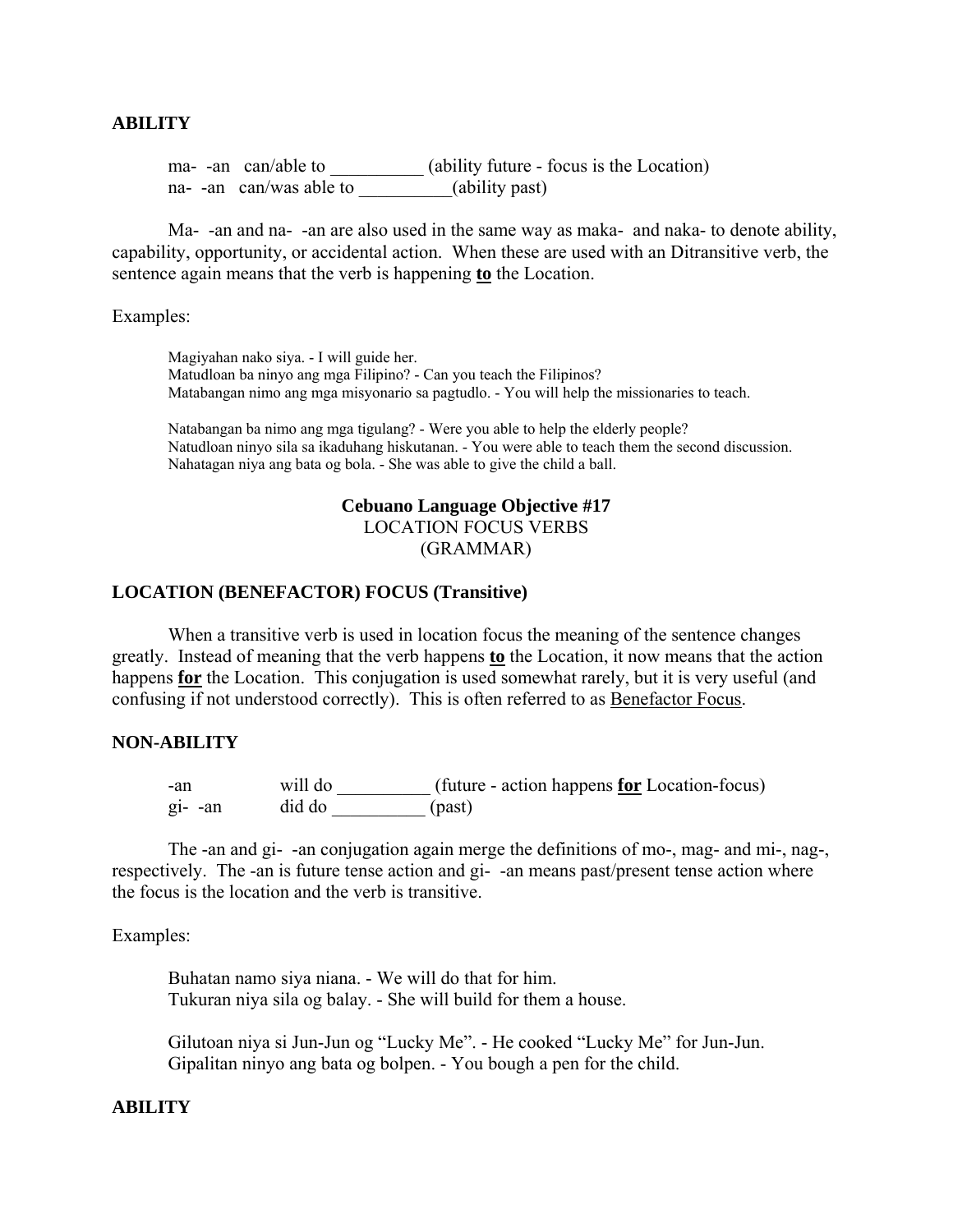ma- -an can/able to \_\_\_\_\_\_\_\_\_\_\_ (ability future - focus is the Location) na- -an can/was able to \_\_\_\_\_\_\_\_\_(ability past)

 Ma- -an and na- -an are also used in the same way as maka- and naka- to denote ability, capability, opportunity, or accidental action. When these are used with a transitive verb, the sentence means that the verb is happening **for** the Location.

Examples:

Matukuran ninyo sila og eskwelahan. - You can build a school for them. Madad-an ba nimo ang sakop og sakramento? - Will you be able to bring the sacrament for the member?

 Napalitan ba nimo ang bata og bugas? - Were you able to buy rice for the child? Inyong nabuhatan sila niana. - You were able to that for them.

# **Cebuano Language Objective #17**  LOCATION FOCUS VERBS (GRAMMAR)

## **IMPERATIVE (for either transitive or Ditransitive)**

 Location focus verbs (both Ditransitive and transitive) are made imperatively by using the alternate -*i.* Only future tense verbs are used for non-actor focus imperatives. Location focus verbs which accept -an will then alternate to -i when they are used imperatively.

 $-an \rightarrow -i$ 

| Non-imperative                      |
|-------------------------------------|
| Hatagan ako niana.                  |
| (I will be given that.)             |
| Tabanan kami sa mga pagsulay.       |
| ([You] will help us in our trials.) |
| Panalaginan siya.                   |
| (He will be blessed.)               |
|                                     |

 These imperatives can also be used with the word *ayaw*, meaning do not or don't, and often with the Og marker.

| Ayaw sila og tudloi! | Ayaw siya og hatagi!          |
|----------------------|-------------------------------|
| (Don't teach them!)  | (Don't give him [something]!) |

## **NEGATING LOCATION FOCUS (for either transitive or Ditransitive)**

As with object focus, location focus uses the MAVOL sentence structure and the negator *dili.* Same as before, use the **future tense conjugation** with dili (so -an and ma- -an are used).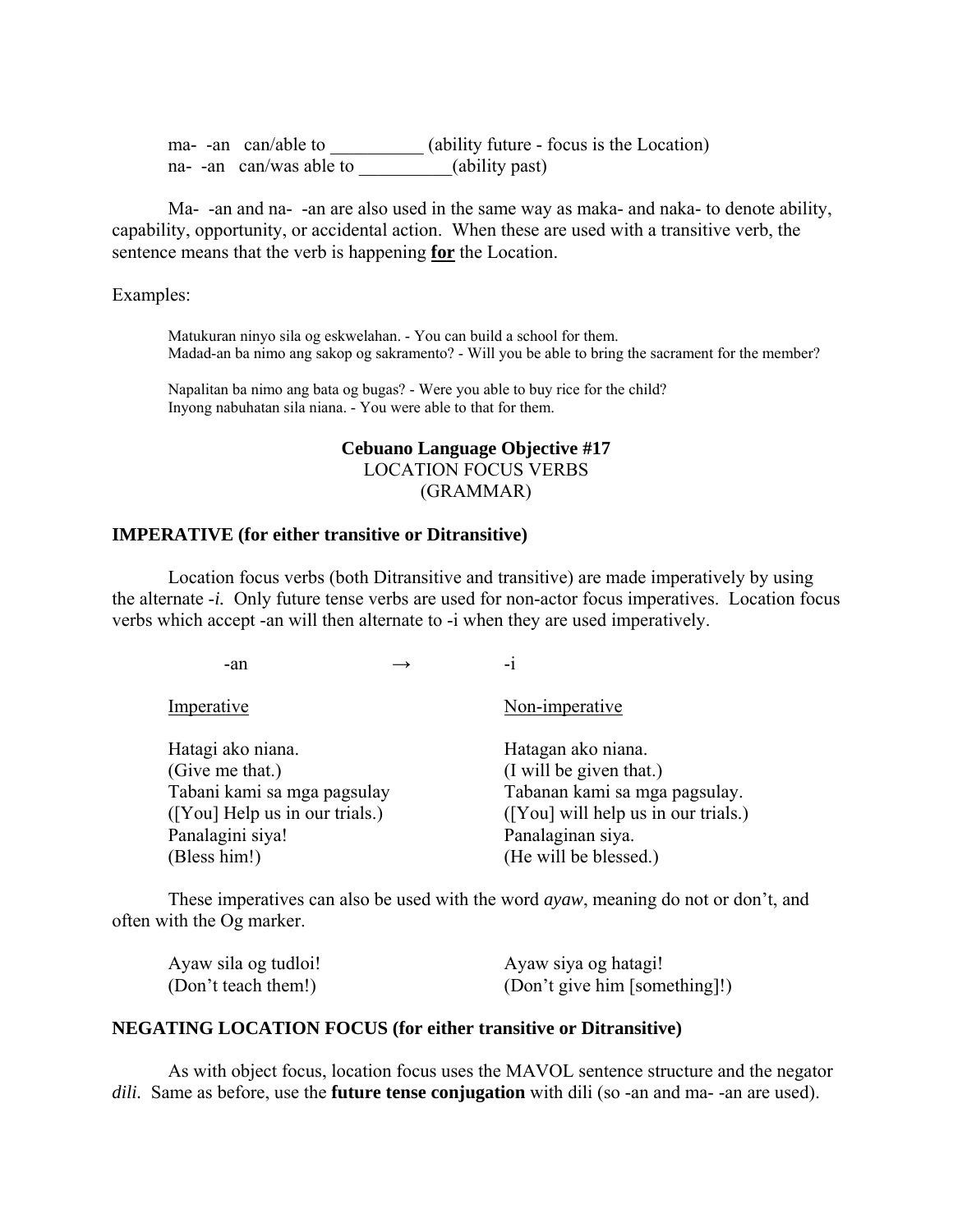For any location focus conjugations (Ditransitive, transitive, ability, immediate, etc.) the **imperative** suffixes are used when negating in the past tense. This means that the two imperative conjugations (-i and ma-) are used with wala.

Examples:

| Immediate/<br>Absolute | Dili nako tudloan.<br>(I will note teach (to him).)<br>Dili siya hatagan.<br>(He will not be given.)                         | Wala nako tudloi. (NOT: Wala nako tudloan.)<br>(I did not teach (to him).)<br>Wala siya hatagi. (NOT: Wala siya hatagan.)<br>(He was not given.) |
|------------------------|------------------------------------------------------------------------------------------------------------------------------|--------------------------------------------------------------------------------------------------------------------------------------------------|
| Ability                | Dili siya mabunyagan nimo.<br>(She can not be baptized by you.)<br>Dili nato masabtan kini.<br>(We can not understand this.) | Wala siya mabunyag nimo.<br>(She was not able to be baptized by you.)<br>Wala nato masabti kini.<br>(We were not able to understand this.)       |

# **Cebuano Language Objective #17**  LOCATION FOCUS VERBS (GRAMMAR)

 Again, the majority of negative, past tense, object focus sentences will use the Ability form (e.g. wala and ma-). Only when the action was explicitly undone will the speaker use the imperative suffix.

# COMPARISON OF ACTOR FOCUS, OBJECT FOCUS, AND LOCATION FOCUS

 The \* denotes an actor, a **bold** word indicates an ang/focus, an underlined word is an object, and an *italicized* word is a location.

Ditransitive VERB:

| Ang/focus               | *We will teach the first discussion to <i>Inday</i> .              |  |
|-------------------------|--------------------------------------------------------------------|--|
| We                      | Magtudlo *kami sa primerong hisgutanan kang Inday.-Actor Focus     |  |
| Discussion              | Itudlo *namo ang primerong hisgutanan kang Inday.-Object Focus     |  |
| Inday                   | Tudloan *namo si Inday sa primerong hisgutanan. Location Focus     |  |
| <b>TRANSITIVE VERB:</b> |                                                                    |  |
| Ang/focus               | *We brough a Book of Mormon for <i>Ondoy</i> .                     |  |
| We                      | Nagdala * <b>kami</b> og Basahon ni Mormon kang Ondoy.-Actor Focus |  |
| B ni M                  | Gidala *namo ang Basahon ni Mormon kang Ondoy.-Object Focus        |  |
| Ondoy                   | Gidadan *namo si Ondoy og Basahon ni Mormon.-Location (Benefactor) |  |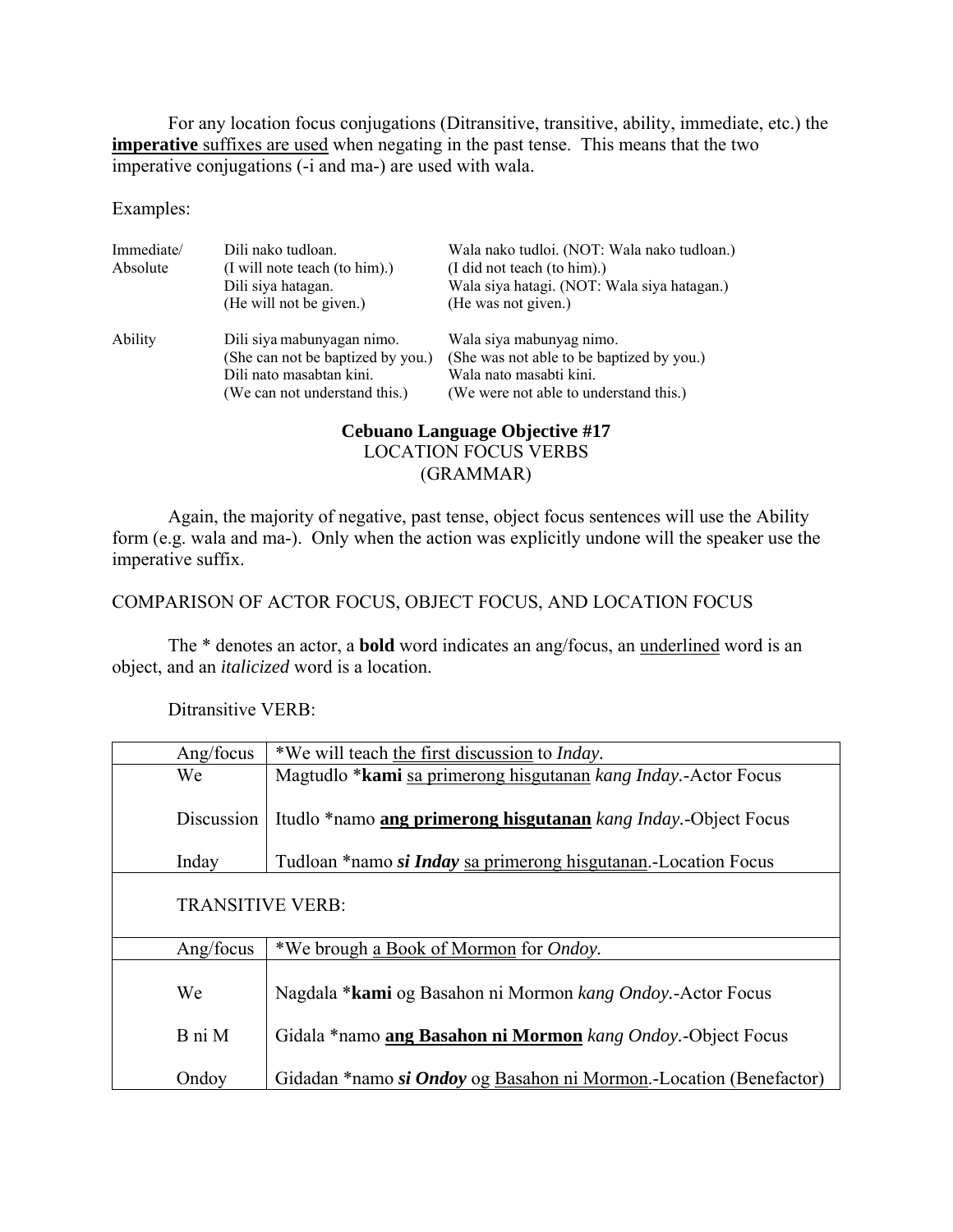# **Cebuano Language Objective #17**  LOCATION FOCUS VERBS (GRAMMAR)

# **CEBUANO LANGUAGE OBJECTIVE #18**  INTERROGATIVES (GRAMMAR)

# **#18: INTERROGATIVES**

## OBJECTIVE**FIGURE 1**

## BY THE END OF THIS LESSON YOU SHOULD BE ABLE TO:

- Ask and respond to interrogative questions

- Learn the different aspects of When and Where

- Learn the differences of the Cebuano How

 Usually, questions are asked to obtain information. These types of questions are asked will the help of interrogatives. Interrogatives are usually a word that, when used in a question, will require an explanation to answer.

#### **VOCABULARY LIST1**

| unsa - what                   | asa - where (future)    | tungod sa - because of      |
|-------------------------------|-------------------------|-----------------------------|
| kinsa - who                   | hain - where (location, | kay - for, because          |
| ngano - why                   | present)                | para / alang - for          |
| kanusa - when                 | diin - where (past)     | aron - so that, in order to |
| sa panahon nga, sa diha nga - | tungod kay - because    | kang kinsa - whose, to whom |
| in the time that              | samtang - while, when   | sa - location marker        |
| kon - if, when                |                         |                             |

**Unsa** means "what." When using unsa in a question, the following pattern is commonly used:

**Unsa ang phrase?** (Note: Unsa is always followed by *an ang or its equivalent*)

| Unsa ang imong trabaho? | Panday ang akong trabaho. |
|-------------------------|---------------------------|
| Unsa ang imong gibuhat? | Nagbasa ra ako.           |

**Kinsa** is a question word that asks "who." *Kinsa* is followed by an ang phrase and is answered by using *si* or another ang phrase.

## **Kinsa + (ang phrase)?**

Kinsa siya? Si Elder \_\_\_\_\_\_\_\_.

Kinsa ang district leader? Si Elder ang district leader.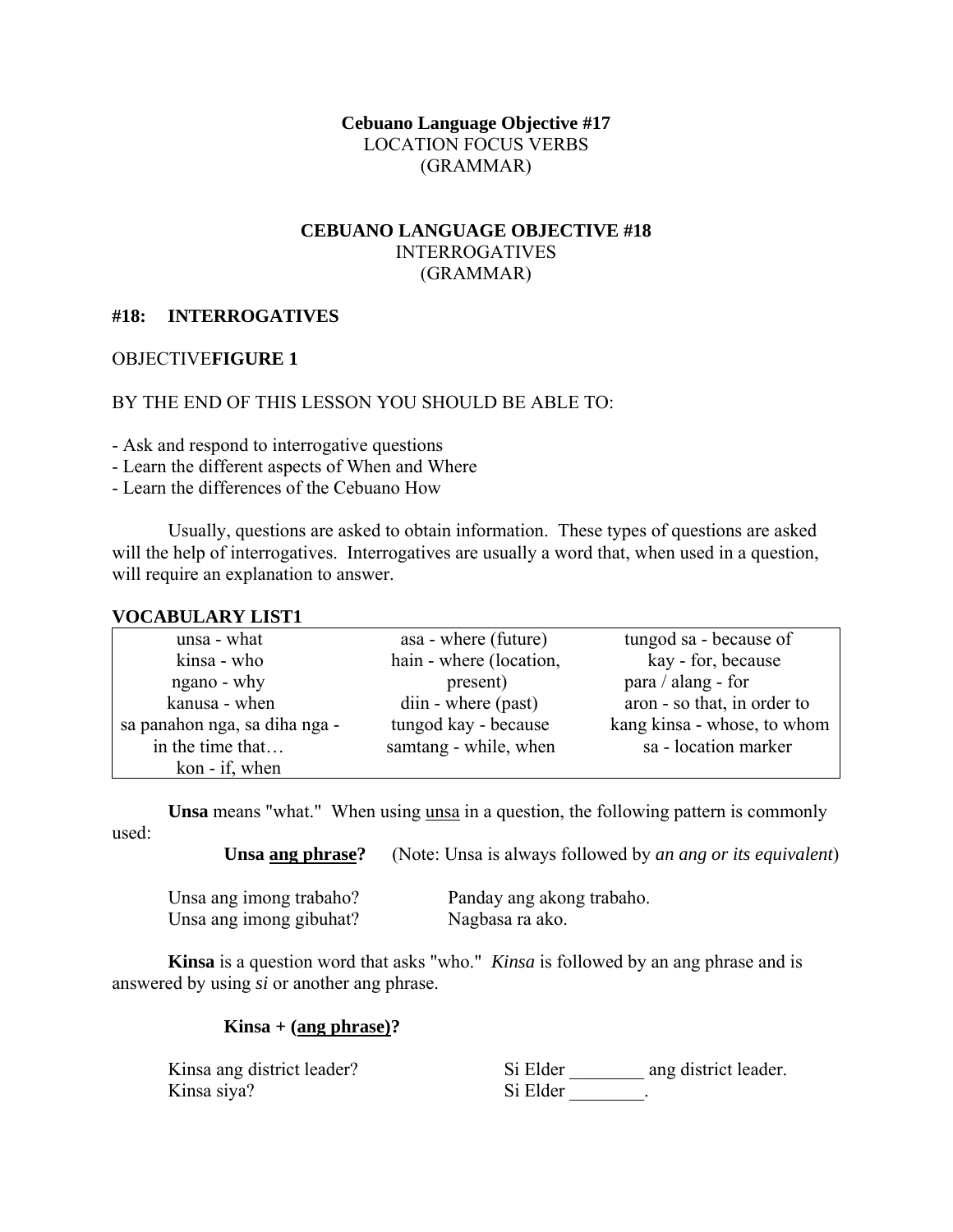Kinsa naghatag niana sa imo? Ang buotan nga misyonaryo.

# **CEBUANO LANGUAGE OBJECTIVE #18**  INTERROGATIVES (GRAMMAR)

**Kang Kinsa** is used to ask "Whose or to whom" questions in Cebuano. They can be answered with either og or sa pronouns and markers.

| Kang kinsa kining Kodak?  | Kang Ann Ann.               |
|---------------------------|-----------------------------|
| Kang kinsa kanang bolpen? | Sa iya man'ang bolpen.      |
| Kang kinsa ang basahon?   | Sa atong tanan ang basahon. |

**Kanusa** is used to ask interrogative "when" questions (when is this?). It is used when an action or event takes place. For a specific time, however, use "what time?" or "Unsa ang oras?

 Kanusa ang piyesta? Kanusa ka moadto sa Pilipinas?

**Kon** (if) is used as "when" for non-interrogative (when we read we feel…) future states.

 Kon mosunod ka…- When you follow… Kon makadawat sila sa…- When they receive the…

**Samtang** (while) is used as "when" for non-interrogative (during our reading...) present states.

 Samtang magbasa ka…-When you read… Samtang maghulat sila sa…-When they wait for…

**Sa diha nga** literally means "in/at the time that" and is also a non-interrogative "when" used for transitions (Sa panahon nga can also be used occationally).

 Sa diha nga nia pa si JesuKristo sa kalibutan - When Jesus Christ was here on earth Sa diha nga nageskwela siya - When she was in school

**Ngano** questions ask reasons "why" something is done or why it happened. They are usually answered with tungod kay.

 Ngano'ng moadto ka sa Cebu? Tungod kay… Ngano man bugoy siya?

**Tungod kay,** (*because),* is followed by a sentence, complete with subject and verb. **Tungod sa,** (*because of),* is a sa phrase and can be a prepositional phrase or begin a new sentence. **Kay** is an abbreviated version of tungod kay and means because or for (e.g. Kay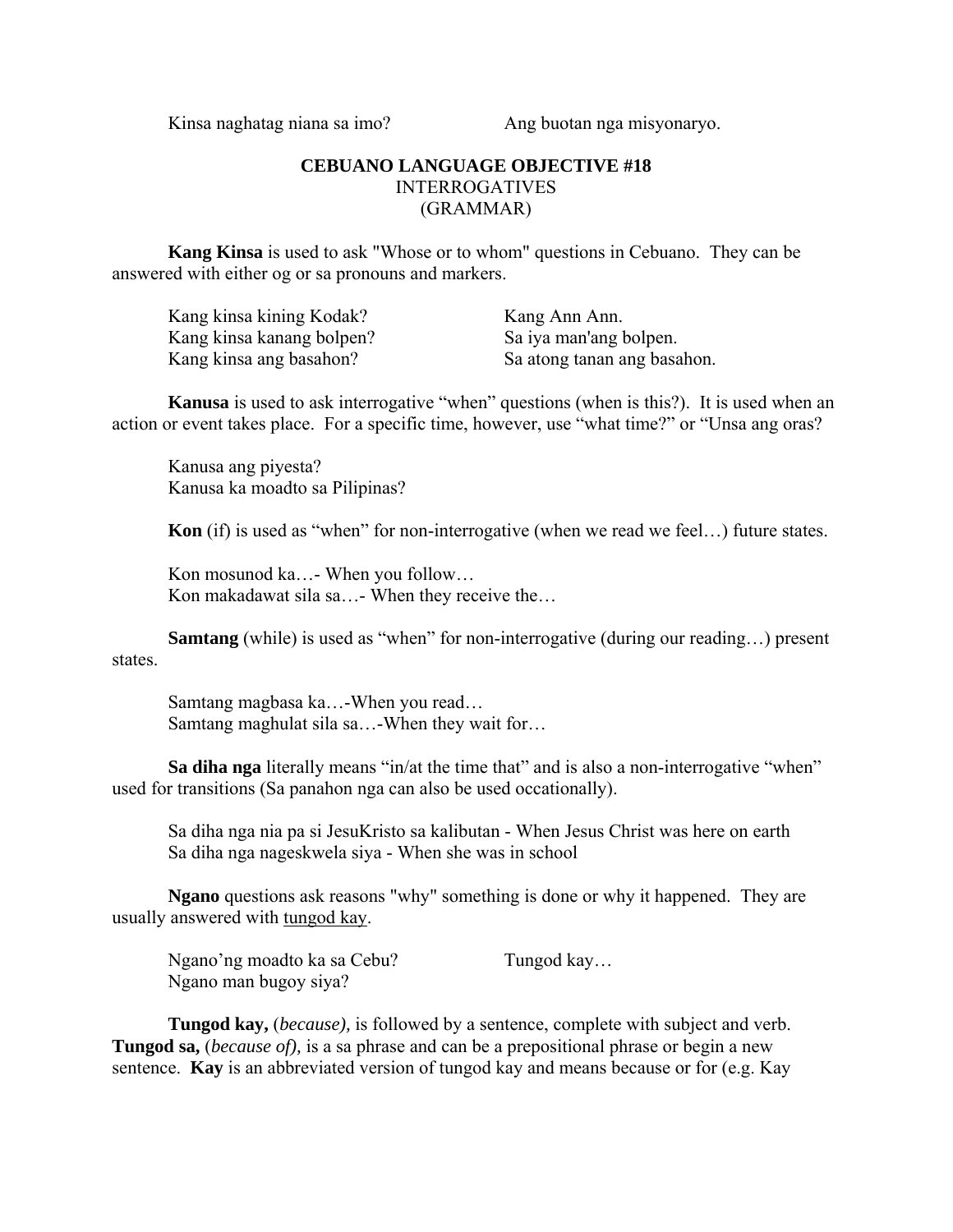niining katuyoan - For this purpose). It can be a linker or a modifying word in a complete sentence.

# **CEBUANO LANGUAGE OBJECTIVE #18**  INTERROGATIVES (GRAMMAR)

**Man** is an emphasizer that can be used with all the interrogatives and is commonly used with ngano. This is not limited, however, to just these words, but can be used with nouns and verbs for further emphasis.

| unsa man  | ngano man  | Magtudlo man siya sa Cebuano. |
|-----------|------------|-------------------------------|
| kinsa man | kanusa man | Maayo man ang iyang gibuhat.  |
| asa man   | hain man   | Buotan man ka!                |
| diin man  | unsaon man | Dako man ang inyong bola.     |

## **HOW**

 Cebuano has a few different ways to say how for many, different situations. There is not one distinct "how" that covers all of the definitions of the English how. They are broken up into different words and phrases as follows.

## KUMUSTA

*Kumusta* is used to ask how anything is or to inquire to the condition of anything (i.e. how is…? or how are…?). It is always followed by an ang phrase which is the thing being inquired about.

Kumusta  $+$  ang phrase Kumusta ka? - How are you (sing.)? Kumusta kamo? - How are you (plural)? Kumusta ang imong adlaw? - How is your day? Kumusta ang among gihimo? - How are our doings? Kumusta si Brod Rhett? - How is Brother Rhett?

## UNSA KA

 The word *unsa* combined with the verba *ka-* denotes a comparison or "to what extent" is something (e.g. how fast is it, how large is he, how long is this, etc.). They are used with the adjective following the *ka-* prefix (sometimes attached to the word sometimes not). They may be answered with an actual measurement of what extent or by using other demonstratives.

Unsa ka +  $\alpha$  adjective + ang phrase

 Unsa ka dugay ang atong klase? - How long (time) is our class? Unsa ka dako ang inyong branch? - How big is your branch? Unsa kanindot ang adlaw? - How lovely was the day?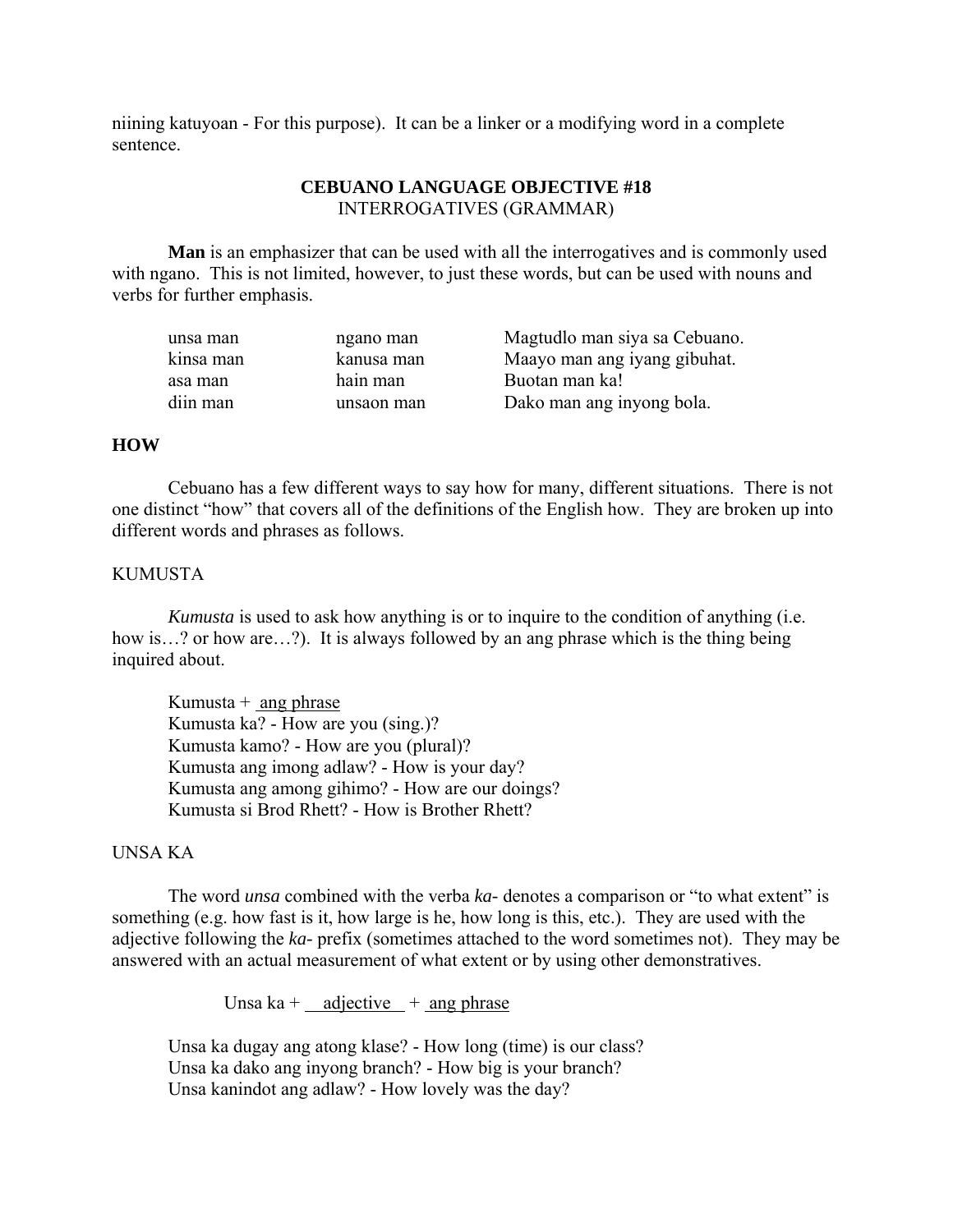Unsa katinuod ang ebanghelyo! - How true the gospel is!

# **CEBUANO LANGUAGE OBJECTIVE #18**  INTERROGATIVES (GRAMMAR)

#### UNSAON AND GIUNSA

 These two how words are really conjugated verbs with *unsa* as the root. Literally they are object focus verbs meaning "what (unsa) will be done" or "what was done." They both mean how something is done. Being conjugated verbs, both of these have interesting sentence structure using the following pattern.

 Because *unsaon* and *giunsa* are non-actor focus verbs, they use the og pronouns as the actors. The focus of these sentences depends on the type of verb.

 For a **transitive verb,** the focus is the thing that is being acted upon by the "how" sentence. It is marked by Ang after the two verbs are used. The secondary, modifying verb is in the infinitive pag- (thus following normal sentence structure when one conjugated, verb has already been used). A sa marker should be included (but is usually omitted) before the infinitive pag-. *Unsaon* is future tense how and *giunsa* is past tense how.

Unsaon + og pronoun + (sa) pag- "verb" + ang "thing being acted upon" Giunsa +  $\frac{1}{\log p}$  (sa) pag- "verb" + ang "thing being acted upon"

 Unsaon nato pagampo? - How do we pray? Unsaon ninyo pagtuon og Cebuano? - How will you study Cebuano?

 Giunsa niya pagtubag ang mga pagampo. - How he answers prayers. Giunsa nimo pagluto kini, 'day? - How did you cook this Inday?

 For an **Ditransitive verb,** there is no outright focus *stated* in the sentence. There is an ang in the sentence, but because an Ditransitive verb needs an object and a location, the affected noun in the sentence usually defaults to the location (and a Sa is used). The tense remains the same, just "the thing being acted upon" category changes. In an Ditransitive sentence, a Sa is used to show location.

Unsaon +  $\log$  pronoun + (sa) pag- "verb" + sa "thing being acted upon" Giunsa +  $\overline{\text{og pronoun}} + \overline{\text{(sa) pag- "verb"'} + \overline{\text{sa "thing being acted upon"}}$ 

 Unsaon nato pagtudlo kanila? - How do we teach them? Unsaon ba ninyo pagtabang sa mga Filipino? - How will you help the Filipinos?

 Giunsa niya pagpanalangin sa mga tawo. - How he blesses people. Giunsa nila pagsulti kang Joseph? - How did they speak to Joseph?

## **CEBUANO LANGUAGE OBJECTIVE #18**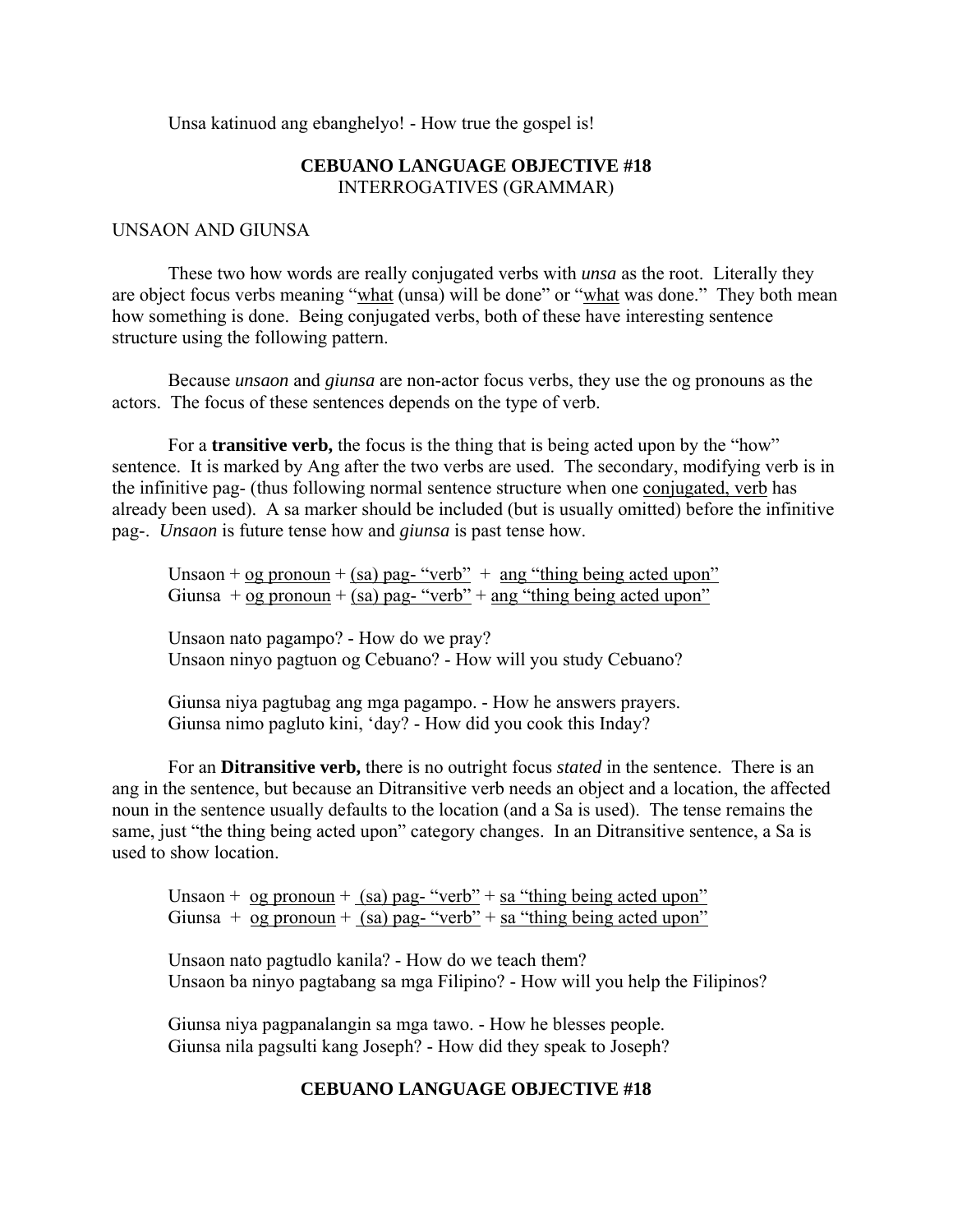#### INTERROGATIVES (GRAMMAR)

## SA UNSA NGA PAAGI

 The prahse *sa unsang paagi* literally means "in what way" and can replace *unsaon* or *giunsa* in some instances and is used as a preposition in normal sentence structure (i.e. an *ang* with a conjugated verb). It can be either past or future tense and be followed by either actor focus or non-actor focus conjugation.

Unsaon nako pagbuhat kana? - How can I do that? Sa unsang paagi, makabuhat ako niana? - In what way (how) can I do that? Sa unsang paagi, buhaton nako kana? - In what way (how) can I do that?

 Giunsa nimo pagkadawat ang ebanghelyo? - How did you receive the Gospel? Sa unsang paagi nakadawat ka sa ebanghelyo? - In what way did you receive the gospel? Sa unsang paagi nadawat nimo ang ebanghelyo? - In what way did you receive the gospel?

## PILA

 Pila is used to ask how much anything is for price and for other numeric counting reasons (see CLO #8 for a complete explanation).

#### QUESTION ANSWER

Pila + <u>ang phrase</u> + sa phrase Number + ang phrase + sa phrase

Pila \_\_\_\_\_\_\_\_\_\_\_\_\_ sa \_\_\_\_\_\_\_\_\_\_\_\_\_ ? kamo kwarto Unum kami sa kwarto. kamo inyong pamiliya Walo kami sa among pamiliya. ang bugas tindahan beynte sais ang kilo.

ang mga misyonaryo MTC Tulo ka libo ang mga misyonaryo sa MTC.

## **WHERE**

**Asa, hain,** and **diin.** In English, the word "where" asks for the location of any action, person, or thing. In Cebuano, there are three words that ask "where," each with a different tense and meaning:

**Asa** is used for asking questions about where *future* actions or events take place.

 Asa man kita mag-basket? - Where will we (play) basketball? Asa kini nato paliton? - Where will we buy this?

**Hain** is used for asking the location of objects in the *present.*

 Hain man ang akong bola? - Where is my ball? Hain ang imong nanay? - Where is your mom?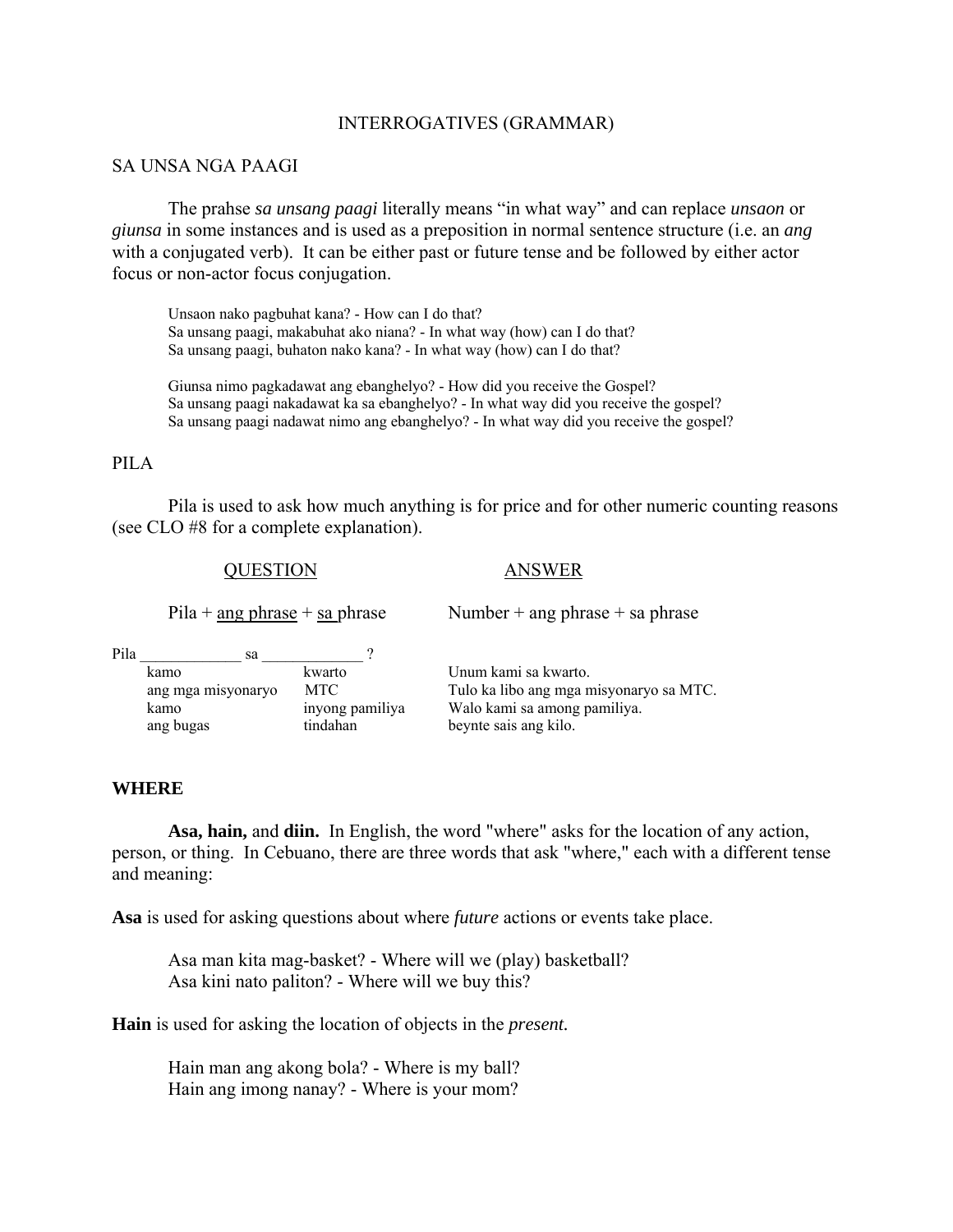# **CEBUANO LANGUAGE OBJECTIVE #18**  INTERROGATIVES (GRAMMAR)

**Diin** is used for asking questions about where actions or events took place in the *past.*

 Diin ka nagkaon gahapon? - Where did you eat yesterday? Diin nimo nakuha kana? - Where were you able to get that?

# **WHERE CHART**

| <b>WHERE</b>       | ASA                 | <b>HAIN</b>   | <b>DIIN</b> |          |        |
|--------------------|---------------------|---------------|-------------|----------|--------|
| Location           | <b>Future Tense</b> | Present Tense | Past Tense  | Non-Time | "Unto" |
| HERE1              | ari                 | <i>a</i> dia  | diri        | diri     | ngari  |
| HERE <sub>2</sub>  | anhi                | $a$ nia       | dinhi       | dinhi    | nganhi |
| THERE1             | anha                | a naa         | diha        | diha     | nganha |
| THERE <sub>2</sub> | adto                | <i>a</i> tua  | didto       | didto    | ngadto |

 The Sa locations are classified as 'where words' as they are correlate to the three where questions asa, hain, and diin. We will discuss the different meanings of each column.

# **FUTURE**

 The future tense locations ari, anhi, anha, and adto are used as verbs of motion meaning "to come" and "to go". They can be conjugated and used as normal verbs. When these words are conjugated, they are never used with Locations from a different HERE or THERE row (e.g. adto is not used with dinhi, anhi is not used with diha, and anha is not used with diri, etc.). These future tense locations can also be used to answer **asa** questions.

# Examples:

 Moadto kita sa Cebu! - We will go to Cebu! Naganhi siya dinhi gahapon. – She came here yesterday. Mianha sila diha sa una. - They went there a before.

| O: | Asa kita magtudlo?          | A: | Adto.                          |
|----|-----------------------------|----|--------------------------------|
|    | (Where will we teach?)      |    | (Over there. - future)         |
|    | Asa man nila kuhaon kini?   |    | Ari.                           |
|    | (Where will they get this?) |    | (Here. - future)               |
|    | Asa ka magpalit?            |    | Anha lang.                     |
|    | (Where will you buy?)       |    | $(Just right there. - future)$ |

# **CEBUANO LANGUAGE OBJECTIVE #18**  INTERROGATIVES (GRAMMAR)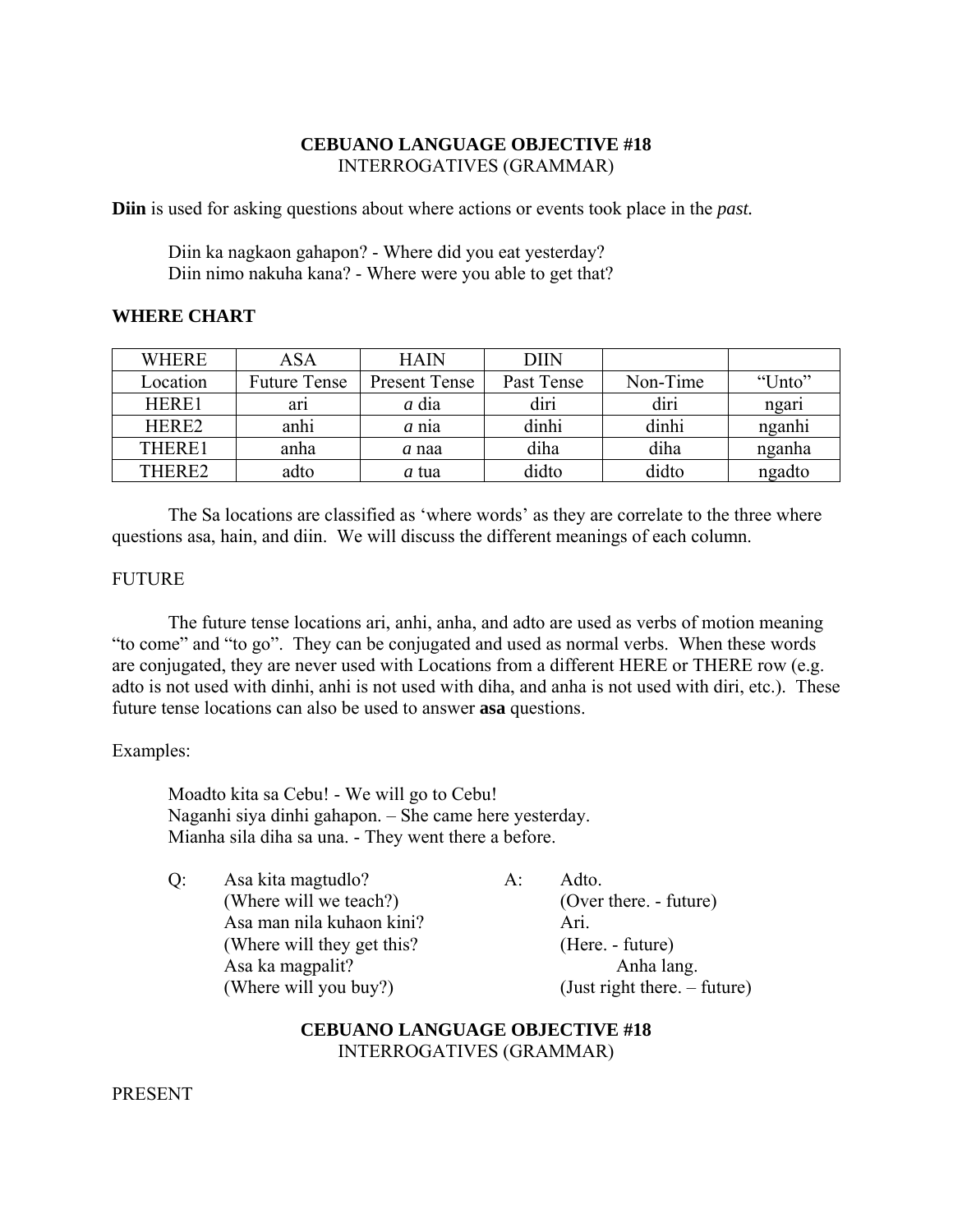The present tense locations can answer the **hain** question with "here" or "there" in the present tense.

 More than that, these words also take on existential qualities and can be used in the same way as **aduna** and **wala** (review CLO#11). They accept the floating -y and follow the same sentence structure as taught before. These words take on their HERE and THERE locations as well as the "there is/to have" definitions. The first letter 'a' is usually dropped when they are used in this manner, but it is often included for use in the "there is" definition.

| $dia$ - Here is $(HERE1)$ |     |                                     |
|---------------------------|-----|-------------------------------------|
| nia - Here is (HERE2)     | VS. | aduna, may - There is (no location) |
| naa - There is (THERE1)   |     | wala - There is none (no location)  |
| tua - There is (THERE2)   |     |                                     |

Note: For the There is/To have definition, naa is used much more than dia, nia, or tua and has become similar to aduna in meaning (with no location).

Examples:

| Hain ang akong kauban?   | $A$ : | Naa diha.                      |
|--------------------------|-------|--------------------------------|
| (Where is my companion?) |       | (Right there. - present tense) |
| Hain ang iyang bolpen?   |       | Nia man.                       |
| (Where is his pen?)      |       | (Here. - present tense)        |

There is / are:

 Nia'y Basahon ni Mormon. (Here is a Book of Mormon [here].) Naa'y isda. (There is fish [there].) Tua'y mga tawo. (There are people [over there].)

To have:

 Naa ko'y pangutana? (I have a question [there].) Naa pa ba kamo'y buhaton? (Do you all still just have things to do [here]?) Naa ka ba'y kauban? (Do you have a companion [there]?)

## **CEBUANO LANGUAGE OBJECTIVE #18**  INTERROGATIVES (GRAMMAR)

## PAST

 The past tense locations diri, dinhi, diha, and didto are used in the same way that "here" and "there" are used in English. They answer the past tense **diin** questions.

These words can also denote a non-time meaning where no time is needed.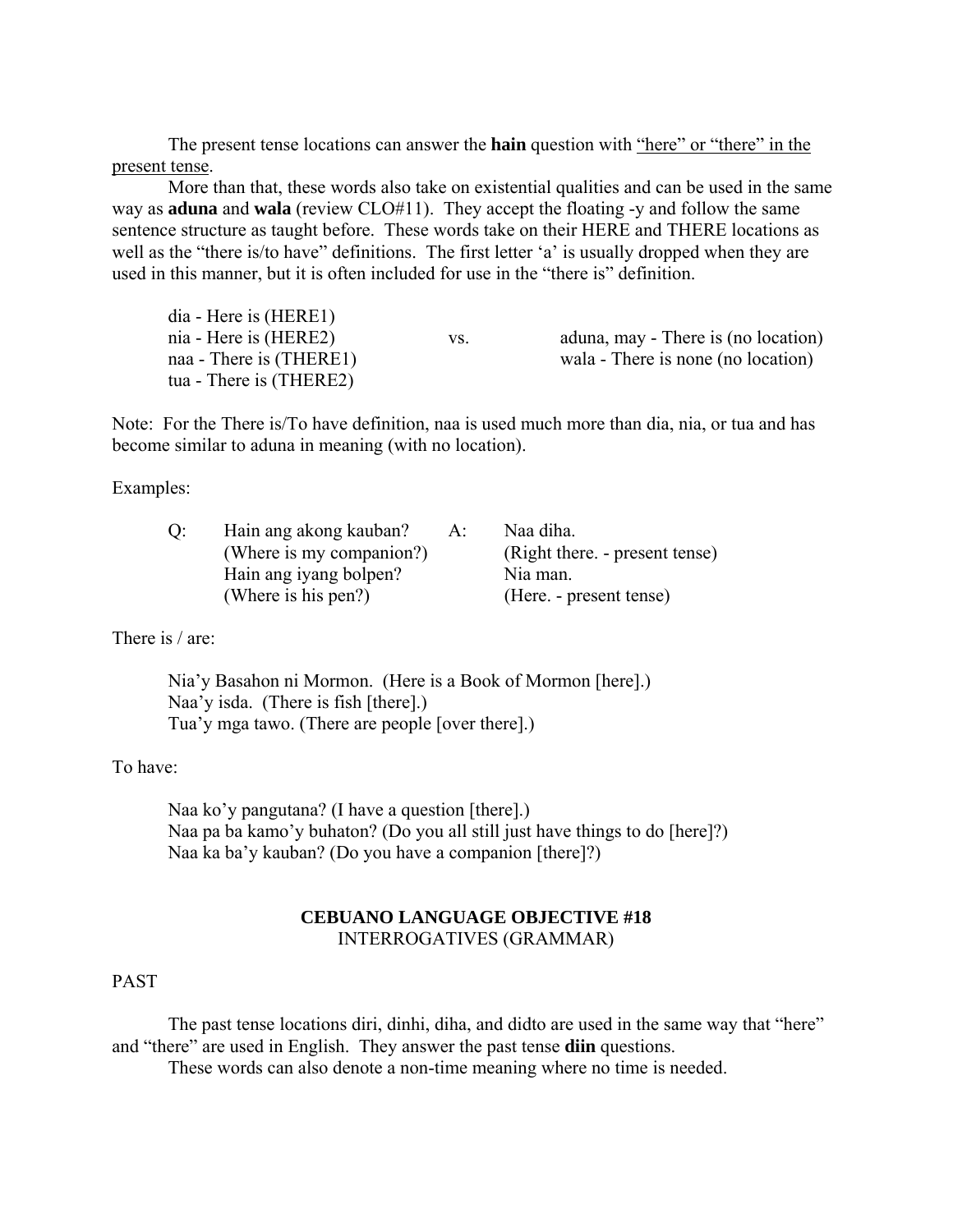Examples:

 Q: Diin nimo gipalit kini? A: Diha lang. (Where did you buy this?) (Just there. - past tense) Diin kamo mibisita? Didto sa Bohol. (Where did you visit?) (There in Bohol. - past tense) Diin sila nangkaon? Dinhi sa Scooby's. (Where did they eat?) (Here at Scooby's. - past tense)

 In the Philippines, facial expressions accompany these demonstrative pronouns to show physical distance instead of using a pointing finger. HERE1 and HERE2 have no obvious facial expressions. The chin may be used to point to things or places in THERE1. Both the chin and the lips may be used to point to things or places in THERE2. (Teacher will demonstrate.)

# **CEBUANO LANGUAGE OBJECTIVE #19**  ADJECTIVES TO DESCRIBE NATURE, SMELL, SOUND, AND COLOR (SYL)

# **#19: ADJECTIVES TO DESCRIBE NATURE, SMELL, SOUND AND COLOR**

# OBJECTIVE**FIGURE 2**

# BY THE END OF THIS LESSON YOU SHOULD BE ABLE TO:

- Use adjectives to describe nature

- Use adjectives to describe smell
- Use adjectives to describe sound

# **VOCABULARY FOR DESCRIBING NATURE**

# **VOCABULARY LISTFIGURE 2**

| linaw - calm  | basa - wet          | dali - short (time) |  |
|---------------|---------------------|---------------------|--|
| tugnaw - cold | ngit - dark         | ulan-on - rainy     |  |
| init - hot    | dugay - long (time) | mahangin - windy    |  |

# **VOCABULARY FOR DESCRIBING SMELL**

# **VOCABULARY LISTFIGURE 2**

humot - good baho - bad

# **VOCABULARY FOR DESCRIBING SOUND**

# **VOCABULARY LISTFIGURE 2**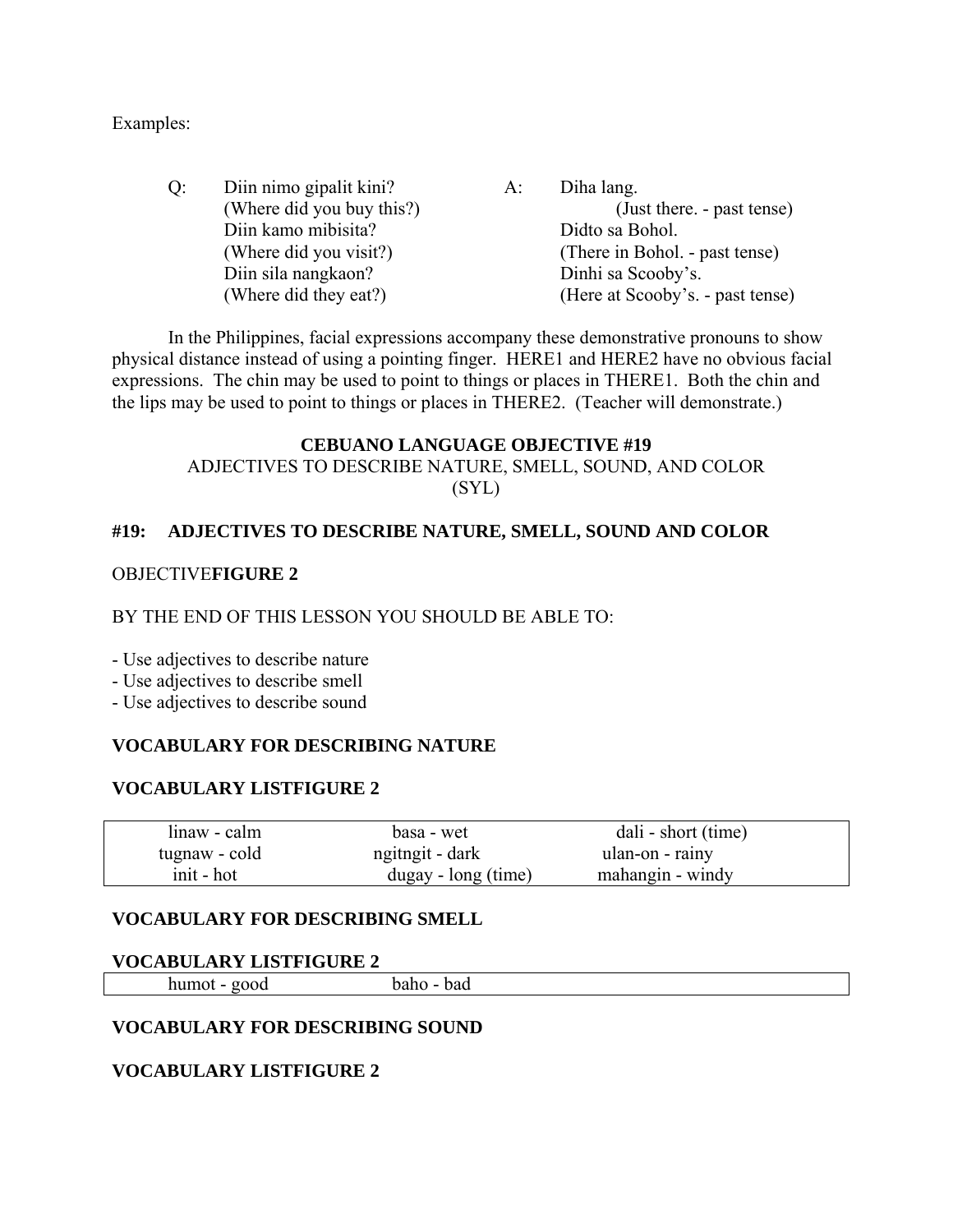kusgan - strong (rev.) linaw - peaceful nindot - beautiful hilum - quiet lipay - happy (rev.) layo - far paspas - fast hinayhinay - slow duol - near saba - noisy masulub-on - sorrowful (rev.)

# **CEBUANO LANGUAGE OBJECTIVE #19**  ADJECTIVES TO DESCRIBE NATURE, SEMLL, SOUND, AND COLOR (SYL)

# **VOCABULARY FOR DESCRIBING COLOR**

Colors and shapes are adjectives that can be helpful in describing a person or object as well as the adjectives you have already learned.

# **VOCABULARY LISTFIGURE 2**

| pula - red    | puti - white | braun - brown |  |
|---------------|--------------|---------------|--|
| itum - black  | asul - blue  | rosas - pink  |  |
| berde - green |              |               |  |

# **CEBUANO LANGUAGE OBJECTIVE #20**  PSEUDO VERBS

# **#20: PSEUDO VERBS**

# OBJECTIVE**FIGURE 1**

# BY THE END OF THIS LESSON YOU SHOULD BE ABLE TO:

- Use the pseudo-verbs in sentences

 Pseudo-verbs are a small class of adjectives that have verb-like actions but do not show tense or a kind of action. Often one Cebuano pseudo-verb will have two or three English meanings. *Gusto* and *buot* show desirability of action. *Mahimo* and *pwede* show ability, permission, or possibility. *Kinahanglan* is used to denote need, must, might or should of a verb. *Ganahan* is used to occasionally mean to like, enjoy, or regard something.

# **VOCABULARY LISTFIGURE 2**

kinahanglan - need to, ought to, must, should mahimo / pwede - can, may, could, might buot / gusto - want to, like to ganahan - like to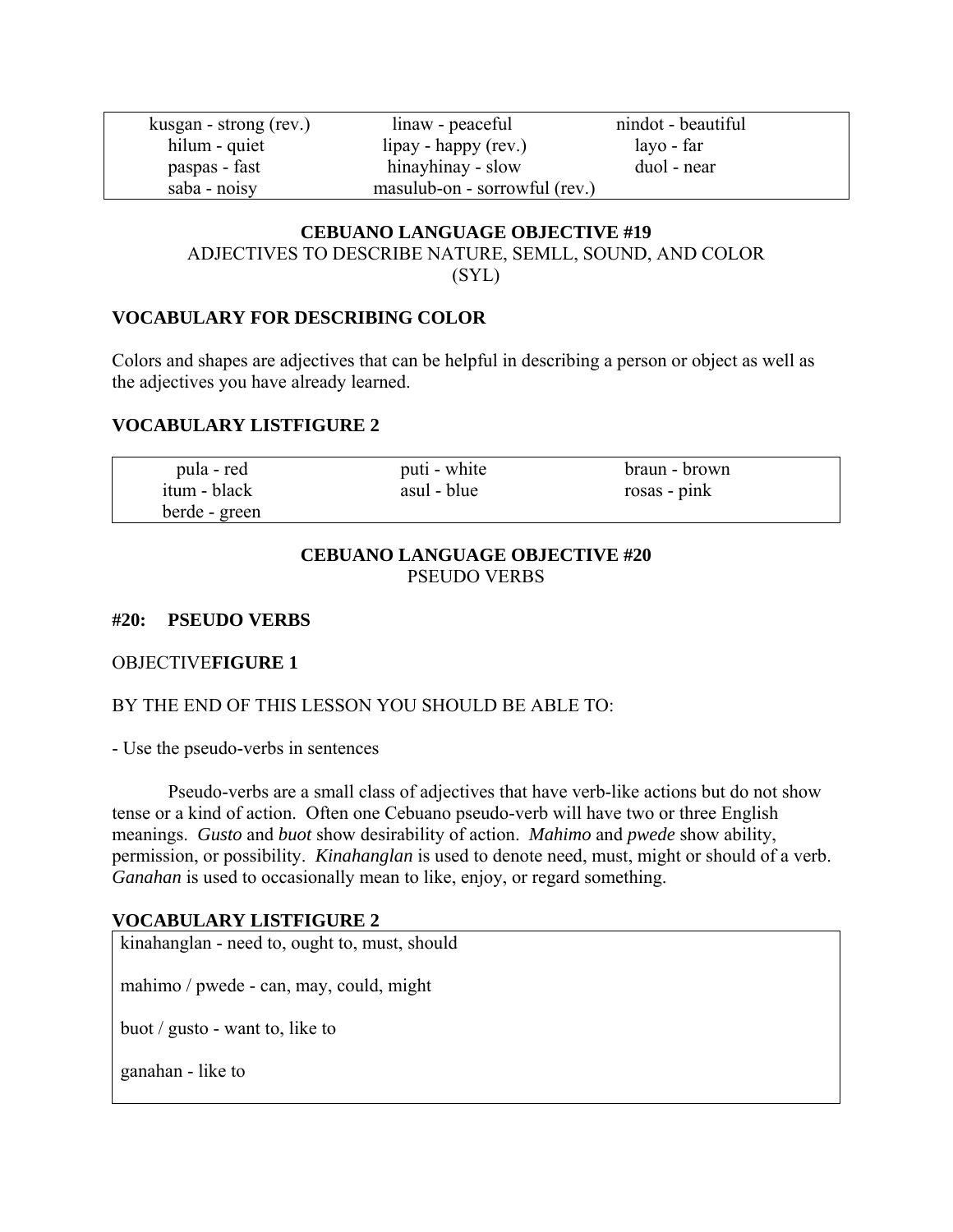These helping verbs can be used with any verb, in any tense, in any focus to help make more meaning. They help the conjugated verb of the sentence and are joined with the "linkerthat" *nga* to the rest of the sentence. The *nga* is sometimes excluded but is always implied.

## **STRUCTUREFIGURE 1**

# **Psuedo verb + Actor + (nga) + Conjugated Verb**

 Kinahanglan kita nga magsunod sa mga kasugoan. - We must (need to) follow the commandments. Mahimo ka masayud sa kamatuoran. - You may know the truth. Pwede ninyo buhaton kana. - You may do that. Buot niya nga ihatag ang basahon. - He wants to (that will) give the book. Gusto nato'ng madawat ang mga sulat. - We want to (that will) receive letters. Ganahan ako nga magtuon og Visaya. - I like to (that will) study Visayan.

# **CEBUANO LANGUAGE OBJECTIVE #20**  PSEUDO VERBS

## **USING** *BUOT* **AND** *GUSTO*

*Gusto* and *buot* show the desire for a certain action. They usually mena the actor wishes to do the action verb associated with the pseudo verb. It sometimes means to like something, but many times *ganahan* is used in that case.

 Buot niya nga mouswag kita. - He wants that we will progress. Gusto ako maghimo og balay. - I want to make a house. Gusto siya sa iyang trabaho. - She likes her work. Ganahan nako ang MTC. - I like the MTC.

## **USING** *PWEDE* **AND** *MAHIMO*

*Pwede* and *mahimo* both show ability, permission, or possibility. They both have synonymous meanings in all occurrences. The only difference is that *pwede* is from the Spanish and *mahimo* is pure Cebuano.

 Mahimo ba nga magin-Ingles ka? - Can (or may) you speak in English? Oo, pwede ako magin-Ingles. - Yes, I can speak in English.

 Pwede kami mangutana? - May we ask a question? Oo, mahimo kamo mangutana. - Yes, you may ask a question.

## **USING** *KINAHANGLAN*

*Kinahanglan* is used to show necessity of the action. It means need, must, have to, should, and might when used with a conjugated verb. It follows the structure of the others and is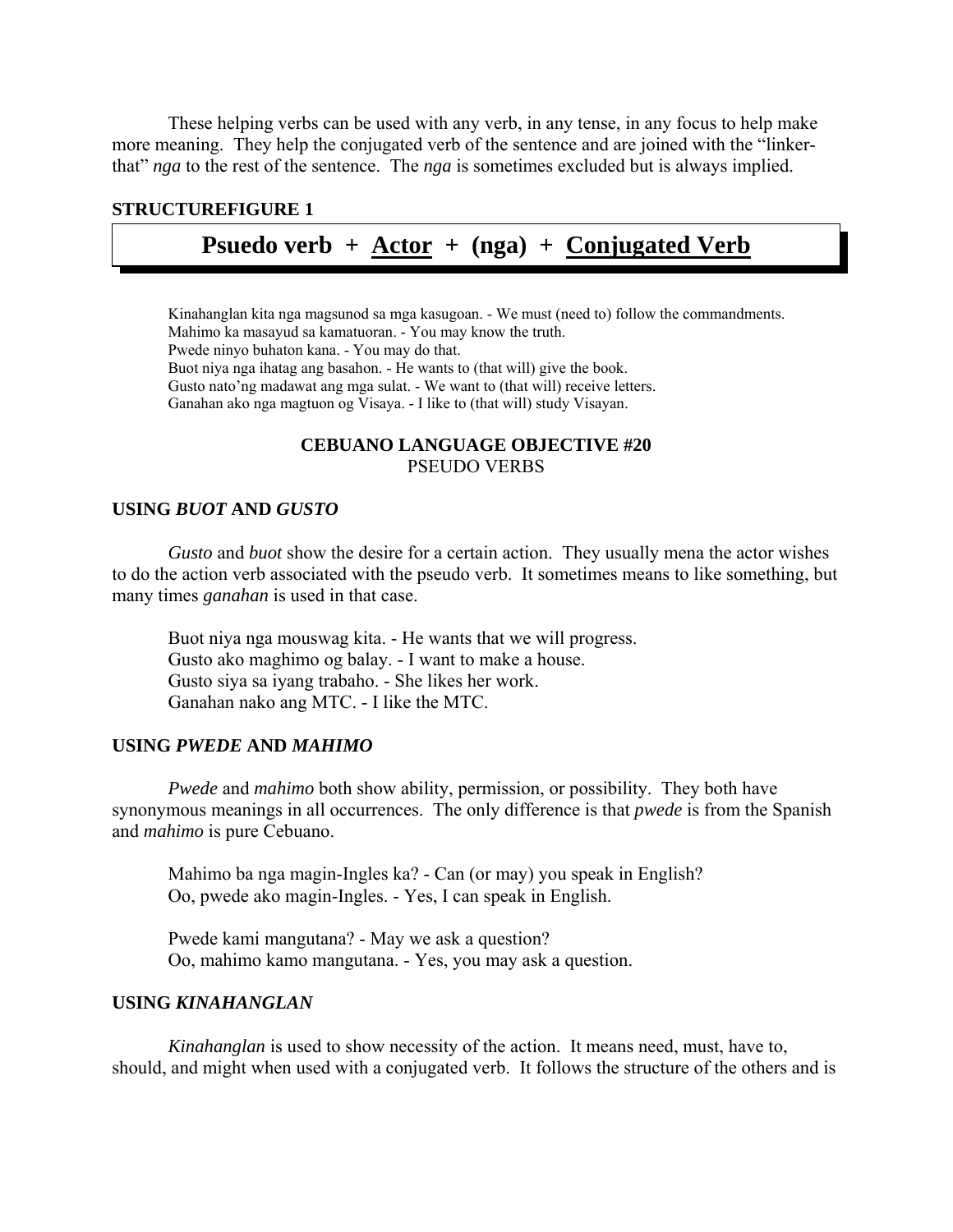commonly used with all the above definitions. It can mean the need for a thing (with no verb) and is one of the few pseudo verbs that can be conjugated on its own.

 Kinahanglan ba siya mageskwela? - Does he have to go to school? Oo, kinahanglan siya mageskwela. - Yes, he has to go to school. Kinahanglan ba ako magpabunyag? - Do I need to be baptized? Oo, kinahanglan ka magpabunyag. - Yes, you need to be baptized.

 Kinahanglan 'ko ikaw. - I need thee. Kinahanglan nimo ang atong Manluluwas. - You need our Savior.

 Nagkinahanglan siya sa imong tabang. - She needs your help. Gikinahanglan nato ang Simbahan. - We need the Church.

## **CEBUANO LANGUAGE OBJECTIVE #21**  DIRECTIONS AND SPECIFYING LOCATIONS

(SYL)

# **#21: DIRECTIONS AND SPECIFYING LOCATIONS**

# OBJECTIVE**FIGURE 2**

BY THE END OF THIS LESSON YOU SHOULD BE ABLE TO:

- Give and receive directions of a location

- Describe the location of an object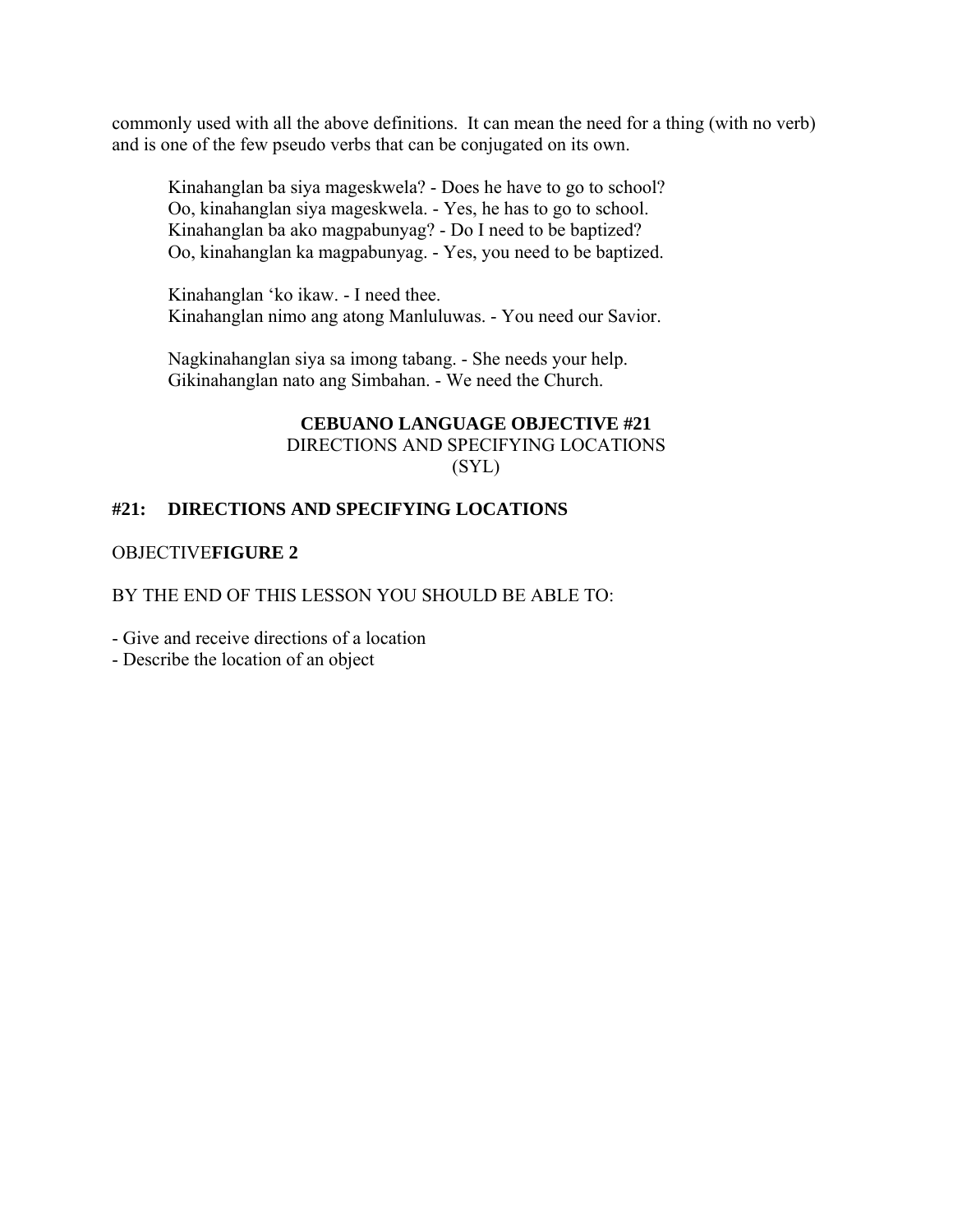|--|--|



# **CEBUANO LANGUAGE OBJECTIVE #21**  DIRECTIONS AND SPECIFYING LOCATIONS

 Use the above map to ask questions. Use the vocabulary list to answer with the locations of the desired place.

# **VOCABULARY LISTFIGURE 2**

| ibabaw - above            | ubos - below           | duol - near                 |
|---------------------------|------------------------|-----------------------------|
| atbang - accros from      | tupad / tapad - beside | gawas - outside             |
| taliwala - among, between | wala - left            | paingon / padulong - toward |
| libot - around            | tuo - right            | iskina - corner             |
| sa - at                   | unahan - beyond        | karsada - street            |
| layo - away from          | atubang - in front of  | tunga - middle (between)    |
| pikas - other side        | sulod - inside         |                             |
| luyo - behind             |                        |                             |
|                           |                        |                             |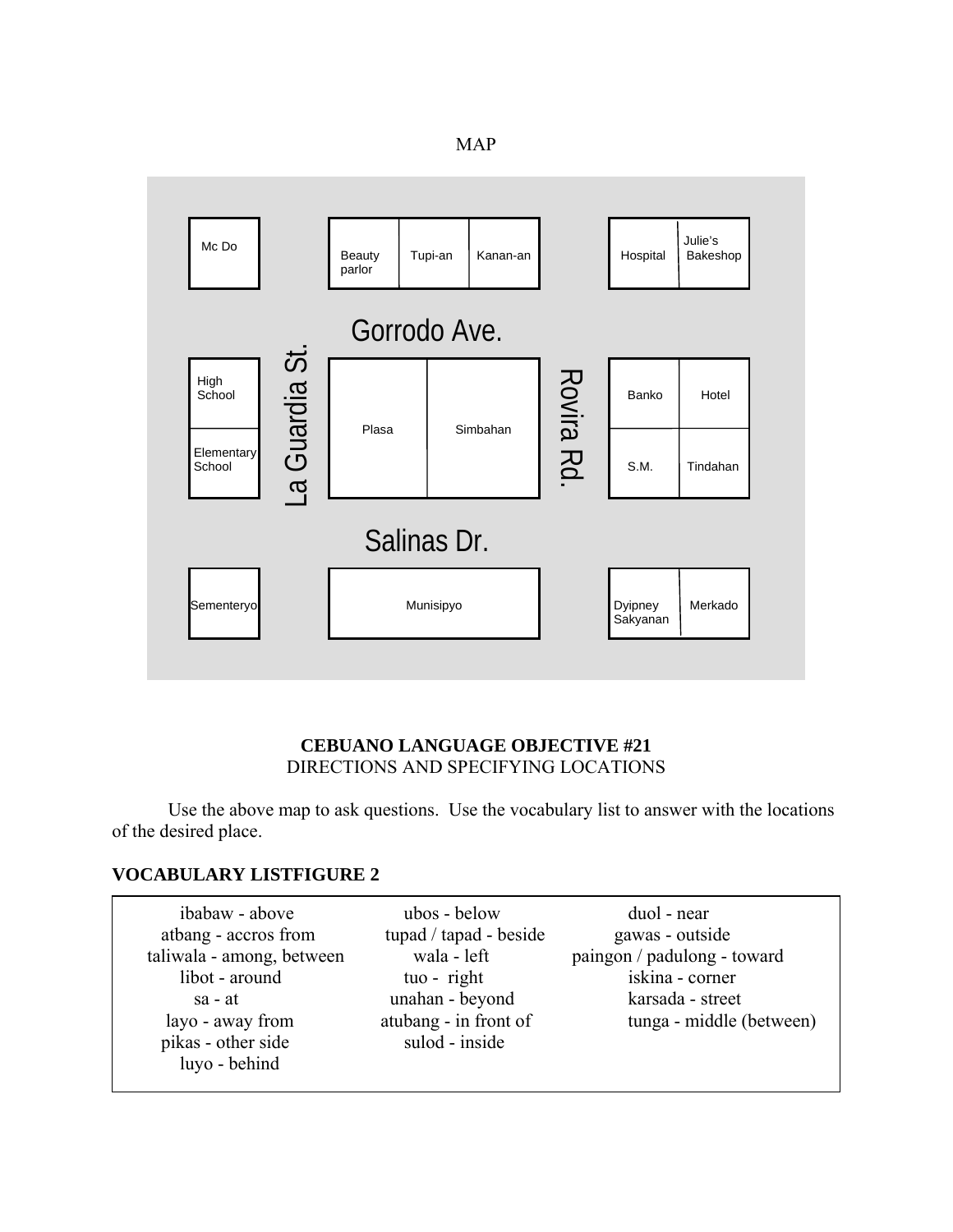## **ASKING QUESTIONS:**

Asa ang \_\_\_\_\_? Naa sa \_\_\_\_\_.

Tua sa za mata Mc Do iskina sa La Guardia ug Gorrordo. hospital iskina sa Rovira ug Gorrordo. Julie's Bakeshop pikas sa hospital.

| Hain man ang | dinhi?    | sa |                                  |
|--------------|-----------|----|----------------------------------|
|              | tindahan  |    | luyo sa S.M.                     |
|              | S.M.      |    | pikas sa merkado.                |
|              | sakayanan |    | atbang sa Simbahan.              |
|              | Simbahan  |    | taliwala sa upat ka mga karsada. |

Or, if the full explanation is needed, then use the present where words and the Ang marker.

nia antico di unitativa di unitativa di unitativa di unitativa di unitativa di unitativa di unitativa di unita Ang \_\_\_\_\_\_\_\_\_\_\_\_\_\_\_ naa sa \_\_\_\_\_\_\_\_\_\_\_\_\_\_. tua di secondo di secondo a futbolista di secondo a futbolista di secondo a futbolista di secondo a futbolista

| tindahan  | luyo sa S.M.                     |
|-----------|----------------------------------|
| S M       | pikas sa merkado                 |
| sakayanan | atbang sa Simbahan.              |
| Simbahan  | taliwala sa upat ka mga karsada. |

## **CEBUANO LANGUAGE OBJECTIVE #22**  ASSORTED VERBS (GRAMMAR)

## **#22: ASSORTED VERBS**

OBJECTIVE**FIGURE 2** 

BY THE END OF THIS LESSON YOU SHOULD BE ABLE TO:

- Learn the definitions of -himo

- Use the other assorted verbs in this section

## **HIMO**

 The Cebuano verb *himo* has three major definitions. First it means to make or do the same way as *buhat* does. Second, it is a pseudo-verb with the definition of could or may do something, with the same meaning as *pwede*. The third is a combination of the first two but usually is defined as meaning "*to be"* or "*to become."*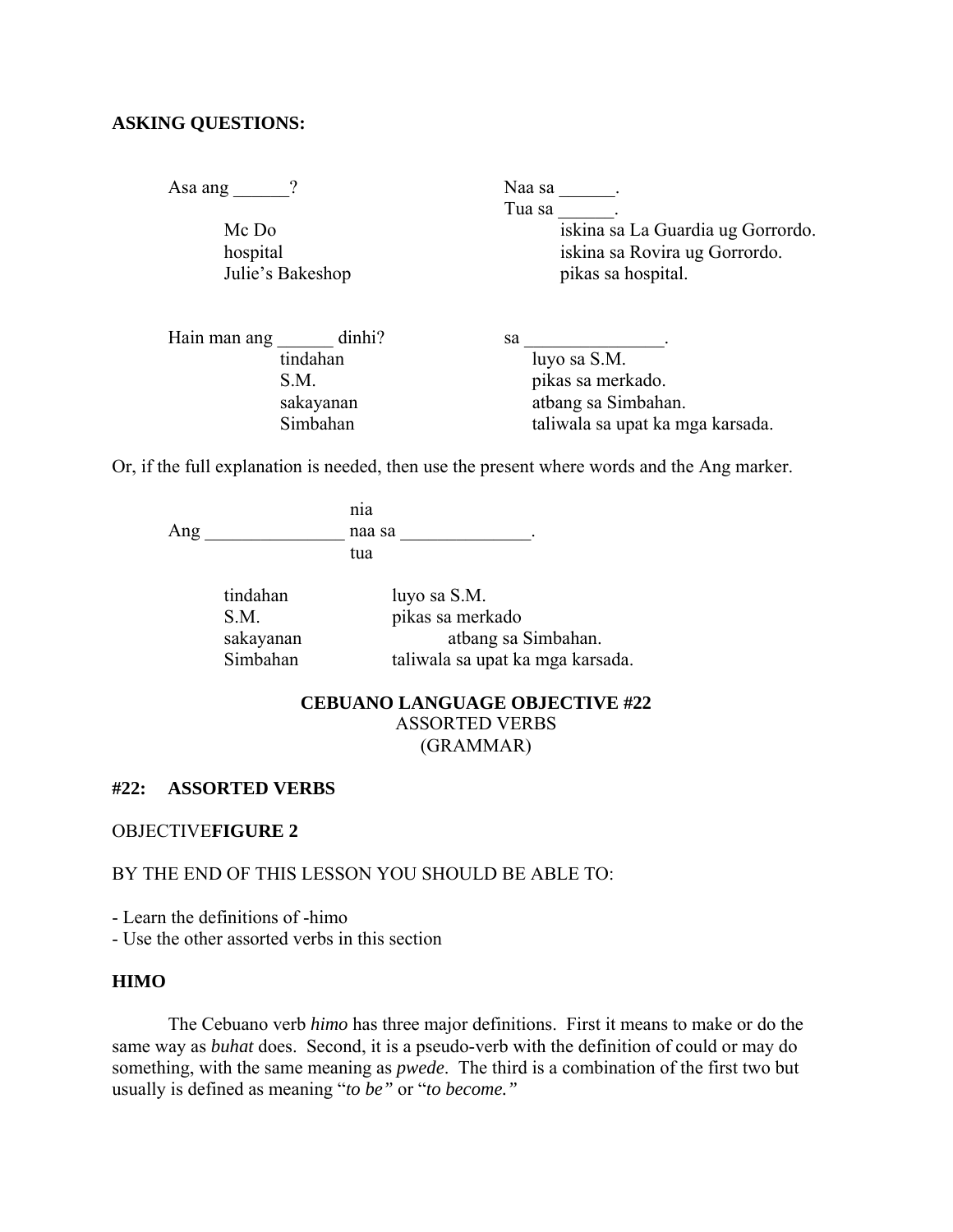## TO MAKE

 In the first definition, *himo* means to make or to do and is conjugated the same as any verb from the previous verb lists.

## Examples:

 Maghimo kami og balay. - We will make a house. Naghimo ba kamo og linkoranan? - Did you make a chair? Himoon namo ang balay. - We will make a house. Gihimo ba nimo ang linkoranan? - Did you make the chair? Makahimo kita og plano. - We can make a plan. Nakahimo ako sa akong gusto. - I was able to do (what) I wanted. Mahimo nato ang plano. - We can make a plan. Nahimo nako ang akong gusto. - I was able to do (what) I wanted.

## PWEDE

 The pseudo verbs pwede and mahimo both mean could, can, might, or may when used with other fully conjugated verbs. There is a later CLO which will discuss pseudo-verbs fully.

## Examples:

 Pwede (or mahimo) kamo magkaon. - You can eat. Pwede (or mahimo) kami mobalik kanimo. - We might (can) return to you. Pwede ba ako mangutana? - May I ask a question?

## **CEBUANO LANGUAGE OBJECTIVE #22**  ASSORTED VERBS (GRAMMAR)

#### TO BECOME

 In English, desire of "being" in relation to time is done through several words. Two of these words are the English helping verbs *be* and *becoming.* When conjugated for tense, *to be / being / has been* and *to become / becoming / has become* show desire of becoming in relation to time. These words can be described using *himo.* The actual Cebuano "to be" is contained within the *ang* but the word *himo* conjugated with ma- and na- combined with the linker *nga* can model the definition of become.

*Himo* is conjugated in the following ways

| <b>Future:</b>       | mahimo | $-$ will be, will become  |
|----------------------|--------|---------------------------|
| <b>Past/Present:</b> | nahimo | - being, becoming, became |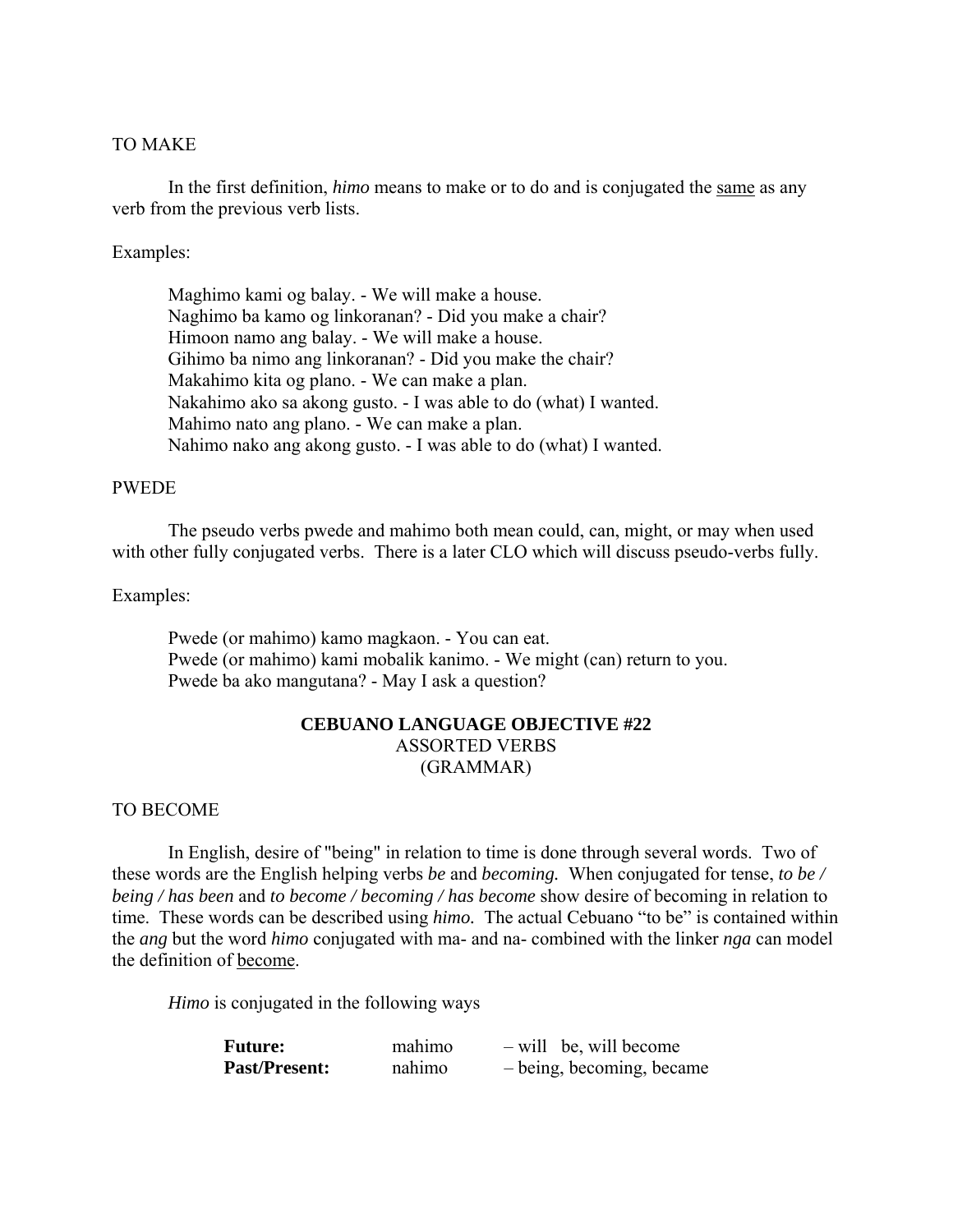Himo (conjugated) +  $\Delta$ ng Phrase + nga + "Becoming" thing

Examples:

Nahimo siya nga misyoneryo niadtong miagi nga tuig. - He/she became a missionary (in that) last year. Mahimo 'ko'ng panday sa sunod nga tuig. - I will become a carpenter next year.

Himo can also be used with other pseudo-verbs by usually putting the actor as the second word in the sentence.

Gusto ka ba mahimo nga maestro? - Do you want to become a teacher? Oo, gusto ako mahimong maestro. - Yes, I want to become a teacher. Dili, gusto ako mahimong principal. - No, I want to become a principal.

This "become" definition is really a play on the object focus "to make" definition where the actor (ang phrase) is being made into something.

## **TO THINK**

 As mentioned many times before, language is a set of ideas, not words. Hence it is the culture more than anything else that determines the meaning of words. In English we use the word *think* in a very versatile way. The word *think* in the statement "I think" can be a supposition, an opinion, or an actual act of mental thinking processes. In Cebuano, these acts are separated into their own words.

## **CEBUANO LANGUAGE OBJECTIVE #22**  ASSORTED VERBS (GRAMMAR)

## USING *ABI*

 Suppositions are made by the use of *abi,* corresponding to the English *I though that…* or *you thought (think)…* Abi is used with the *Og* set of pronouns and is often also used with the *Og* marker itself. It also means *I'll have you know…*

## Examples:

 Abi nako og moadto ka sa Cebu. (I thought that you were going to Cebu.) Abi nimo nga dili ako kamao. (You thought that I didn't know how.) Abi nimo, lisod kaayo kini. (I'll have you know, this is very hard.)

## USING *HUNAHUNA*

 Opinions and actual thinking are expressed by using *hunahuna.* This verb is also conjugated in the same way as any normal transitive verb. It can also be used without a conjugation having the definition of "thoughts" or "opinions".

Examples: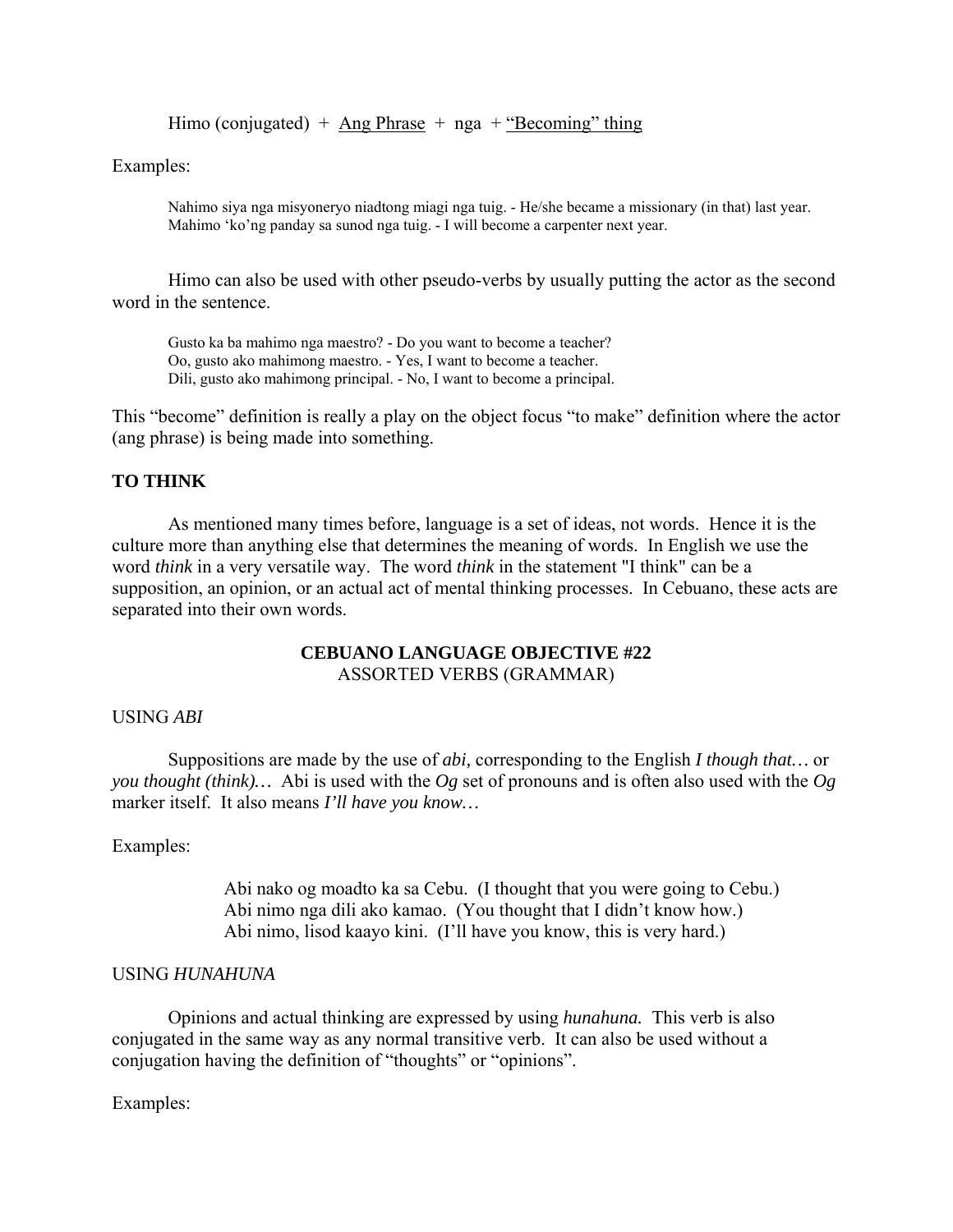Naghunahuna siya mahitungod sa inyong gipangayo. - She is thinking about your request. Hunahunaon nako ang iyang pagsakripisyo. - I will think of his sacrifice. Nakahunahuna ka ba sa pagampo? - Did (were able) you think to pray? Unsa ang imong gihunahuna? - What are you thinking?

 Sa akong hunahuna, lami kaayo ang pagkaon sa MTC. - In my (thoughts), the MTC food is very delicious. Sa akong hunahuna, dugay pa kita maghulat. - In my thoughts (opinions), we will still wait for a long time.

## USING *SAYUD, HIBALO,* AND *ILA*

 The act of knowing is expressed by *sayud* or *hibalo.* There are differences between the two words, however. Also, the word *ila* has the different meaning of knowing a person or acquaintance.

*Hibalo* is used to show knowledge of every-day things. It is most often conjugated with the ability conjugations. (Note: *maka-* and *naka-* are often abbreviated to *ka-* and *kahibalo* is sometimes said *kabalo, kahiba'o,* or other variants)

Examples:

Makahibalo ka niining mga butang kon motuon ka. - You will know these things if you study. Nakahibalo kami nga nagsugod ang piyesta sa Martes. - We knew that the fiesta started on Tuesday. Mahibalan nimo kining mga butang kon magtuon ka. - You will know these things if you study. Nahibalan namo nga nagsugod ang piyesta sa Martes. - We knew that the fiesta started on Tuesday.

 Kahibalo ako nga Lunes na karon. - I know that it's already Monday now. Kahibalo siya sa adlaw sa iyang pagkatawo. - He knows her birthday.

## **CEBUANO LANGUAGE OBJECTIVE #22**  ASSORTED VERBS (GRAMMAR)

*Sayud* is a verb, usually conjugated with *ma-* for future and *na-* for present/past tense, actor focus. It uses ma- -an and na- -an for future/present/past in the non-actor focus. It is used to denote a slightly firmer knowledge than *hibalo*. It often is something known in the heart while *hibalo* is a fact known in the head. (The ma- na- object focus to actor focus exception might come from the advanced conjugations mang- and nang-)

#### Examples:

Masayud ka sa kamatuoran sa tanan nga mga butang. - You will know the truth of all things. Masayud pod kamo nga tinuod kini. - You will also know that this is true. Nasayud ako nga ang Simbahan tinuod. - I know that the Church is true. Nasayud siya nga buhi si Jesukristo. - She know that Jesus Christ lives.

 Masayran nimo ang kamatuoran sa tanan nga mga butang. - You will know the truth of all things. Masayran pod nimo nga tinuod kini. - You will also know that this is true. Nasayran nako nga ang Simbahan tinuod. - I know that the Church is true. Nasayran niya nga buhi si Jesukristo. - She know that Jesus Christ lives.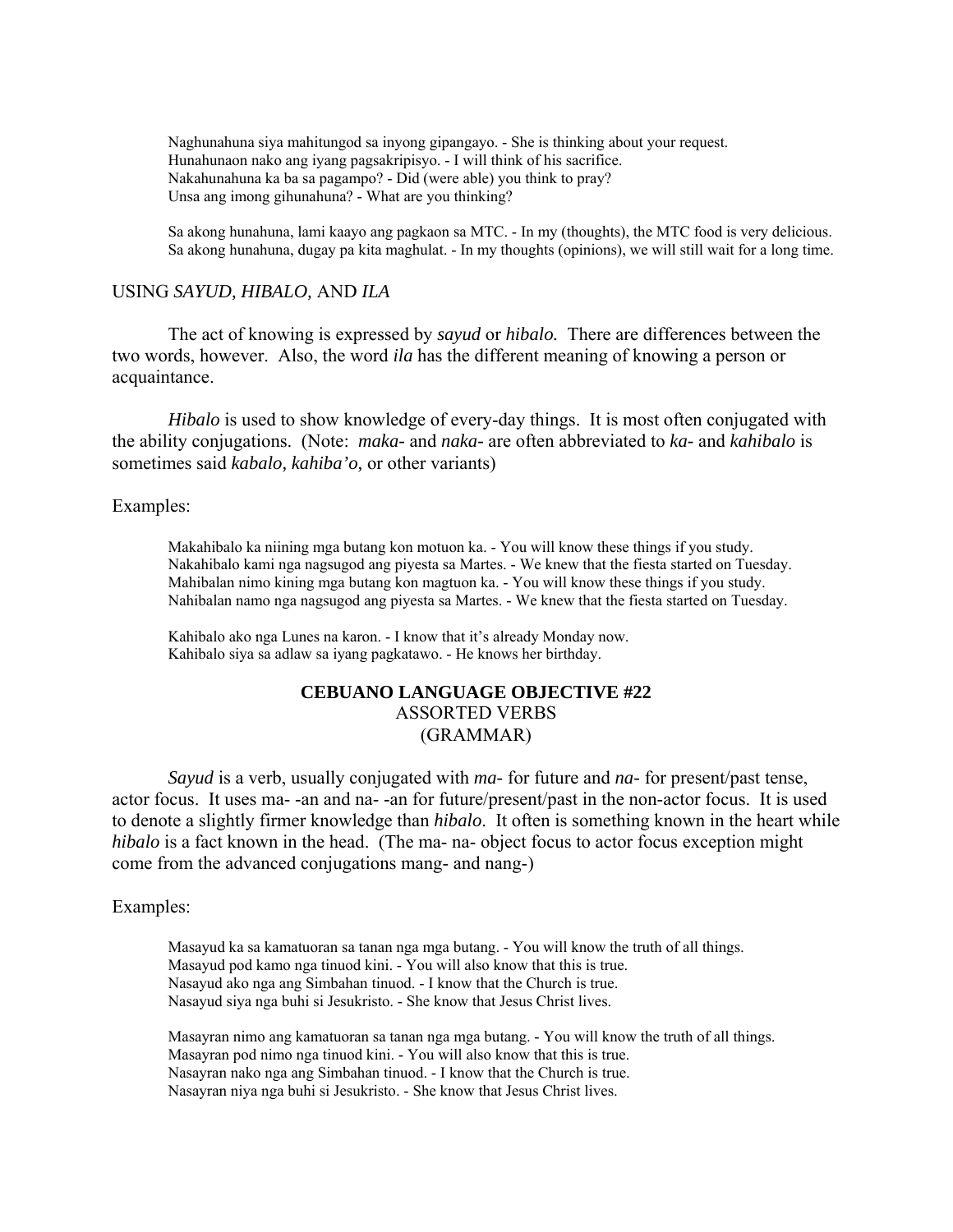*Ila* means to know a person or to become acquinted with someone (sometimes something). It is used to denote friendship and a knowing relationship with another person. It can also mean to get to know someone or to recognize something. It uses the same rules as *hibalo* for its conjugation by usually using the ability conjugations.

Examples:

Makaila ka sa among mga Misyoneryo. - You will get to know our missionaries. Nakaila ba kamo kang Juan? - Do you know John? (Did the two of you, John, get acquinted?) Mailhan nimo ang among mga Misyoneryo. - You will get to know (or recognize) our missionaries. Nailhan nimo ang kamatuoran gikan sa sayup pinaagi sa Espiritu. - You knew (recognized) the truth from the wrong through the Spirit.

 Kaila ako kang Ching-Ching. - I know Ching-Ching. Kaila siya kang Ann-Ann. - She knows Ann-Ann.

## **CEBUANO LANGUAGE OBJECTIVE #23**  NA / PA ADVERBS (SYL)

## **#23: NA / PA ADVERBS**

## OBJECTIVE**FIGURE 2**

## BY THE END OF THIS LESSON YOU SHOULD BE ABLE TO:

- Use the *na* and *pa* adverbs to show complete and incomplete actions

*Na* and *pa* are Cebuano adverbs that, with certain exceptions, always follow the first word of the phrase of which they are a part. Both *na* and *pa* never occur in immediate sequence with one another.

 There are many ways in which *na* and *pa* are used to show how an action is relative to time. The most common are as follows:

|               | <b>NA</b>       | PA              |
|---------------|-----------------|-----------------|
|               | little time     | plenty of time  |
| future tense  | now/already     | still/yet       |
| present tense | now/already     | still/yet       |
| past tense    | has/havealready | also/too (rare) |

**Point-time adverbs expressing future time.** *Na* and *pa* indicate the speaker's attitude toward the length of time between the time expressed by the adverb and the moment of speaking.

*Na* reduces the psychological distance between two points in time. English equivalent: "little time before it happens"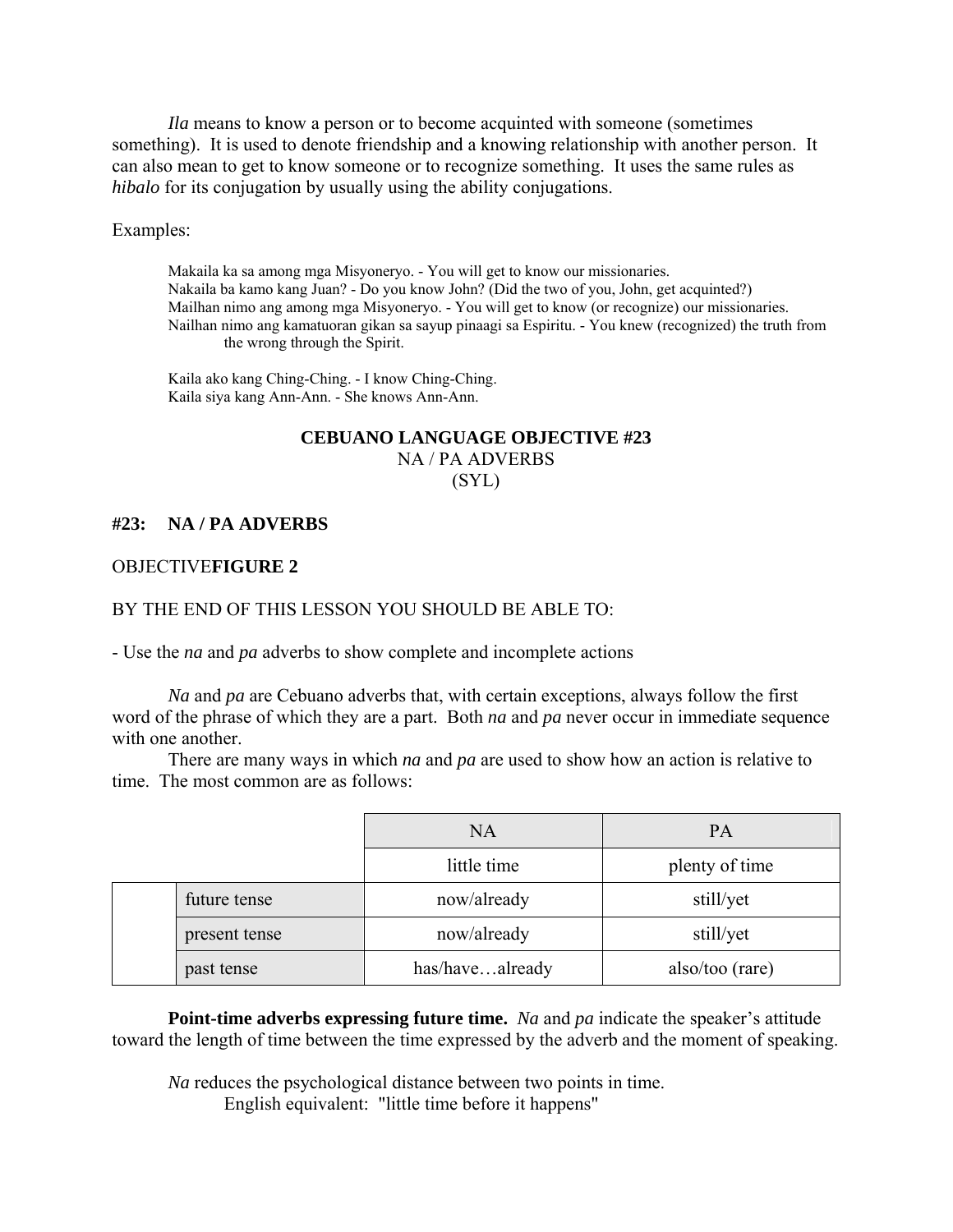Child: Kanusa ang Pasko? Parent: Sa Sabado na ang Pasko (Christmas is on Saturday already [little time to

prepare]!)

*Pa* extends the psychological distance between two points of time. English equivalent: "plenty of time before it happens"

> Parent: Kanusa ang Pasko? Sa Sabado pa ang Pasko. (Christmas is on Saturday still [lots of time to prepare].)

**With verbs in the completed aspect.** *Na* indicates performance of the action expressed by the verb at some unspecified time prior to another time. English equivalent: "has/have…already"

> Naglarga na ba ang maestro ninyo? Oo, naglarga na siya. (He/she has already left.)

## **CEBUANO LANGUAGE OBJECTIVE #23**  NA / PA ADVERBS (SYL)

**With verbs in incompleted aspect.** *Na* suggests that the situation expressed is a relatively new or altered one. English equivalent: "now"

> Natulog ba ang bata? Oo, natulog na siya. (The child is now sleeping.)

*Pa* suggests that it is a relatively old or continuing one. English equivalent: "still"

> Namata na ba ang bata? Wala, natulog pa siya. (He/she is still sleeping.)

**With verbs in contemplated aspect or command form.** *Na* denotes immediate initiation or performance of the action.

English equivalent: "now"

Command: Kaon na ka. (Eat now.)

*Pa* denotes continuation or resumption of the action. English equivalent: "still" or "yet"

Command: Kaon ka pa. (You eat still (more).)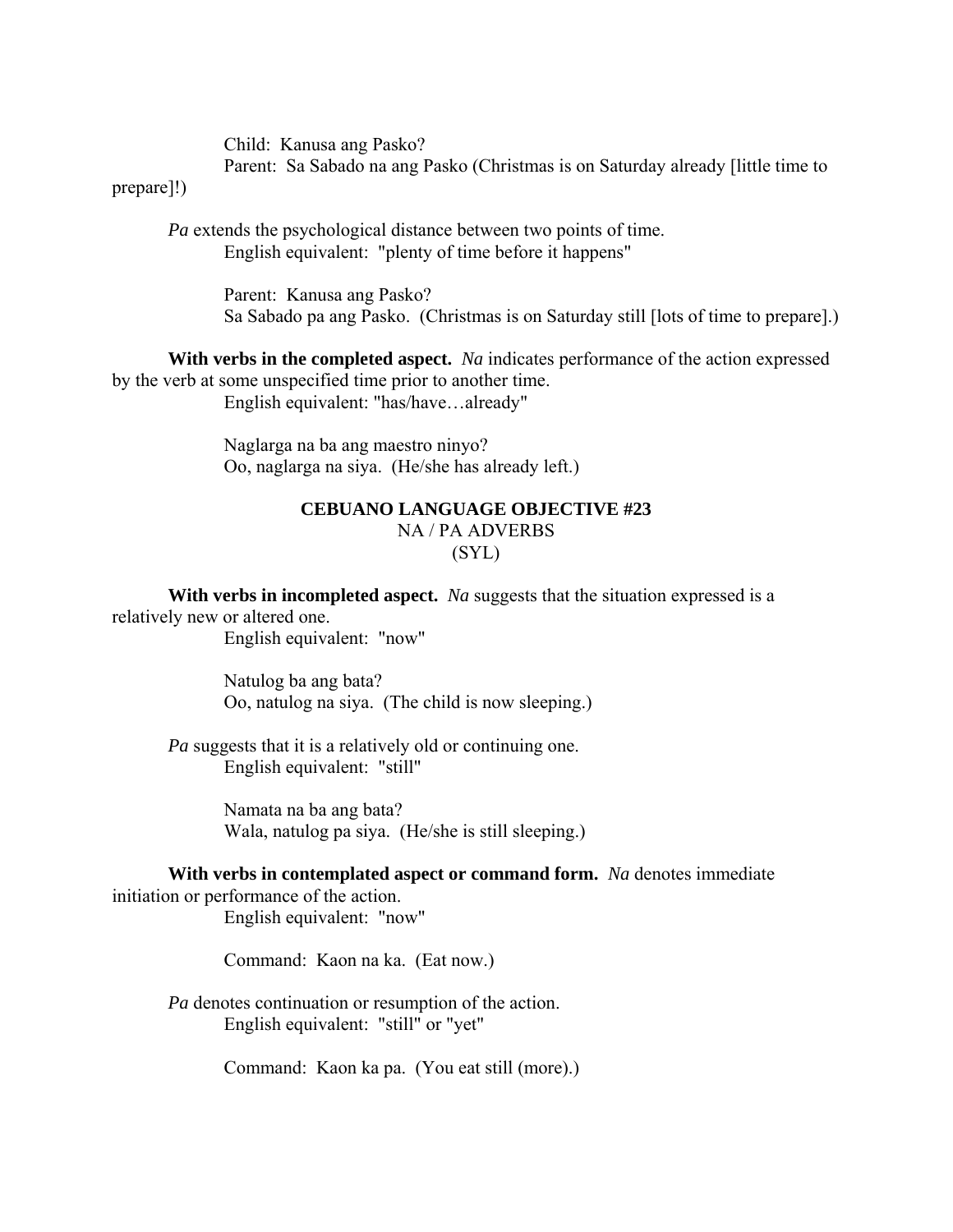**To express the meaning "in addition."** *Pa* may be used to express the meaning "in addition." It most frequently occurs in this meaning after an interrogative word or a cardinal number.

English equivalent: "else" or with a cardinal number, "more"

 Asa ka pa nangadto? (Where else did you go?) Naa pa ko'y usa pa ka pangutana. (I have one more things to ask.)

## **In negated constructions.**

 Dili na - not… any more/longer Dili na ako moado. (I won't go any more.) Dili pa - "not… yet" Dili pa siya molarga. (He won't be leaving yet.) Wala na - "no more/longer"; "not…any more/longer" Wala na dinhi si Juan. (Juan is no longer here.) Wala pa - "not yet"; "not (any)… yet" Wala pa dinhi si Juan. (Juan is not here yet.) Ayaw na - "don't… any more" Ayaw na siya sultihi. (Don't talk to him anymore.)

## **CEBUANO LANGUAGE OBJECTIVE #24**  CALENDAR AND CLOCK TIME

(SYL)

## **#24: CALENDAR AND CLOCK TIME**

## OBJECTIVE**FIGURE 2**

## BY THE END OF THIS LESSON YOU SHOULD BE ABLE TO:

- Name days of the week in Cebuano

- Name months of the year in Cebuano

- Tell time in Spanish

#### **VOCABULARY LISTFIGURE 2**

| Dominggo - Sunday      | Marso - March           | Disyembre - December          |
|------------------------|-------------------------|-------------------------------|
| Lunes - Monday         | Abril - April           | adlaw - day                   |
| Martes - Tuesday       | Mayo - May              | simana - week                 |
| Miyerkules - Wednesday | Hunyo - June            | bulan - month                 |
| Huwebes - Thursday     | Hulyo - July            | tuig - year                   |
| Biyernes - Friday      | Agosto - August         | Ting-init - Hot season        |
| Sabado - Saturday      | Septiyembre - September | Ting-ulan - Rainy season      |
| Enero - January        | Oktubre - October       | adlaw sa pagkatawo - birthday |
| Pebrero - February     |                         |                               |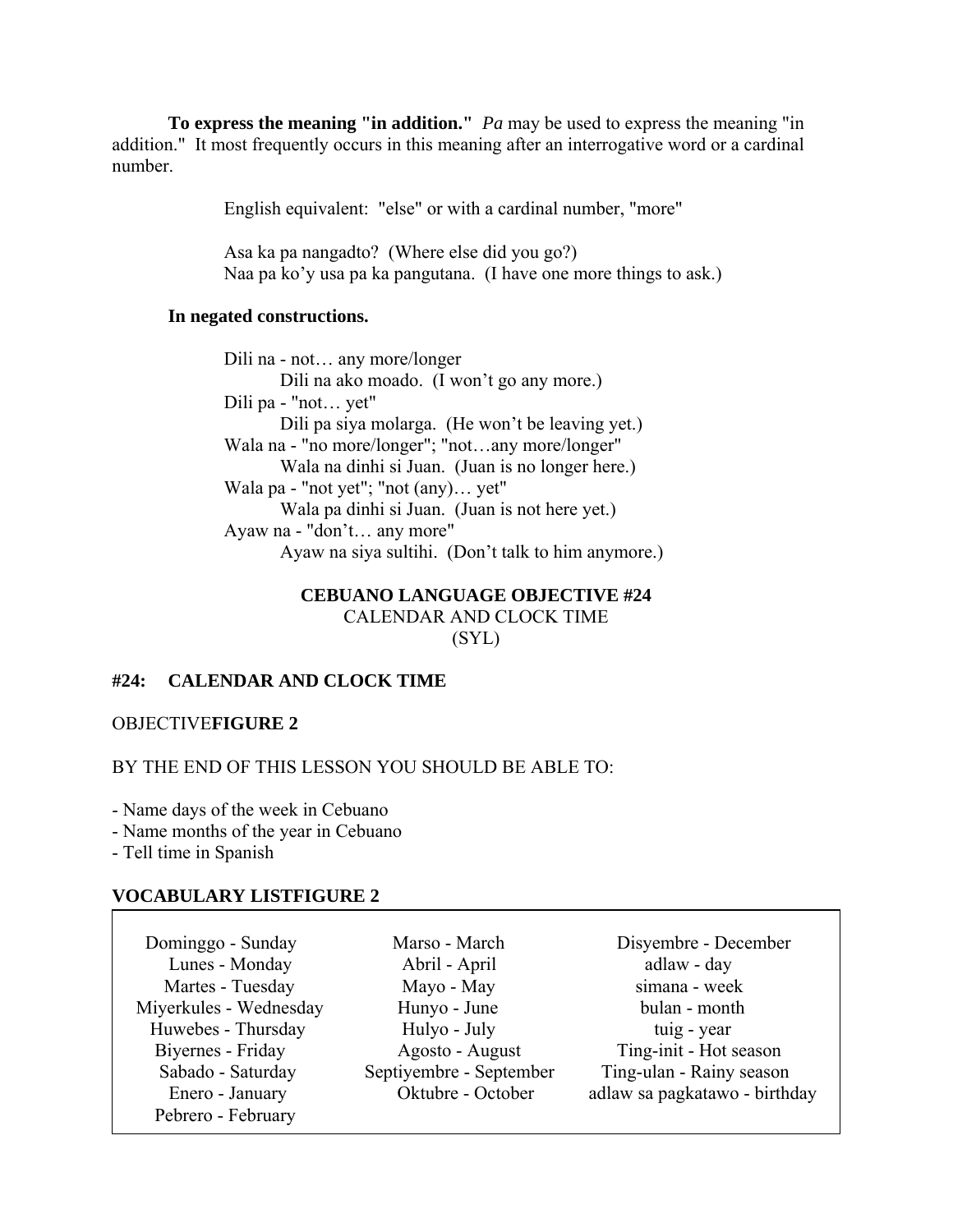|           | Unsa man ang _________ karon? |  |                                | ang                                                                             | karon. |
|-----------|-------------------------------|--|--------------------------------|---------------------------------------------------------------------------------|--------|
|           | adlaw                         |  | Martes                         | adlaw                                                                           |        |
|           | bulan                         |  | Agosto                         | bulan                                                                           |        |
|           | tuig                          |  | 1820                           | tuig                                                                            |        |
| ba karon? |                               |  | $00, \underline{\hspace{1cm}}$ | na karon                                                                        |        |
| Lunes     |                               |  | Lunes                          |                                                                                 |        |
| Martes    |                               |  | Martes                         |                                                                                 |        |
| Huwebes   |                               |  | Huwebes                        |                                                                                 |        |
| Sabado    |                               |  | Sabado                         |                                                                                 |        |
|           |                               |  |                                | $\overline{\text{Oo}}, \underline{\hspace{2cm}}$ ang $\underline{\hspace{2cm}}$ | namo.  |
| Lunes     | branch meeting                |  |                                | Lunes branch meeting                                                            |        |
|           | Miyerkules Preparation day    |  | Sabado                         | Preparation day                                                                 |        |
|           | devotional                    |  | Martes                         | devotional                                                                      |        |

(SYL)

Clock time in Cebuano is expressed in Spanish. Notice that 1:00 uses *ala* not *alas.*

## **VOCABULARY LISTFIGURE 2**

 $\Gamma$ 

| oras - time          | 9:00 - alas nuwebe         | $12:15$ - alas dose kinse       |
|----------------------|----------------------------|---------------------------------|
| $1:00$ - ala una     | $10:00$ - alas dives       | $12:16$ - alas dose disisais    |
| $2:00$ - alas dos    | $11:00$ - alas onse        | 12:17 - alas dose disisivete    |
| $3:00$ - alas tres   | $12:00$ - alas dose        | 12:20 - alas dose beynte        |
| 4:00 - alas kuwatro  | $12:03$ - alas dose tres   | 12:25 - alas dose beynte singko |
| $5:00$ - alas singko | $12:05$ - alas dose singko | 12:30 - alas dose treynta       |
| $6:00$ - alas sais   | $12:08$ - alas dose otso   | 12:30 - alas dose y medya       |
| $7:00$ - alas siyete | $12:10$ - alas dose dives  | 12:50 - alas dose singkuwenta   |
| $8:00$ - alas otso   | $12:11$ - alas dose onse   |                                 |
|                      |                            |                                 |

| Unsa ang oras na?                               | Alas | sa<br>(time) | hapon<br>gabii<br>odto |                                  |
|-------------------------------------------------|------|--------------|------------------------|----------------------------------|
| Unsa'y oras ang<br>klase<br>pagtulog<br>pagmata | າ    | Alas         | sa<br>(time)           | buntag<br>hapon<br>gabii<br>odto |

## **CEBUANO LANGUAGE OBJECTIVE #25**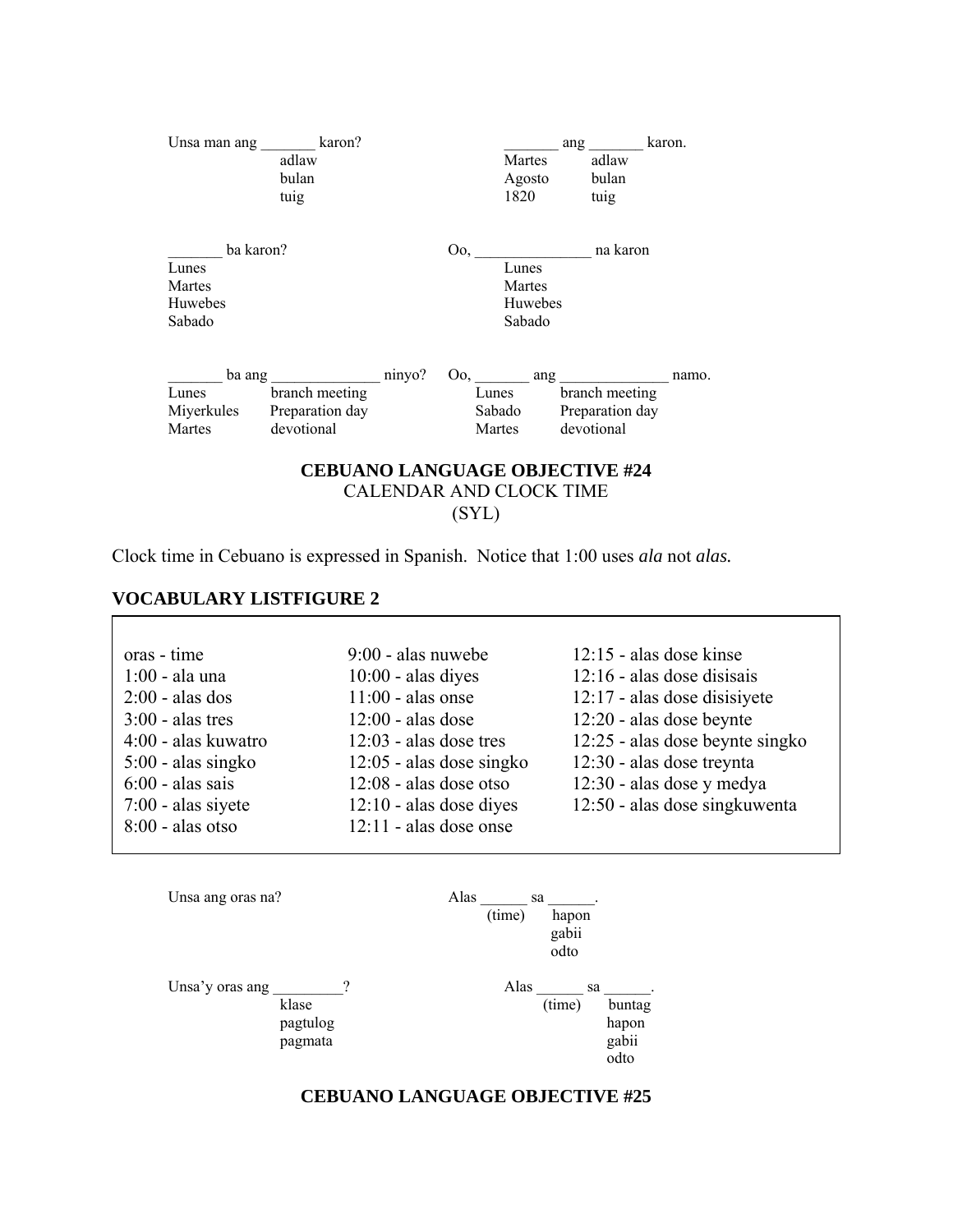## TIME ADVERBS (SYL)

## **#25: TIME ADVERBS**

## OBJECTIVE**FIGURE 2**

## BY THE END OF THIS LESSON YOU SHOULD BE ABLE TO:

- Use adverbs of time in Cebuano sentences

- Use *kanusa* to ask questions and answer using time and time adverbs

 Quite often, when talking about time in conversation, it is easier to use an adverb of time in place of stating a date. In English, if today were Monday and you wish to speak about Tuesday (within the same week) you would prefer to use *tomorrow* (which is an adverb of time) instead of *Tuesday.*

## **VOCABULARY LIST FIGURE 2**

 $\overline{\phantom{a}}$ 

These words may be combined and used in the following ways.

|                                                                                        |        | miagi nga                        |                                                                                                                                            |
|----------------------------------------------------------------------------------------|--------|----------------------------------|--------------------------------------------------------------------------------------------------------------------------------------------|
|                                                                                        | adlaw  | adlaw                            |                                                                                                                                            |
|                                                                                        | simana |                                  |                                                                                                                                            |
|                                                                                        | bulan  | bulan                            |                                                                                                                                            |
| $ugma$ (sa)                                                                            |        |                                  |                                                                                                                                            |
| buntag                                                                                 |        |                                  | buntag                                                                                                                                     |
| odto                                                                                   |        |                                  | odto                                                                                                                                       |
| hapon                                                                                  |        |                                  | hapon                                                                                                                                      |
| gabii                                                                                  |        |                                  | gabii                                                                                                                                      |
| Kanusa mosugod ang piyesta?<br>Ugma sa buntag.<br>Biyernes sa gabii.<br>Ugma sa hapon. |        | Unyang gabii.<br>Ugma sa buntag. |                                                                                                                                            |
|                                                                                        |        |                                  | sunod (nga)<br>simana<br>ganina(ng)<br>unya(ng)<br>buntag<br>odto<br>hapon<br>gabii<br>Kanusa kita magdula og basket?<br>Sunod nga Sabado. |

## **CEBUANO LANGUAGE OBJECTIVE #25**  TIME ADVERBS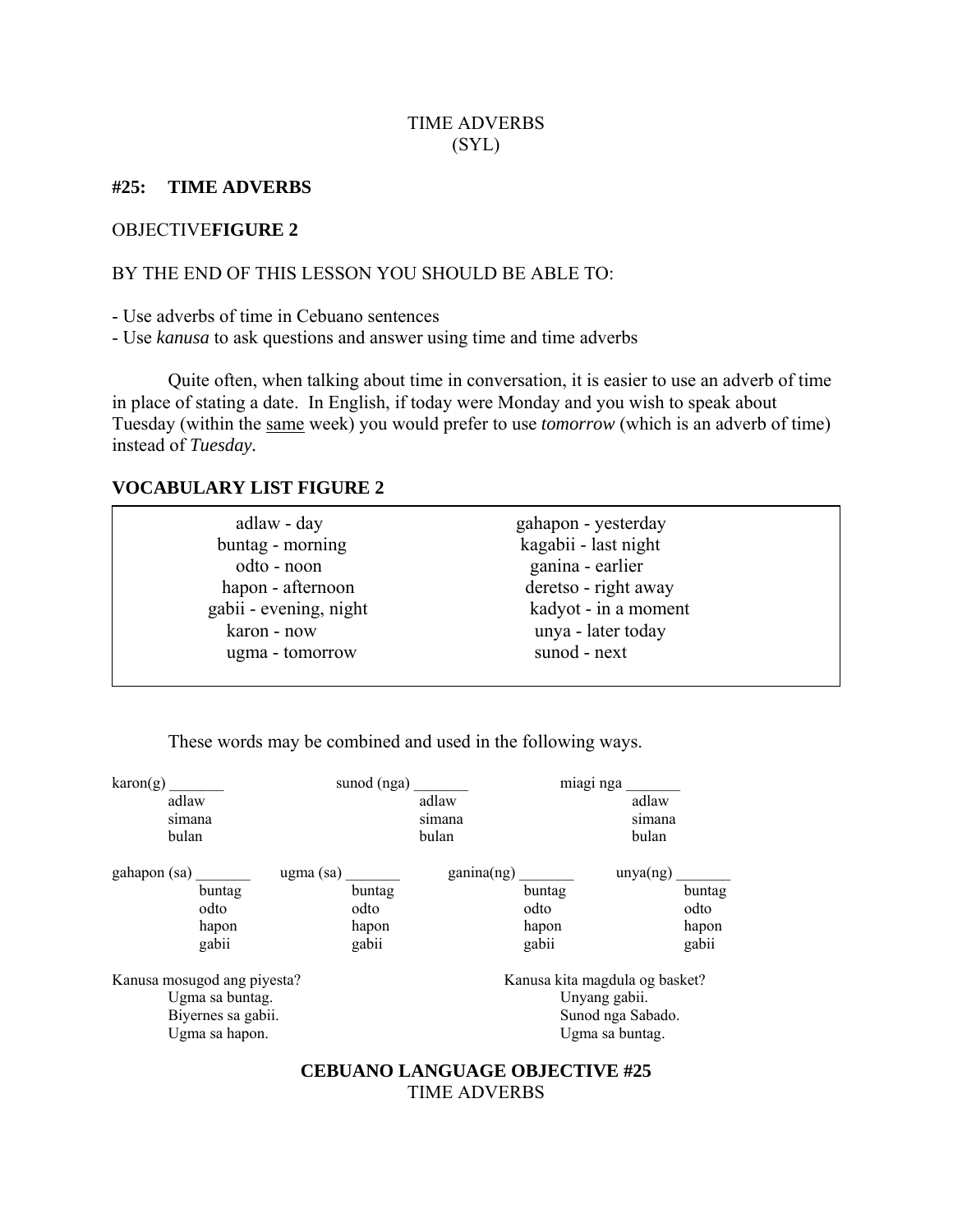## (SYL)

## **CEBUANO LANGUAGE OBJECTIVE #26 CONJUNCTIONS** (SYL)

## **#26: CONJUNCTIONS**

## OBJECTIVE**FIGURE 2**

## BY THE END OF THIS LESSON YOU SHOULD BE ABLE TO:

- Use common conjunctions to link ideas

- Be familiar with a few complex conjunctions

A conjunction is a word that connects sentences, phrases, and words.

## **VOCABULARY LISTFIGURE 2**

| $ug$ - and             | $kon - if$                  | hangtud - until              |
|------------------------|-----------------------------|------------------------------|
| unya - then, later     | aron - so that, in order to | samtang - while, as          |
| tungod sa - because of | $0 - 0r$                    | sa dili pa - before (future) |
| $apan / pero - but$    | kay sa - than               | sa wala pa - before (past)   |
| busa - therefore       | $k$ asagaran — usually      |                              |
| gawas kon - except     |                             |                              |

## **COMMON CONJUNCTIONS**

The following are a few of the most common conversational conjunctions:

ug - and

 Nagbasket ba siya sa buntag, sa hapon, **ug** sa gabii? Oo, nagbasket siya sa buntag, sa hapon **ug** sa gabii.

sa dili pa - before (future)

 Mobalik ba kamo **sa dili pa** kita mangaon? (Will you return before we eat?) Dili, apan mobalik kami **sa dili pa** kamo mouli. (No, but we will return before you go home.)

sa wala pa - before (past)

Nagbasa ba kamo **sa wala pa** kita magsimba? (Did you read before we went to church?) Oo., nagbasa kami **saw ala pa** kita magsimba. (Yes, we read before we went to church.)

## gawas - except

Nangkaon kami nga tanan, **gawas** 'nimo. (We have all eaten, except for you.)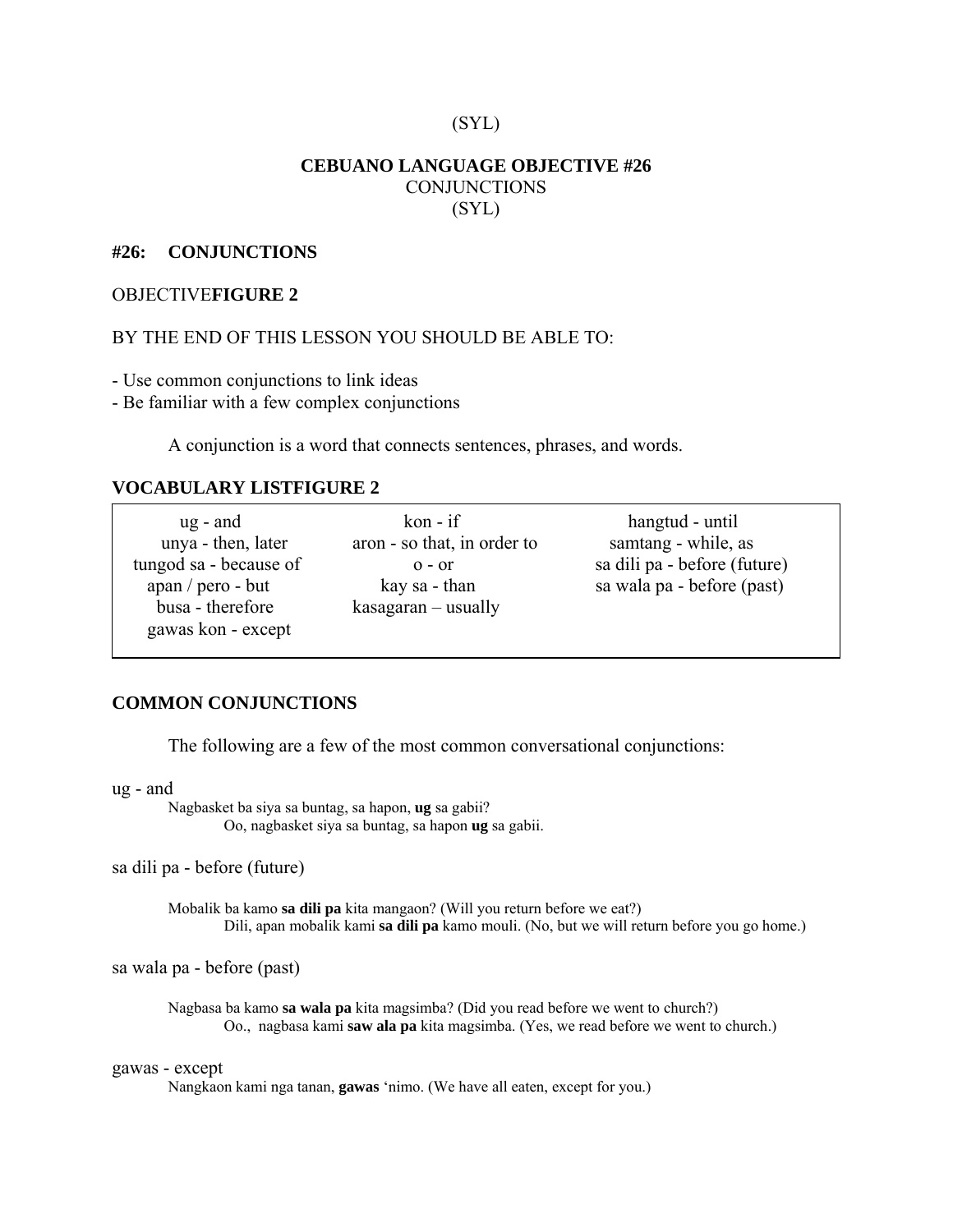#### kon - if

Mahimong tambok ka **kon** mokaon ka og baboy. (You will become fat if you eat pork.)

#### tungod sa - because of

Naghilak ang bata **tungod** sa iyang kagutom. (The child cried because of his hunger.)

#### samtang - while, as

**Samtang** maghulat ka, magbasa ka ba sa basahon? (As (or while) you wait, will you read the book?)

hangtud sa - until; as far as Maglahutay kita **hangtud** sa kahangturan. (We will endure until the end.)

aron - so that; in order that; so

 Magpabunyag kita **aron** makabalik kita sa atong Amahan sa Langit. (We are baptized so that we will return to our Father.)

#### o - or

Si Juan ba **o** si Jose ang mibasa para 'nimo? (Was it John or Joseph who read to you?)

#### apan / pero - but

Gusto ako magdula, apan kapoy man ako. (I want to play, but I am tired.)

## **CEBUANO LANGUAGE OBJECTIVE #27**  VERBALS

## **#27: VERBALS**

#### OBJECTIVE**FIGURE 2**

## BY THE END OF THIS LESSON YOU SHOULD BE ABLE TO:

- Distinguish different verbals.

- Use verbals in sentences.

 Verbals are affixes (prefixes, infixes, and suffixes) that are added to verbs, nouns, and some adjectives to change the meanings. These help deliver different and sometimes more accurate and powerful meanings in the language. When used correctly, they can help the speaker to be concise and precise with their speaking. There are many verbals, up to 3761 according to one source, but only a few will be discussed here. The hyphens are critical, as they show the placement of the verbal around the word.

 Pay attention to these verbals and use the **Word Breakdown** section of the infield study guide to further understand complex vocabulary.

- pag- changes a verb to a noun- pagtuon, pagtulog, pagbasa. the infinitive (to "verb") form of a verb- pagdawat (to receive)
- -pa- causative verbal; to cause to happen. padala, paambit, patupi, pabunyag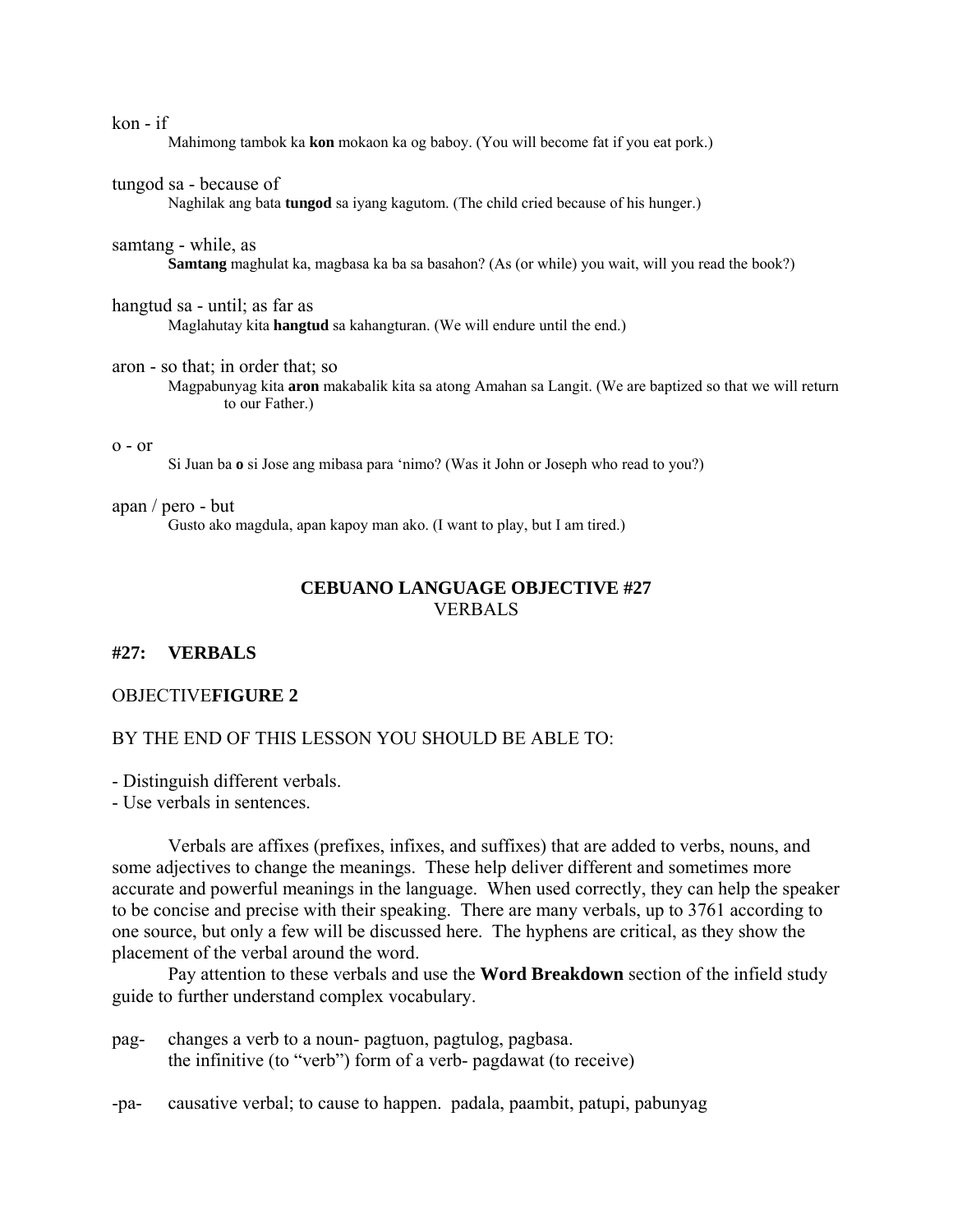| pagka-  |        | the condition of being<br>. or verb- "ship" pagkaanak, pagkatawo,<br>pagkakaron                                                     |
|---------|--------|-------------------------------------------------------------------------------------------------------------------------------------|
| ka- -an |        | grandizes or adds distinction to the verb and often pluralizes. kalibutan,<br>kasulatan, kamatuoran, kaluwasan, kabataan, kasalanan |
| ka- -on |        | on the verge of or about to happen. kaulanon, kasukaon, kaadlawon                                                                   |
| ma--on  |        | changes adjectives to adverbs with -ly or -ous endings. maintion, malipayon,<br>mahunahunaon, malinawon, matinguhaon                |
| ka-     | kauban | someone who accompanies in doing the verb or a co- "verb." kasakay, katudlo, kaward,                                                |
| ka-     |        | the og form of the "is" statements. ka+adjective og pronoun. kadugay nimo, kabrayt<br>nimo, kaswerte nato                           |
| -an     |        | the place of, or where the verb happens. linkoranan, sudlanan, manookan, higdaan                                                    |

-han higdaanan

tig- one who does Verb . tiglalang, tigsaksi

## **CEBUANO LANGUAGE OBJECTIVE #27**  VERBALS

| mag $2x 2nd$ syllable- | maghuhukom, maghuhupay |
|------------------------|------------------------|
| man $2x 2nd$ syllable- | manluluwas, manunubos  |

pinaka- the superlative, most or "-est." Pinakadako, pinakabrayt, kina- -an kinagamyan, kinagwapan, kinadakan

- -in- having to do with the verb and how it is used, in what way or by what is it manipulated. sinulat, binuhat, kinasingkasing, tiunod, vinisaya, tinagalog, pinaagi
- -non adds "-like" to the end of an adjective. batanon, diosnon, langitnon
- pala- one who does the adjective habitually. palahubog, palaaway
- paga- used with verb conjugation -on denoting a more immediate tense. Pagabuhaton, pagahimoon, pagahukman
- ting- the season of finginit, tingtugnaw, tingulan, tingpamulak

-a is added to the end of a word to make it more specific to that object. butanga, gabiona, sa amo-a, inyoha, tuiga, adlawa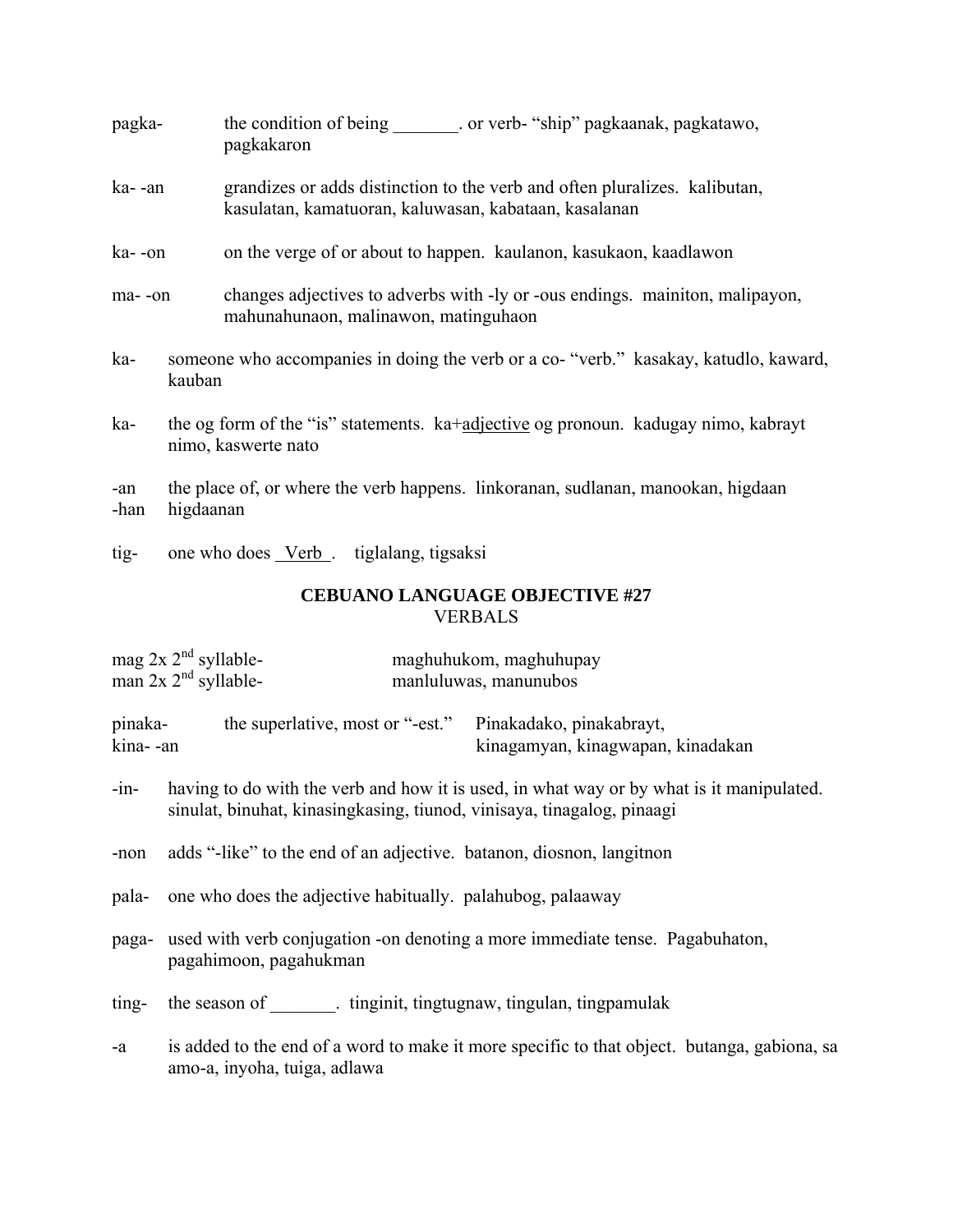- ma- is simply added to the front of a few adjectives. maayo, mainit, mahangin, matuod, mahinay
- isika- added to a noun to mean fellow-\_\_\_\_\_\_. Isikatawo, isikasakop, isikaElder

## **CEBUANO LANGUAGE OBJECTIVE #28**  ASSORTED VOCABULARY

## **#28: ASSORTED VOCABULARY**

## OBJECTIVE**FIGURE 2**

## BY THE END OF THIS LESSON YOU SHOULD BE ABLE TO:

- Distinguish different words for use in conversational Cebuano.

- Use these words in sentences.

 There are a few common conversational words and expressions that are used in "everyday" Cebuano that will help any speaker to be more fluent. They are varied in definition and usage in each area. The following definitions are guidelines only. Ask in the Philippines and find out the correct usage of each word for your specific area.

DIAY- "Really?" Used when you have received new information.

DI' BA- "No?" Used when asking for confirmation and expression.

MAO- "That's it." Identifier and also meaning ability / knowledge.

LAGI- "Of course, true!" or "I know (in agreement)!" Was aware of fact and agreeing with it.

BITAW- "Of course, true!" Was unaware of fact, or just agreeing.

PALIHOG- "Please." Formal usage.

BEH/BI- "Please." Less formal usage.

MAO RA OG (MORA'G)- "Seems like…" Used when trying to describe something.

HINUON- "however" Used in some cases.

IMBIS- "instead" Used in some cases.

KONO- "He/She/They said…" Used to take the attention off you or to mean you just heard that.

MAN- An emphasis, filler word used mostly with verbs and interrogatives.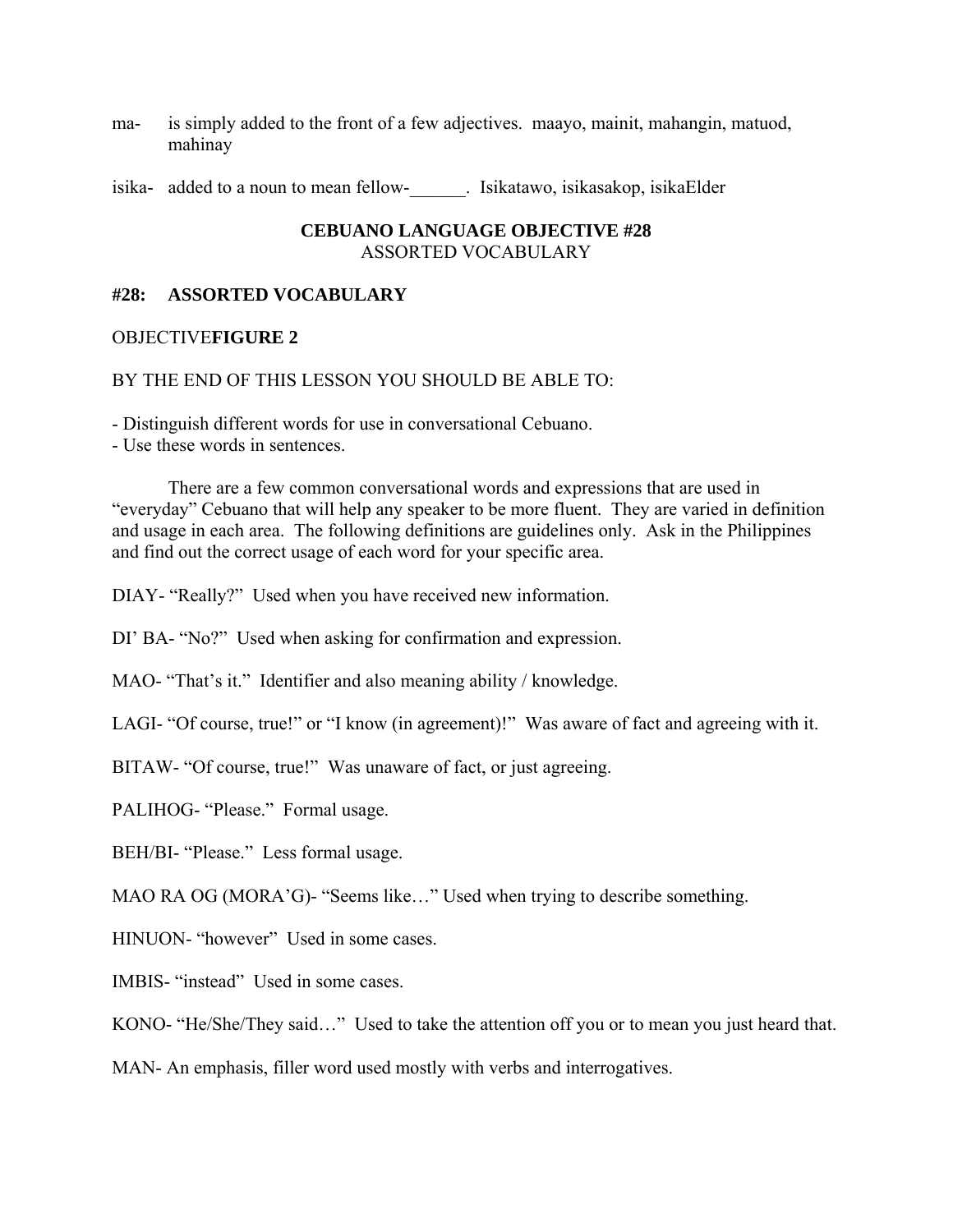- KWAN- Replaces a word that you can not remember. Also is the "whatchamacallit" replace word.
- GANI- "In fact…", "Obviously…", or "For sure…" Used for emphasis in one of these ways.
- KAHA- Used in a sentence to ask what "you think" about something in the sentence.

UNTA- "might, should"

MISMO- "personally"

GAYUD- "really, extremely, much" Emphasizes verbs and adjectives.

DAPAT- Used in "should/need to" or "it is needed to..." situations.

KAAYO- Emphasis used mostly with adjectives meaning "very" or "really."

MAO BA?- "Is that so?" or "really" but stronger than diay.

SIGI NA- Right now.

PANANGLITAN- For example…

PASTILAN- "too bad" or "dang" Not a swear word.

## **CEBUANO LANGUAGE OBJECTIVE #29**  ADVANCED CONJUGATIONS

## **#29 ADVANCED CONJUGATIONS**

## OBJECTIVE**FIGURE 2**

## BY THE END OF THIS LESSON YOU SHOULD BE ABLE TO:

- Recognize advanced Cebuano verb conjugations

- Prepare to use the advanced conjugations

 There are a few Cebuano conjugations that are more advanced than the ones in the previous CLOs. They are used on occasion and will only be mentioned briefly here. Find out more about them from Cebuano texts as well from native speakers in the Philippines.

-anay, -hanay

 These can be added to the end of verbs to show that the action happened between two or more individuals and that the action was shared by both.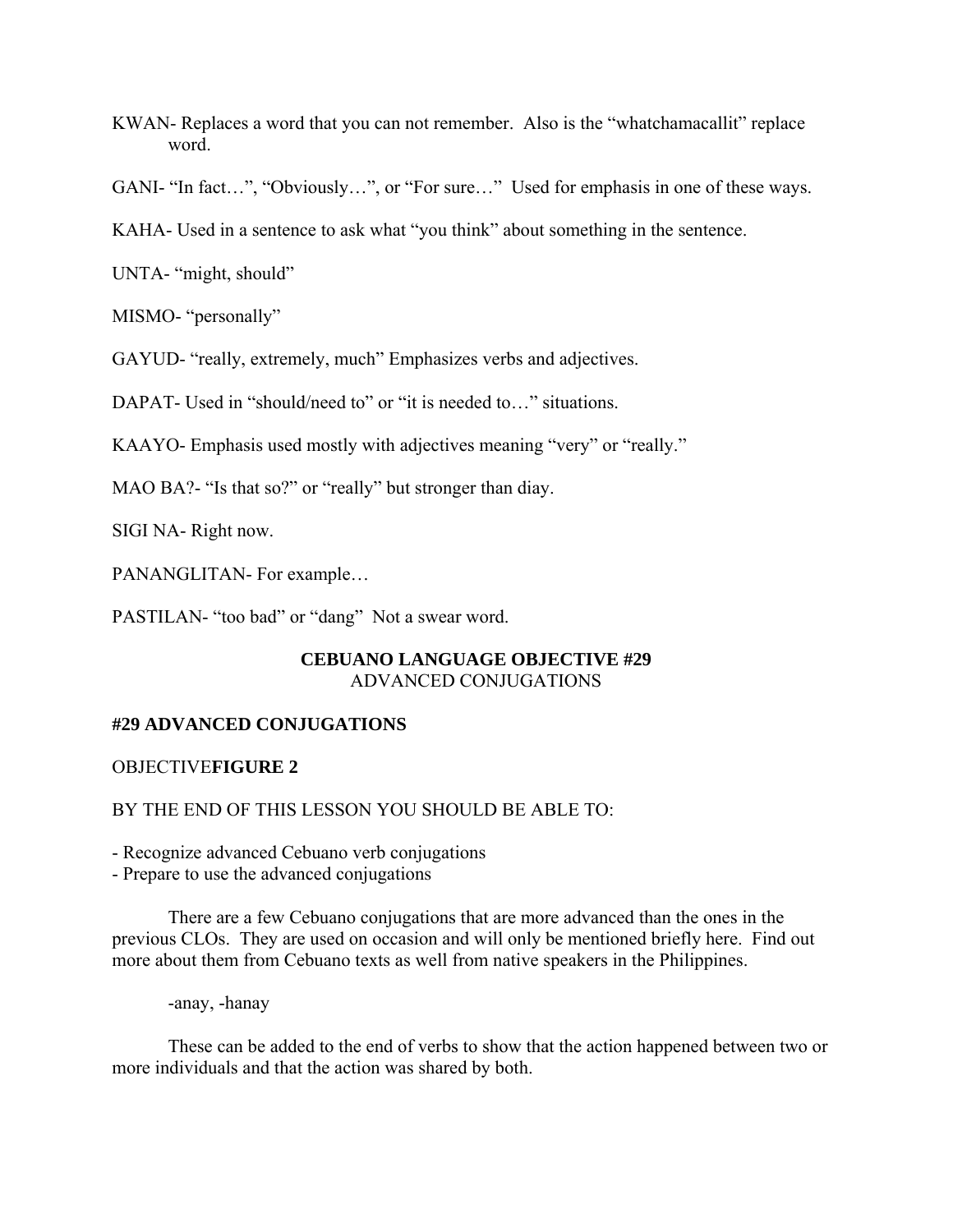## ACTOR FOCUS CONJUGATIONS

mang- will do \_\_\_\_\_\_\_\_\_ (future plural) nang- did do \_\_\_\_\_\_\_\_ (past plural)

 manag- variant of mang- used much less nanag- variant of nang- used much less

 These are used to denote plurality of actors or action. Pronunciation changes when these conjugations are used with verbs. (i.e. mang-kaon to mangaon or mang-dagan to managan).

 mahi- will do \_\_\_\_\_\_\_\_\_\_ (future) nahi- did do \_\_\_\_\_\_\_\_\_\_ (past)

 These conjugations imply a casualness with the actor or object of the sentence. Can be used with most transitive verbs, but mostly with gugma, sulti, sulat, adto, etc.

um- will happen (future imperative)

This is the imperative of future mo- will happen.

makig- will do \_\_\_\_\_\_\_\_\_\_\_\_ (future between the actor and object) nakig- did do \_\_\_\_\_\_\_\_\_\_ (past between the actor and object)

## **CEBUANO LANGUAGE OBJECTIVE #29**  ADVANCED CONJUGATIONS

These are used to show action between the actor and the object.

 maga- will do \_\_\_\_\_\_\_\_\_\_ (future durational) naga- did do \_\_\_\_\_\_\_\_\_\_ (past durational)

 These are more present tense than their variants mag- and nag- which are used sparingly and are often abbreviated to ga- (like maka- to ka-).

OBJECT FOCUS CONJUGATIONS

 manga- will do \_\_\_\_\_\_\_\_\_ (future plural) nanga- did do \_\_\_\_\_\_\_\_\_\_ (past plural)

 These are non-actor focus conjugations used to denote plurality of actors or action. Pronunciation changes when these conjugations are used with verbs.

hi--on will do  $\qquad \qquad$  (future) gihi- did do \_\_\_\_\_\_\_\_\_\_ (past)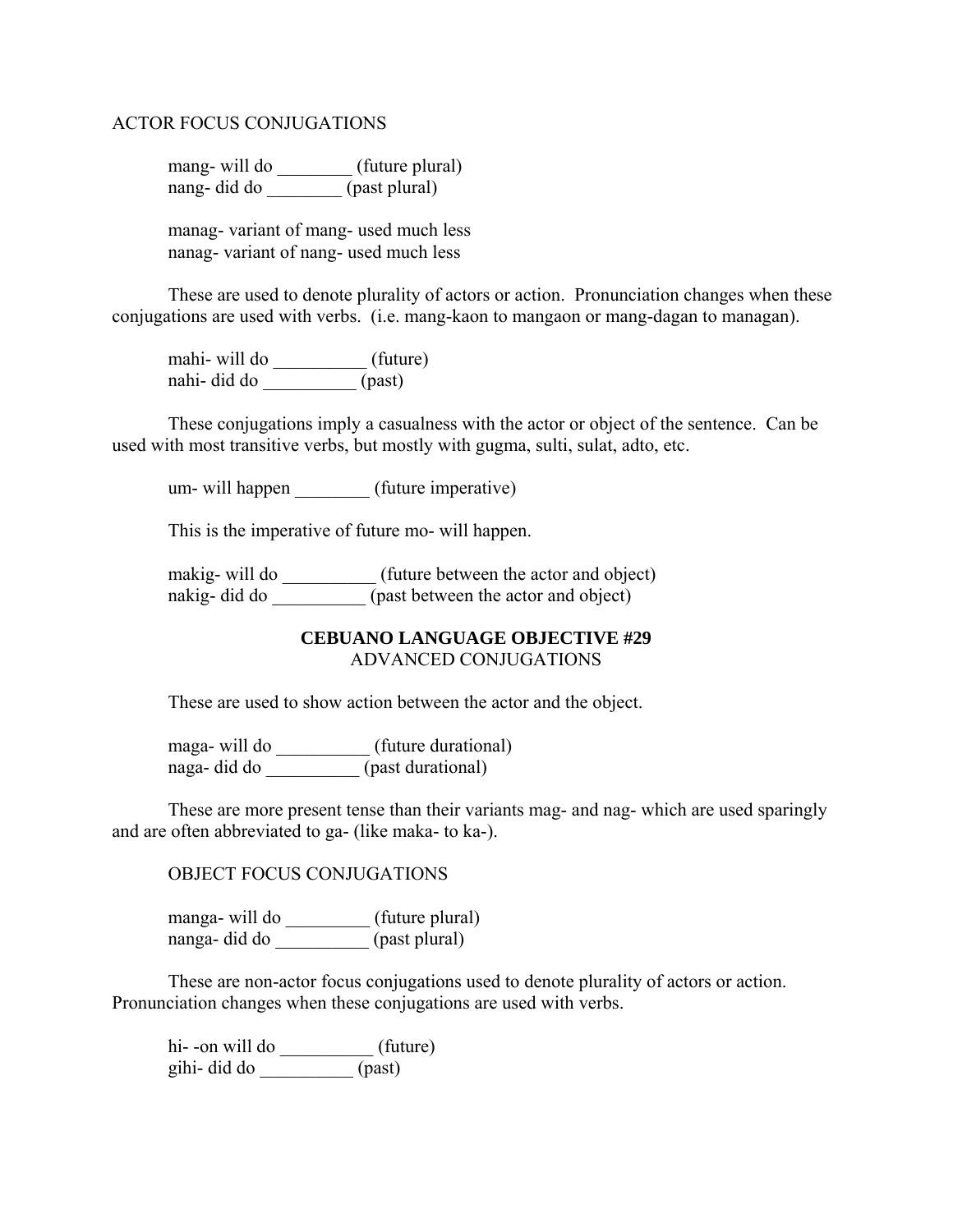These are non-actor focus conjugations which imply a casualness with the actor or object of the sentence. Can be used with most transitive verbs, but mostly with gugma, sulti, sulat, adto, etc.

gina- is doing (present durative)

This is the naga- equivalent for gi- and is more present tense than just gi- alone.

## **CEBUANO LANGUAGE OBJECTIVE #29**  ADVANCED CONJUGATIONS

## **APPENDIX**

## **TO THE CEBUANO LANGUAGE OBJECTIVES**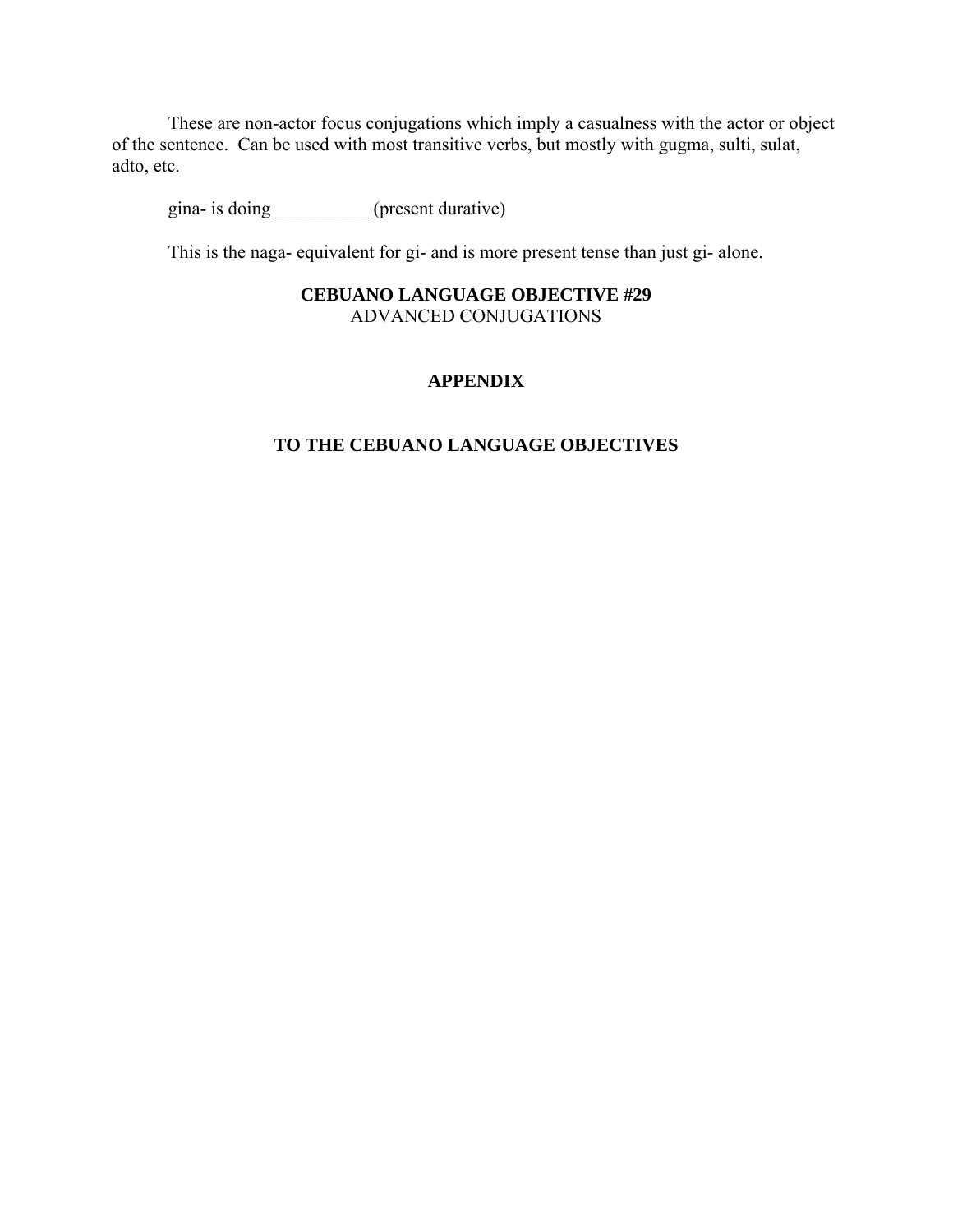## **APPENDIX**  CEBUANO NOUN MARKERS

|                                      |                                 | <b>Focus Markers</b>                                             |                                           | <b>Non-Focus Markers</b>                           |                      |                                         | <b>Location Markers</b>                  |                                    |                                   |                                       |                                          |
|--------------------------------------|---------------------------------|------------------------------------------------------------------|-------------------------------------------|----------------------------------------------------|----------------------|-----------------------------------------|------------------------------------------|------------------------------------|-----------------------------------|---------------------------------------|------------------------------------------|
|                                      | <b>Common Noun Marker</b>       |                                                                  | Ang                                       |                                                    |                      | Og / Sa                                 |                                          |                                    | Sa                                |                                       |                                          |
|                                      | Si<br><b>Proper Name Marker</b> |                                                                  | Ni                                        |                                                    |                      | Kang                                    |                                          |                                    |                                   |                                       |                                          |
|                                      |                                 |                                                                  | $\mathbf{1}$                              | Ako<br>(I.)                                        |                      |                                         | Nako                                     | (I, me, mine)                      | Akong                             | Sa Ako                                | Kanako<br>(to me, of me, for me)         |
|                                      | <b>Singular</b>                 |                                                                  | $\overline{2}$                            | Ikaw, Ka<br>(you - singular)                       |                      |                                         | Nimo                                     | (you, yours - singular)            | Imong                             | Sa Imo                                | Kanimo<br>(to you, at you, for your,)    |
| 3<br><b>Pronouns</b><br>$\mathbf{1}$ |                                 |                                                                  |                                           | Siya<br>(he, she)                                  |                      |                                         | Niya                                     | (he, she, his, hers)               |                                   | Sa Iya<br>Iyang                       | Kaniya<br>(to her, for him, of her,)     |
|                                      |                                 |                                                                  | Kami<br>(we, - exclusive)                 |                                                    |                      | Namo                                    | (we, ours - exclusive)                   | Among                              |                                   | Sa Amo<br>Kanamo<br>(to us, for us,)  |                                          |
|                                      |                                 |                                                                  | Kita<br>(we, - inclusive)                 |                                                    |                      | Nato<br>Atong<br>(we, ours - inclusive) |                                          | Sa Ato                             | Kanato<br>(to us, at us, for us,) |                                       |                                          |
|                                      | <b>Plural</b>                   |                                                                  | $\overline{c}$                            | Kamo<br>(you - plural)                             |                      |                                         | Ninyo<br>Inyong<br>(you, yours - plural) |                                    | Sa Invo                           | Kaninyo<br>(to you, for you, of you,) |                                          |
| Sila<br>3<br>(they)                  |                                 |                                                                  | Nila<br>Ilang<br>(they, them, theirs)     |                                                    | Sa Ila               | Kanila<br>(to them, for them, at them)  |                                          |                                    |                                   |                                       |                                          |
|                                      |                                 |                                                                  |                                           |                                                    |                      |                                         |                                          |                                    |                                   |                                       |                                          |
|                                      |                                 |                                                                  | 1'                                        | Kiri; Kari - This (focus)<br>Close to Speaker only |                      |                                         |                                          | Niiri; Niari - This (Og non-focus) |                                   |                                       | Niiri; Niari - In This (Sa<br>non-focus) |
| $2^{\prime}$<br><b>Demostrative</b>  |                                 |                                                                  | Kini; Kani - This<br>Close to Both        |                                                    | Niini; Niani - This  |                                         | this                                     | Niini - In This, at this, to       |                                   |                                       |                                          |
| <b>Pronouns</b>                      |                                 |                                                                  | 3'                                        | Kana - That<br>Far from Speaker only               |                      |                                         | Niana - That                             |                                    | that                              | Niana - In That, at that, in          |                                          |
| 4'                                   |                                 | Kadto - That<br>Far from Both                                    |                                           |                                                    |                      | Niadto - That                           |                                          | that                               | Niadto - In That, for that, at    |                                       |                                          |
|                                      |                                 |                                                                  | Location<br><b>Future</b><br><b>Tense</b> | Location<br><b>Present Tense</b>                   |                      |                                         | Location<br><b>Past Tense</b>            | <b>Unto Location</b>               |                                   |                                       | <b>Showing Comparison</b>                |
|                                      | 1'                              | Ari                                                              | (here)                                    | A dia, Dia<br>(here is)                            | Diri<br>(was here)   |                                         |                                          | Ngari<br>(here now)                |                                   | Ingon Niari<br>(like this)            |                                          |
| Locations                            | $2^{\prime}$                    | Anhi<br>A nia, Nia<br>Dinhi<br>(here is)<br>(here)<br>(was here) |                                           | Nganhi<br>Ingon Niini<br>(here now)<br>(like this) |                      |                                         |                                          |                                    |                                   |                                       |                                          |
|                                      | 3'                              |                                                                  | Anha<br>(there)                           | A naa, Naa<br>(there is)                           | Dinha<br>(was there) |                                         |                                          | Nganha<br>(there now)              | Ingon Niana<br>(like that)        |                                       |                                          |
|                                      | 4'                              |                                                                  | Adto<br>(there)                           | A tua, Tua<br>(there is)                           | Didto<br>(was there) |                                         |                                          | Ngadto<br>(there now)              |                                   | Ingon Niadto<br>(like that)           |                                          |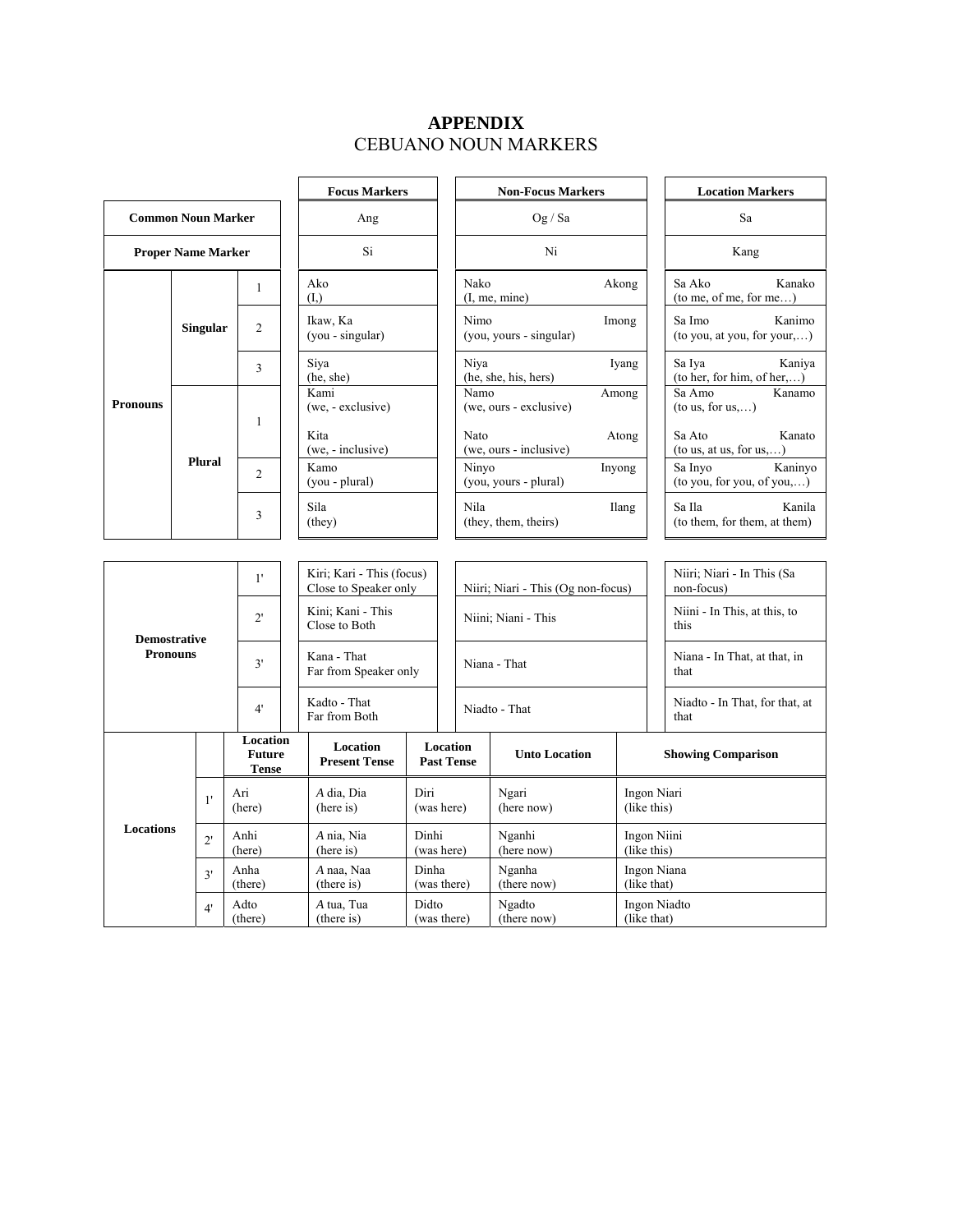## **Appendix**  COMMON VERBS

## **COMMON VERBS**

| do)<br>(to<br>buhat<br>act |
|----------------------------|
| lihok                      |
| admit<br>dawat             |
| advise<br>tambag           |
| tubag<br>answer            |
| arrive<br>abut             |
| ask                        |
| ask                        |
| bunyag                     |
| mahimo                     |
| begin<br>sugod             |
| believe<br>tuo             |
| bend<br>yuko               |
| bleed<br>dugo              |
| bless<br><i>panalangin</i> |
| boil<br>bukal              |
| break<br>buak              |
| <b>bring</b>               |
|                            |
| call<br>tawag              |
|                            |
|                            |
|                            |
| ilis<br>change             |
| pili<br>choose             |
|                            |
| angkon                     |
| clap<br>pakpak             |
| climb<br>katkat            |
| comb<br>sudlay             |

| balik             |
|-------------------|
| sugo              |
| tandi             |
|                   |
| libog             |
|                   |
|                   |
|                   |
|                   |
| singgit           |
| hilak             |
|                   |
|                   |
|                   |
| naog              |
|                   |
| matay             |
| kutkut<br>dig     |
| tudlo             |
| gahin             |
| duda              |
| kudlit<br>draw    |
| inom              |
| lumos             |
| kaon<br>eat       |
| elect<br>pili     |
| endure<br>lahutay |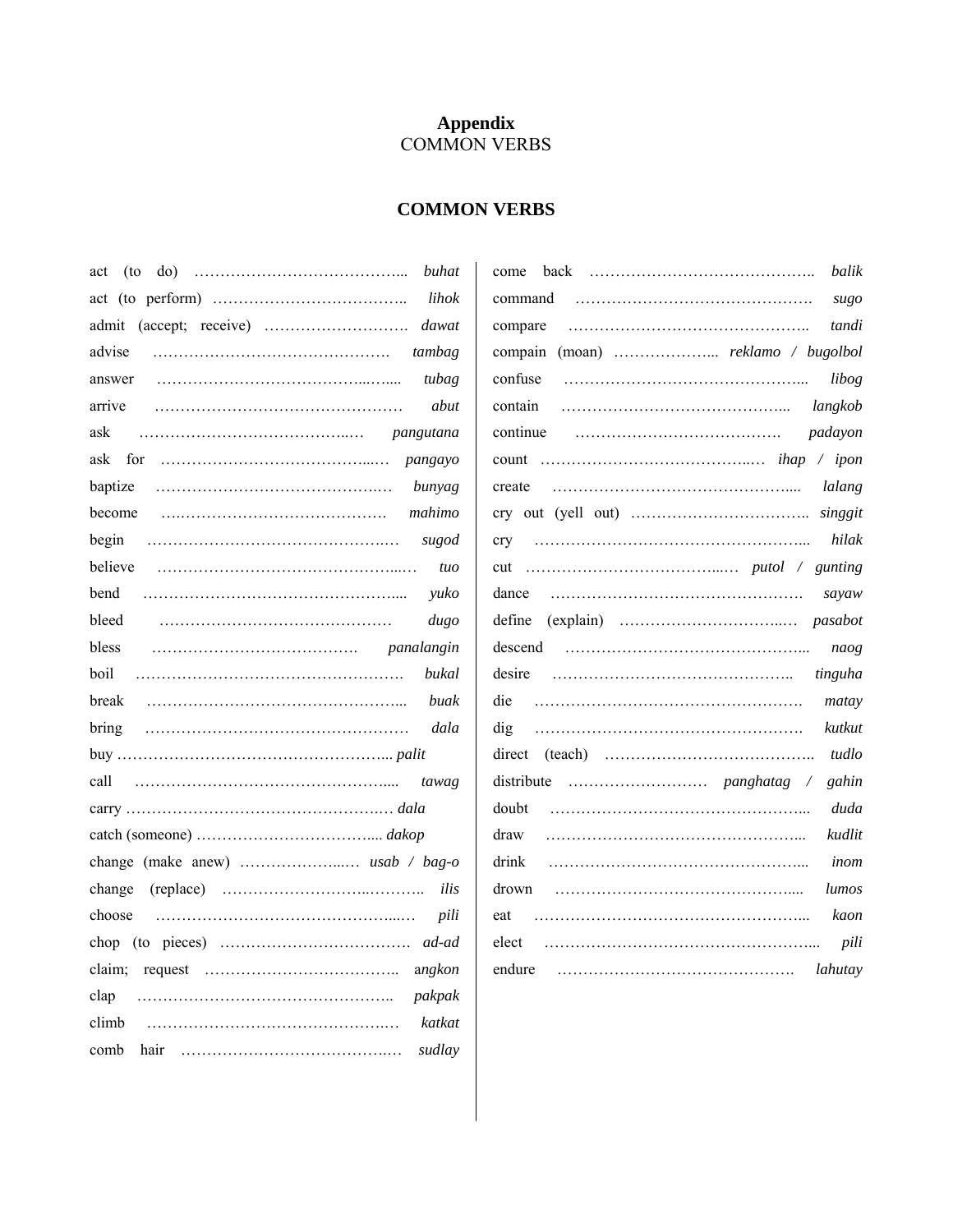|                                                                                | find (obtain) $\dots \dots \dots \dots \dots \dots \dots$ kaplay / kit-an |
|--------------------------------------------------------------------------------|---------------------------------------------------------------------------|
|                                                                                |                                                                           |
|                                                                                |                                                                           |
|                                                                                |                                                                           |
|                                                                                |                                                                           |
|                                                                                |                                                                           |
|                                                                                |                                                                           |
|                                                                                |                                                                           |
|                                                                                |                                                                           |
|                                                                                |                                                                           |
|                                                                                |                                                                           |
|                                                                                |                                                                           |
|                                                                                |                                                                           |
|                                                                                |                                                                           |
|                                                                                |                                                                           |
|                                                                                |                                                                           |
| have (possession)  nia, naa, tua, aduna, may                                   |                                                                           |
|                                                                                |                                                                           |
|                                                                                |                                                                           |
|                                                                                |                                                                           |
|                                                                                |                                                                           |
|                                                                                |                                                                           |
|                                                                                |                                                                           |
|                                                                                |                                                                           |
|                                                                                |                                                                           |
|                                                                                |                                                                           |
|                                                                                |                                                                           |
|                                                                                |                                                                           |
|                                                                                |                                                                           |
|                                                                                |                                                                           |
|                                                                                |                                                                           |
|                                                                                |                                                                           |
|                                                                                |                                                                           |
|                                                                                |                                                                           |
| know (people) $\dots\dots\dots\dots\dots \dots \text{ila}$                     |                                                                           |
|                                                                                |                                                                           |
|                                                                                |                                                                           |
|                                                                                |                                                                           |
| leave (something behind)  bilin                                                |                                                                           |
|                                                                                |                                                                           |
|                                                                                |                                                                           |
|                                                                                |                                                                           |
|                                                                                |                                                                           |
|                                                                                |                                                                           |
|                                                                                |                                                                           |
| live (abide, reside)  puyo                                                     |                                                                           |
|                                                                                |                                                                           |
| $lose \dots \dots \dots \dots \dots \dots \dots \dots \dots \dots \dots \dots$ |                                                                           |
|                                                                                |                                                                           |
|                                                                                |                                                                           |

| return (a borrowed item)  uli |             |
|-------------------------------|-------------|
|                               |             |
|                               |             |
|                               |             |
|                               |             |
|                               |             |
|                               |             |
|                               |             |
|                               |             |
|                               |             |
|                               |             |
|                               |             |
|                               |             |
|                               |             |
|                               | baligya     |
|                               |             |
| serve                         | alagad      |
| sew<br>share                  | tahi        |
|                               |             |
| shave                         | kagis       |
| shoot<br>(gun)                | pusil       |
| should                        | kinahanglan |
| shout                         | singgit     |
| sin                           | sala        |
|                               | lingkod     |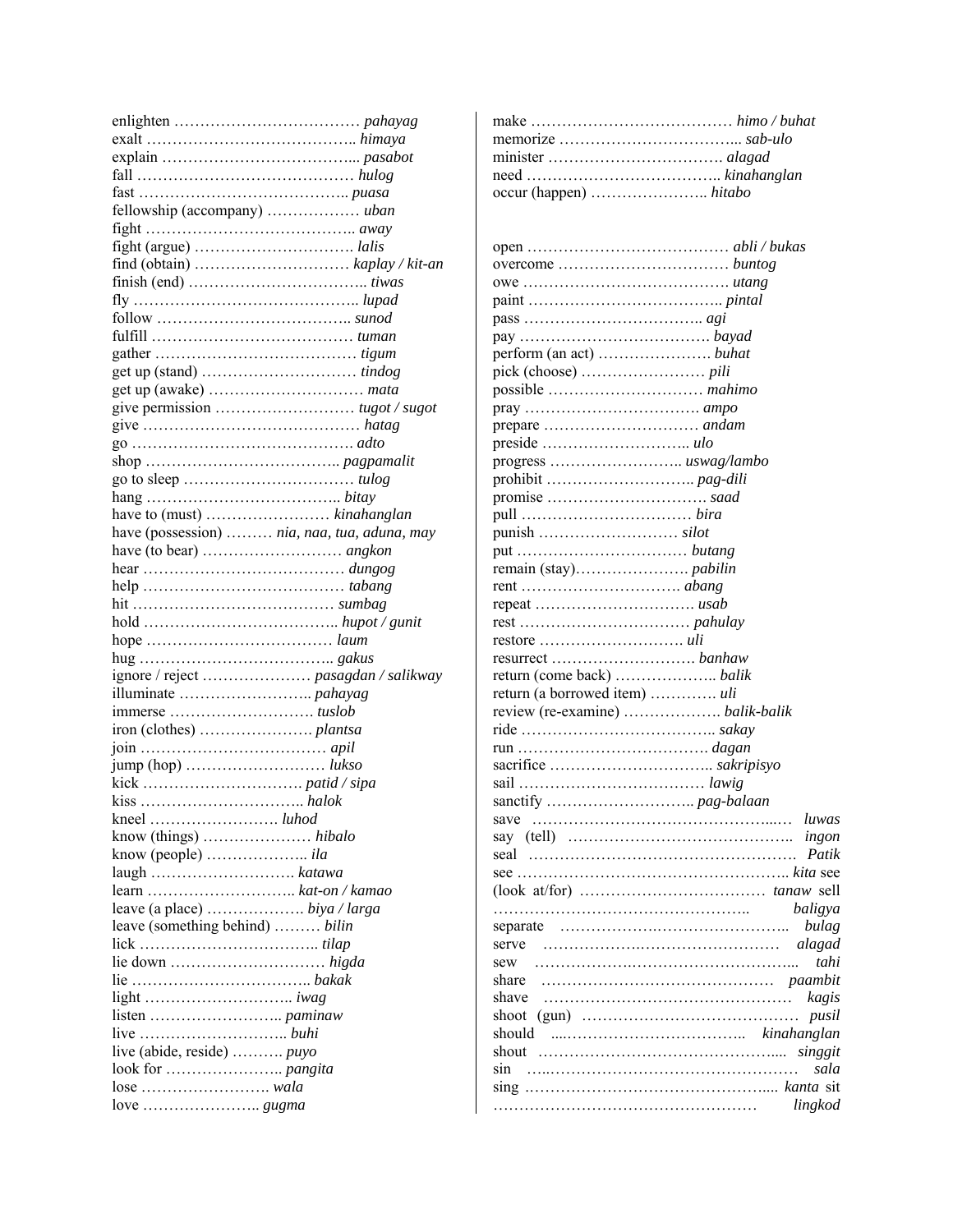| sleep                                                                                | tulog |
|--------------------------------------------------------------------------------------|-------|
| smile                                                                                |       |
| (cigarettes)  sigarilyo / panabako<br>smoke                                          |       |
| speak                                                                                | sulti |
| speak                                                                                |       |
| spin                                                                                 | tuvok |
|                                                                                      |       |
| $start$                                                                              | sugod |
|                                                                                      |       |
|                                                                                      | tuon  |
|                                                                                      |       |
|                                                                                      |       |
|                                                                                      |       |
|                                                                                      |       |
|                                                                                      |       |
|                                                                                      |       |
| take a bath $\dots \dots \dots \dots \dots \dots \dots \dots \dots \dots \dots$ ligo |       |
|                                                                                      |       |
| think                                                                                |       |
|                                                                                      |       |
| tie                                                                                  |       |
|                                                                                      |       |
|                                                                                      |       |
|                                                                                      | salig |
| turn                                                                                 | tuyok |
|                                                                                      | sabot |
|                                                                                      |       |
| walk                                                                                 | lakaw |
|                                                                                      |       |
| want                                                                                 |       |
| wash                                                                                 | hugas |
|                                                                                      |       |
|                                                                                      |       |
|                                                                                      |       |
|                                                                                      |       |
|                                                                                      |       |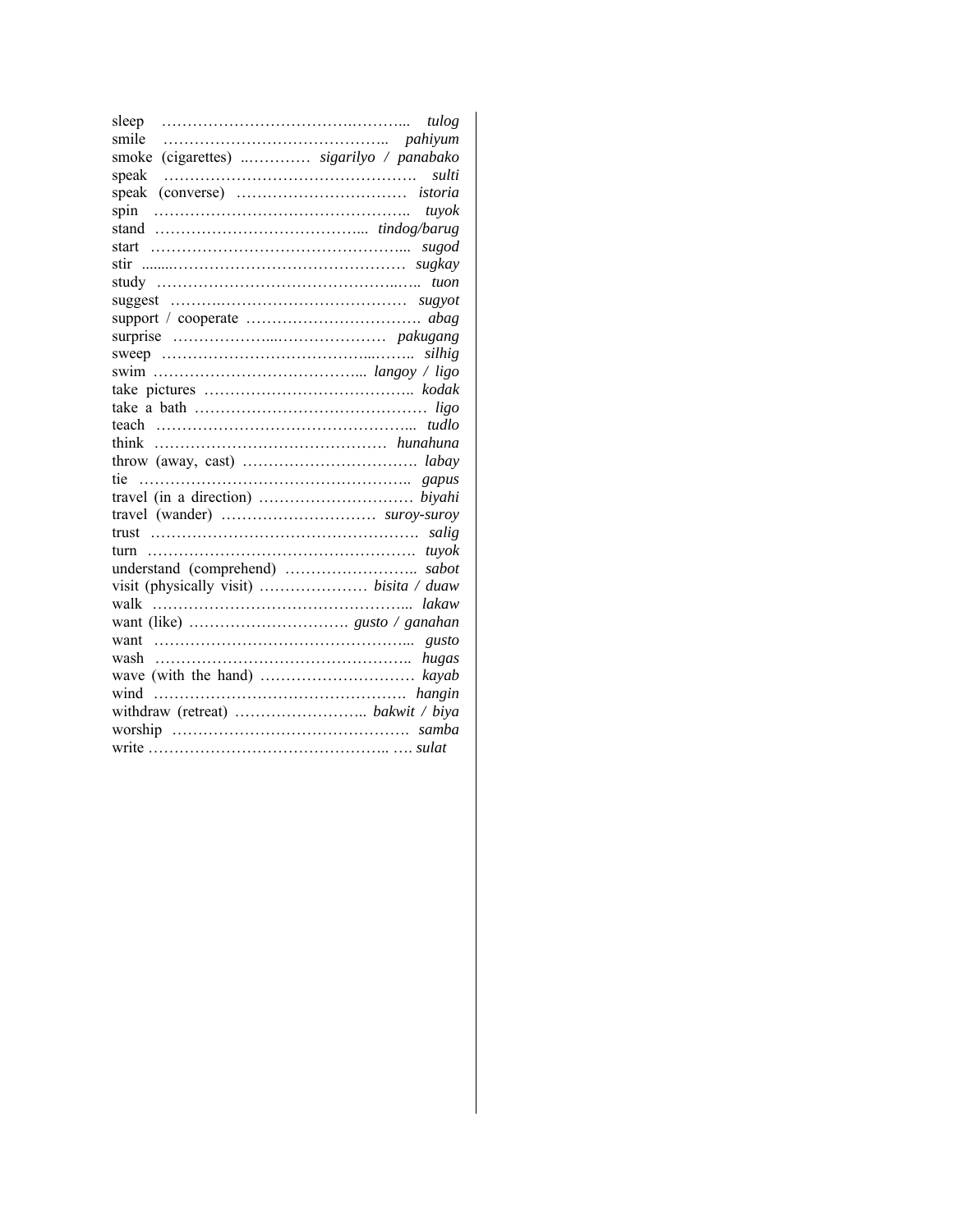#### **Appendix**  VOCABULARY BY SUBJECT

## **VOCABULARY LIST BY SUBJECT**

## **ADJECTIVES**

|         | daan old                                                                                                                                                       | (person) |
|---------|----------------------------------------------------------------------------------------------------------------------------------------------------------------|----------|
|         | open                                                                                                                                                           | (object) |
| big     | abli                                                                                                                                                           | quiet    |
| bitter  | hilum                                                                                                                                                          | rainy    |
| calm    | maulan                                                                                                                                                         | rough    |
| cheap   | sapnot                                                                                                                                                         | sad      |
| clean   |                                                                                                                                                                |          |
| closed  | maasin                                                                                                                                                         | shallow  |
|         | mabaw                                                                                                                                                          | sharp    |
|         |                                                                                                                                                                | sharp    |
|         |                                                                                                                                                                |          |
| (night) | putot                                                                                                                                                          | short    |
| deep    | mubo                                                                                                                                                           | shut     |
|         | sirado                                                                                                                                                         | slow     |
|         | hinayhinay                                                                                                                                                     | small    |
| dirty   |                                                                                                                                                                |          |
| dry     | gamay                                                                                                                                                          | smooth   |
| early   | hapsay                                                                                                                                                         | soft     |
| easy    | humok                                                                                                                                                          | solid    |
| empty   | lig-on                                                                                                                                                         | sour     |
|         | aslum                                                                                                                                                          | straight |
| fast    | tul-id                                                                                                                                                         | strong   |
| fat     | kusgan                                                                                                                                                         | sweet    |
| first   | tamis                                                                                                                                                          | thick    |
| full    | mabaga                                                                                                                                                         | thin     |
| full    | niwong                                                                                                                                                         | tight    |
| good    | hugot                                                                                                                                                          | ugly     |
| good    | nawong                                                                                                                                                         | weak     |
| happy   | luya                                                                                                                                                           | wet      |
| hard    | basa                                                                                                                                                           | whole    |
| hard    | tibuok                                                                                                                                                         | wide     |
| heavy   | halapad                                                                                                                                                        | windy    |
| high    | mahangin                                                                                                                                                       | young    |
| hot     |                                                                                                                                                                | batan-on |
| large   | <b>BEDROOM TERMS</b>                                                                                                                                           |          |
| last    |                                                                                                                                                                |          |
| light   | bed                                                                                                                                                            | higdaan  |
| little  |                                                                                                                                                                |          |
|         |                                                                                                                                                                | closet   |
| (size)  | pansayan                                                                                                                                                       | mattress |
| (time)  | kultson                                                                                                                                                        | mirror   |
| loud    | salamin                                                                                                                                                        | pillow   |
| low     | unlan                                                                                                                                                          | rug      |
| messy   |                                                                                                                                                                |          |
| muddy   | OF THE BIBLE                                                                                                                                                   |          |
| new     |                                                                                                                                                                |          |
| noisy   |                                                                                                                                                                |          |
|         |                                                                                                                                                                |          |
| gaan    | nindot<br>(weather)<br>(object)<br>delicious<br>difficult<br>hugaw<br>paspas<br>tambok<br>una<br>busog<br>puno<br>humot<br>lisod<br>kusog<br>saba old (object) |          |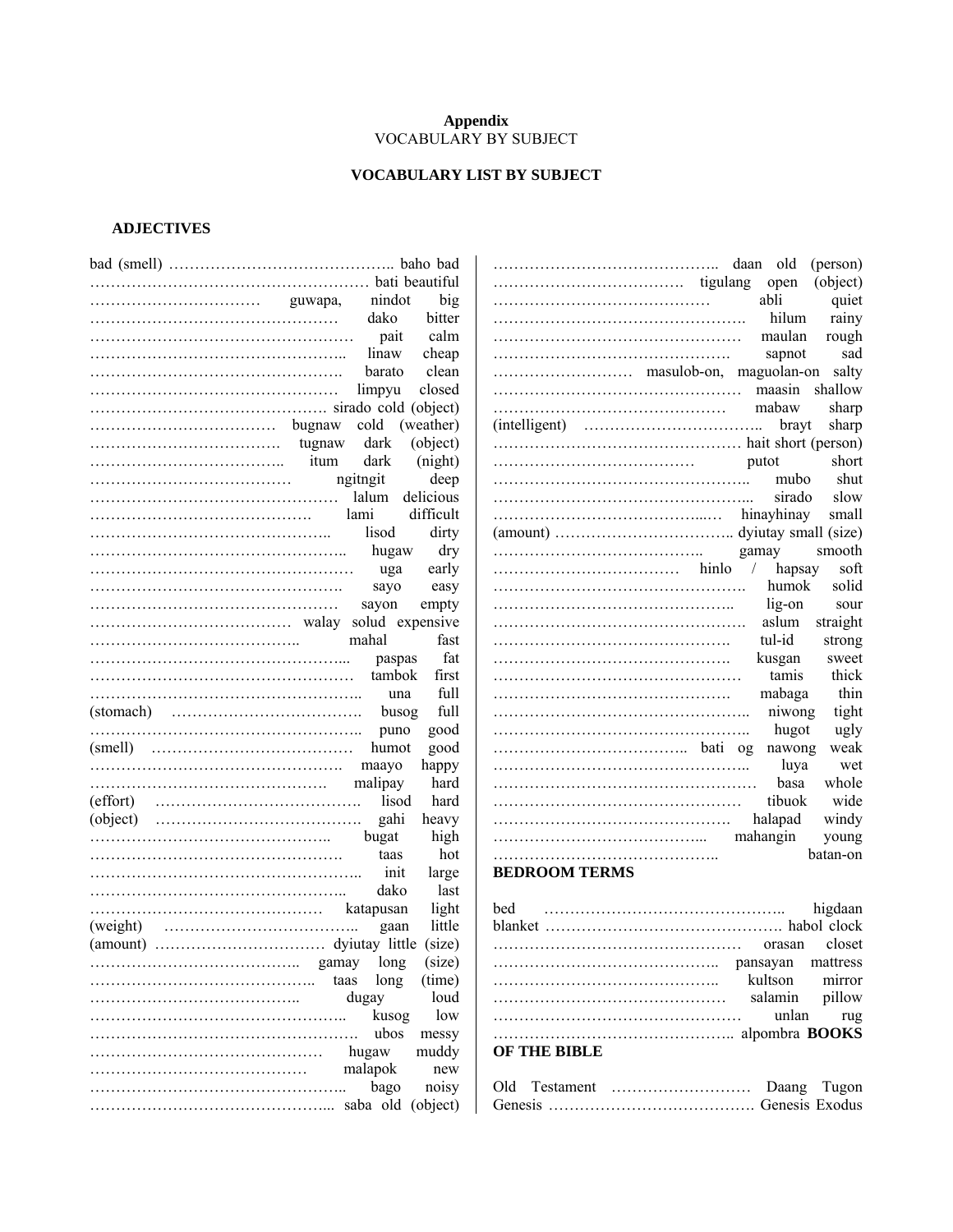| Exodo Leviticus<br>Levitico Numbers<br>Mumeros Deuteronomy<br>Numeros Deuteronomy    |                  |
|--------------------------------------------------------------------------------------|------------------|
|                                                                                      |                  |
|                                                                                      |                  |
| Deuteronomio Joshua                                                                  |                  |
|                                                                                      |                  |
|                                                                                      |                  |
|                                                                                      |                  |
|                                                                                      |                  |
|                                                                                      |                  |
|                                                                                      |                  |
|                                                                                      |                  |
|                                                                                      |                  |
|                                                                                      |                  |
| 2 Mga Cronicas Ezra<br>Esdras Nehemiah                                               |                  |
| Nehemias Esther                                                                      |                  |
| Ester Job                                                                            |                  |
| Job Psalms                                                                           |                  |
| Mga Salmo Proverbs                                                                   |                  |
|                                                                                      |                  |
|                                                                                      |                  |
| Solomon  Awit ni Solomon Isaiah                                                      |                  |
| Isaias Jermiah                                                                       |                  |
|                                                                                      |                  |
| Lamentaciones Ezekiel<br>Lexequiel Daniel<br>Daniel Hosea<br>Oseas Joel              |                  |
|                                                                                      |                  |
|                                                                                      |                  |
|                                                                                      |                  |
| Joel Amos                                                                            |                  |
|                                                                                      |                  |
|                                                                                      |                  |
| Jonas Micah                                                                          |                  |
| Miquias Nahum                                                                        |                  |
|                                                                                      |                  |
|                                                                                      |                  |
|                                                                                      |                  |
| Espainian<br>Sofonias Haggi<br>Malachi Zakarias Malachi Nalaquias New                |                  |
|                                                                                      |                  |
| Testament  Bagong Tugon Matthew                                                      |                  |
|                                                                                      | Mark<br>Mateo    |
|                                                                                      | Marcos<br>Luke   |
|                                                                                      | John             |
|                                                                                      |                  |
| Mga Buhat The Epistle of                                                             |                  |
| Paul to the Romans  Mga Taga-Roma 1 Corinthians                                      |                  |
| 1 Mga Taga-Corinto 2 Corinthians                                                     |                  |
|                                                                                      |                  |
|                                                                                      |                  |
| Mga Taga-Galacia Ephesians<br>Mga Taga-Efeso Philppians<br>Mga Taga-Efeso Philppians |                  |
| Mga Taga-Filipos Colossians                                                          |                  |
| Mga Taga-Colosas 1 Thessalonians                                                     |                  |
| 1 Mga Taga-Tesalonica 2 Thessalonians                                                |                  |
|                                                                                      |                  |
|                                                                                      | Timothy          |
|                                                                                      | Titus            |
|                                                                                      | Tito<br>Philemon |
|                                                                                      |                  |

………………………………… Filemon To the Hebrews ………………… Mga Hebreohanon The Epistle of James ……………………… Santiago 1 Peter ……………………………………… 1 Pedro 2 Peter ……………………………………... 2 Pedro 1 John ……………………………………….. 1 Juan 2 John ………………………………………... 2 Juan 3 John ………………………………………... 3 Juan Jude …………………………………………... Judas Revelation ……………………………… Pinadayag

#### **BOOKS OF THE BOOK OF MORMON**

| 1 Nephi  Unang Basahon ni Nephi 2       |                   |
|-----------------------------------------|-------------------|
|                                         |                   |
|                                         |                   |
|                                         |                   |
|                                         |                   |
|                                         |                   |
| Mormon  Ang Mga Pulong ni Mormon Mosiah |                   |
| Basahon ni Mosiah Alma                  |                   |
|                                         |                   |
| Basahon ni Helaman 3 Nephi              |                   |
|                                         |                   |
|                                         |                   |
| Basahon ni Mormon Ether                 |                   |
|                                         |                   |
|                                         | Basahon ni Moroni |

#### **CALENDAR MONTHS**

| January      |                           | Enero          |
|--------------|---------------------------|----------------|
|              |                           |                |
|              |                           | April<br>Marso |
|              |                           | Abril<br>May   |
|              |                           | Mayo June      |
|              |                           | Hunyo July     |
|              |                           |                |
|              |                           |                |
|              | Septiyembre October       |                |
|              |                           |                |
|              | Nobyembre December        |                |
|              | Disyembre <b>CALENDAR</b> |                |
| <b>DATES</b> |                           |                |

| 1st<br>primero | 2nd              |
|----------------|------------------|
| dos            | 3rd              |
| tres           | 4th              |
| kuwatro        | 5th              |
| sinko          | 6th              |
| sais           | 7th              |
| siyete         | 8th              |
| otso           | 9th              |
| nuwebe         | 10th             |
| diyes          | 11th             |
| onse           | 12 <sub>th</sub> |
| dose           | 13th             |
| trese          | 14th             |
|                |                  |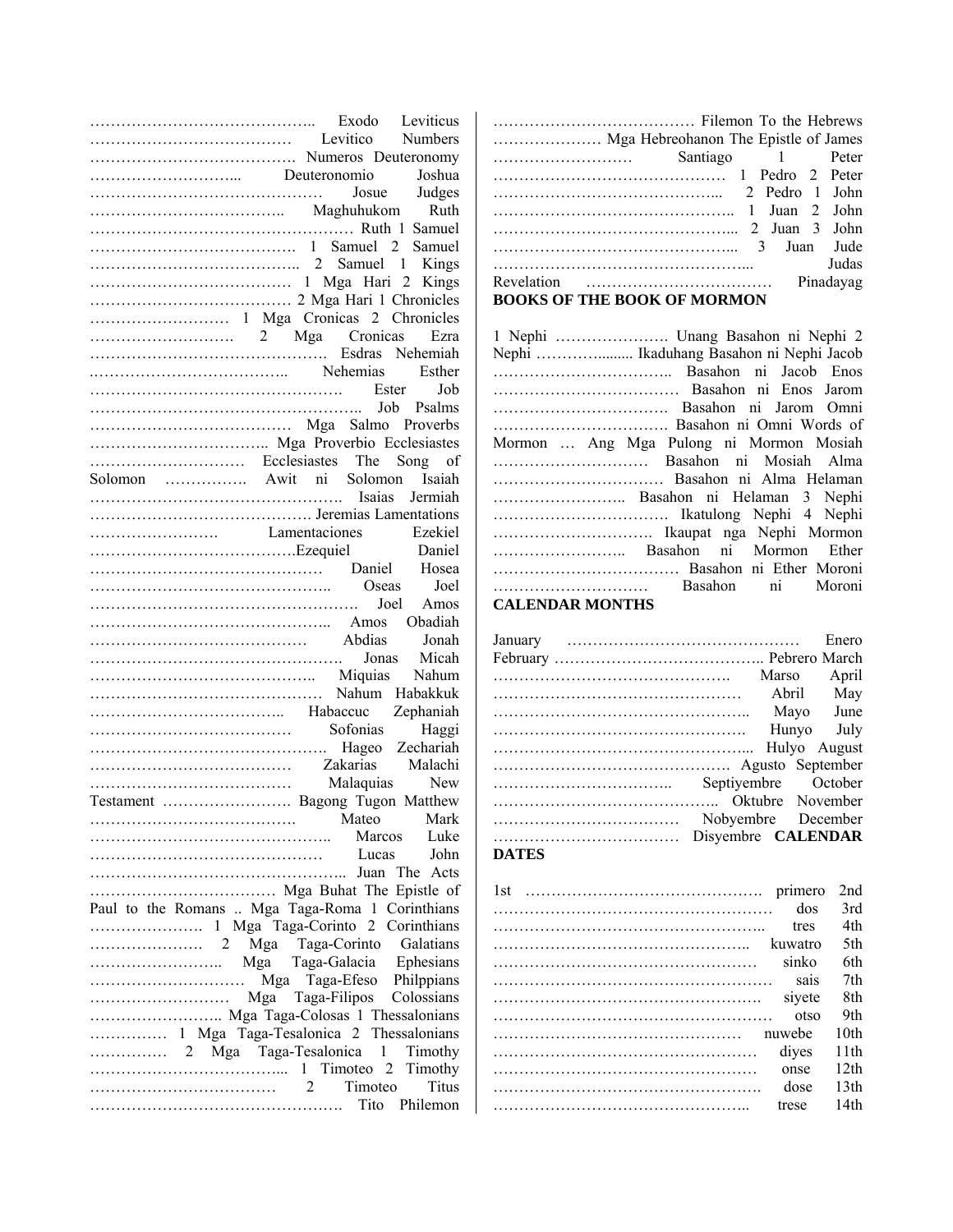| katorse        | 15th             |
|----------------|------------------|
| kinse          | 16th             |
| disisais       | 17th             |
| disisiyete     | 18th             |
| disiotso       | 19th             |
| disinuwebe     | 20th             |
| beynte         | 21st             |
| beynte-uno     | 22nd             |
| beynte-dos     | 23rd             |
| beynte-tres    | 24th             |
| bevnte-kuwatro | 25 <sub>th</sub> |
| beynte-singko  | 26th             |
| beynte-sais    | 27th             |
| beynte-siyete  | 28th             |
| beynte-osto    | 29th             |
| beynte-nuwebe  | 30th             |
| trenta         | 31st             |
| trenta'y-uno   | CITY             |
| TEDMC          |                  |

**TERMS** 

| siyudad corner  |            |
|-----------------|------------|
|                 |            |
|                 |            |
|                 | polis road |
|                 |            |
|                 |            |
|                 |            |
|                 |            |
|                 |            |
| basurahan truck |            |
|                 |            |
|                 |            |
| TIME - SPANISH  |            |
|                 |            |

1:00 ………………………………………. ala una 2:00 ………………………………………… alas dos 3:00 ……………………………………….. alas tres 3:03 ……………………………………. alas tres tres 3:05 ………………………………… alas tres singko 3:08 ………………………………….. alas tres otso 3:10 …………………………………. alas tres diyes 3:15 ………………………………….. alas tres kinse 3:15 …………………………….. alas tres'y kuwarto 3:17 …………………………….... alas tres disisiyete 3:20 ………………………………… alas tres beynte 3:21 …………………………… alas tres beynte-uno 3:25 ………………………… alas tres beynte-singko 3:30 ………………………………. alas tres'y medya 3:33 …………………………. alas tres treynta'y tres 3:35 ………………………. alas tres treynta'y singko 3:40 ……………………………. alas tres kuwarenta 3:45

|                  | 3:50  |
|------------------|-------|
|                  | 3:55  |
|                  | 3:59  |
|                  | 4:00  |
|                  | 5:00  |
|                  | 6:00  |
|                  | 7:00  |
|                  | 8:00  |
|                  | 9:00  |
|                  | 10:00 |
| alas dives 11:00 |       |
| alas onse        | 12:00 |
|                  |       |
|                  |       |
|                  |       |
| azul brown       |       |

|                     |  |  |  |  |  |  |  |  |  |  |  |  |  |  |  |  |  |  | azul brown        |  |       |     |  |
|---------------------|--|--|--|--|--|--|--|--|--|--|--|--|--|--|--|--|--|--|-------------------|--|-------|-----|--|
|                     |  |  |  |  |  |  |  |  |  |  |  |  |  |  |  |  |  |  | braun green       |  |       |     |  |
|                     |  |  |  |  |  |  |  |  |  |  |  |  |  |  |  |  |  |  | berde orange      |  |       |     |  |
|                     |  |  |  |  |  |  |  |  |  |  |  |  |  |  |  |  |  |  | orens <i>pink</i> |  |       |     |  |
|                     |  |  |  |  |  |  |  |  |  |  |  |  |  |  |  |  |  |  | rosas             |  |       | red |  |
|                     |  |  |  |  |  |  |  |  |  |  |  |  |  |  |  |  |  |  |                   |  |       |     |  |
|                     |  |  |  |  |  |  |  |  |  |  |  |  |  |  |  |  |  |  | puti yellow       |  |       |     |  |
|                     |  |  |  |  |  |  |  |  |  |  |  |  |  |  |  |  |  |  |                   |  | dilaw |     |  |
| <b>CONJUNCTIONS</b> |  |  |  |  |  |  |  |  |  |  |  |  |  |  |  |  |  |  |                   |  |       |     |  |

| hangtud while |
|---------------|
|               |
|               |

#### **THE WEEK**

| Sunday    |                             | Dominggo         |
|-----------|-----------------------------|------------------|
| Monday    |                             | Lunes            |
| Tuesday   |                             | Martes           |
| Wednesday |                             | Miyerkules       |
| Thursday  |                             | Huwebes          |
| Friday    |                             | <b>B</b> iyernes |
| Saturday  |                             | Sabado           |
|           | <b>FAMILY RELATIONSHIPS</b> |                  |

| brother-in-law | bayaw   |
|----------------|---------|
|                |         |
| cousin         | ig-agaw |
|                |         |
| father         | tatay   |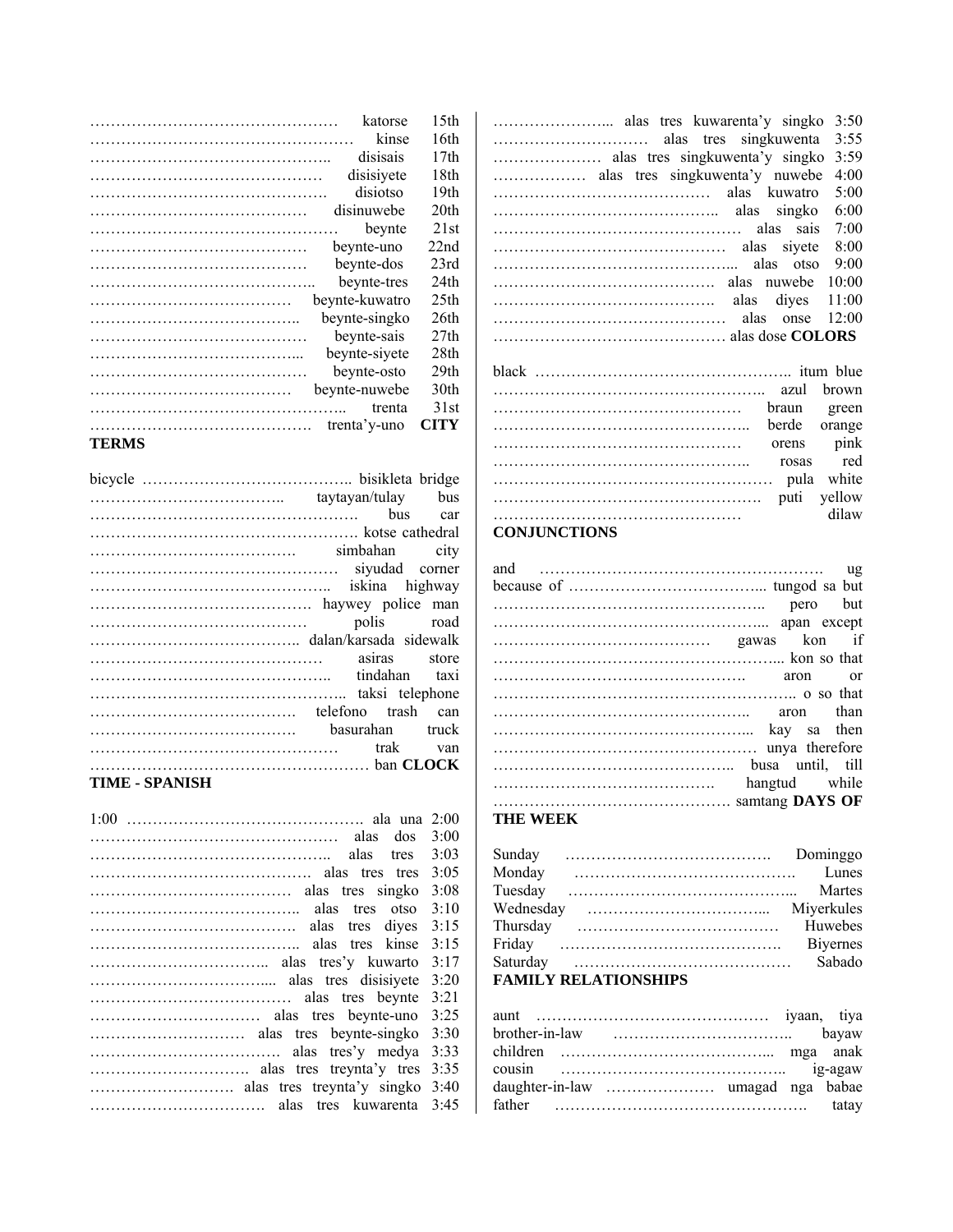|                | babae |
|----------------|-------|
|                | apo   |
| grandfather    | lolo  |
|                | lola  |
|                |       |
|                |       |
|                |       |
| niece          |       |
| igsoon uncle   |       |
|                |       |
|                |       |
| <b>GENERAL</b> |       |

|              |  | cheese   |
|--------------|--|----------|
|              |  | keso egg |
|              |  |          |
|              |  |          |
|              |  |          |
|              |  |          |
|              |  |          |
|              |  |          |
|              |  |          |
|              |  |          |
|              |  |          |
| sabaw sugar  |  |          |
|              |  |          |
|              |  |          |
|              |  |          |
|              |  |          |
| apple        |  |          |
|              |  |          |
|              |  | saging   |
|              |  | lubi     |
|              |  |          |
|              |  |          |
|              |  |          |
| dangka mango |  |          |
|              |  |          |
|              |  |          |
|              |  |          |
|              |  |          |
|              |  |          |
| <b>TERMS</b> |  |          |
|              |  |          |

| Aaronic Priesthood  Aaronic nga Pagkapari             |
|-------------------------------------------------------|
|                                                       |
| administer the sacrament  pagpangalagad sa sakramento |
|                                                       |
|                                                       |
|                                                       |
|                                                       |
|                                                       |

|                                                    | amen  |
|----------------------------------------------------|-------|
|                                                    |       |
|                                                    |       |
|                                                    |       |
|                                                    |       |
|                                                    |       |
|                                                    |       |
| baptism for the dead  bunyag sa mga patay          |       |
|                                                    |       |
|                                                    |       |
|                                                    |       |
|                                                    |       |
| Book of Mormon  Ang Basahon ni Mormon              |       |
| celestial kingdom  celestial nga gingharian        |       |
|                                                    |       |
|                                                    |       |
|                                                    |       |
|                                                    |       |
|                                                    |       |
| Church of Jesus Christ  Ang Simbahan ni Jesukristo |       |
|                                                    |       |
|                                                    |       |
|                                                    |       |
|                                                    |       |
|                                                    |       |
|                                                    |       |
|                                                    |       |
|                                                    |       |
|                                                    |       |
|                                                    |       |
|                                                    |       |
|                                                    |       |
|                                                    |       |
|                                                    |       |
|                                                    |       |
|                                                    |       |
|                                                    |       |
|                                                    |       |
| endure to the end  paglahutay hangtud sa katapusan |       |
|                                                    |       |
| eternal marriage  walay katapusan nga kaminyoon    |       |
|                                                    |       |
| eternal progression  walay katapusan nga paguswag  |       |
|                                                    |       |
|                                                    |       |
|                                                    |       |
|                                                    |       |
| evil spirits  dautan nga mga espiritu              |       |
|                                                    |       |
|                                                    | awhag |
|                                                    |       |
|                                                    |       |
|                                                    |       |
|                                                    |       |
|                                                    |       |
| fast Sunday  Dominggo sa pag-puasa                 |       |
|                                                    |       |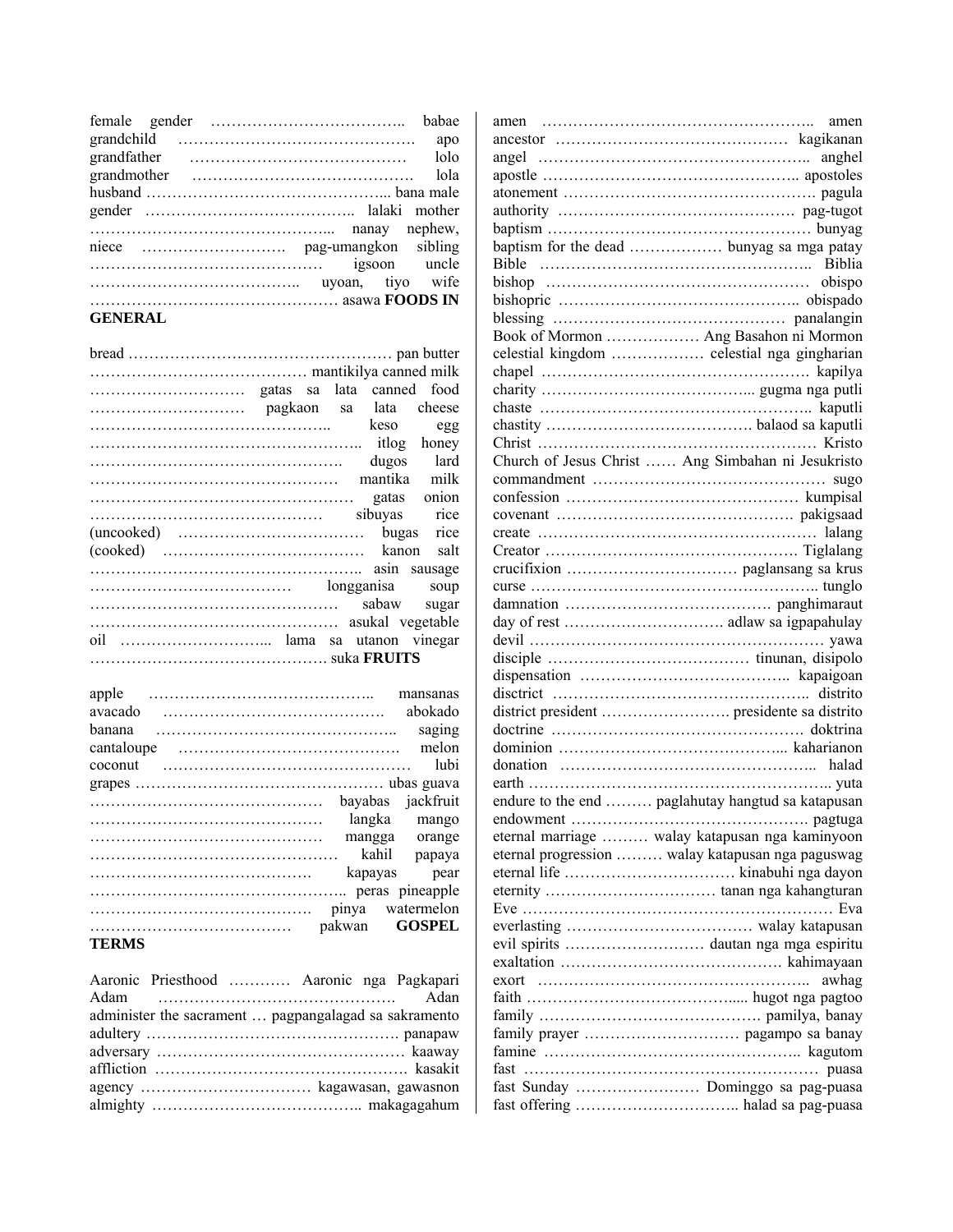| Father in Heaven  Amahan sa Langit             |
|------------------------------------------------|
| final judgement  katapusan nga paghukom        |
|                                                |
|                                                |
|                                                |
|                                                |
|                                                |
|                                                |
|                                                |
|                                                |
|                                                |
| gospel principles  mga baruganan sa ebanghelyo |
|                                                |
|                                                |
|                                                |
|                                                |
|                                                |

heaven langit Heavenly Father Langitnong Amahan hell impyerno Holy Ghost Espiritu Santo holy balaan home panimalay hope paglaum house balay house of prayer balay sa pagampo House of Israel Balay ni Israel humble mapainubsanon hymn himno idol dios-dios idolatry pagsimba sa dios-dios immortal imortal immorality pagkaimortal iniquity kadautan inspiration pagdasig intelligence pangisip interview pakighisgot Israel Israel Israelites mga taga-Israel Jesus/Jehovah Jesus Jehova judgement paghukom justice kaangayanan keys of the priesthood mga yawi sa pagkapari king hari kingdom of God gingharian sa Dios kingdom of heaven gingharian sa langit last days ulahing mga adlaw law of chastity balaod sa kaputli law balaod laying on of hands pagpandong sa mga kamot leader pangulo Lord Ginoo Lucifer Lucifer meeting house (church) simbahan Melchizedek Priesthood Melchizedek nga pagkapari member sakup membership pagkasakup mercy kalooy Messiah Mesiyas millennium kaliboan ministering of angels pagalagad sa mga anghel miracle milagro mission misyon missionary misyonaryo missionary work misyonaryo nga buhat mortal pagkamortal obedience pagsunod offering halad Only Begotten Bustong Anak ordinance ordenasa paradise paraiso partake pagambit plan of salvation plano sa kaluwasan prayer pagampo pride garbo priesthood pagkapari principles baruganan prophecy panagna prophet propeta punishment pagsilot Redeemer Manunubos redemption pagtubos repentance paghinulsol restoration pagpahiuli resurrection pagkabanhaw righteousness pagkamatarung Sacrament Sakramento sacred sagrado sacrifice sakrapisyo salvation kaluwasan Satan Satanas Saviour Manluluwas scripture kasulatan Second coming of Christ ikaduhang pag-anhi ni Kristo second death ikaduhang kamatayon secretary sekretarya service pagalagad service (meeting) pagtigum share the gospel pagpaambit sa ebanghelyo sin sala single adult (male, female) ulitaw; dalaga Son Anak Son of God Anak sa Dios Spirit of the Lord Espiritu sa Ginoo spirit world kalibutan sa espiritu Spirit of God Espiritu sa Dios spirit children

mga espiritung anak spiritual blessings espirituhanon nga mga panalangin spiritual death espirituhanon nga kamatayon talent kait-on teacher magtutudlo, maestro telestial kingdom telestial nga gingharian telestial glory telestial nga himaya temple work buhat sa templo temple ordinance ordinansa sa templo temple marriage kaminyoon sa templo temptation pagtintal terrestrial kingdom terestial nga gingharian terrestrial glory terestial nga himaya testify pagpamatuod testimony pagpamatuod tithing ikapulo tree of life kahoy sa kinabuhi truth kamatuoran Urum and Thummim Uri mug Thummim verse bersikulo war in heaven gubat sa langit witness (person) saksi word of God pulong sa Dios Word of Wisdom pulong sa kaalam world kalibutan Zion Zion

#### **HOUSEHOLD ITEMS**

broom silhig bucket balde, timba door pultahan downstairs silong floor salug iron (clothes) plantsa light suga rug alpombra soap sabon stair hagdanan telephone telefono

## **HUMAN BODY**

arm bukton ankle buulbuul back likod beard balbas bone bukog brain utok buttocks lubot calf bitiis cheek aping chest dughan chin suwang ear dalunggan elbow siko eye mata face nawong finger tudlo foot tiil hair bohok hand kamot head ulo heart kasingkasing hip hawak jaw apapangig knee tuhod leg paa lip ngabil/wait liver atay lung baga mouth baba muscle unod mustache bigote neck liog nose ilong palm palad rib gusok shoulder pag-abaga stomach tiyan thigh tipik sa paa throat tutonlan toe tudlo sa tiil tongue dila tooth ngipon vein ugat waist hawak wrist pulso

#### **KITCHEN TERMS**

bowl panaksan cabinet kabineta can lata chair lingkuranan cup baso fork tinidor garbage can basurahan glass baso knife kutsilyo oven hudnohan pan kaha plate plato pot kulon refrigerator ref shelf kahon spoon kutsara stove pugon table mesa

#### **LIVING ROOM TERMS**

bookcase istande sa mga basahon carpet alpombra ceiling kisame chair lingkuranan couch sala, sopa curtain kurtina lamp suga shelf istande stereo stereo television telebisyon VCR (BETA) betamaks wall bongbong

#### **MEATS, FISH & POULTRY**

bacon tosino beef baka chicken manok duck itik egg itlog fish isda ham hamon meat karne pork karneng baboy turkey pabo

#### **MEDICAL TERMS**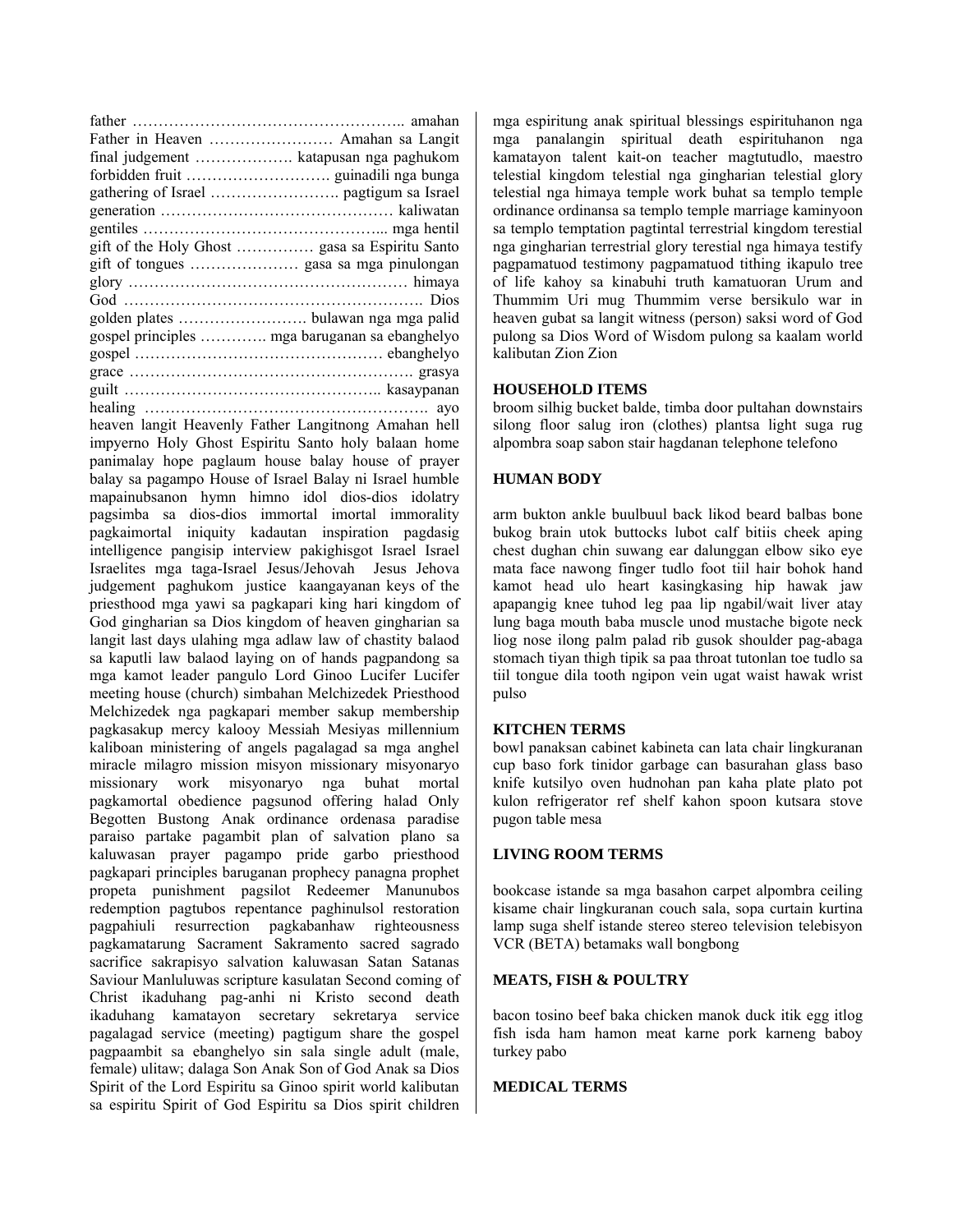accident disgrasya, aksidente ambulance ambulansiya blind buta blood dugo cancer kanser doctor doctor nurse nars patient pasyente sickness sakit

#### **MEN'S CLOTHES**

belt bakus button butones collar kuwelyo glasses antiyohos/antipara hat kalo jacket dyaket jeans dyinz pants pantaloon, carsones pocket bolsa rubber boot botas shirt kamisa, polo shoe sapatos slipper tsinelas sock medias sweater sweter tie korbata thongs tsinelas umbrella paying watch rehlo

#### **PEARL OF GREAT PRICE**

Moses Moises Abraham Abraham Joseph Smith - Matthew Joseph Smith - Mateo Joseph Smith - History Joseph Smith - Kasaysayan Articles of Faith Mga Artikulo sa Hugot nga Pagtuo Joseph Smith Translation Hubad ni Joseph Smith

#### **PREPOSITIONS**

above ibabaw across atbang among taliwala at sa away from layo behind likod below ubos beside tupad/tapad between taliwala beyond unahan down ubos from gikan in front of atubang inside sulod into sulod near duol on sa outside gawas through pinaagi to sa toward padulong under ubos

#### **RELIGIONS**

Baptist Bautismo Buddhism Budismo Catholic Katoliko Christianity Kristianos Confucianism Kompusyanismo Hinduism Hinduismo Jehovah's Witness Mga Saksi ni Heova Jew Judeo Methodist Metodista Mormon Mormon Muslim Muslim Pentecostal Pentekostal Presbyterian Presbiteryano Protestantism Protestante

#### **SEASONS**

Hot Ting-init Rainy Ting-ulan

#### **SPORTS/ATHLETICS**

athlete atleta baseball beysbol basketball basketbol bicycling bisikleta bowling boling boxing boksing tennis tennis volleyball bolibol

#### **SUPERMARKET TERMS**

cashier kahero/a clerk manunulat customer suki magazine magasin receipt resibo sack sako shelf istande telephone telephono wastepaper basket basurahan

#### **TIMES**

afternoon hapon day adlaw evening gabii last month miagi nang usa ka buwan last week miagi nang usa ka simana last year miagi nang usa ka tuig morning buntag next year sunod nga tuig next week sunod nga simana next month sunod nga buwan night gabii noon odto this week karong simana today karong adlaw tomorrow ugma yesterday gahapon

#### **TRAVEL TERMS & DIRECTIONS**

corner iskina east sidlakan forward unahan jog dagan kilometer kilometro left wala north amihanan pedestrian tawo nga naglakaw right too run dagan south habagatan speed katulin stop hunong straight ahead deretso walk lakaw west kasadpan

#### **INTERNATIONAL TERMS**

bus bus bus driver drayber sa bus captain kapitan compartment sudlanan, kompartimento conductor konduktor consulate konsulado fare plete luggage bagahe passport passaporte plane eroplano reservations inandam seat lingkuranan station istasyon taxi driver drayber sa taksi terminal terminal ticket tiket token tiket train tren visa bias window bintana

#### **VEGETABLES**

cabbage repolyo corn mais egg plant talong garlic ahos green peas gisantes lettuce letsugas mushroom kabuti onion sibuyas peanuts mani pepper paminta patato patatas soy bean balatong spinach kulitis sweet potato kamote tomato kamatis vegetables utanon, gulay

#### **WOMEN'S CLOTHING & MAKE-UP**

blouse blusa boot botas bra bra bracelet purseras brush bras coat amerikana comb sudlay dress pagsapot earring ariyos handkerchief panyo lipstick lipstick mascara maskara necklace kuwintas panties panti panty hose pantihows perfume pahumot ring singsing skirt saya slip kamison slipper tsinelas suit amerikana sweater sweter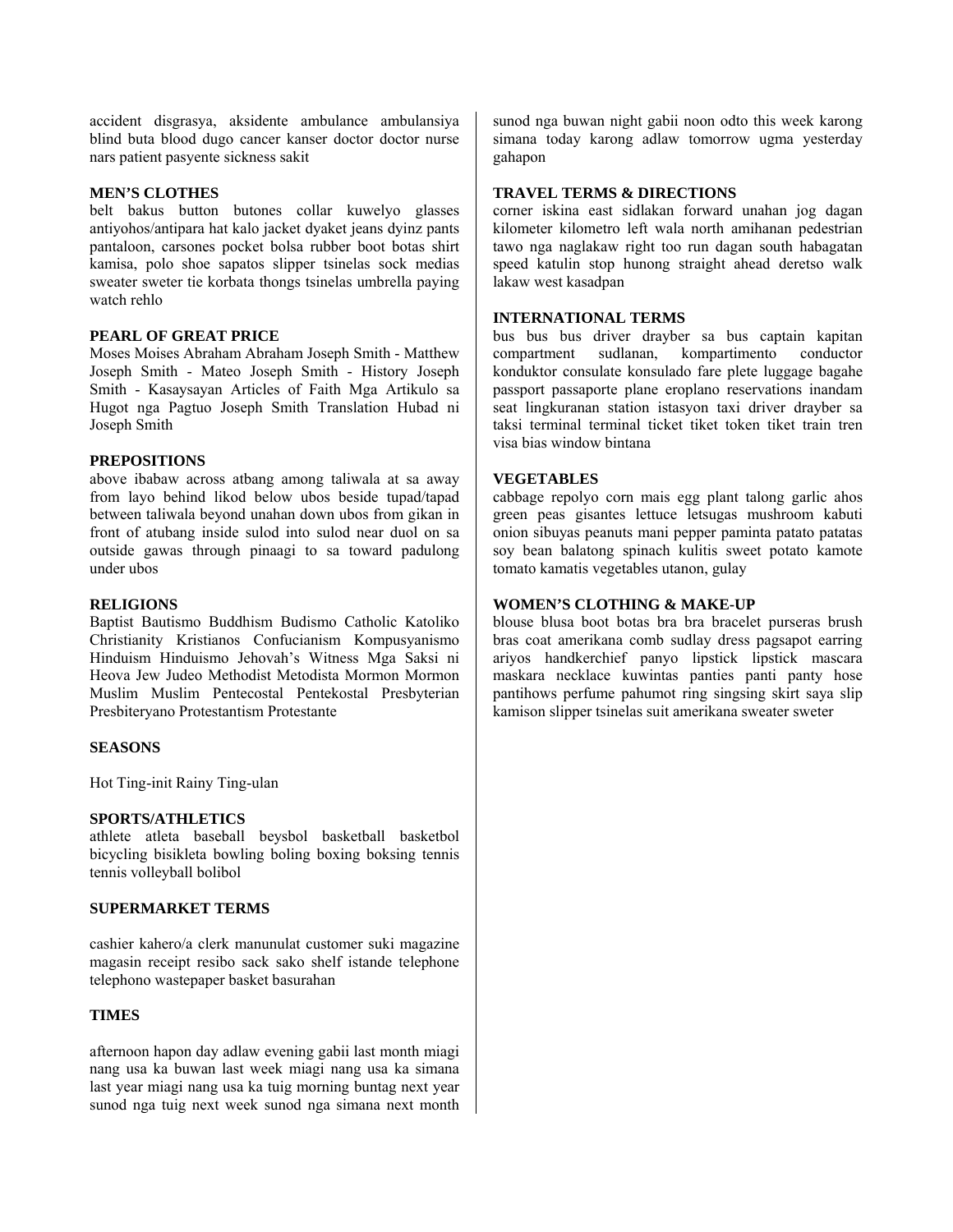## **Appendix**  DIALOGUES

## **Appendix**  DIALOGUES

## **DIALOGUES**

Sultianay Usa

## **SI INTING MIBISITA KANG JOE**

| Inting:<br>Tigulang: | Maayo (nagtuktok). Maayong gabii.<br>Maayong gabii. Dayon Dong. Unsa may ato? |
|----------------------|-------------------------------------------------------------------------------|
| Inting:              | Nia ba si Joe?                                                                |
| Tigulang:            | Nia man. Dayon lang.                                                          |

**…………………………………………………………………………………………………………….** 

| Joe:    | Ting! Kumusta ka man?                                                           |
|---------|---------------------------------------------------------------------------------|
| Inting: | Maayo man. Ikaw kumusta?                                                        |
| Joe:    | Maayo man sad.                                                                  |
| Inting: | Ah, Joe, ako lang juli 'ning imong libro. Adto na lang 'ko kay nagdali man 'ko. |
| Joe:    | Adto na ka?                                                                     |
| Inting: | Oo, adto na 'ko. Di'a ra'ng imong libro, o. Salamat ha?                         |
| Joe:    | Oo. Salamat.                                                                    |
| Inting: | Ari na 'ko.                                                                     |
| Joe:    | Sigi. Balikbalik.                                                               |

Sultianay Duha

## **UNANG BAHIN**

| Katabang: | Unsay ato Day?                                                      |
|-----------|---------------------------------------------------------------------|
| Perla:    | Mao ba 'ning balay ni Dr. Fernandez?                                |
| Katabang: | Oo. Dayon lang Day.                                                 |
| Perla:    | Hain man si Dr. Fernandez? Nia ba?                                  |
| Katabang: | Oo. Nia man. Tuas taas.                                             |
| Perla:    | Ingna lang ang doctor nga nia 'ko.                                  |
| Katabang: | Kinsay imong ngalan Day?                                            |
| Perla:    | Ako si Perla Santos. Gikaila nako siya sa didto pa siya sa Amerika. |

## **IKADUHANG BAHIN**

| Dr. Fer. | O! Miss Santos! Nia ka man diay! Kumusta ka man? |
|----------|--------------------------------------------------|
| Perla:   | Maayo man doctor. Ikaw, kumusta?                 |
| Dr. Fer. | Maayo sad. Naglisud ka ba pag-anhi nganhi?       |
| Perla:   | Oo, doctor, kay walay dyip nga mohatud nganhi.   |
| Dr. Fer. | Unsa man diay ang imong gisakyan nganhi?         |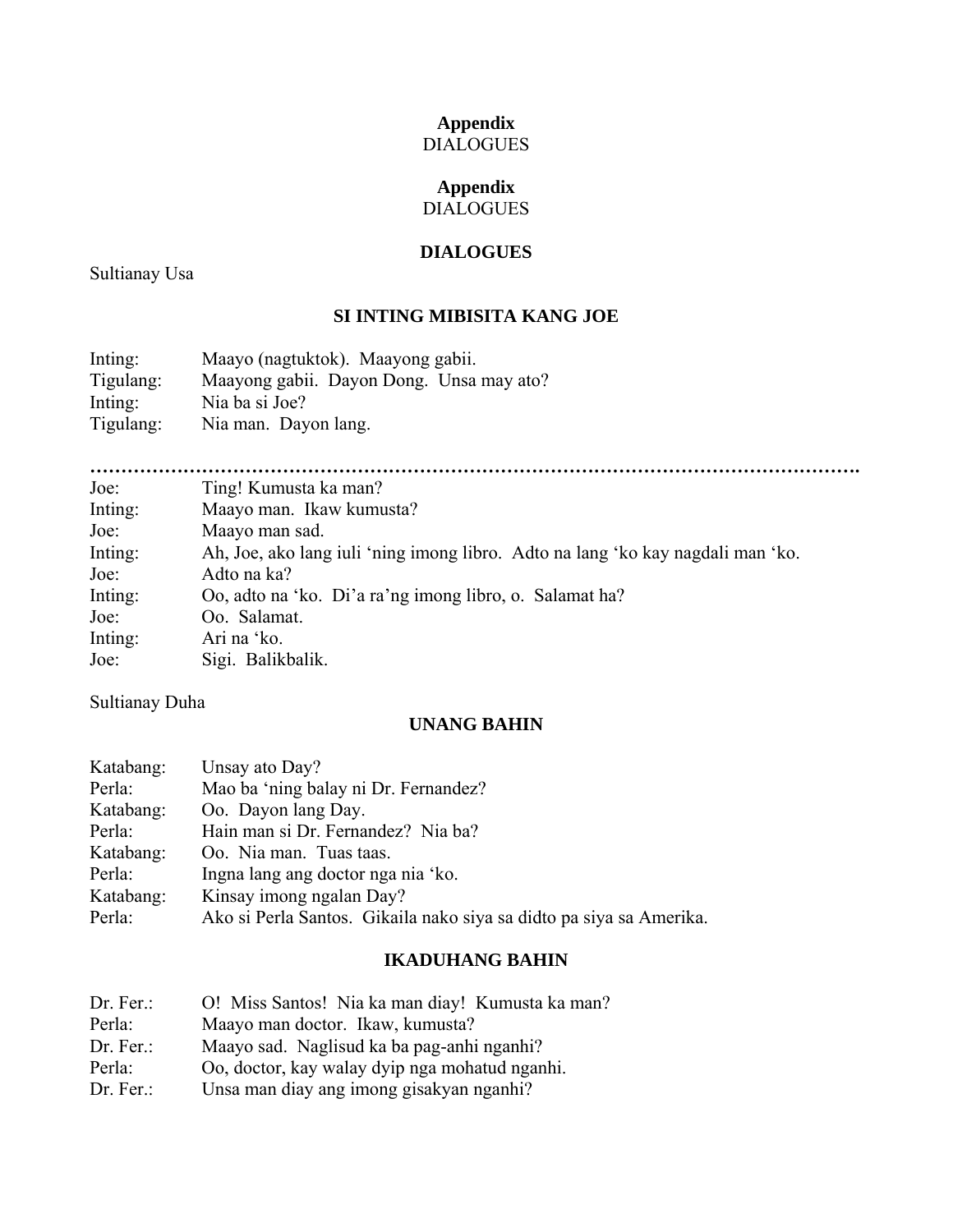Perla: Taksi lang.

Sultianay Tulo

## **NANGITA OG KWARTO**

## **Appendix**  DIALOGUES

| Perla:<br>Tigulang:<br>Perla:<br>Tigulang:<br>Perla:<br>Tigulang: | Maayong buntag 'Noy.<br>Maayong buntag.<br>Mahimo bang' mangutana?<br>Siyempre--unsa man?<br>Mangadto unta 'mi sa Sasa. Asa man mi mosakay og dyip padulong ngadto?<br>A, adto diay 'mo sa Sasa? Anha 'mo diha sa Boy Scout mosakay og dyip padulong sa<br>Sasa. Pangutana lang kon asa ang para sa Sasa. |
|-------------------------------------------------------------------|-----------------------------------------------------------------------------------------------------------------------------------------------------------------------------------------------------------------------------------------------------------------------------------------------------------|
| Perla:                                                            | A, diay. Salamat 'Noy, ha?                                                                                                                                                                                                                                                                                |
| Mrs. Cruz:                                                        | O, Perla--nia man lagi diay 'mo!                                                                                                                                                                                                                                                                          |
| Perla:                                                            | Nia 'mi kay nangita man gyud si Miss Jones og kwarto.                                                                                                                                                                                                                                                     |
| Mrs. Cruz:                                                        | A, mao diay 'ni siya ang nangita og kwarto? Unsa man ang iyang gusto--ang sa silong<br>o ang sa taas ba?                                                                                                                                                                                                  |
| Perla:                                                            | Gusto siya og kwartong mingaw.                                                                                                                                                                                                                                                                            |
| Mrs. Cruz:<br>Perla:<br>Mrs. Cruz:<br>Perla:<br>Mrs. Cruz:        | Mingaw man kining kwarto sa silong kay tua man sa taas magduwa ang mga bata.<br>Ang sa silong nalang ang iyang abangan. Pila man ang bayranan kada bulan?<br>Singkwenta pesos kay duna may kaugalingong kasilyas.<br>Dili na ba 'na mahangyo?<br>Dili na gyud Day.                                        |

Sultianay Upat

## **SI GREG UG SI TONY NALIGO SA TALOMO BEACH**

| Tony:<br>Greg:<br>Tony:<br>Greg:<br>Tony:<br>Greg: | Dali na Greg. Moadto pa ra ba ta sa Bangkerohan.<br>Adto ba diay 'ta mosakay og dyip para sa Talomo Beach?<br>Oo. Asa man 'tang dapita sa Talomo maligo?<br>Bisa asa, basta dunay payag.<br>Hala, sigi, manakay na 'ta.<br>Tana.<br>(human sa pangaligo) |
|----------------------------------------------------|----------------------------------------------------------------------------------------------------------------------------------------------------------------------------------------------------------------------------------------------------------|
| Tony:                                              | Tana Greg. Mauli na 'ta. Gitugnaw na 'ko.                                                                                                                                                                                                                |
| Greg:                                              | Maayo 'sab kay mora'g moulan.                                                                                                                                                                                                                            |
| Tony:                                              | Niay trak nga moadto sa Dabaw. Manakay 'ta ani.                                                                                                                                                                                                          |
| Greg:                                              | Kari lang diang dyip kay hapit na mapuno.                                                                                                                                                                                                                |
| Tony:                                              | Sigi--ug mohatud siya sa Monteverde.                                                                                                                                                                                                                     |
| Greg:                                              | Oo. Total duha man 'mi ka buok.                                                                                                                                                                                                                          |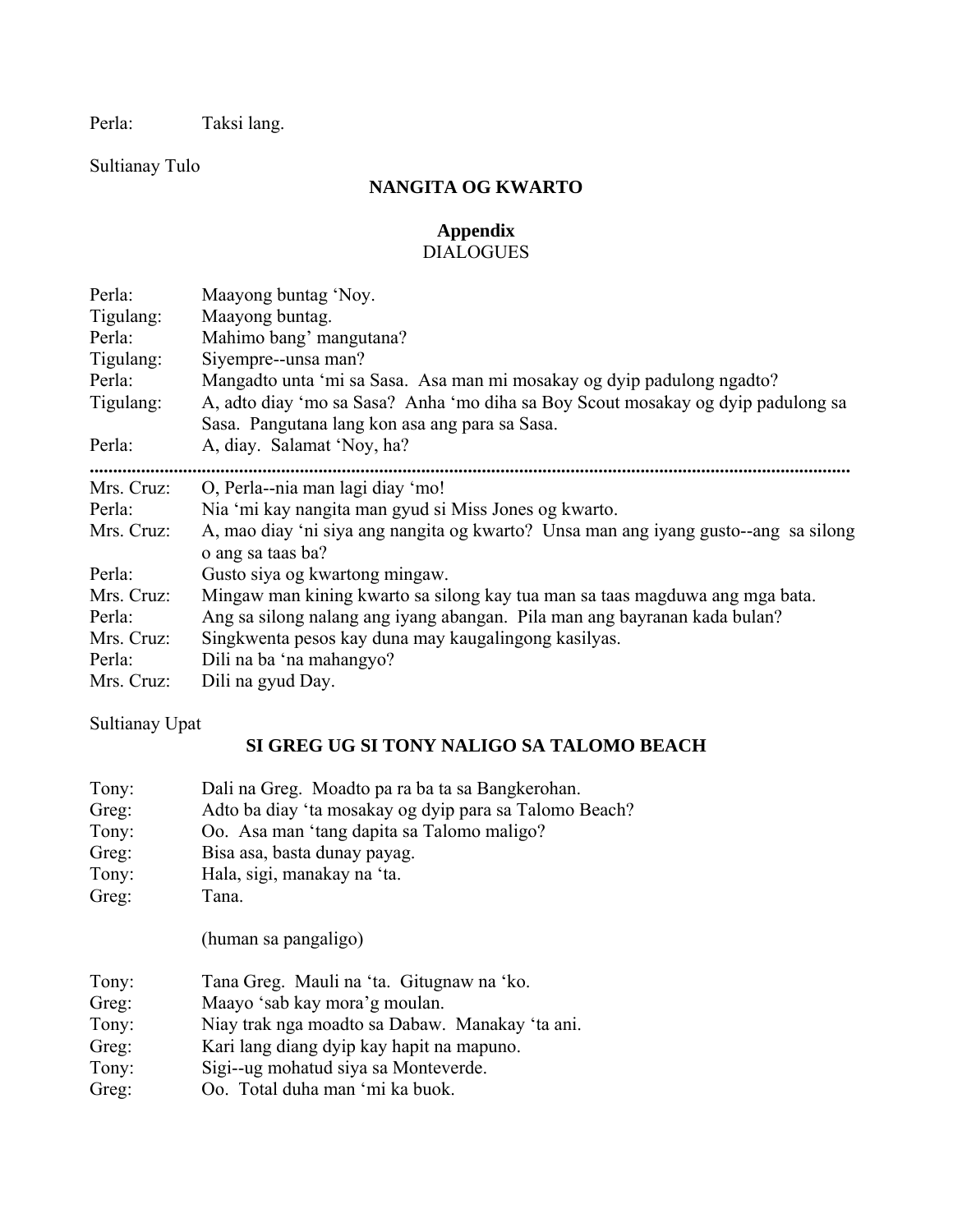## **SI MISS JONES UG SI MISS SANTOS TUAS LUTOPAN**

## **Appendix**

## DIALOGUES

## **UNANG BAHIN**

| Miss Jones: | Pora, kinsa man 'nang tawong nagpadulong nganhi? Tigulang na man kaayo 'nang     |
|-------------|----------------------------------------------------------------------------------|
|             | tanawon.                                                                         |
| Perla:      | A, kana. Kana si 'Noy Tibo. Mao 'na siyay labing tigulang tawo dinhi sa Lutopan. |
| Miss Jones: | Kanang mga batang uban niya--iya ba silang mga apo?                              |
| Perla:      | Di, kay ang iyang mga apo tigulang na. Nangapo na gain sila.                     |
| Miss Jones: | Tawga ra siya.                                                                   |
| Perla:      | 'Nov Tibo--dali ra gyud. Gusto kong ipaila nimo si Miss Jones.                   |

## **IKADUHANG BAHIN**

| Noy Tibo:   | Kumusta ka, Day?                                                                |
|-------------|---------------------------------------------------------------------------------|
| Miss Jones: | Maayo man Noy. Duna koy pangutana sa imo. Mahimo bang mangutana?                |
| Noy Tibo:   | Oo. Unsa man?                                                                   |
| Miss Jones: | Pilay idad nimo 'ron, Noy?                                                      |
| Noy Tibo:   | Ako? Dako na ako kaayo og idad. Di na mayhap ang akong idad. Kining akong asawa |
|             | 'ron, ikatulo na 'ni nakong asawa.                                              |
| Miss Jones: | Giunsa man nimo Noy pag-abut nianang idad?                                      |
| Noy Tibo:   | Sayon ra 'na Day. Inum lang 'kog usa ka hungot tuba kada buntag. Mao nang wala  |
|             | matigulang.                                                                     |

Sultianay Unom

## **SI MISS JONES MAMALIT**

| Tindero:    | Unsa may ato Day?                                                                                             |
|-------------|---------------------------------------------------------------------------------------------------------------|
| Miss Jones: | Nangita 'ko og kuan--kining ihatag sa usa ka amiga.                                                           |
| Tindero:    | Diay, mga ariyos. Gusto ka ba ani?                                                                            |
| Miss Jones: | Uy, ana danindot! Tagpila man 'ni?                                                                            |
| Tindero:    | Kuan lang 'na Day--tres pesos ang par.                                                                        |
| Miss Jones: | Mahimo ba og dos?                                                                                             |
| Tindero:    | A, dili ra ba Day. Wala na tay gananysa ana. Tangag lang og dos singkwenta ug akong<br>pangutan-on and insek. |
| Miss Jones: | Ayaw na lang kay dos ra ang akong ibayad. Adto na lang ko.                                                    |
|             |                                                                                                               |

Tindero: A, Miss! Miss! Balik!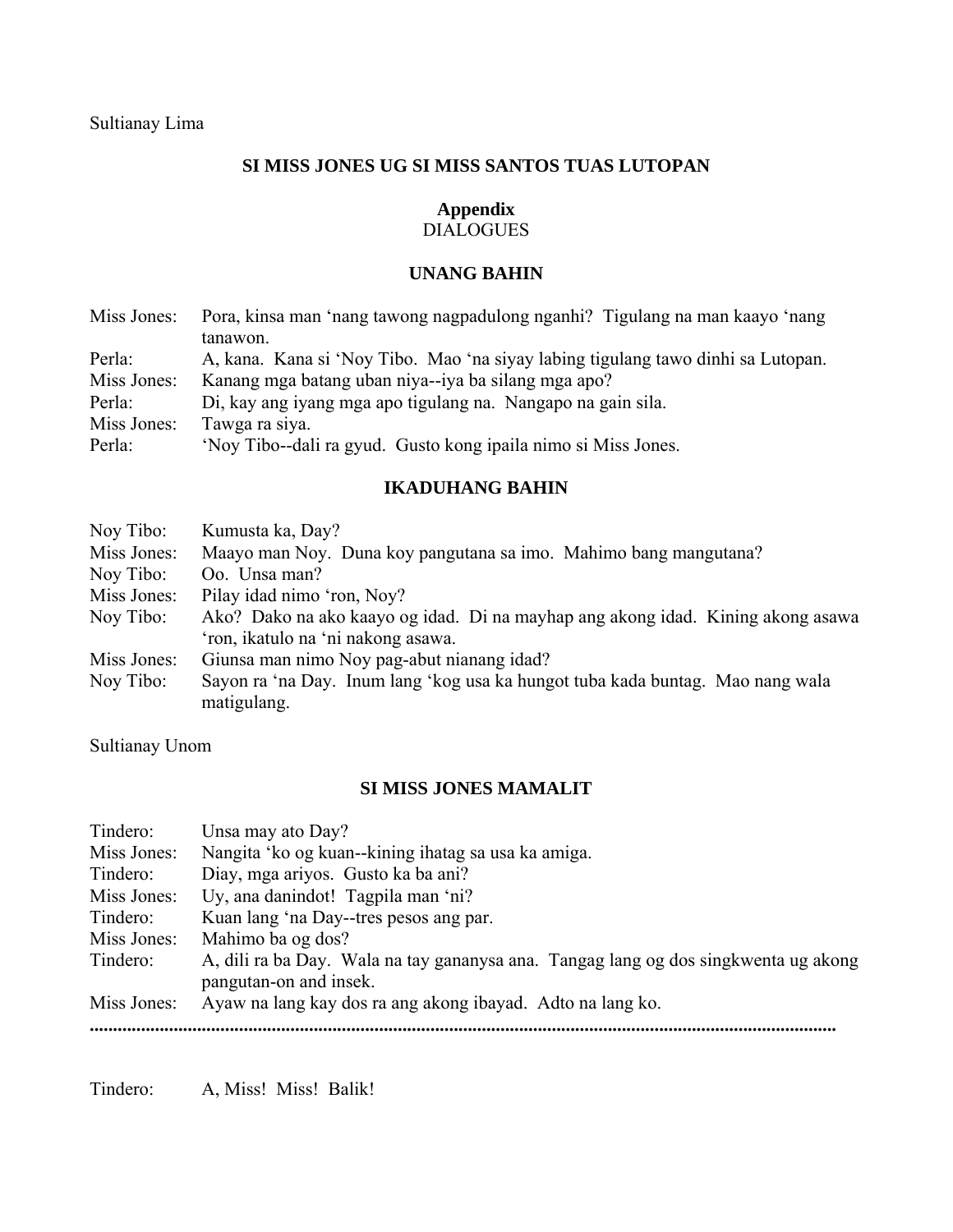| Miss Jones: | Uy, ana! Gitawag man ko nila. Unsa kahang akong nalimtan didto sa tindahan?    |
|-------------|--------------------------------------------------------------------------------|
| Tindero:    | A, Miss--miingon ang insek nga makapalit ka og dos kon duha ang imong paliton. |
| Miss Jones: | A, tanawon usa nato. A, ang gikinahanglan nako usa ra ka par.                  |
| Tindero:    | Maayo 'ning pagkapalita. Nindot 'ni kaayo.                                     |
| Miss Jones: | Husto na lang nang usa. Dos diay.                                              |
| Tindero:    | O sigi. Nia mi og mga kalo. Gusto ka?                                          |
| Miss Jones: | Ay na lang. Nagdali man 'ko. Salamat na lang.                                  |
| Tindero:    | Balikbalik, ha? Ayaw og tagam, ha?                                             |

## Sultianay Pito

## **SI MISS SANTOS UG SI MISS JONES NANGADTO SA CEBU SAKAY OG BARKO**

| Perla:           | Naa na ang atong barko para sa Cebu. Tana, Ester, manaka na 'ta.                                                                |
|------------------|---------------------------------------------------------------------------------------------------------------------------------|
| Ester:           | Uy ana! Mora'g puros giokupahan ang tanang tihiras dinhi.                                                                       |
| Perla:           | Ayaw la'g kabalaka, Ester. Duna na may akong gireserba ganinang buntag.                                                         |
| Ester:           | Dong, dali ra gyud. Hain manang mga tihiras gireserba para kanamo?                                                              |
| Perla:           | Sagdi na lang Dong. Dia ra. Ari diri Ester, manglingkod 'ta.                                                                    |
| Ester:           | Uy, kapoy. Kapalit na ka'g tikit Perla?                                                                                         |
| Perla:           | Wala pa. Moanhi ra bitaw 'nang nagbalibya og tikit.                                                                             |
| Perla:           | Dali ngari Ester. Nakita na sa Cebu.                                                                                            |
| Ester:           | Hain gyud--wa ko kakita.                                                                                                        |
| Perla:           | Dili diha. Dia ra!                                                                                                              |
| Ester:           | Tinuod, no! Tua ra!                                                                                                             |
| Perla:           | Kadtong tua didto--ang Mactan airport 'na.                                                                                      |
| Ester:           | Oo. Naa na ang siyudad--ug nay pantalan, o.                                                                                     |
| Perla:           | Hapit na diay 'ta moabut.                                                                                                       |
| Ester:           | Inig-abut nato, magbantay gyud 'ta sa atong mga butang, kay lain ra ba kono ang mga<br>tawo didto so pantalan.                  |
| Perla:           | Husto 'na. Kuan ra ba--wa ra bay mosugat nato.                                                                                  |
| Perla:           | Tana, Ester. Anhi ra dinhi 'ta makasakay og dyip para sa Mandaue.                                                               |
| Ester:           | Oo. Niay dyip. Mohatud tingali 'na sa Mandaue.                                                                                  |
| Perla:           | Sakay 'ta.                                                                                                                      |
| Ester:           | Mahal gyud ang plete dinhi. Dos diay ang atong gibayad.                                                                         |
| Perla:<br>Ester: | Ngano'g dos pesos gyud? Niadtong usang bulan peso ra man lagi ang plete nako.<br>Bitaw, no? Basta Amerikano, pabayron og mahal. |

## Sultianay Walo

## **NAGSINE**

| Joe:  | Tony, molakaw man kaha 'ta 'ron sa sine--tana? |
|-------|------------------------------------------------|
| Tony: | Kinsa may atong kuyug?                         |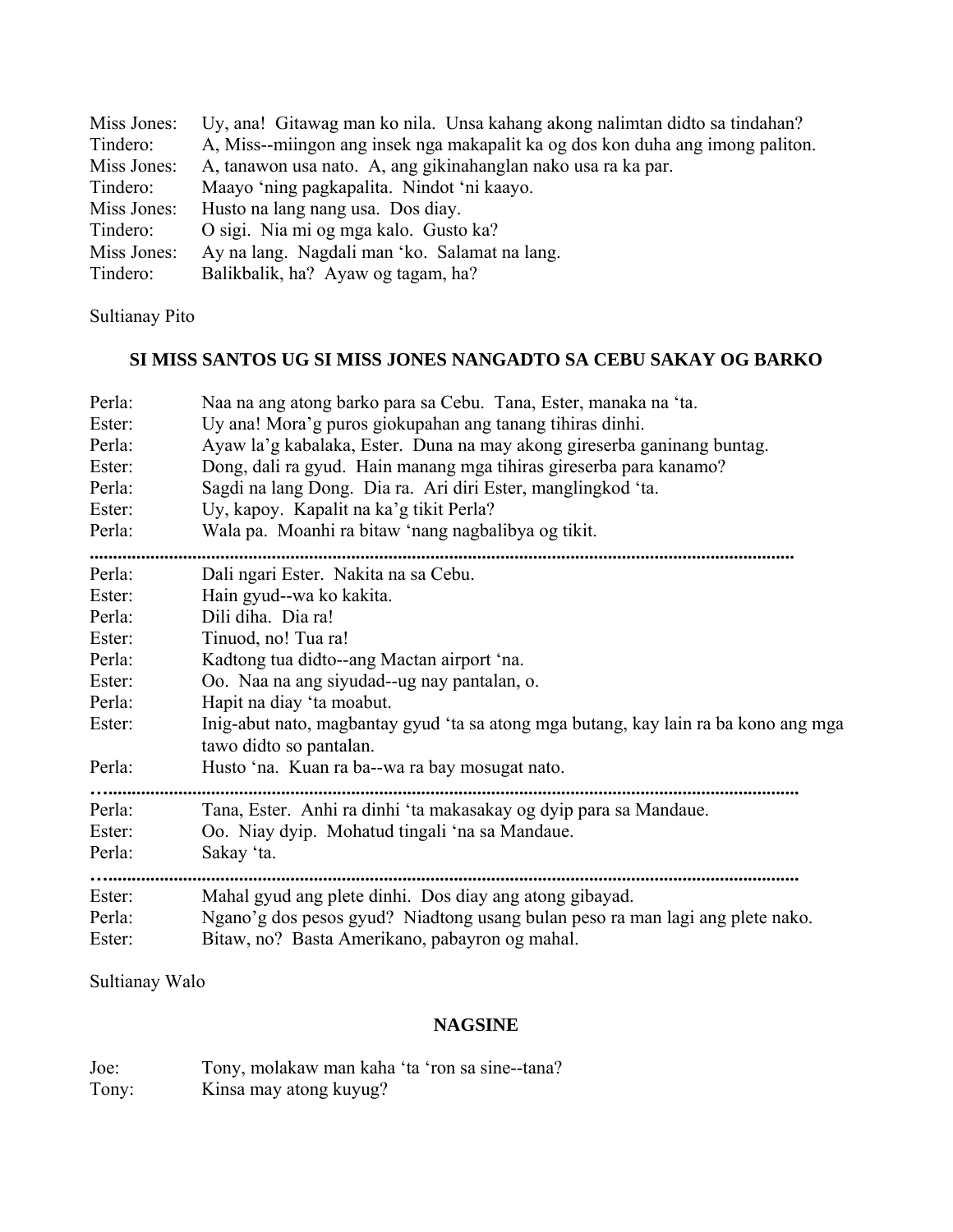| Joe:  | Kita ra, aron walay daghang samok.             |  |  |
|-------|------------------------------------------------|--|--|
| Tony: | Sige gyud. Maayo pod aron makapauli 'ta dayon. |  |  |
| Joe:  | Magdala 'ta'g Esprayt kay atong imnon.         |  |  |
| Tony: | Dili lang kay wala na 'tay oras. Nagdali 'ta.  |  |  |
| Joe:  | Sakay 'ta'g dyip. Dali!                        |  |  |
| Tony: | Kuan, taksi lang. Nagdali ra ba 'ta.           |  |  |
| Joe:  | Oo. Dia nay usa. Tawga.                        |  |  |
|       |                                                |  |  |
| Tony: | San Pedro 'mi, Bay.                            |  |  |
| Joe:  | Asa man diay 'ta? Adto didto sa San Pedro?     |  |  |
| Tony: | Adto unta 'ta sa Lyric.                        |  |  |
| Joe:  | Naa na 'ta.                                    |  |  |
| Tony: | Pila may atong plete? Unsa may naas kuntador?  |  |  |
| Joe:  | Uno beynte.                                    |  |  |
| Tony: | Ikaw lang ang mobayad, ha?                     |  |  |
| Joe:  | Oo. Tana.                                      |  |  |

Sultianay Siyam

## **VISITING**

| Lita:    | Hilooo? Kinsa 'ni?                                                   |  |  |
|----------|----------------------------------------------------------------------|--|--|
| Bata:    | Si Chingching.                                                       |  |  |
| Lita:    | A, naa ba ang mama nimo Day?                                         |  |  |
| Bata:    | Wala ra ba. Tua pa siya sa palengke. Kinsa man 'ning nagtawag?       |  |  |
| Lita:    | Si Lita 'ni. Ingna lang si Mama nimo nga anha 'mi unya diha sa inyo. |  |  |
| Bata:    | Oo, Nang. Sultihan 'ko lang si Mama.                                 |  |  |
| Lita:    | Sigi, Day. Daghang bitawng salamat, ha?                              |  |  |
| Bata:    | Oo, way sapayan, Nang.                                               |  |  |
|          |                                                                      |  |  |
| Lita:    | (Sa drayber) Talamban Dong!                                          |  |  |
| Drayber: | A, dili Misis. Adto mi agi sa Mandaue.                               |  |  |
| Pining:  | O, naay laing dyip, Lit.                                             |  |  |
| Lita:    | Talamban Dong?                                                       |  |  |
| Drayber: | Pila man 'mo ka buok?                                                |  |  |
| Lita:    | Kaming duha.                                                         |  |  |
| Drayber: | Sigi.                                                                |  |  |
| Lita:    | Dali, Ning. Namakay na 'ta.                                          |  |  |
| Pining:  | (When they reached the place) Mao ba 'ni ang ilang balay?            |  |  |
| Lita:    | Oo, mao 'na ang ilang ba'y. (To the drayber) Pilay plete, Dong?      |  |  |
| Drayber: | Traynta lang, Misis.                                                 |  |  |
| Lita:    | Salamat, ha? Tana Ning. Maayooooo!!                                  |  |  |

## **Appendix**

DIALOGUES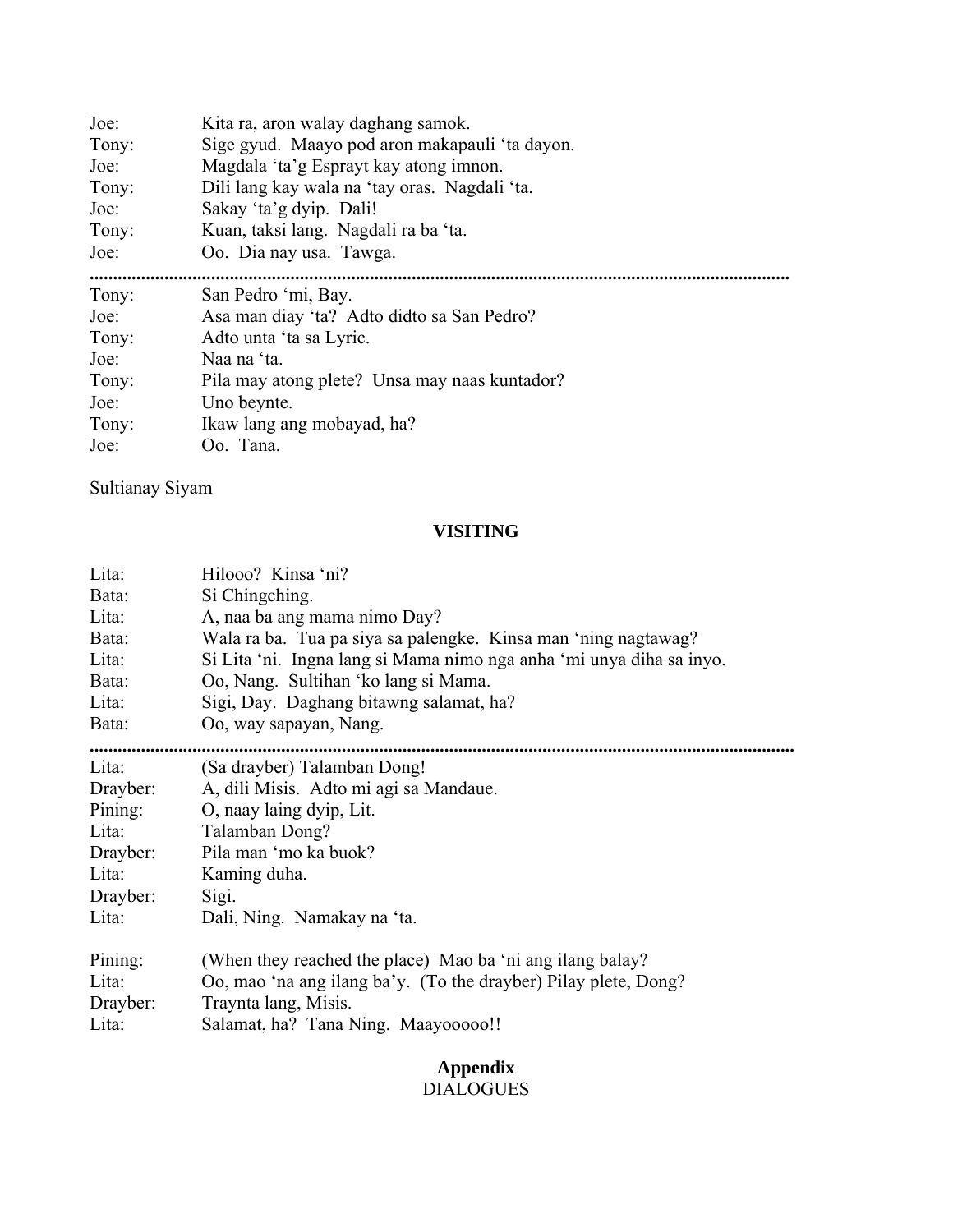| Bata:    | Dayon                                                                                                                           |  |  |
|----------|---------------------------------------------------------------------------------------------------------------------------------|--|--|
| Lita:    | Hain man si Mama nimo Day?                                                                                                      |  |  |
| Bata:    | A, tuas taas. Lingkod lang 'mo, Nang. Ako siyang tawgon.                                                                        |  |  |
| Marlene: | Uy, Lit! Ganina ra 'mo?                                                                                                         |  |  |
| Lita:    | Karon pa gyud. Nia 'mi dinhi kay nia man ang amiga nako nga gikan sa Cebu. Ako<br>siyang gisuroysuroy.                          |  |  |
| Marlene: | A, diay! Kumusta ka?                                                                                                            |  |  |
| Lita:    | A, siya diay si Mrs. Oldao. Ning, kini si Mrs. Pascual.                                                                         |  |  |
| Pining:  | Kumusta, Misis?                                                                                                                 |  |  |
| Marlene: | Ay grabe! Pasensya lang 'mo, ha? Hugaw kaayo 'ning among balay. Pastilan gyud<br>'ning mga bataa, nagsigi'g dula dinhi sa sala. |  |  |
| Pining:  | Ay, grabe--sagdi lang, Misis. Mao gyud 'nang mga bata--lihokan kaayo.                                                           |  |  |
| Marlene: | Maayo kay wala 'mo naglisud pag-anhi dinhi?                                                                                     |  |  |
| Lita:    | Wa man hinoon kaayo, Lene. Nakasakay man 'sab 'mi dayon.                                                                        |  |  |
| Marlene: | Karon ka pa ba makaanhi sa Cebu, Mrs. Oldao?                                                                                    |  |  |
| Pining:  | Oo. Mao lagi 'nang gisuroysuroy 'sab 'ko 'ni Lita. Nindot mandiay 'ning Cebu.                                                   |  |  |
| Marlene: | Nagkadaghan na 'sab 'ning mga tawo. Ug daghan na 'sab kaayong building. (One of<br>the kids enters)                             |  |  |
| Pining:  | Kinsay imong nga'n, Dong? Uy, natago man!                                                                                       |  |  |
| Marlene: | Oo, nauwaw siya. Apan maldito kaayo 'na si Bongbong.                                                                            |  |  |
| Pining:  | Bongbong diay imong nga'n? Dad-on ka namo sa Cebu, Bong?                                                                        |  |  |
| Bong:    | Di' 'ko uy!                                                                                                                     |  |  |
| Marlene: | Uy, Chingching, pagdala diri'g Esprayt!                                                                                         |  |  |
| Lita:    | Sagdi na lang, Lene.                                                                                                            |  |  |
| Pining:  | Ayaw na lang, Misis. Adto na lang 'mi kay odto na man tingali.                                                                  |  |  |
| Lita:    | Salamat na lang kaayo. Nakasaad man gyud 'mi nga maniudto sa ila ka-Linda.                                                      |  |  |
| Pining:  | Adto na lang 'mi, Misis.                                                                                                        |  |  |
| Marlene: | O, sigi. Balikbalik unya 'mo ha?                                                                                                |  |  |
| Pining:  | Oo, sigi, salamat kaayo.                                                                                                        |  |  |

## APPENDIX

## to the

# Cebuano Language Objectives

# CEBUANO SUPPLEMENTAL GRAMMAR INFIELD-STUDY GUIDE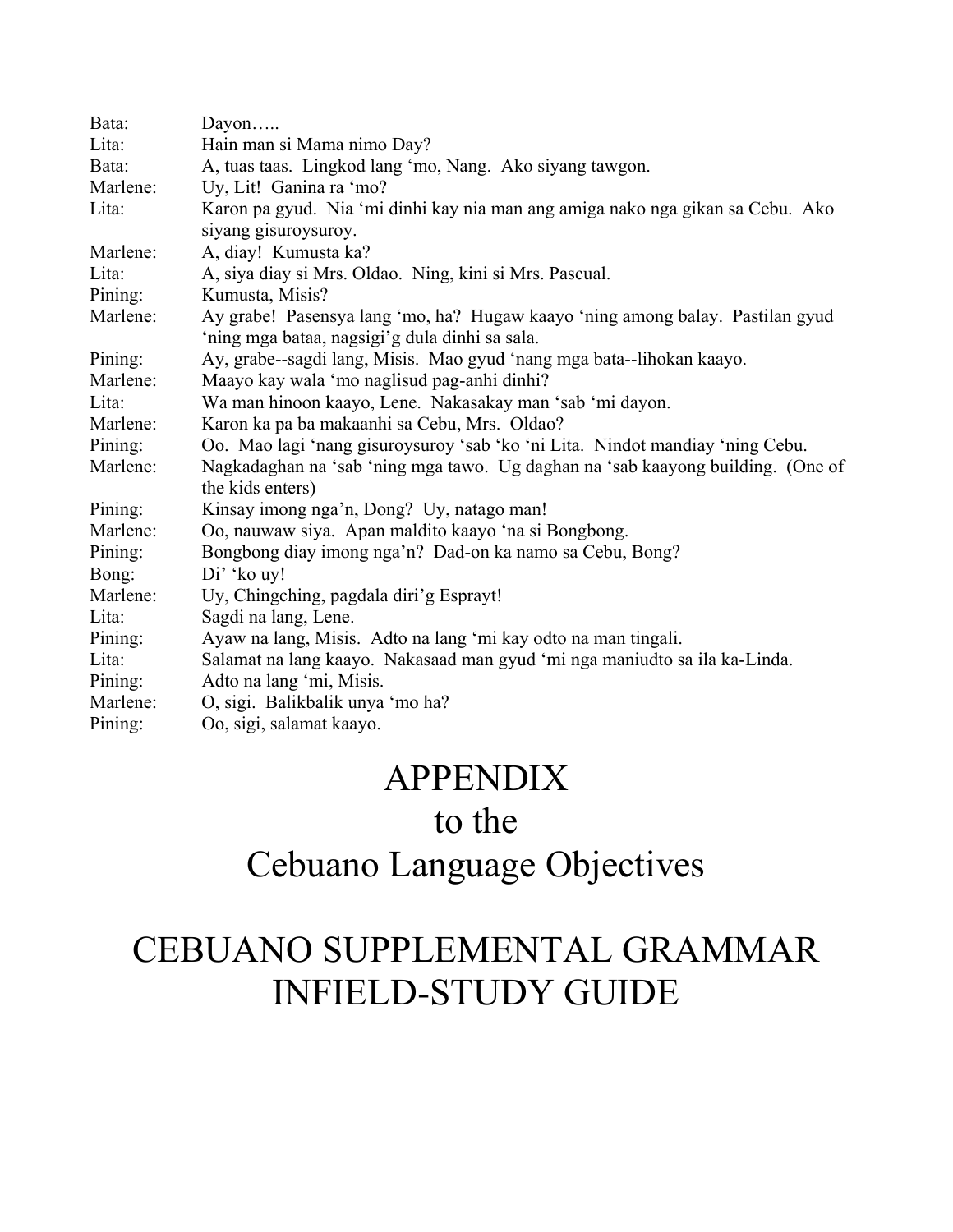## **CEBUANO SUPPLEMENTAL GRAMMAR**

| $1_{-}$          | <b>INTRO</b>                          | $\mathbf{1}$   |
|------------------|---------------------------------------|----------------|
| 2.               | <b>OVERVIEW</b>                       | $\overline{2}$ |
| 3 <sub>1</sub>   | PRONOUNS-FOCUS                        | 5              |
| $\overline{4}$ . | PRONOUNS-POSSESSIVE                   | 6              |
| 5.               | PRONOUNS-DIRECTIONAL                  | 8              |
| 6.               | <b>CEBUANO VOICE</b>                  | 9              |
| 7.               | SENTENCES-ACTIVE; ACTOR FOCUS         | 10             |
| 8.               | PASSIVE VOICE-ENGLISH PASSIVE         | 12             |
| 9.               | SENTENCES-PASSIVE; OBJECT FOCUS       | 14             |
|                  | 10. SENTENCES-PASSIVE; LOCATION FOCUS | 16             |
|                  | 11. IMPERATIVES                       | 19             |
|                  | 12. EXISTENCE                         | 21             |
|                  | 13. WHERE CHART                       | 24             |
|                  | 14. WORD BREAK DOWN                   | 25             |
|                  | 15. APPENDIX                          | 28             |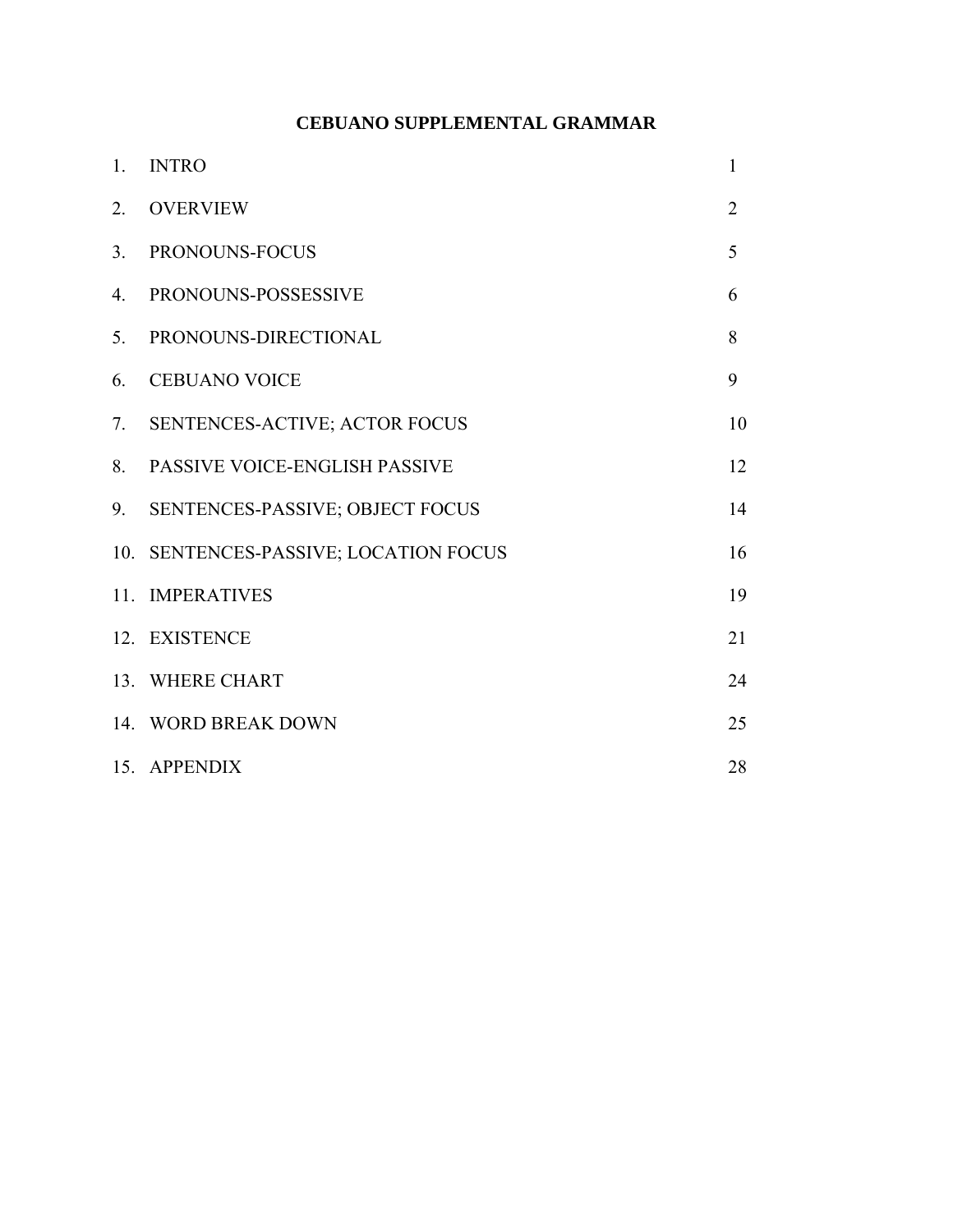## CEBUANO SUPPLEMENTAL GRAMMAR

## INTRODUCTION

The goal of this language supplement is to aid in the continued study of the Cebuano language in the mission field. It is an attempt to highlight patterns in the language that will allow missionaries to teach themselves the language in the field. The language training received in the MTC is a great start, but in order to be a more effective teacher of truth one most constantly improve his/her knowledge of both the gospel and the spoken language of the mission. The quality of training in the Cebuano language has consistently improved since it was first taught in the MTC. I hope that it will continue to improve, and if there are errors in this supplement that they will be fixed by those of you who strive to master the language of the Visayan people. Since this is just a supplement I will not spend much time on vocabulary or pronunciation. Please understand that a wide vocabulary and proper pronunciation are essential to becoming an effective speaker. But as there are comprehensive dictionaries already written and a pronunciation guide in the CLO, the focus of this supplement will be mainly a grammatical interpretation of the Cebuano language.

A few tips may be helpful in your mastering the Cebuano language:

- 1. Always remember that missionary work is a spiritual work! It is endowed with spiritual blessings. Those missionaries who approach learning the language in humility before the Lord and the people that they serve among will have their tongues loosed and their thoughts quickened.
- 2. Always listen to what is said by native speakers. Even if you can't understand what is said, resist the tendency to space off! Your mind will unconsciously record patterns that will surface later in your speaking. Understand that the Lord has his own time-frame for your learning the language, and that getting frustrated and discouraged just blocks the spirit's guidance.
- 3. Resist the temptation to rationalize that the Filipinos understand English. This will be a great hindrance to your learning the language and to your earning the respect of the Filipinos. Speak as much as possible. Only through speaking will you be able to perfect your language. As soon as you arrive in the Philippines…speak Cebuano. SYL is truly the fastest way to learn.
- 4. Don't be afraid to ask questions! Ask members, investigators, and other missionaries. The Lord teaches us through the questions we ask. Not all of your questions will be answered in the way you want. Ask it a different way. Once you learn to ask questions in a way understandable to Filipinos, you are definitely on your way to understanding the language. Remember to be humble.
- 5. Read out of the Cebuano scriptures as much as possible. Read out loud so you can hear yourself speak. This will help your pronunciation and listening comprehension. Practice reading slow! One of the biggest obstacles to non-native speakers is the tendency to speak way to fast. Even if your grammar is perfect you won't be understood if you rattle off Cebuano as fast as you speak English. Slow down your speaking and you will be amazed at how much more your audience will understand.

#### CEBUANO SUPPLEMENTAL GRAMMAR

#### **OVERVIEW**

 In English, sentences are the basic unit of speech. Each sentence can be broken down into elementary parts such as the subject, verb, and objects. Cebuano can also be broken down into these elementary parts. Because the roles and uses of these elementary parts in Cebuano do not exactly mirror English, we will rename them to help you remember their use in Cebuano.

| <b>Focus-</b> | the emphasis, or attention of the sentence | English:        |
|---------------|--------------------------------------------|-----------------|
| Object-       | what receives the action                   | Direct Object   |
| Location-     | where the action takes place               | Indirect Object |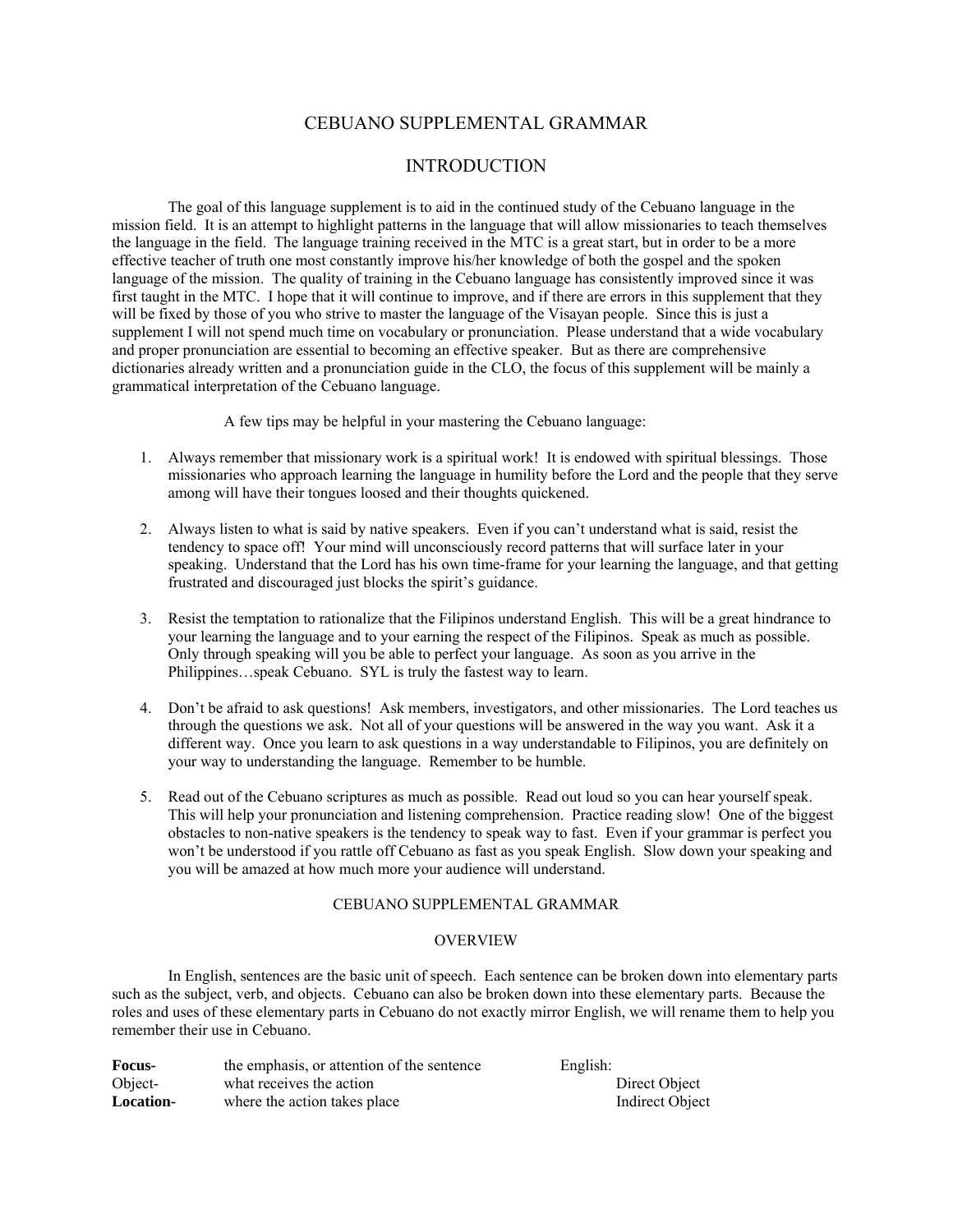| <b>Action-</b>    | what <i>is done</i> in the sentence       | Verb                               |
|-------------------|-------------------------------------------|------------------------------------|
| Actor-            | who/what performs the action              | Subject                            |
| Example:          | Nagkaon ang lalake og saging sa tindahan. | The boy ate a banana at the store. |
| Focus: (emphasis) | Ang lalake                                | The boy                            |
| Object: (what)    | og saging                                 | a banana                           |
| Location (where)  | sa tindahan                               | at the store                       |
| Action            | nagkaon                                   | ate                                |
| Actor (who)       | Ang lalake                                | The boy                            |

 The first three parts of a sentence: the subject and the two objects are always preceded in the sentence by a marker. A marker is a word in Cebuano that simply says that what follows it is the Focus (*ang*), Object (*og*), or Location (*sa*) of the sentence. This will be discussed in more detail later on in the supplement.

 The *focus* of the sentence is the most important part in being able to express your ideas in a way that is clear to others. It can be defined as the emphasis of the sentence, or *what the sentence is built around*. It is in essence what allows the listener to know whether you are most concerned with 1) who is doing the action in the sentence, 2) what is receiving the action of the sentence, or 3) where (to whom) the action is happening. So, three questions are used to determine where to put the focus of the sentence: who, what, and where. This short example may help.

I gave a book to him.

| Who gave?                                  | Actor    |        |
|--------------------------------------------|----------|--------|
| <b>What</b> was given?                     | Object   | a book |
| <b>Where</b> (to Whom) was the book given? | Location | to him |

There can only be one focus in a sentence that has a verb. As mentioned above, there are three questions that represent the parts of the sentence that can be focused on. Every focus is marked by an *ang* regardless of what part of the sentence it is, actor, object, or location. But, each part of speech has unique and individual verb conjugations that are used when that particular part of speech is focused on. Since the structure of a Cebuano sentence is built around the focus, and the verb conjugations depend on that focus, there can be only one focus in the sentence in order for the sentence to make sense. That is why more than one focus in a sentence confuses the listener as to what exactly you are talking about. For example, in the sentence:

The dog ate a fish.

 Nagkaon **ang** iro **ang** isda. (**wrong**-2 focuses) Nagkaon **ang** iro og isda. (**correct**-only 1 focus)

 In Cebuano, if both the dog and the fish were marked as the focus of the sentence, the listener would just have to assume that the dog was what was eating the fish and not vice versa. They would not be able to tell from the sentence alone. If though, only the dog was marked as the Focus, and the fish was marked as the object, then it would be obvious what was happening in the sentence.

 There are sentences in Cebuano that do in fact have more than one *ang* in them, but they do not contain a verb. These sentences are called Identification sentences. That simply implies that the nouns in the sentence identify each other, or are equivalent to each other. It further implies that the two *angs* in the sentence actually mark the same focus.

Examples:

**Ako Si** Elder Farley **I** am Elder Farley **Si** JesuKristo mao **ang** atong Manluluwas Jesus Christ is our savior

 These sentences use two *angs, ako* and *si* in the first example and *si* and *ang* in the second example. First, you can see that there isn't an action verb in either of these sentences. There is no interaction between the parts of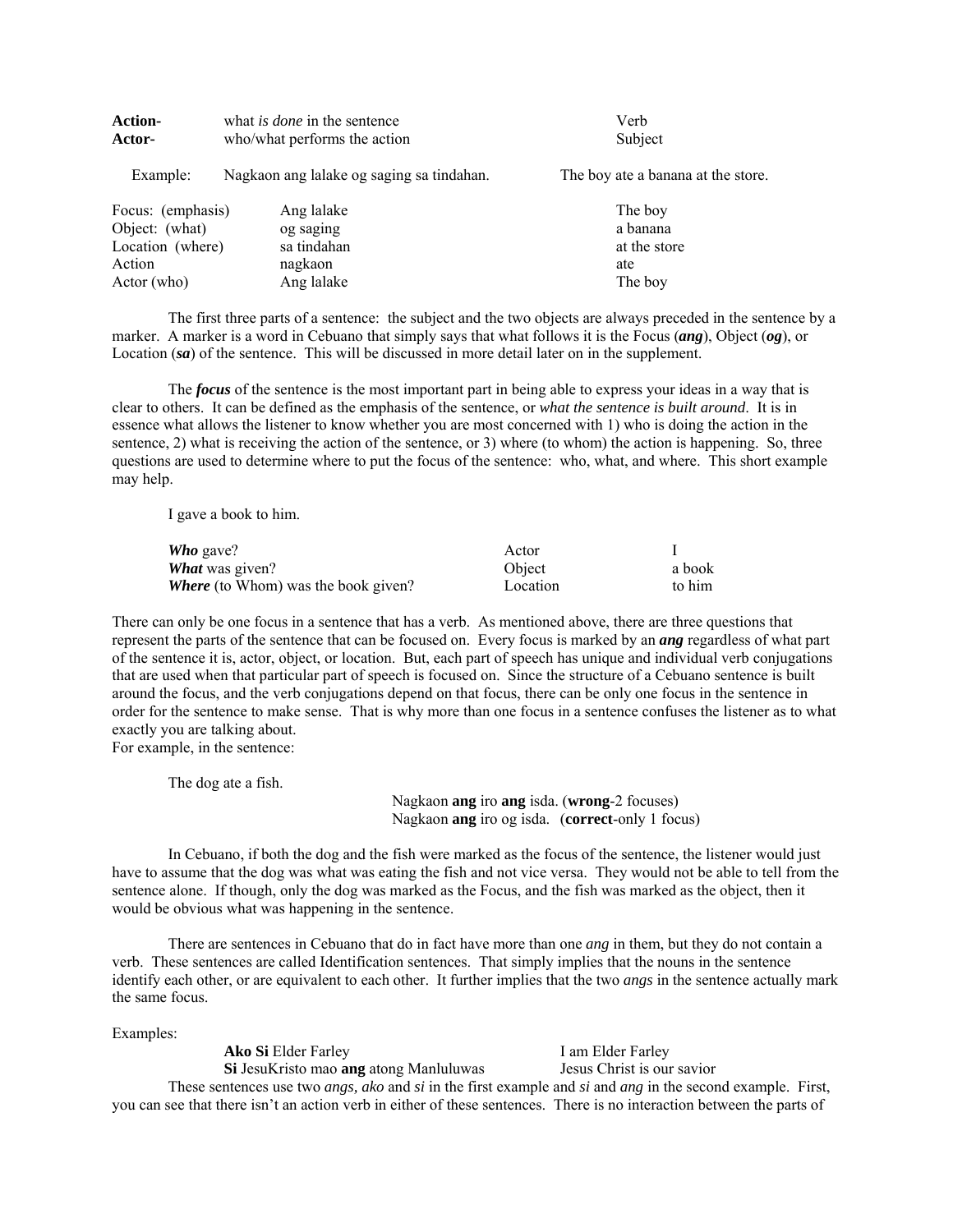the sentences, and therefore, no confusion as to what is happening. Second, both of the *angs* in the sentences actually mark the same thing. I, in the first sentence, is the same thing as Elder Farley. Jesus Christ, in the second sentence, is the same as the savior. They are identical subjects. Technically, these sentences are formed using the Cebuano identifier, mao. *Mao* implies that the ideas/words on either side of it are equal and the same. It is much like the equal sign in math. Whatever is on one side of the equal sign must be equivalent to what is on the other side. In Cebuano, that means if there is an *ang* on one side of mao then there must be an *ang* on the other side of it as well. That is, of course, an *ang* or any of its equivalents (*ako* is an *ang* equivalent and will be explained shortly).

 In order for something to be the focus of a sentence, it must meet certain qualifications. These qualifications include:

- 1. It must be specific. It can't be a general object or idea.
- 2. Everything in the sentence must directly describes or modify it.
- 3. In conversation, it must be the topic of the discussion.
- 4. In response to a question, it must be the answer to that question.

As you have now noticed, the sentence order in Cebuano is different than the sentence order in English. Because Cebuano depends on markers to identify the focus and the other parts of the sentence, it does not have a rigid sentence structure. Commonly though, the action of the sentence comes first followed by the actor, the object, and the location. As we discussed earlier, the focus of the sentence can be placed on the actor, object, or location depending on what message the sentence is delivering. This in itself allows for variations in sentence order/structure. The focus though will always be marked by *ang* or an *ang equivalent.*

Example:

| Action  | <b>Actor</b> (Focus) | <b>Object</b> | Location    |
|---------|----------------------|---------------|-------------|
| Nagkaon | ang lalake           | og saging     | sa tindahan |
| Nagkaon | ang iro              | og isda       |             |

 Now, let's take a closer look at the markers. Each major part of a Cebuano sentence must be marked with the exception of the verb, which is usually conjugated. The actor is unique because it does not have its own marker. It is only marked as to whether it is focus or nonfocus. If the markers are forgotten or left out of the sentence, then the listener may easily become confused as to what is being said.

| Markers: | <b>Focus</b> | Object     | Location   | <b>Existence</b>  |
|----------|--------------|------------|------------|-------------------|
|          | Ang          | Og         | sa         | $\mathbf{\Omega}$ |
|          | Ang pronoun  | Og pronoun | Sa pronoun |                   |
|          | Si           | Ni         | Kang       |                   |

 It is important to note that although here the object is marked by *og,* it can also be marked by *sa. Sa,*when used as an object marker, is equivalent to the English definite article *the*. In this supplement, if an object is marked by *sa* then the object will be referred to as a specific object. When *og* is used to mark an object it is equivalent to the English indefinite article *a,* and the object will be referred to as non-specific. The English quantifiers *any* and *some* are also equivalent to the Cebuano non-specific marker *og*. Further, objects that aren't preceded by an English article are also treated as non-specific and are marked by *og*. Examples of this are: *a* dog; *some* dog; *any* dog, or dog.

 The existence marker *'y* seems as though it serves as *ang* or *og* depending on what is needed in the sentence. But there is a more correct explanation of its abilities and usage. It will be discussed later in more detail. In the bottom row are the name markers. They are only used to mark peoples' names. The names of places or things are marked by *sa.*

 Before moving on to the pronouns, it is important to know how to use the Cebuano linker *nga*. The purpose of *nga* is to bind ideas together and join descriptive words to what they describe. Here are a few examples of how *nga* is used.

| Ang taas <b>nga</b> missionario | The tall missionary |
|---------------------------------|---------------------|
| Ang maayo'ng adlaw              | The good day        |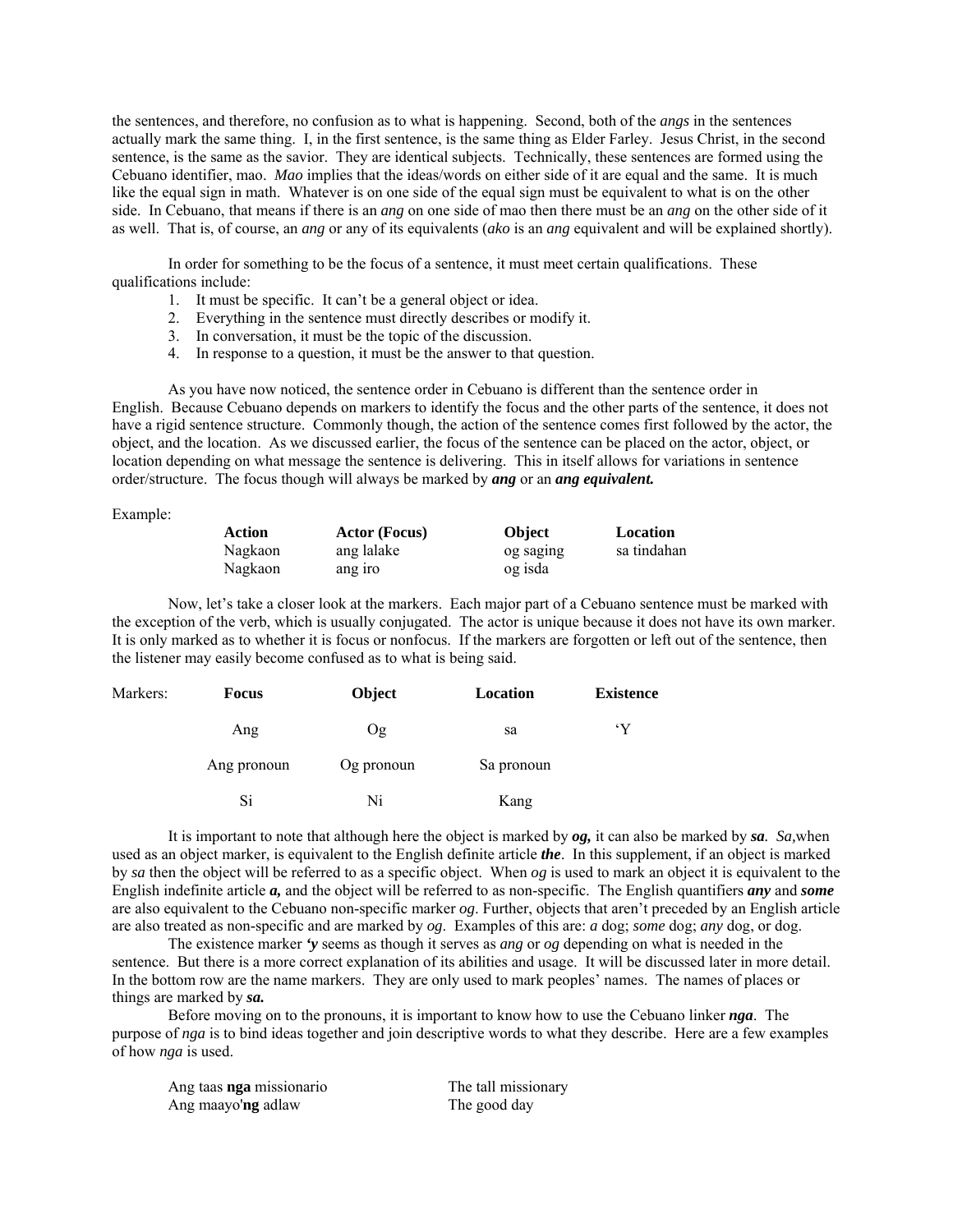| Ang gamay'ng bata                          | The small baby                        |
|--------------------------------------------|---------------------------------------|
| Nasayud ako <b>nga</b> tinuod ang simbahan | I know <b>that</b> the church is true |

*Nga* is put in between the adjective (descriptive word) and the noun that it describes. When the adjective ends in a vowel, then *nga* is contracted onto the end of the adjective and the ending *a* is dropped. *Nga* also contracts onto words ending in *w* and *y* since they are vowel-like.

*Nga* must be placed between adjectives and nouns for them to become coherent ideas. It is also placed between ideas to link them together. So, *nga* is also the conjugation, *that.* In the above example, the idea, *I know,* is linked with what I know, *the church is true.* In summary, although *nga* is not a marker, it is used as a linker in a number of different contexts.

## CEBUANO SUPPLEMENTAL GRAMMAR

## PRONOUNS - FOCUS

 Just like English, Cebuano has three sets of pronouns. These pronouns are important building blocks to creating sentences and speaking the Cebuano language. They must be memorized before you can get anywhere with your language learning. Learning these pronouns should be a first priority. The first set of pronouns are called *Focus (Ang) pronouns.* The pronouns are as follows:

| Ako  | 'ko |                |
|------|-----|----------------|
| Ikaw | ka  | You            |
| Siya |     | He, She        |
| Kami | 'mi | We (exclusive) |
| Kita | 'ta | We (inclusive) |
| Kamo | 'mo | You (plural)   |
| Sila |     | They           |
|      |     |                |

 The first column of Cebuano pronouns is the formal or long form. The second column is the short form, if there is a short form. You will notice that *siya* and *sila* don't have a short form. All of the long and short forms are pretty much interchangeable. *Ikaw* is an exception because it is usually only used to start a sentence and is seldom used within the sentence. One other stipulation on the interchangeablity of the long and short forms of the pronouns is that you should never start a sentence with the short form of a pronoun. Here is an example of how to use *ikaw* and *ka.*

#### Example:

 **Ikaw** kono ang moadto sa tindahan. Moadto kono **ka** sa tindahan.

Note: *kono* means he said, or she said. It is used when you are relating information that has been told to you by others.

*Exclusive* and *inclusive* have reference to whether or not the listener is part of the *we* in the sentence. The *exclusive we* is used when you are telling someone about something that was done by you and others. The *inclusive we* is used when you are talking to someone who participated in the action of the sentence with you.

 There are four other focus pronouns called Demonstratives. Demonstrative is just a title for the *this* and *that* pronouns. *This* refers to something closer to you than who you are talking to. *That* refers to something closer to whom you are speaking to than to you, and in Cebuano it is usually something that is in sight. Also, in Cebuano there are two additional demonstrative pronouns. These two pronouns add more description to the relative distance of *this* and *that.* The first is used to denote something right by or at the speaker rather than just closer to him than the listener. It means *this right here.* The second is used to denote something far from both the speaker and the listener and not necessarily in sight. It means *that way over there.*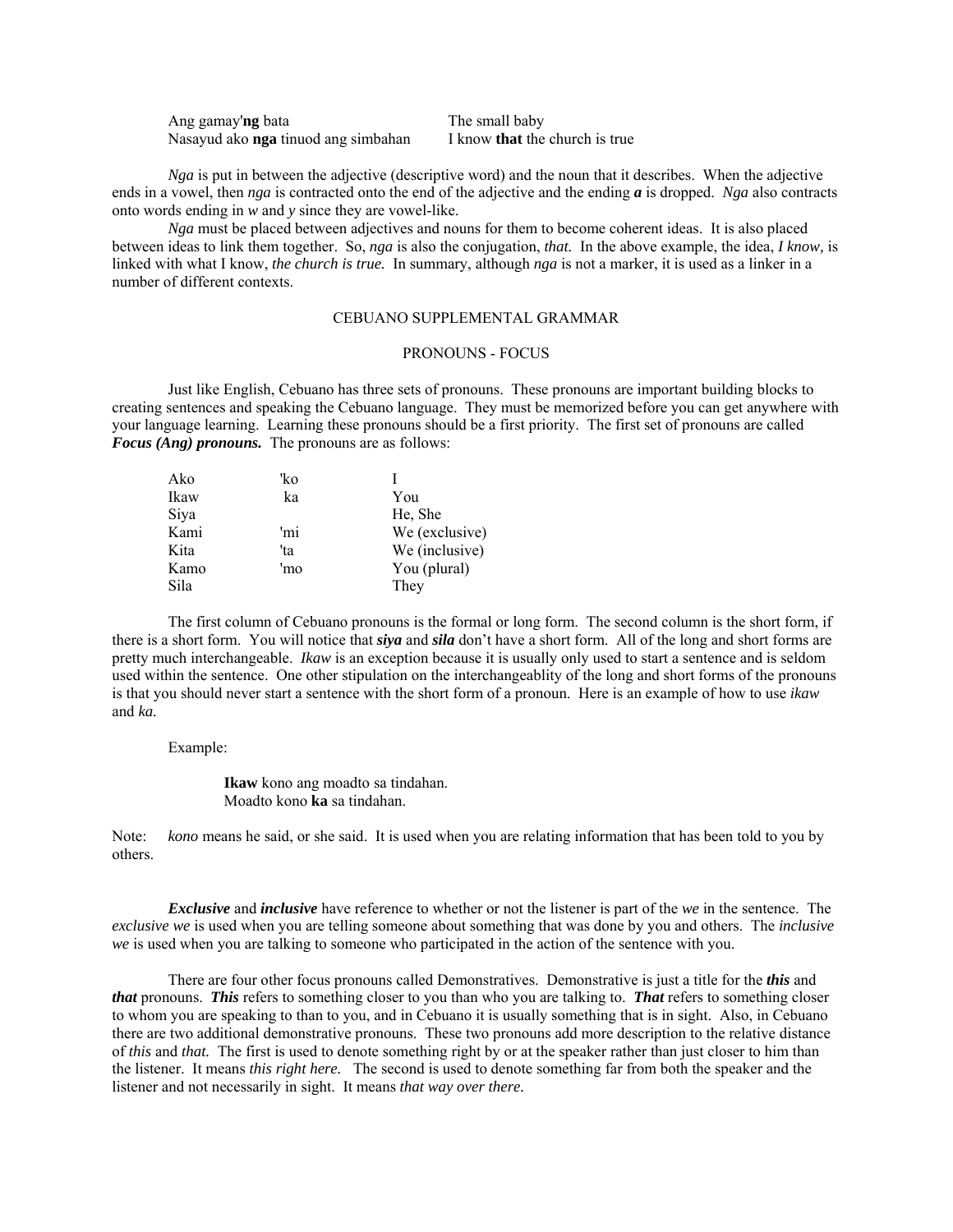| Kiri  | 'ri | This (right here) |
|-------|-----|-------------------|
| Kini  | 'ni | <b>This</b>       |
| Kana  | 'na | That              |
| Kadto | 'to | That (far away)   |

 These four demonstratives also have formal/long forms and short forms. Just like the other pronouns, the short forms of the demonstratives can't be used to start out a sentence. The formal form must be used to start out sentences.

## CEBUANO SUPPLEMENTAL GRAMMAR

## PRONOUNS - POSSESSIVE

 The second set of pronouns is called the *Possessive (Og) pronouns.* There are two variations to these pronoun roots. Both variations have the same meaning, but are placed in a different location in the sentence. The following are the set of pronouns used for showing possession of an object.

| Root | <b>English</b>   |
|------|------------------|
| Ako  | Mine             |
| Imo  | Yours            |
| Iya  | His, Hers        |
| Amo  | Ours (exclusive) |
| Ato  | Ours (inclusive) |
| Inyo | Yours $(pl.)$    |
| Ila  | <b>Theirs</b>    |
|      |                  |

The first variation of the possessive pronouns is formed by combining the root with the linker, *nga.* This is done because it links the pronoun to the object or verb that follows it.

| <b>Root</b> |                    | Linker |     | <b>Variation 1</b> | English         |
|-------------|--------------------|--------|-----|--------------------|-----------------|
| Ako         | $\pm$              | nga    | =   | Akong              | My              |
| Imo         | $\hspace{0.1mm} +$ | nga    | $=$ | Imong              | Your            |
| Iya         | $^{+}$             | nga    | $=$ | Iyang              | His, Her        |
| Amo         | $\hspace{0.1mm} +$ | nga    |     | Among              | Our (exclusive) |
| Ato         | $\hspace{0.1mm} +$ | nga    |     | Atong              | Our (inclusive) |
| Inyo        | $\hspace{0.1mm} +$ | nga    | $=$ | Inyong             | Your $(pl.)$    |
| <b>Ila</b>  | $^{+}$             | nga    | $=$ | Ilang              | Their           |

Possessive Pronoun  $1 + Noun = Akong kwarta$ , Among balay, etc.

 This variation of the possessive pronoun is always placed directly before the verb or object being possessed in the sentence. The only exception to this is the word *mga* which is the Cebuano pluralizer and which comes between the pronoun and the object being described.

The second variation of the possessive pronoun is formed by adding an *n* to the front of the pronoun root. It is placed after the verb or object that is being possessed in the sentence. The **n** carries the meaning of in this construction.

| $\overline{Of}$ | Root |     | <b>Variation 2</b> |
|-----------------|------|-----|--------------------|
| $N+$            | Ako  | $=$ | Nako               |
| $N+$            | Imo  | $=$ | Nimo               |
| $N+$            | Iya  | $=$ | Niya               |
| $N+$            | Amo  | $=$ | Namo               |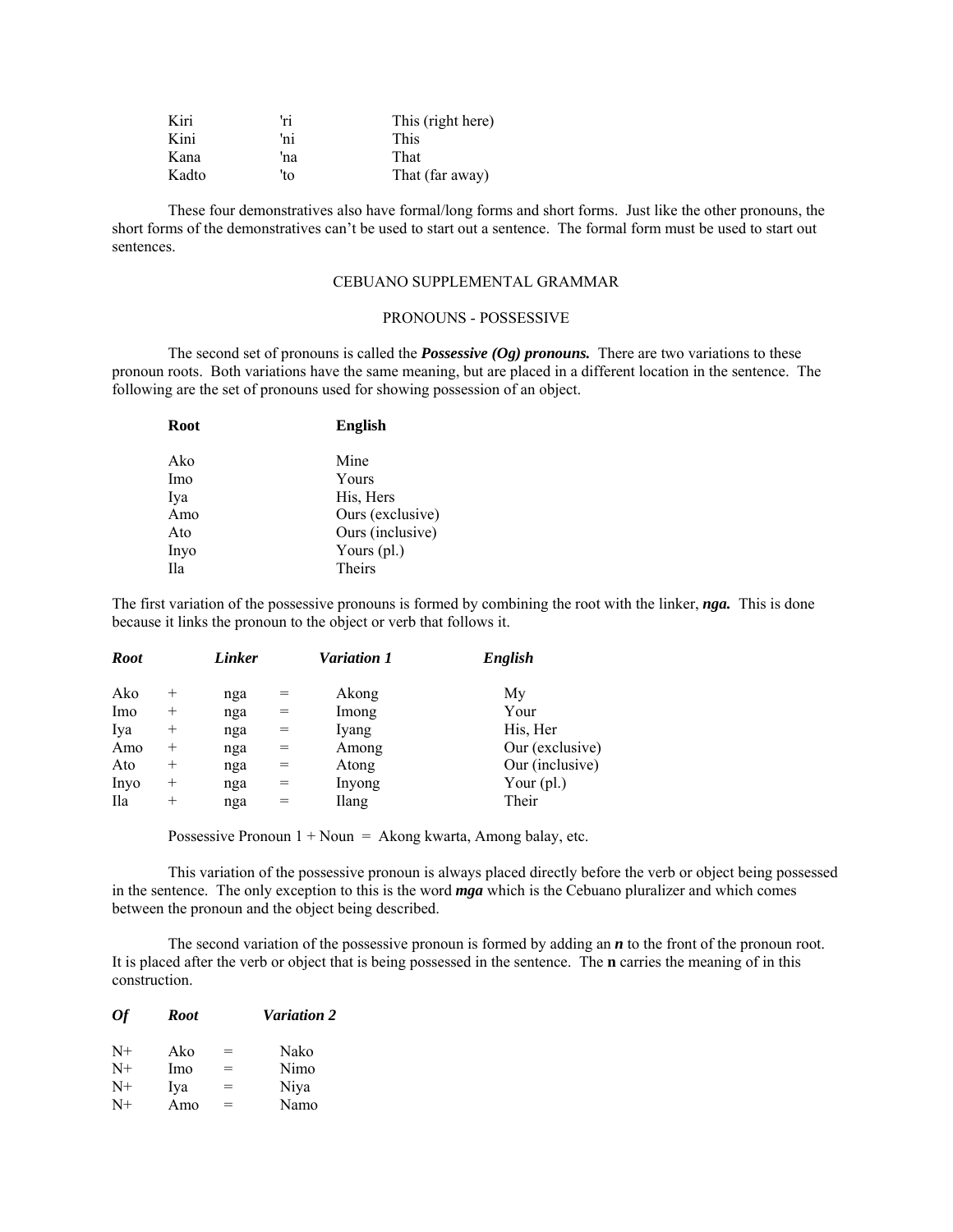| $N+$ | Ato  | = | Nato  |
|------|------|---|-------|
| $N+$ | Inyo | = | Ninyo |
| $N+$ | Ila  | = | Nila  |

Noun + Possessive Pronoun  $2 =$  Kwarta nako, Balay namo, etc.

A few complete sentences using both variations of the possessive pronouns are as follows:

 Kini ang **akong** balay. Sila ang **akong mga** higala. Kini ang balay **nako**. Sila ang mga higala **nako**.

There are also four demonstrative  $(Og)$  pronouns. Unlike the other  $Og$  pronouns, these demonstratives do not show possession. They do though coincide with the demonstrative focus *(ang)* pronouns, and also mean this (right here), this, that, and that (far away).

| Niari  | 'ari  | This (right here) |
|--------|-------|-------------------|
| Niini  | 'ani  | <b>This</b>       |
| Niana  | 'ana  | That              |
| Niadto | 'adto | That (far away)   |

 The short forms of these pronouns follow the same rule as the other short forms; that is the short form cannot be used to start out a sentence. The long form must be used if the pronoun is the first thing in the sentence. Note: *Niiri* and '*iri* can also be used in place of *Niari* and '*ari* but are not as common.

#### CEBUANO SUPPLEMENTAL GRAMMAR

#### PRONOUNS - DIRECTIONAL

 The last set of pronouns is called the *Directional (Sa) pronouns*. There are also two variations of these pronouns, but the usage and the meaning of the two variations are the same. They are used interchangeably in common speech. The first variation is formed by adding *ka* to the second variation of the possessive pronouns. Because these are directional pronouns, they can be interpreted as meaning to…so and so. Often this variation of the directional pronoun will be shortened by leavning the *ka* off. Even though it will appear like the possessive pronoun, its location and use in the sentence is distinguishable. It will always imply a direction of action and will not directly precede or follow a verb.

| Ka | $^{+}$ | Nako  | $=$ | Kanako  | (to) | Me             |
|----|--------|-------|-----|---------|------|----------------|
| Ka | $^{+}$ | Nimo  | $=$ | Kanimo  | (to) | You            |
| Ka | $^{+}$ | Niva  | $=$ | Kaniya  | (to) | Him/Her        |
| Ka | $^{+}$ | Namo  | $=$ | Kanamo  | (to) | Us (exclusive) |
| Ka | $^{+}$ | Nato  | $=$ | Kanato  | (to) | Us (inclusive) |
| Ka | $^{+}$ | Ninyo | $=$ | Kaninyo | (to) | You (plural)   |
| Ka | $^{+}$ | Nila  | $=$ | Kanila  | (to) | Them           |

The second variation of the directional pronouns is formed by putting *sa* before the pronoun root. Again, these pronouns literaaly mean to…so and so.

| Sa | $^+$ | Ako  | $=$ | Sa ako  | (to) | Me             |
|----|------|------|-----|---------|------|----------------|
| Sa | $+$  | Imo  | $=$ | Sa imo  | (to) | You            |
| Sa |      | lya  | $=$ | Sa iya  | (to) | Him/Her        |
| Sa |      | Amo  | $=$ | Sa amo  | (to) | Us (exclusive) |
| Sa |      | Ato  | $=$ | Sa ato  | (to) | Us (inclusive) |
| Sa |      | Inyo | $=$ | Sa inyo | (to) | You (plural)   |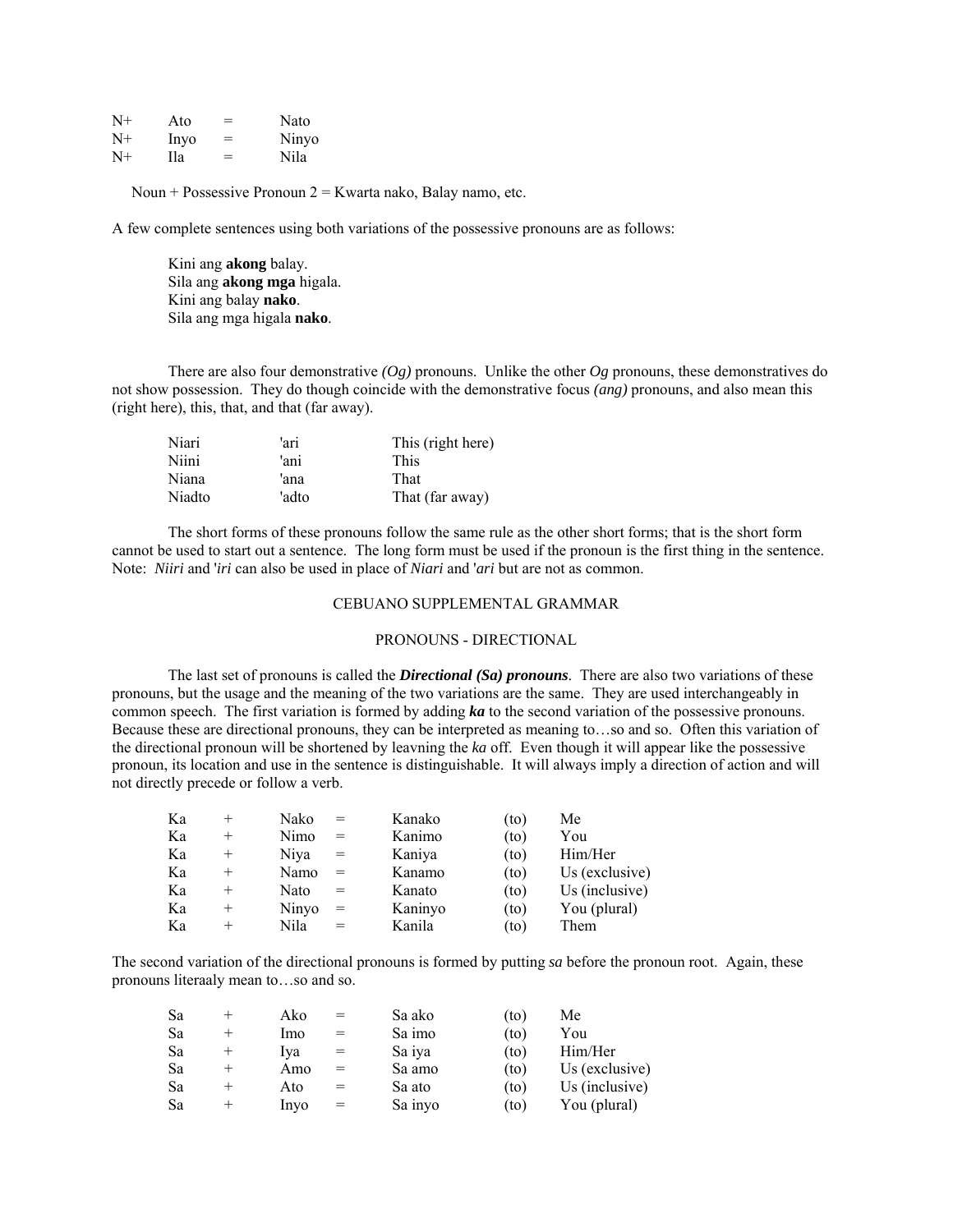$Sa + Ila = Sa$  ila (to) Them

Note: This second variation of directional pronouns were not originally part of the Cebuano language, but have been borrowed from other Philippine languages. They are now extensively used and are understood by all Cebuano speakers. They are just as commonly used as the first variation of directional pronouns.

Here is a quick example of a sentence using the Directional pronouns:

 Ihatag kini'ng libro **kaniya.** Ihatag kini'ng libro **sa iya.**

The demonstrative *Sa* pronouns are the same as the *Og* demonstrative pronouns. These two sets of pronouns are called non-focus demonstratives simple meaning that they are not the focus of the sentence.

| Niari  | 'ari  | This (right here) |
|--------|-------|-------------------|
| Niini  | 'ani  | <b>This</b>       |
| Niana  | 'ana  | That              |
| Niadto | 'adto | That (far away)   |

## CEBUANO SUPPLEMENTAL GRAMMAR

#### CEBUANO VOICE

 There are technically two types of verb structures or voice in the Cebuano language. They are called Active and Passive voice respectively. Sentences in which the *Focus* is the *Actor* are termed '**Active**'. In Cebuano, this called the *Active Voice.* Sentences in which the *Focus* is the *Object* or *Location* are termed '**Passive**'. In Cebuano, this is called *Passive voice.* In short, the voice of the sentence is determined by what basic part of the sentence is the Focus.

 The situation and speaker determine what the Focus of the sentence is by what basic part they consider to be the emphasis of the sentence. Remember the four stipulations of focus listed earlier in the supplement. It is also important to note that the speaker does not determine the Actor of the sentence. The sentence itself, or rather the situation being described by the sentence, determines the Actor. For example, consider these sentences.

English: I taught a discussion to Gina

| Active: Nagtudlo <b>ako</b> og hisgutanan kang Gina | Actor Focus           |
|-----------------------------------------------------|-----------------------|
| Passive: Gitudlo nako ang hisgutanan kang Gina      | Object Focus          |
| Passive: Gitudloan nako si Gina og hisgutanan       | <b>Location Focus</b> |

 In the examples, the Focus is underlined, and the Actor is in bold type. Although the Focus in the sentences changes from one basic part to another, the Actor never changes. Or in other words, *I* always taught the discussion regardless of what the focus was.

 Because there are two types of voice in the Cebuano language, there are also two sets of actors. The first set of actors are called the *Focus actors* and the second set are called the *Non-focus actors.* These two sets are needed because in active voice the focus is the actor of the sentence. It must be marked by the *ang,* or a focus pronoun. Yet in passive voice the actor is no longer the focus of the sentence and cannot be marked by *ang* or the focus pronouns. It must be marked by a non-focus marker or a non-focus pronoun. That way the true focus of the sentence won't be confused with the actor of the sentence.

#### **Focus actors** Non-focus actors

| Ako<br>Ikaw<br>Siva<br>Kami | You<br>He/She<br>We (exclusive) | Nako, Akong<br>Nimo, Imong<br>Niya, Iyang<br>Namo, Among | You<br>He/She<br>We (exclusive) |
|-----------------------------|---------------------------------|----------------------------------------------------------|---------------------------------|
| Kita                        | We (inclusive)                  | Nato, Atong                                              | We (inclusive)                  |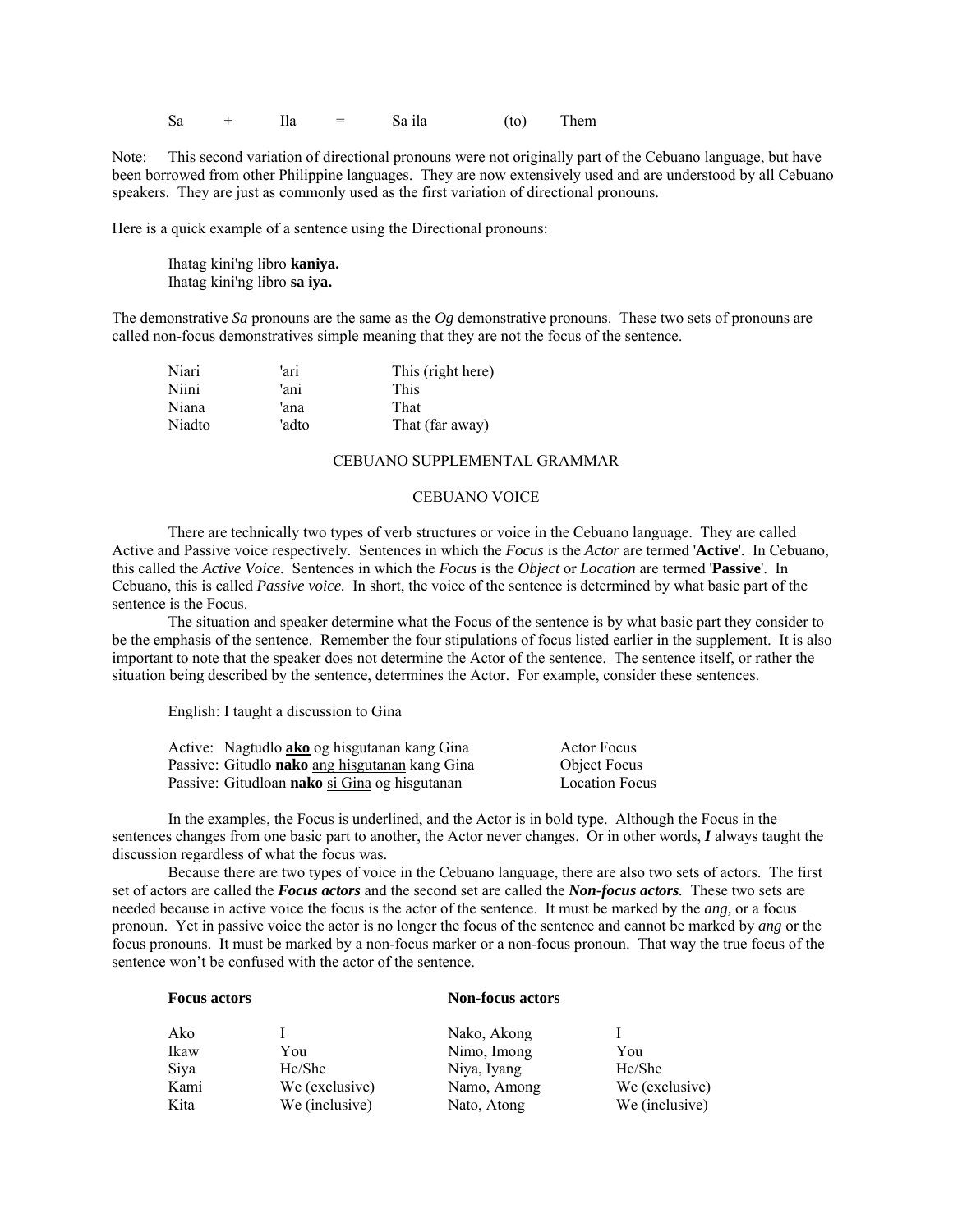| Kamo      | You (plural) | Ninyo, Inyong | You (plural) |
|-----------|--------------|---------------|--------------|
| Sila      | They         | Nila, Ilang   | They         |
| Ang<br>Si |              | Sa<br>Ni      |              |

 The focus actors are the same as the focus pronouns, and the non-focus actors are the equivalent of the possessive pronouns. The non-focus actors follow the same patterns as the possessive pronouns in that the *Nvariation* directly follows the verb, and the *-ng variation* directly precedes the verb. If the actor is not a pronoun, then it is marked by either the focus/non-focus marker *(ang, sa)* or focus/non-focus proper name marker (*si, ni)* depending on whether it is a person's name of not. Due to Cebuano sentence structure, (VAOL) the N-variation non focus actors will generally be used in normal sentence construction is order to allow the verb to come first in the sentence.

 It takes a certain amount of experience with the language before one can easily determine whether a sentence should be Active or Passive. One way to determine what voice best expresses the idea of a sentence is to consider what 'question' is answered by the sentence, or what part of speech is the sentence built around. For example, the question *Who* is answered in Active Voice where the Actor is the *Who* and the Focus of the sentence. The question *What* is answered in Passive Voice **(Object Focus)** where the Object is the *What* and the Focus of the sentence. And last, the question *Where (to Whom)* is also answered in Passive Voice **(Location Focus)** where the Location is the *Where* or *Whom* and the Focus of the sentence.

## ACTIVE VOICE - ACTOR FOCUS

## CONJUGATIONS

|            | Tense:   | <b>Future</b>                                                                                                                                | <b>Present</b>                                                                | Past      |
|------------|----------|----------------------------------------------------------------------------------------------------------------------------------------------|-------------------------------------------------------------------------------|-----------|
|            |          | $Mo-$                                                                                                                                        |                                                                               | $Ni-/Mi-$ |
|            |          | Mag-                                                                                                                                         | Nag-                                                                          | Nag-      |
|            |          | Maga-                                                                                                                                        |                                                                               | Naga-     |
|            |          | Maka-                                                                                                                                        |                                                                               | Naka-     |
| $Mo-$      | 1)       | absolute future, will happen sometime in the future but does not have to<br>have a specific time attached.                                   |                                                                               |           |
|            | 2)       | used for future actions that are planned.                                                                                                    |                                                                               |           |
|            | 3)       | used for habitual actions.                                                                                                                   |                                                                               |           |
| Mag--      | 1)       | interactive events where more than one person is involved in the action.                                                                     |                                                                               |           |
|            | 2)       |                                                                                                                                              | future events that are progressive, do not start and finish at the same time. |           |
|            | 3)       | immediate future, about to happen.                                                                                                           |                                                                               |           |
| Maga--     | 1)       | future durational, the action is not completed immediately, but lasts for a<br>while.                                                        |                                                                               |           |
| Maka--     | 1)<br>2) | future ability, it is possible for the action to happen, or you are able to perform it.<br>accidental action, was not planned or intentional |                                                                               |           |
| Nag--      | 1)       | present action, something that is happening right now, or is not yet finished.                                                               |                                                                               |           |
|            | 2)       | past action, something that was started and just finished.                                                                                   |                                                                               |           |
|            | 3)       | interactive events where more that one person is involved in the action.                                                                     |                                                                               |           |
| $Ni/Mi$ -- | 1)       |                                                                                                                                              | absolute past, has happened or is completely finished.                        |           |
|            | 2)       |                                                                                                                                              | action that was started and completed at the same time.                       |           |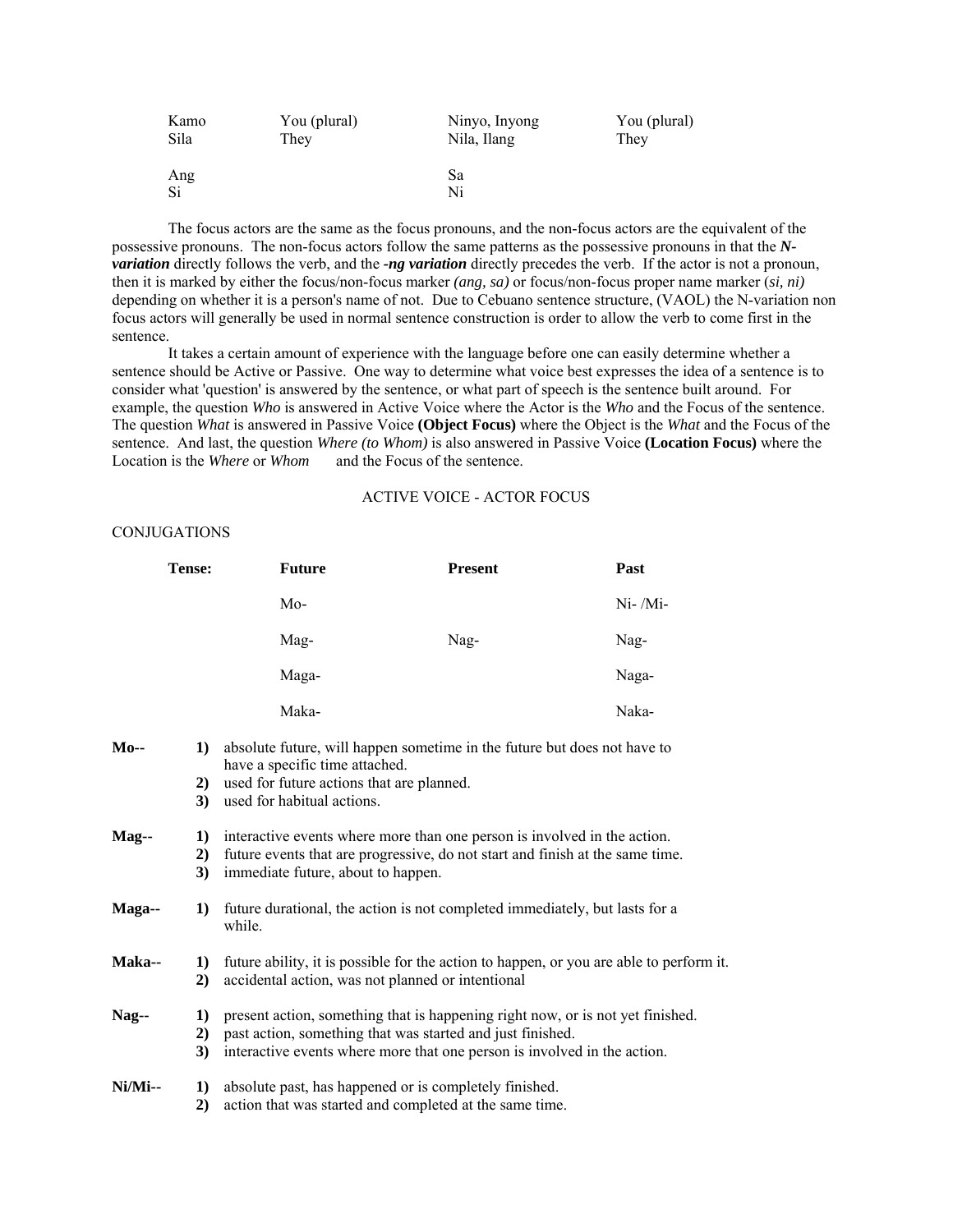|               | 3) | used in narrations                                                                                                                                          |
|---------------|----|-------------------------------------------------------------------------------------------------------------------------------------------------------------|
| Naga--        | 2) | past durational, the action is not completed immediately, but lasts for a while.<br>ongoing action, can start in the past and continue on into the present. |
| <b>Naka--</b> | 2) | past ability, was possible for action to happen, or you were able to perform it.<br>accidental action, was not planned or intentional                       |

 An active voice sentence is any sentence in which the actor is the focus of the sentence. The emphasis of the sentence is on *who* is doing the action. So, the actor is marked with an *ang, ang pronoun* or the *ang name marker, Si.* One of the above conjugations will be attached to the verb depending on the tense of the sentence. To make a simple active sentence you must have a focus, an actor, and an action. **Each complete Cebuano sentence must have a focus.** Remember though that the focus and the actor will be the same thing in all active sentences. Most active sentences will also have an object and location as well.

| Example:           | Nagtudlo ako                | I taught. |
|--------------------|-----------------------------|-----------|
| Action<br>Nagtudlo | <b>Actor</b> (Focus)<br>ako |           |

Example: Nagtudlo ako og hisgutanan kang Gina. I taught a discussion to Gina.

| Action   | <b>Actor (Focus)</b> | <b>Object</b> | Location   |
|----------|----------------------|---------------|------------|
| Nagtudlo | ako                  | og hisgutanan | kang Gina. |

The steps to making an active sentence:

**1)** decide what tense the sentence is; future, present, or past.

**2)** decide the type of action; interactive, absolute, etc. Choose the corresponding conjugation.

- **3)** mark the focus/actor with *ang* or an *ang* equivalent.
- **4)** fill in the rest of the sentence, marking the object and/or location with their individual markers.

Note: The markers are:

| Focus       | Object     | Location   | Existence |
|-------------|------------|------------|-----------|
| Ang         | Og, Sa     | Sa         |           |
| Ang pronoun | Og pronoun | Sa pronoun |           |
|             |            | Kang       |           |

#### CEBUANO SUPPLEMENTAL GRAMMAR

### PASSIVE VOICE

 A Passive sentence is any sentence where the actor is not the Focus. As we have discussed earlier, there are two types of passive sentences. These two types of sentences have reference to the part of the sentence that is the Focus, and are called Object Focus and Location Focus respectively. They can also be called Direct (Object) and Indirect (Location) Passive referring to the direct and indirect object of a sentence.

 Remember that the direct object is 'what' is acted upon in the sentence. For simplicity, we will refer to the direct object as the Object. The indirect object is what receives the direct object or its action. Often times it is *to Whom* the action happens, or the Location.

 As a general rule, the structure of a Passive sentence imitates closely the structure of an Active sentence. The Action is first, followed by the actor, then the Focus (whether it is the object or the location) and last, whatever part is left (object or location). VAOL.

Example: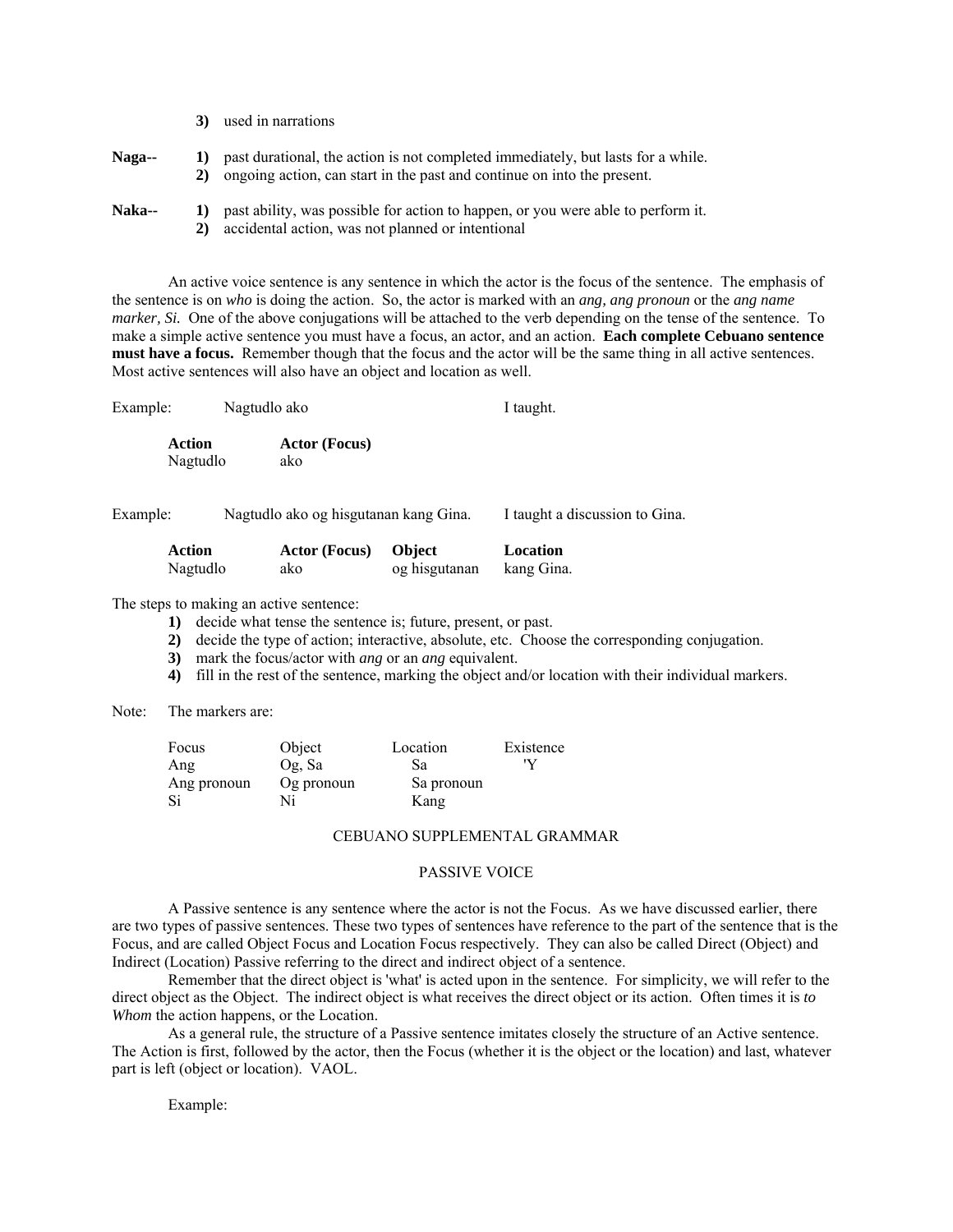Nagtudlo ako og hisgutanan sa mga imbestigator. I taught a discussion to the investigators.

What was taught? **a discussion.** 

So, a discussion is the object/direct object.

Object Focus: Gitudlo nako **Ang hisgutanan** ngadto sa mga imbestigator.

Where, or to whom was the discussion taught? to the **investigators.** So, the investigators are the location/indirect object.

Location Focus: Gitudloan nako **Ang mga imbestigator** og hisgutanan.

## ENGLISH PASSIVE VOICE

 Oftentimes, when we think of passive voice sentences, we think of complex sentences that for the most part are excluded from common conversations. Sentences like the car was driven by the man, etc. The following sentences are examples of these types of passive sentences that also have the Cebuano concept of focus integrated into them. The focuses of the sentences are in bold for easy identification. Example:

| I gave him the book                    | ΑF | Who            |
|----------------------------------------|----|----------------|
| <b>The book</b> was given to him by me | OF | What           |
| <b>He</b> was given the book by me     | LF | Where/ to Whom |

 These sentences are not exactly what we mean when we talk of passive voice in Cebuano. We are only concerned with the movement of the focus. The following example is how the same sentences would be worded in both Cebuano and traditional English while maintaining the same focus shift as the previous example.

| I gave him the book           | AF | Who            |
|-------------------------------|----|----------------|
| I gave him the book           | OF | What           |
| I gave the book to <b>him</b> | LF | Where/ to Whom |

 To see this, just ask yourself the three questions. 1) Who gave him the book? **I** gave him the book. 2) What did you give him? I gave him **the book**. 3) To whom did you give the book? I gave the book **to him**.

#### CEBUANO SUPPLEMENTAL GRAMMAR

Notice in the last two sentences how **the book** and (**to**) **him** switch places depending on the question asked. Each question redirected the focus in a simple common conversational way. That is exactly what is meant by passive voice in Cebuano.

 Now, let's look at another example. This example will show how to work with a sentence in which the location is a place instead of a person. Hopefully it will demonstrate why it is so unusual to focus on a place in Cebuano. Consider the example:

| I ate the rice at the store                  | АF | <b>Who</b> |
|----------------------------------------------|----|------------|
| <b>The rice</b> was eaten by me at the store | OF | What       |
| At the store, I ate the rice                 |    |            |

You can see from the last sentence that the *place* where the rice was eating is just added information. It is a prepositional phrase that can be freely moved about in the sentence without changing the meaning of the sentence. This is your clue that the *place* can't be the focus of your sentence. It is not what the whole sentence is built around if it can be moved around and even taken out without changing what was done. This becomes clear again when you translate this sentence into Cebuano and try to focus on the *place.* You can say that the store was equal to the place where you ate the rice, but the focus will still inevitably be you or the rice.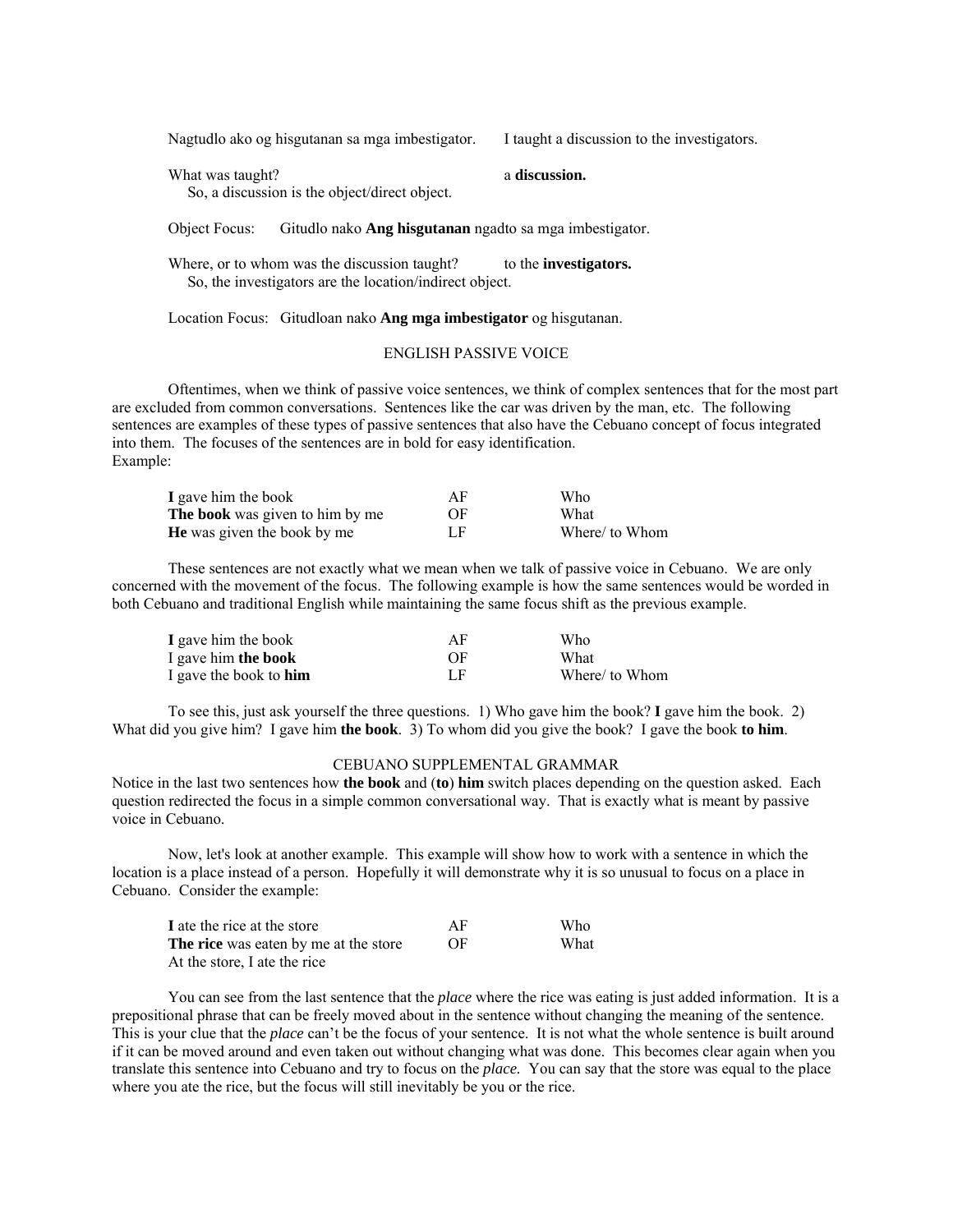## Example:

 Ang tindahan mao'y lugar diin **nagkaon ako sa kan-on.** As you can see, ako is still the focus of the sentence.

 Ang tindahan mao'y lugar diin **gikaon nako ang kan-on.** As you can see, the rice is now the focus of the sentence.

 A simple explanation for why it isn't possible to focus on the store, or a place, in Cebuano is simply that communication is about interaction and the trading of information. It is impossible to interact with a place due to the fact that once you begin interacting with it, it is no longer a place but an object. Even if you eat rice at the store, it is the rice and you that interact…never the store and you. You can open the door to the store, but the door is then an object. You can buy something at the store, but you are buying an object…interacting with it and the cashier. You may buy the store…but then the store is a \_\_\_\_\_\_? Yep…an object! For this reason, Locations are only focused on in Cebuano if they are people…to *Whom (Where)* something happens.

Anyway, back to our discussion about the rice.

| I ate the rice at the store        | AF | Who  |
|------------------------------------|----|------|
| I ate <b>the rice</b> at the store | OF | What |

 So, this last example of eating rice at the store only gives you two choices for focus just like in Cebuano. In these examples, Cebuano and English passive voice seem to accomplish the same goal. Too often we equate Cebuano passive voice with the true passive that is not normally spoken in English. This makes learning Cebuano passive much harder than it really is. All Cebuano passive does is reorganize the focus of the sentence.

## CEBUANO SUPPLEMENTAL GRAMMAR

#### OBJECT FOCUS (PASSIVE)

#### **CONJUGATIONS**

|                 |                | <b>Tense</b> | <b>Future</b>                                                                                                                                                                                                                                                                            |  | <b>Nonfuture</b>                                                                                                                                                                                    |
|-----------------|----------------|--------------|------------------------------------------------------------------------------------------------------------------------------------------------------------------------------------------------------------------------------------------------------------------------------------------|--|-----------------------------------------------------------------------------------------------------------------------------------------------------------------------------------------------------|
|                 |                |              | $I_7$ -on $(-hon)$                                                                                                                                                                                                                                                                       |  | $Gi-$                                                                                                                                                                                               |
|                 |                |              | Ma                                                                                                                                                                                                                                                                                       |  | Na                                                                                                                                                                                                  |
| $I-$            | 1)<br>2)<br>3) |              | used for displacement or transfer of the object.                                                                                                                                                                                                                                         |  | future conjugation which takes the place of both <i>mo</i> and <i>mag</i> of active voice.<br>used on verbs that <i>need</i> a Location or recipient to <i>fulfill</i> their action. (ditransitive) |
| -on--<br>-hon-- | 1)<br>2)<br>3) |              | future conjugation which takes the place of both <i>mo</i> and <i>mag</i> of active voice.<br>used on verbs that complete their action on the object. (transitive)                                                                                                                       |  |                                                                                                                                                                                                     |
| $Ma-$           | 1)<br>2)<br>3) |              | same as $-on$ , but used on verbs that end in a soft vowel.<br>future conjugation which takes the place of <i>maka</i> in active voice.<br>future ability, it is possible for the action to happen, or you are able to perform it.<br>accidental action, was not planned or intentional. |  |                                                                                                                                                                                                     |
| $Gi-$           | 1)<br>2)       |              |                                                                                                                                                                                                                                                                                          |  | non-future conjugation which takes the place of $ni/mi$ and nag of active voice.<br>used for both present and past action since there is no distinction in passive voice.                           |
| $Na-$           | 1)<br>2)<br>3) |              | accidental action, was not planned or intentional.                                                                                                                                                                                                                                       |  | past conjugation which takes the place of <i>naka</i> in active voice.<br>past ability, was possible for action to happen, or you were able to perform it.                                          |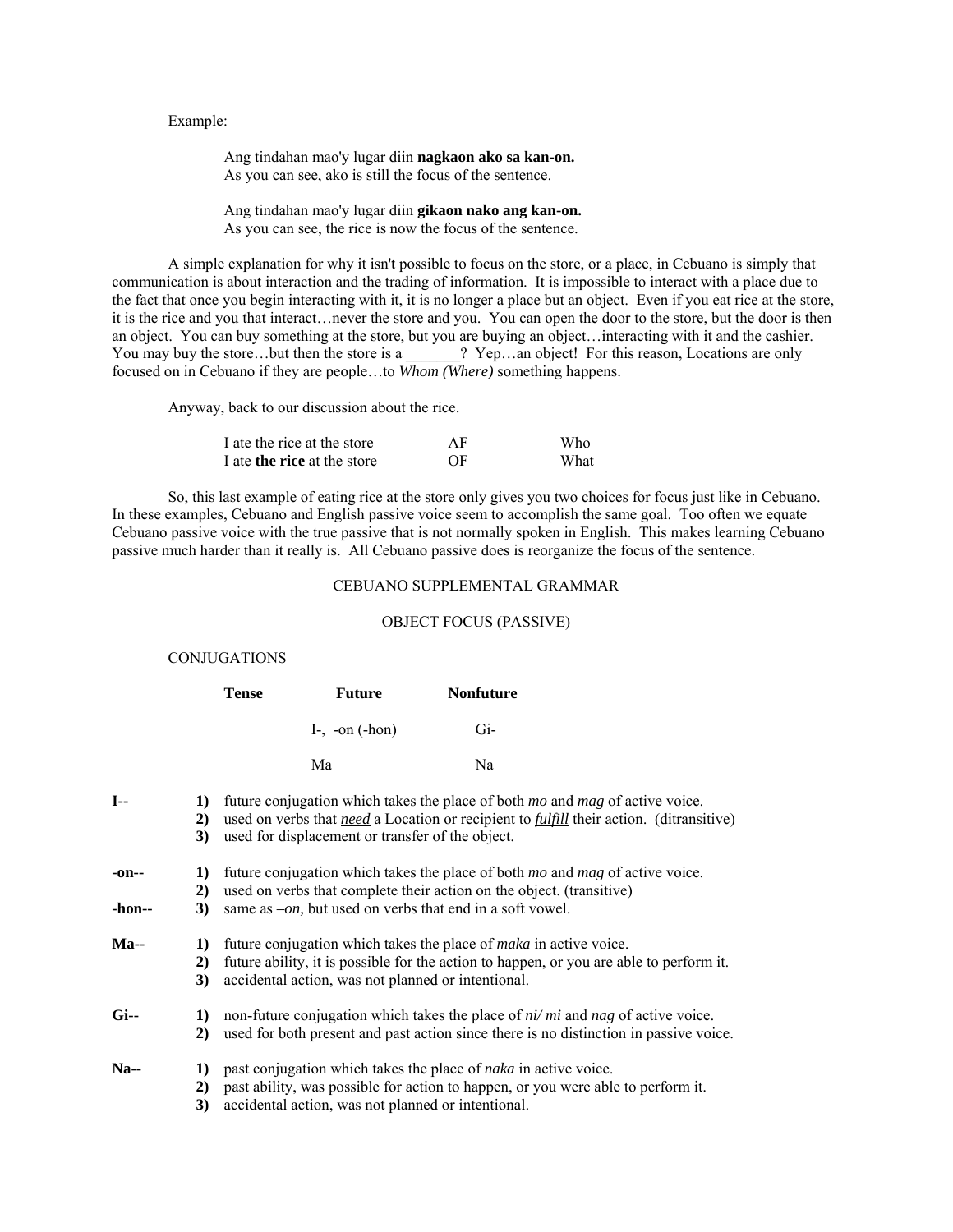Note: The difference between a Transitive and Ditransitive verb is simply where the action of the verb terminates or is completed. A transitive verb's action is completed on the object of the sentence where the action of a ditransitive verb can be carried over to the location as well. An ditransitive verb needs a location or recipient for its action to terminate. This is explained in more depth in the appendix.

 An Object Focus sentence is any sentence in which the object is the focus of the sentence. The emphasis of the sentence is on *what* is acted upon. So, the object is now marked with an *ang, ang pronoun,* or the *ang name marker, Si.* One of the above conjugations will be attched to the verb depending on tense and where the action of the verb is completed. To make a simple object focus sentence you must have an actor, an object/focus, and an action. Now, the focus and the object will be the same thing. Many object focus sentences will also have a location as well.

| Action   | Actor                 | <b>Object</b> (Focus) |
|----------|-----------------------|-----------------------|
|          | Kan-on niya ang isda. | He will eat the fish. |
| Example: | Gikaon niya ang isda. | He ate the fish.      |

Gikaon niya ang isda Kan-on niya ang isda

## CEBUANO SUPPLEMENTAL GRAMMAR

| Example: | Gikaon niya ang isda didto sa merkado.   | He ate the fish at the market.      |
|----------|------------------------------------------|-------------------------------------|
|          | Gikaon sa iro ang isda didto sa merkado. | The dog ate the fish at the market. |
|          |                                          |                                     |

| Action | Actor  | <b>Object (Focus)</b> Location |                  |
|--------|--------|--------------------------------|------------------|
| Gikaon | niva   | ang isda                       | didto sa merkado |
| Gikaon | sa iro | ang isda                       | didto sa merkado |

The steps to making an object focus sentence:

 $\overline{a}$   $\overline{b}$   $\overline{c}$   $\overline{c}$   $\overline{c}$   $\overline{c}$   $\overline{c}$   $\overline{c}$   $\overline{c}$   $\overline{c}$   $\overline{c}$   $\overline{c}$   $\overline{c}$   $\overline{c}$   $\overline{c}$   $\overline{c}$   $\overline{c}$   $\overline{c}$   $\overline{c}$   $\overline{c}$   $\overline{c}$   $\overline{c}$   $\overline{c}$   $\overline{c}$   $\overline{$ 

- **1)** decide what tense the sentence is; future or non-future.
- **2)** decide where the action of the verb is completed, on the object or location.
- **3)** mark the focus/object with *ang* or an *ang equivalent.*
- **4)** mark the actor with a *sa,* or an *og pronoun.* (non-focus marker)
- **5)** fill in the rest of the sentence, marking the location with its individual marker.

 When a sentence is made passive the object or location becomes the focus and is marked by *ang.* If you will remember, the actor does not have its own marker. It is just marked as the focus or non-focus. In passive sentences it will be marked by *sa* or an *og pronoun*. If the actor is a pronoun, such as he, or they, then it will be written as the possessive pronoun equivalent. You can see that in the above example. The *he* in the sentence became *niya,* the possessive equivalent. However, if the actor isn't a pronoun then it is marked by *sa.* The dog in the example isn't a pronoun so it is marked by *sa.* 

## CEBUANO SUPPLEMENTAL GRAMMAR

#### LOCATION FOCUS (PASSIVE)

| <b>CONJUGATIONS</b><br>Tense: | Future  | <b>Nonfuture</b> |
|-------------------------------|---------|------------------|
|                               | -an-    | $Gi$ -an         |
|                               | Ma- -an | Na- -an          |

 Note: The affix **i-** is no longer needed because we are only concerned with the location. We don't have to worry about whether the action stops on the object or the location. The affix *-an* when conjugated to a verb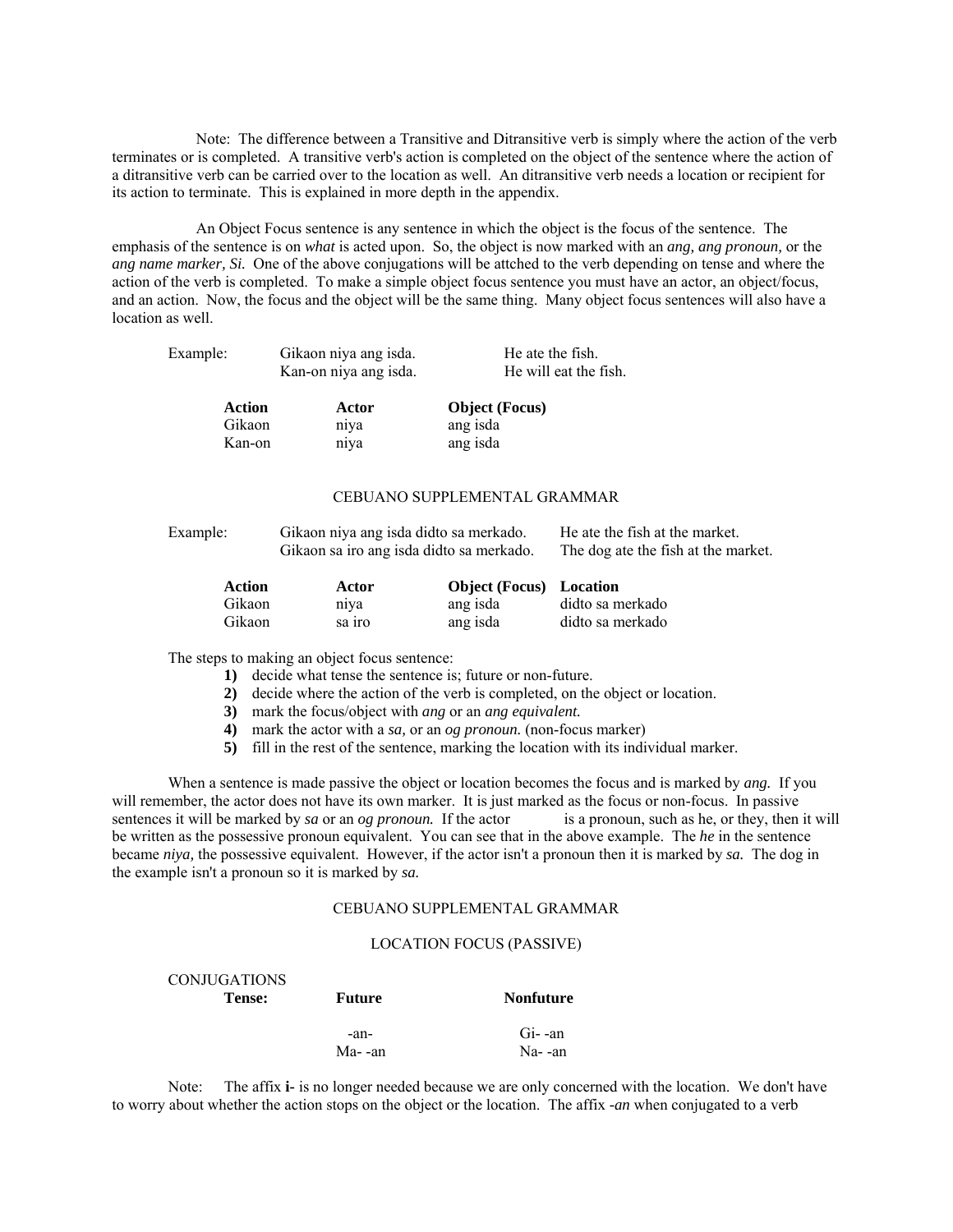means *location* or *recipient.* When you see a verb conjugated with *-an,* immediately think the focus or *ang* is where the action is going or where the action stops. That is why all of the location focus affixes /conjugations end in *-an.*

| $-an-$<br>-han-- | 1)<br>$\mathbf{2}$<br>3) | future conjugation which takes the place of both <i>mo</i> ang <i>mag</i> of active voice.<br>used when the focus is the location or recipient of the action.<br>same as <i>-an</i> , but used on verbs that end in a soft vowel. |
|------------------|--------------------------|-----------------------------------------------------------------------------------------------------------------------------------------------------------------------------------------------------------------------------------|
| Ma- -an          | 1)<br>$\mathbf{2}$<br>3) | future conjugation which takes the place of <i>maka</i> in active voice.<br>future ability, it is possible for the action to happen, or you are able to perform it.<br>accidental action, was not planned or intentional.         |
| $Gi-an$          | 1)<br>2)                 | non-future conjugation which takes the place of $ni/mi$ and nag of active voice.<br>used for both present and past action since there is no distinction in passive voice.                                                         |
| $Na-an$          | 1)<br>$\mathbf{2}$       | past conjugation which takes the place of <i>naka</i> in active voice.<br>past ability, was possible for action to happen, or you were able to perform it.                                                                        |

**3)** accidental action, was not planned or intentional.

 A Location focus sentence is any sentence in which the location is the focus of the sentence. The emphasis of the sentence is on where the action happens or is directed. So, the location is now marked with an *ang, ang pronoun,* or the *ang name marker, Si.* One of the above conjugations will be attached to the verb depending on tense. To make a simple location focus sentence you must have, an actor, a location/ focus, and an action. Now, the focus and the location will be the same thing. Many Location focus sentences will also have an object as well.

 Here, a distinction between transitive and ditransitive needs to be made again. When the location is the focus of the sentence, the meaning of the sentence is determined by whether the verb is transitive or ditransitive. Remember that all transitive verbs act on objects. So, if the verb is transitive and conjugated with an ending *-an,* then the verb is done *for* the location. In other words, the object is acted upon for the location. If the verb is ditransitive then the verb acts *on* the location. That means that the action is done *to* the location directly. The first set of examples are ditransitive location focus sentences. The second set of examples are transitive benefactive focus sentences. If this concept is still confusing, notice the English translations of the sentences.

| Examples: |                                 | Gitabangan namo ang tigulang nga lalake.<br>Tudloan niya sila. |                                                 | We helped the old man.<br>She will teach them.                          |
|-----------|---------------------------------|----------------------------------------------------------------|-------------------------------------------------|-------------------------------------------------------------------------|
|           | Action<br>Gitabangan<br>Tudloan | Actor<br>namo<br>niya                                          | <b>Location</b> (Focus)<br>ang tigulang<br>sila |                                                                         |
| Example:  |                                 | Gipalitan niya ang bata og pan.<br>Tukoran kami og balay.      |                                                 | She bought bread <i>for</i> the child.<br>A house will be built for us. |
|           | Action<br>Gipalitan<br>Tukoran  | Actor<br>niya                                                  | <b>Location</b> (Focus)<br>ang bata<br>kami     | Object<br>og pan<br>og balay                                            |

The steps to making an location focus sentence:

- **1)** decide what tense the sentence is; future or non-future.
- **2)** mark the focus /location with ang or an ang equivalent.
- **3)** mark the actor with a *sa,* or *og pronoun.* (non-focus marker)
- **4)** fill in the rest of the sentence, marking the object with its individual marker.

You will notice in the examples above that the focus /location of each sentence is a person. As discussed before, most location focus sentences will focus on people and not places. Remember that the focus is where the action stops. When the focus is a person the sentence is read *to whom*, or *for whom* was this action done. For example, to whom was help given? or, to whom is the teaching given? or, for whom was the bread bought? It is a little tricky at first, but once you can think of people as locations then it will click.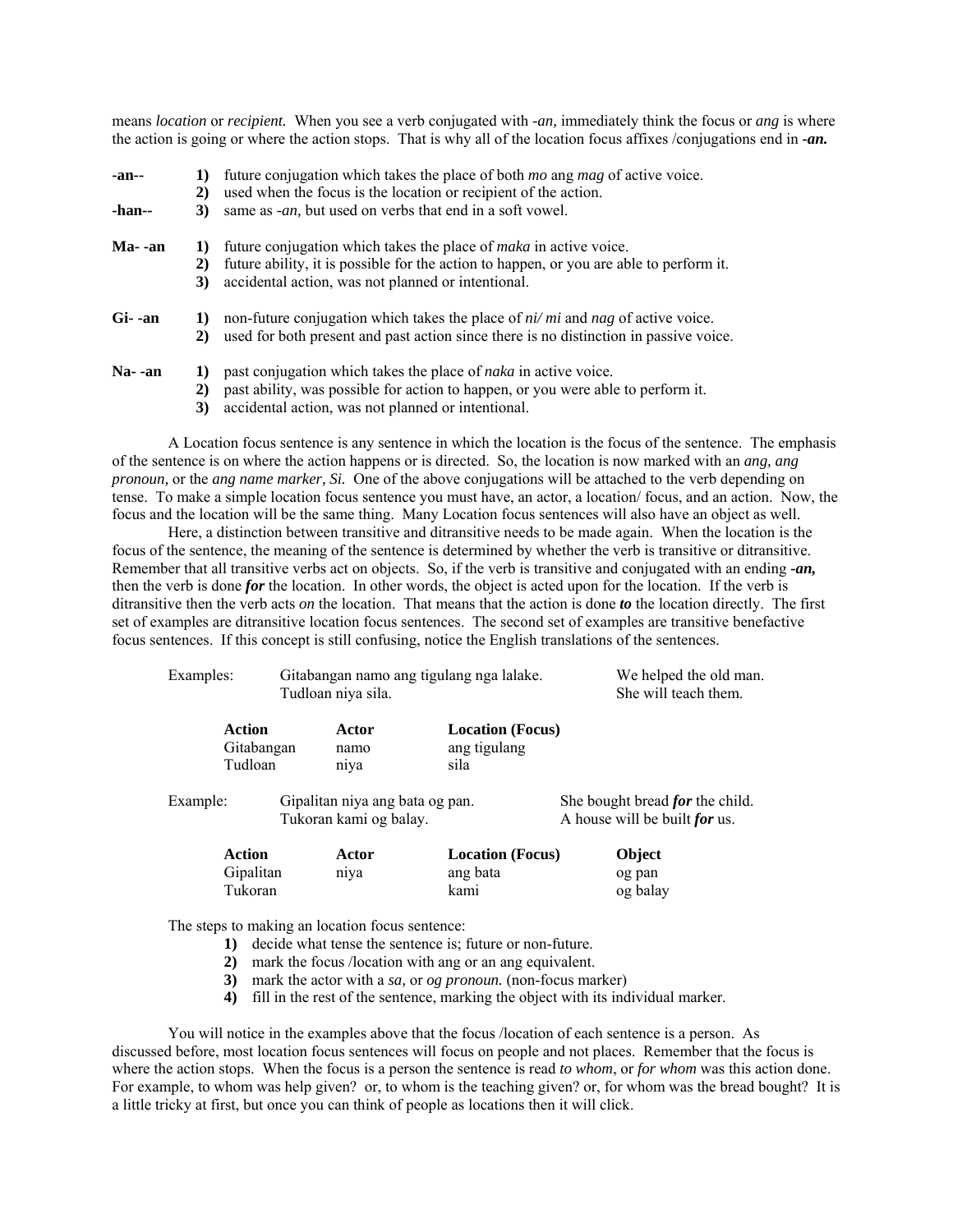Now, we will discuss in more depth why most location focus sentences focus on people and not places. As was stated earlier, one of the qualifications of a focus is that it is the most specific part of the sentence and that everything else in the sentence describes or modifies it. In most sentences, the location is just filling in more information about the actor or object of that sentence. For example, it is where *someone* ate or where *something* was eaten. Another reason is because of the interaction argument stated earlier in this supplement. It is impossible to interact with places. Still, another answer to this question is found when we analyze the question word, where. When I ask you where you are going I am only interested in your destination. I already know *who* is going. It is obvious that *you* are going. Even so, in Cebuano, the question *where are you going?* is an active voice question. That just means that the actor, you, will always be a Focus pronoun. So, when I ask you *where are you going,* I am focusing on who, but giving a sort of second emphasis to where.

| Example:  | Asa ka moadto?<br>Asa ka motukod og balay?                 | Where are you going?<br>Where will you build a house?         |
|-----------|------------------------------------------------------------|---------------------------------------------------------------|
| Response: | Moadto ako sa tindahan.<br>Motukod ako og balay sa ciudad. | I am going to the store.<br>I will build a house in the city. |

 The marked focuses of the sentences are *you* and *I.* The location is marked as *sa.* Yet despite this, the implied emphases from common speech are *the store* and *the city.* It wouldn't be grammatically correct to answer these sentences with true location focus sentences since the true focuses of the sentences are actually the actors. This secondary emphasis is actually seen quite consistently throughout the language, and usually in regard to this same limitation in focusing on a location.

 One more problem with focusing directly on a place in Cebuano comes about when we consider the grammatical meaning of adding an *-an* to a transitive verb. If a transitive verb is conjugated with *-an,* it points to the focus as a beneficiary of some action. So, something was done *for* someone, not *to* them. Watch how that changes the meaning of our examples from above:

| Example:  | Asa ka moadto?<br>Asa ka motukod og balay?                     | Where are you going?<br>Where will you build a house?                           |
|-----------|----------------------------------------------------------------|---------------------------------------------------------------------------------|
| Response: | Adtoan nako ang tindahan.<br>Tukoran nako ang ciudad og balay. | I am going <i>for</i> the store.<br>I will build the house <i>for</i> the city. |

Note: In some words, the ending *'d'* of the word changes to an *'r'* when suffixes are added. *Tukod + an* changes to *Tukoran* etc. This is explained in the word break down section of this supplement.

 These examples show that the questions can't grammatically be answered in passive voice due to the meaning that -an and a transitive verb imply. A common answer to the above question is simply, *sa tindahan* or *sa ciudad.* So, it is common practice to use active voice when a place is the focus of the sentence. It is important to note that this does not hold true for people since you can interact with a person, and a person can be the most important thing in a sentence. So, when the recipient of an action is a person, the sentence must be done in passive voice.

 Now, there are times when it is correct and common to use location focus in respect to places. In fact there are times that you don't have a choice but to make the sentence passive.

#### Example:

Nindot ang lugar nga among giadtoan. The place where we went was neat. Ngano'ng dili nimo'ng tukoran ang bungtod og balay? Why don't you build a house on the hill?

 In these examples it is correct to use location focus because they are not answering a direct where question. It is only with the *question word* where that active voice is used instead of passive voice. You will also see that everything in the sentence actually does describe or modiy the location. It is truly the most specific part of the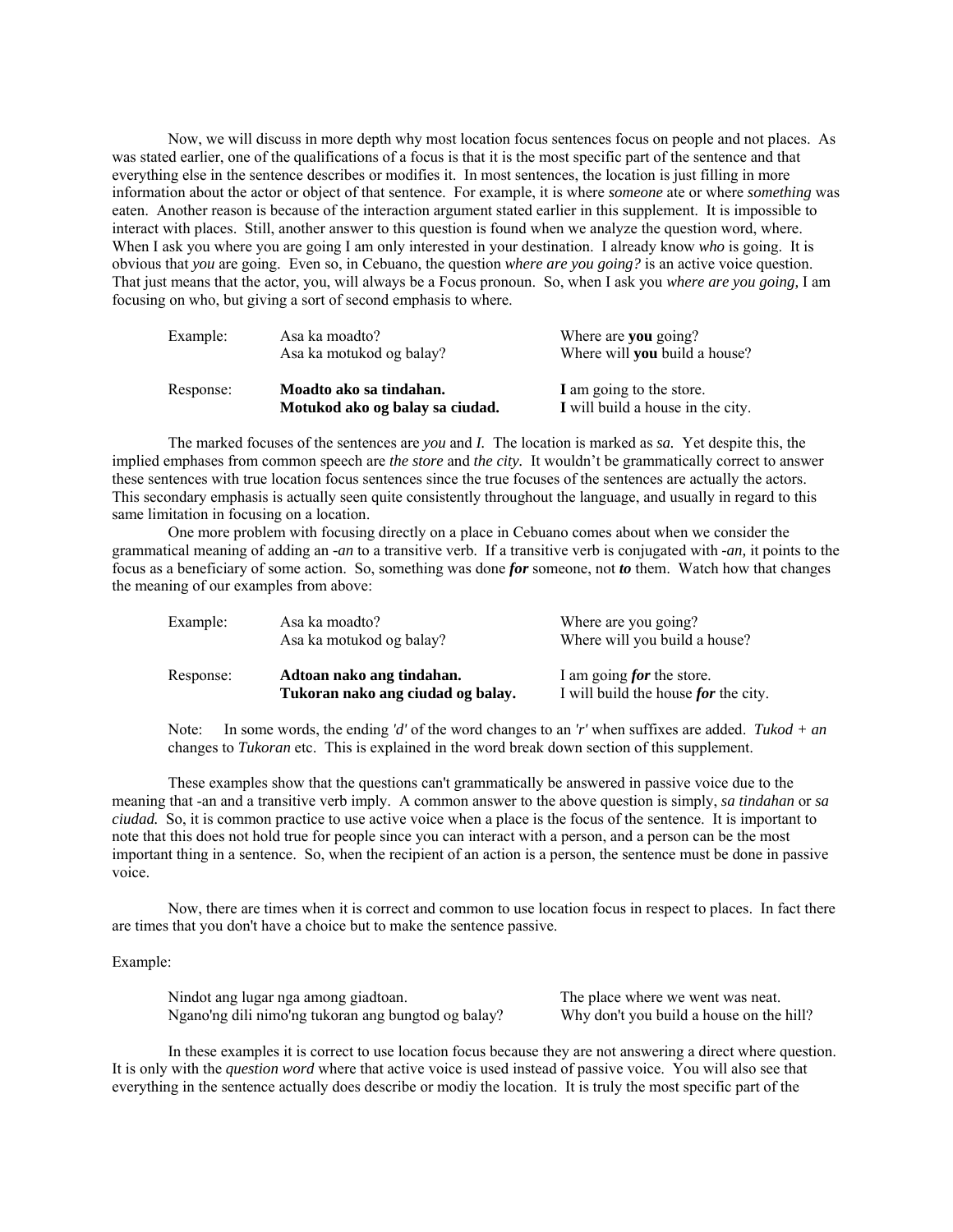sentence. Such sentences are extremely rare though in common speech and should be kept to a minimum. The general rule is that you can't focus on a place in a Cebuano sentence.

#### CEBUANO SUPPLEMENTAL GRAMMAR

#### IMPERATIVES

 The word imperative in English means necessary or essential. So, a grammatical imperative is usually seen in the form of a command. When we feel something must be done, we express its importance by pleading or demanding that it be done. Many times when we implore someone to do something, or issue a command, we do not specifically include the actor of the sentence. Instead of saying, "*You do that*" we simply say, "*Do that*" because it is obvious whom we are commanding. Also, all commands must be in future tense since it is impossible to command someone to do something in the past.

### **CONJUGATIONS**

| Voice: | Active | <b>Passive</b> |
|--------|--------|----------------|
|        | Pag-   | $-a, i$        |
|        |        | $-1$           |

 Whenever the command is given in active voice either the verb affix *pag* is used or an affix isn't used at all. In passive voice, there are three affixes that are used. They correspond to the affixes used in both Object and Location focus sentences. If you were issuing a command that focuses on an object, you would use the *-a* which corresponds to the *-on* affix, or you would use the *i-* (which is the other object affix). Which affix you use depends on whether the verb being used is transitive or ditransitive. Remember that you use *-on (-a)* with transitive verbs and *i-* with ditransitive verbs. If you are issuing a command that focuses on a location, you would use the *-i* which corresponds to the *-an* affix.

 In order to know which affix to use when using imperatives, it is necessary to understand the difference between an object and a location. We will review this just for clarity. An object in Cebuano is a part of speech that shows neither direction nor location. It is simply the *what* in the sentence. There is no implied purpose for acting on it other than to fulfill the action at hand. This may seem confusing at first, but with practice it becomes clearer how to identify objects. A location on the other hand is the part of speech in Cebuano that shows *direction* or has reference to a *person*. Sometimes there will be an implied purpose for acting on the location. It is important to note that imperatives that focus on places follow the same patterns as Location focus sentences in that they use the active equivalent instead of the passive affix *-i.* This is shown in example 3. They can also be stated with the object affix and a directional. Consider these examples:

| 1. Tawga siya<br>Tawagi 'ko unya                         | 1. Call him! (get his attention)<br>Call me later.     |
|----------------------------------------------------------|--------------------------------------------------------|
| 2. Itudlo ang hisgutanan<br>Tudloi ang pamilya           | 2. Teach the discussion<br>Teach the family            |
| 3. Lutoa ang isda<br>Pagluto sa kaha or<br>Lutoa sa kaha | 3. Cook the fish<br>Cook in the pan<br>Cook in the pan |

 Each of the examples above show two sentences, one where the object was the focus and one where the location was the focus. The first example demonstrates different uses or meanings of the verb call. In the first sentence, someone was being told to get the attention of someone else. They were not calling to someone, nor was there an implied action being done (such as relating a message). They were just calling someone (their name). So, the *him* in the sentence was the object of the sentence. The second sentence though was an instruction to call to someone with the intent of relating a message or having a conversation. So, the *me* in the sentence was not an object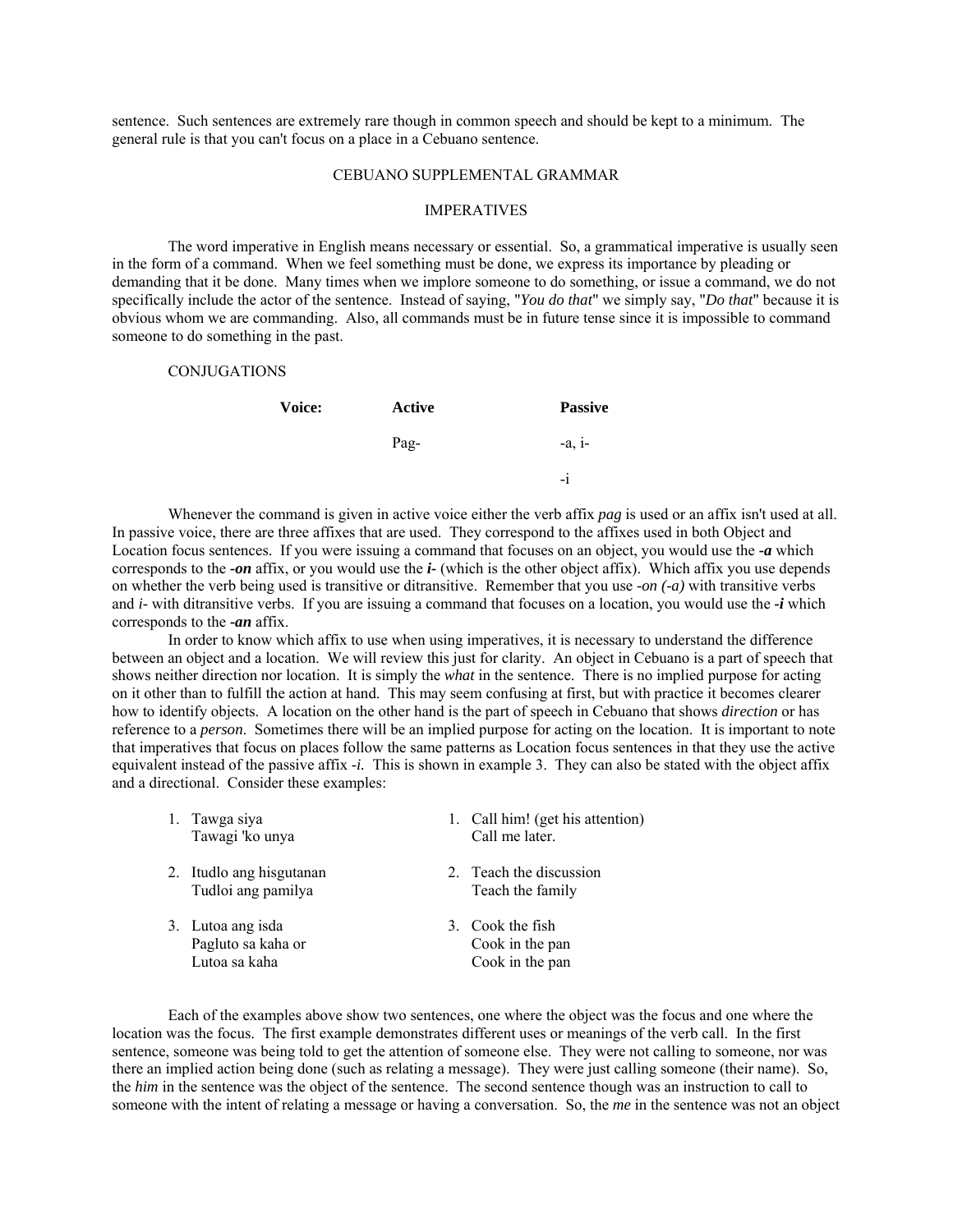but a location. The second example is one that you should be somewhat familiar with from the passive section of this supplement. The discussion is what is being taught, and the family is where or to whom the discussion is being taught. So, the discussion is the object of the sentence and the family is the location. The last example is deals with what is being cooked and where it is to be cooked. The pan is where the fish is to be cooked. So, the fish is the object and the pan is the location in the sentences. Notice that the second two sentences of example 3 that although a location is implied as the emphasis, it is not the focus. The sentences are still actor and object focus sentences respectively because you can't focus on places. These two sentences give emphasis to the location because the true focuses of the sentences are left out. This omitting of the focus should not be used if the sentence is not an imperative. Anyway, these examples should give you an idea on how to identify objects and locations and more importantly how to tell them apart.

 Once that you have decided whether you are focusing on an object or a location, then you can choose the appropriate affix and state the command. Remember that if the location is a place then you need to use the active affix *pag* or an object focus affix with a directional. If you are focusing on who is to do the action (actor) it is important to remember that *pag-* should be used if you choose to conjugate the verb.

 Also, since an imperative sentence is meant to be short and to the point, you should only include information that is necessary to the understanding of the command. Don't defeat the purpose by using long formal sentences.

Example: You eat the fish on the table.

#### **Imperatives:**

|                 | You eat!                                                                |
|-----------------|-------------------------------------------------------------------------|
|                 | Eat the fish!                                                           |
|                 | Eat at the table!                                                       |
| Kan-a sa lamesa | Eat at the table!                                                       |
|                 | 1. Pagkaon ka!, Kaon ka!<br>2. Kan-a ang isda!<br>3. Pagkaon sa lamesa! |

 The actor focus command consists of a verb and an actor and that is sufficient. You don't need to include anything else. The object focus command consists of a verb and an object and nother else. Likewise, the two sentences that give emphasis to the location consist of a verb and a location. They don't even include the focus of the sentence. The focus is intentionally left out to give emphasis to the location. Again, imperative sentences are not intended to be formal or verbose. They are to be short and to the point.

## CEBUANO SUPPLEMENTAL GRAMMAR

#### EXISTENTIALS

 Since there really aren't any *to be verbs* in the Cebuano language a set of pseudo verbs must be used to show the existence of an object. They can roughly be construed to mean *have* when used with a pronoun, but their true meaning is simple that something exists at the person. Originally there was just one word for there exists, *aduna,* and one word for there doesn't exist, *wala.* (They can also mean *have* and *have not.*) The present and past tense locative terms are now also used as existence terms. Their literal meaning is that an object has existed or presently exists somewhere. (There are four terms expressing different relative distances from the speaker: For present tense the terms are *adia, ania, anaa,* and *atua.* For past tense the terms are *diri, dinhi, diha,* and *didto.*) These terms give the helpful addition of relative location to the existing object. For more clarification on the locative terms, see the following Where Chart. Also another existence word, *may,* has been borrowed from Tagalog. Its grammar structure is a little different than the other existence terms and is more convenient in certain situations.

 These terms can be used alone to show the mere existence of some object, or they can be used with the focus pronouns to show who has the object. The existence terms are used in conjunction with the floating *y,* which is used to denote a general object. The *'y* must always be directly in fornt of the object in order to mark it as what exists, and if there is a pronoun, to link it to who is in possession of the object. Because of the structure of these existence phrases, the *'y* is contracted to the existence term or to a focus pronoun.

Notice the structure of the existence phrase examples below:

Aduna'**y** basahon There is (*exists*) a book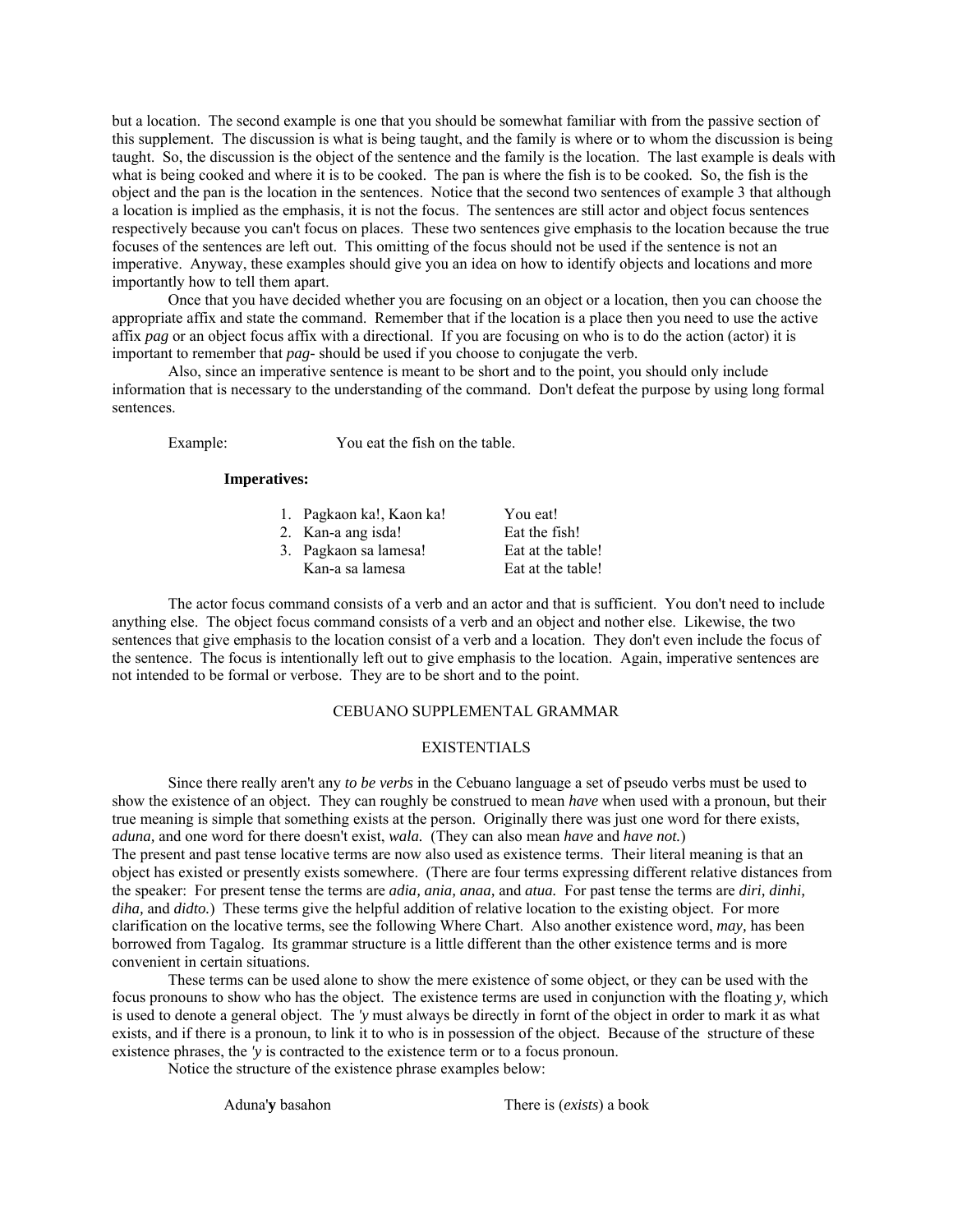| Aduna ko'y basahon | I have a book                       |
|--------------------|-------------------------------------|
| May basahon        | There is <i>(exists)</i> a book     |
| May basahon ako    | I have a book                       |
| Wala'y basahon     | There isn't a book, (doesn't exist) |
| Wala ko'y basahon  | I don't have a book                 |

 The existence term always comes first. It is then followed by the contracted '*y* or a focus pronoun. If a pronoun comes next like the *ako* in the first and last examples, then the floating *y* will be contracted to the pronoun instead of the existence term. Remember that the '*y* must always directly precede the object being claimed to exist. It is a marker just like the other markers. It also seems to link the pronoun to the object and for that reason the '*y* is contracted to the pronoun. You can see though that in the example with *may,* the pronoun follows the object instead. The '*y* in *may* is part of the word and can't be taken away and contracted to the pronoun. Instead, the *may* always directly precedes the existing object in an existential sentence. Notice also that in order to show that something doesn't exist only the *wala* is used. *Wala* is always used to negate existence because it means none. It is incorrect to try to show its existence with *aduna* or *may* and then negate the phrase with *dili,* or *wala.* This is common error made by beginning speakers. The following sentences are examples of this common mistake.

Dili ako aduna'y basahon or Wala may basahon ako.

 Another important thing to remember is that the floating *y* is used here instead of *ang* because we are referring to the existence of a general object. That is an object that is preceded (in English) by *a* or *some* or *any* etc. You would never ask: Is there *the* book on the table? or Do you have *the* family? We instead ask, Is there *a* book on the table? or Do you have *a* family? We do this because we are not asking for information on the existence of a certain book or family. If we want to inquire about specific objects then we have to used a different structure in which we do use *ang* to denote the specific object. This will be covered later. First, we need to see how the present locative terms have been incorporated into the category of existence pseudo verbs.

 In cebuano, there are three different words for where. They are time dependent. If we are asking where something will be in the future then we use the future where form, *asa.* For locations of objects in the present we use *hain,* and for the past we use *diin.* All of this is explained further by the Where Chart in this supplement. We are just going to concentrate on the present and past tense locative terms. If we were to refer to an object being a certain distance from us right now, then we would also be implying its existence. That is exactly the reason why the present locative terms now also act as **exist**entials.

 For example, if I were to tell you that there was Sprite at the store it would be the same as saying that there exists Sprite at the store or that the store has Sprite. This sentence could be written for four different distances to the store, but they all use the existential sentence structure as stated above. Here are the examples with context:

| Dia'y Sprite (diri) sa Tindahan.  | (Store tender inside the store speaking)     |
|-----------------------------------|----------------------------------------------|
| Nia'y Sprite (dinhi) sa Tindahan. | (Friend at the store with you speaking)      |
| Naa'y Sprite (diha) sa Tindahan.  | (Companion speaking while pointing to store) |
| Tua'y Sprite didto sa Tindahan.   | (Member speaking of the store in town)       |
| Aduna'y Sprite sa Tindahan.       | (Anyone could be speaking about any store)   |

 In answer to a question about where an object is presently located (*hain*), You use the four terms above with the contracted *y* linking them to the object. The four terms, *dia, nia, naa,* and *tua* show relative distance of the object to the speaker. From the contexts mentioned above you should be able to gather what distance each of the terms represents. *Dia* refers to an object that is closer to the speaker than the hearer. *Nia* refers to an object that is equally close to the speaker and hearer. *Naa* then refers to an object that is closer to the hearer than the speaker. And last, *Tua* refers to an object that is far from both speaker and hearer. Most of the time it refers to an object that isn=t in sight. When these four terms are used you give a relative distance to the object that you are claiming to exist. The example using *aduna* shows the continuity of the sentence structures, but is a pure existence statement without giving the relative distance of the object. Note: *Naa* also is now often used as a pure existential without relation to location.

 Once you know the basics of existential sentence structure you can form questions about the existence of objects. To do this you simple add the Cebuano question marker *ba* into the sentence. Remember though that *ba*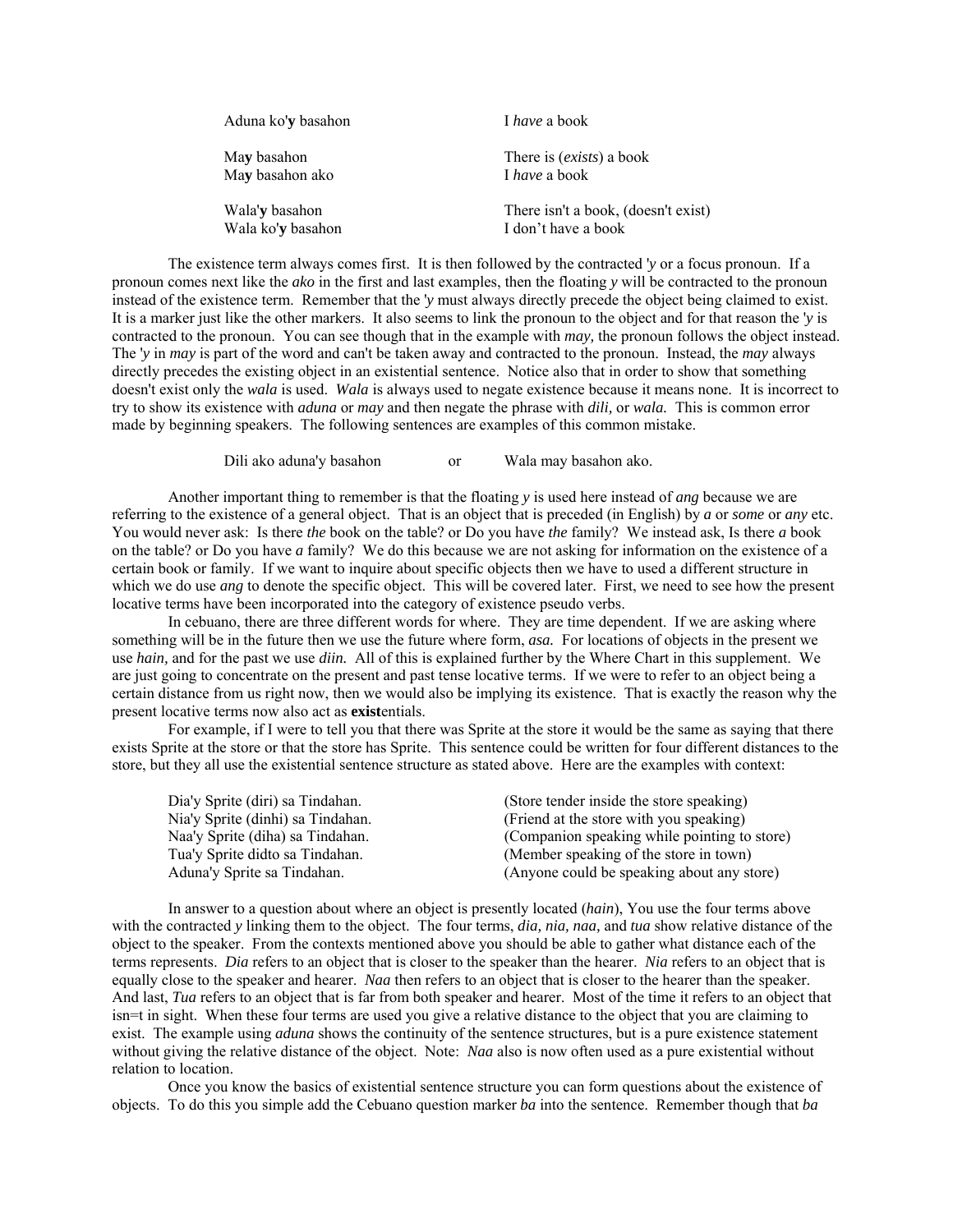comes before most all the pronouns in the order of a sentence. The only pronoun that precedes *ba* is *ka.* In short, *ba* comes second in the sentence except for when there is a pronoun or word the same length or shorter than it. Then it will directly follow the shorter word. Examples of words that shift ba into third place in the sentence are *ka, na,* and *pa.* One more thing to remember is that the floating *y* or *may* must directly precede the object in the sentence. At times the *y* is contracted to the question marker *ba* when word order conflict occur as with *ba* and *ka.* Here are a few examples of forming existence questions.

| Aduna ba mo'y quarta?     | Do y'all have any money?                  |
|---------------------------|-------------------------------------------|
| Naa ba ta'y pagkaon?      | Do we have food?                          |
| Aduna ka ba'y pamilya?    | Do you have a family?                     |
| Tua ba'y snow sa America? | Is there snow <i>now over</i> in America? |
| May pelete ba siya?       | Does s/he have money for the fare?        |
| Wala ba siya'y buhaton?   | Doesn't he have something to do?          |

 From these examples you can see the different things that occur when you add *ba* to the sentence to make it into a question. In the first example, since *ba* is shorter than *kamo* it comes second in the sentence, before *kamo.* When we talk about word length we are referring only to the base word length and not its short-cutted form. Thus we don't compare *ba* and *mo.* The correct comparison is between *ba* and *kamo.*

 The second example uses *naa* in a general sense without relation to distance. *Kita* is shortened to *ta* and the floating *y* is contracted to it forming *ta'y.* Again, the *ba* comes before *kita.* In the third example, we see the order conflict between *ba, ka* and the floating *y.* Because *ka* is the same size as *ba,* it comes before it in the sentence. Then, since the '*y* must directly precede the object in the sentence it contracts onto the *ba* forming *ba'y.*

 The next example uses *tua* to show that the snow in question is way over in America. Since there is no pronoun in the sentence, the floating *y* attaches to the *ba* and directly precedes the object. The next example shows how the structure is adapted for *may* in which the '*y* cannot be separated or moved. Because the '*y* must directly precede the object, the ba then comes after the object but still precedes the pronoun. If the pronoun in the last sentence were *ka* though then the *ba* would have been kicked all the way to the end of the sentence because *ka* is the same size as *ba* and therefore comes before *ba.* These examples should give you the base needed to understanding the structure of existential questions. Last, there is an example of using *wala* in a question. *Wala* is always used to negate existence claims. It literally means that there is none.

## CEBUANO SUPPLEMENTAL GRAMMAR

# WERE CHART

|             | Future | Present | Past  | Unto          | Non-time | Ang        | Og / Sa         |
|-------------|--------|---------|-------|---------------|----------|------------|-----------------|
|             |        |         |       |               |          |            |                 |
| Where       | Asa    | Hain    | Diin  | Motion        | Location | This       | That            |
|             |        |         |       |               |          |            |                 |
| Here $(C)$  | Ari    | Dia     | Diri  | Ngari         | Diri     | Kiri, Kari | Niiri,<br>Niari |
| Here $(B)$  | Anhi   | Nia     | Dinhi | Nganhi        | Dinhi    | Kini       | Niini           |
| There $(L)$ | Anha   | Naa     | Diha  | Nganha        | Diha     | Kana       | Niana           |
| There $(F)$ | Adto   | Tua     | Didto | <b>Ngadto</b> | Didto    | Kadto      | Niadto          |

 (The C means closer to the speaker than the listener, the B means close to speaker and listener, the L means closer to the listener than the speaker, and the F means far from both speaker and listener).

 The purpose of this chart is to help clarify the use of these Demonstrative and Locative terms. Demonstrative refers to the *Ang, Og,* and *Sa* terms, and Locative refers to the *Asa, Hain, Diin,* Unto, and Non-time terms. The Locative terms are grouped above according to tense and relation. The tense refers to 'when' something is located somewhere (will be in the Future, is now in the Present, and was in the Past), and the relation refers to *where* they are in relation to the speaker.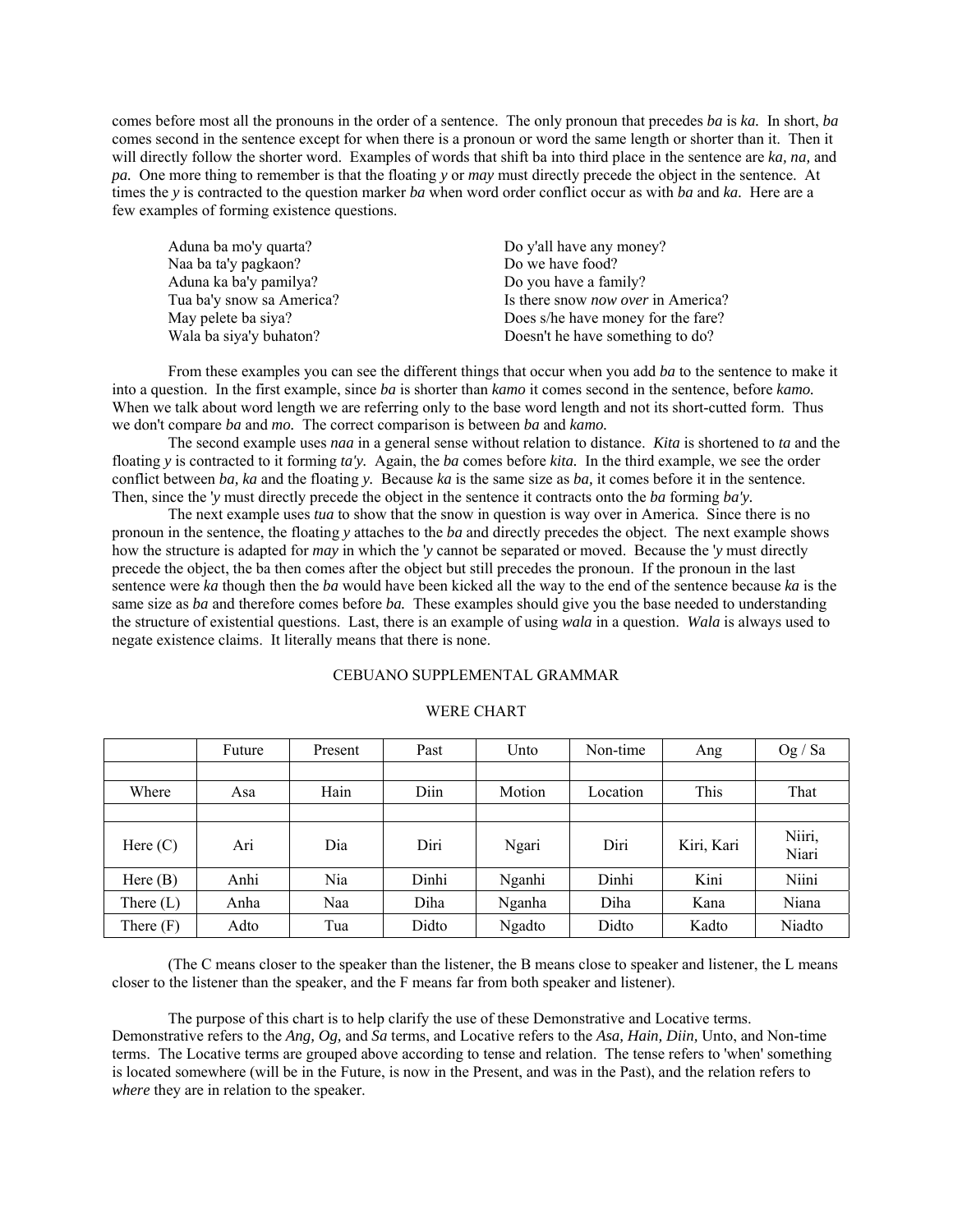When asked where something will be in the future *(Asa),* it is appropriate to answer with the locative terms in the Future column. Which term you use depends on where the object will be in relation with the speaker. Example:

Question: Asa ka paingon? Answer: Anha ka sa tindahan.

These terms are also conjugated and used as verbs of 'going' in respect to their distances from the speaker (*moadto, nianha, mianhi,* etc).

 When asked where something is now (*Hain*), it is appropriate to answer with the locative terms in the Present column. Which term you use depends on where the object is in relation with the speaker.

Example:

Question: Hain ang bolpen nako? Answer: Nia ang bolpen nimo.

 When asked where something was (*Diin*), it is appropriate to answer with the locative terms in the Past column. Which term you use depends on where the object was in relation with the speaker. Example:

Question: Diin ka gikan? Answer: Didto ka sa simbahan.

 The terms in the Unto column imply motion (like coming unto Christ). They are used to show that the action covered distance. Non-time simply means that the terms mark a location (*Sa*) without any relation to time. This is just simply where something *exists* or where something happens at any time. The Demonstrative terms under the *Ang* and *Og/Sa* columns are actually pronouns meaning this and that. They are grouped above as Focus/Nonfocus and relation. The terms in the *Ang* colum refer to this/that when they are the Focus of the sentence. The terms in the *Og/Sa* column refer to this/that when they are not the Focus of the sentence. The relation refers to *where* they are in relation to the speaker, and also determines whether the term means this or that. If something is *here* in relation to the speaker, then it is *this,* but if it something is *there* in relation to the speaker, then it is *that.*

#### CEBUANO SUPPLEMENTAL GRAMMAR

## WORD BREAK DOWN

KA- AN -- grandizes, makes a "firm" noun, achievement of state, Can pluralize root

Kalibutan, kasayuran, kalampusan

KA -- Co-word, companions, state of being

Kauban, Kasakay, Kaguol

KA -- used with adjective, emphasis

Kadako, Kadugay, Kabaho

KA - ON -- on the verge of happening

Kaulanon, kasuka-on, kaihion

PAG -- makes a verb into a noun, Infinitive

Pagkaon, Pagkanta, Pagampo

PAGKA -- The condition of being, 'ship, Time of happening (past/present) Pagkabuotan, Pagkabanhaw, Pagkakaron

PANG -- Having to do with, for.., Plural for Pag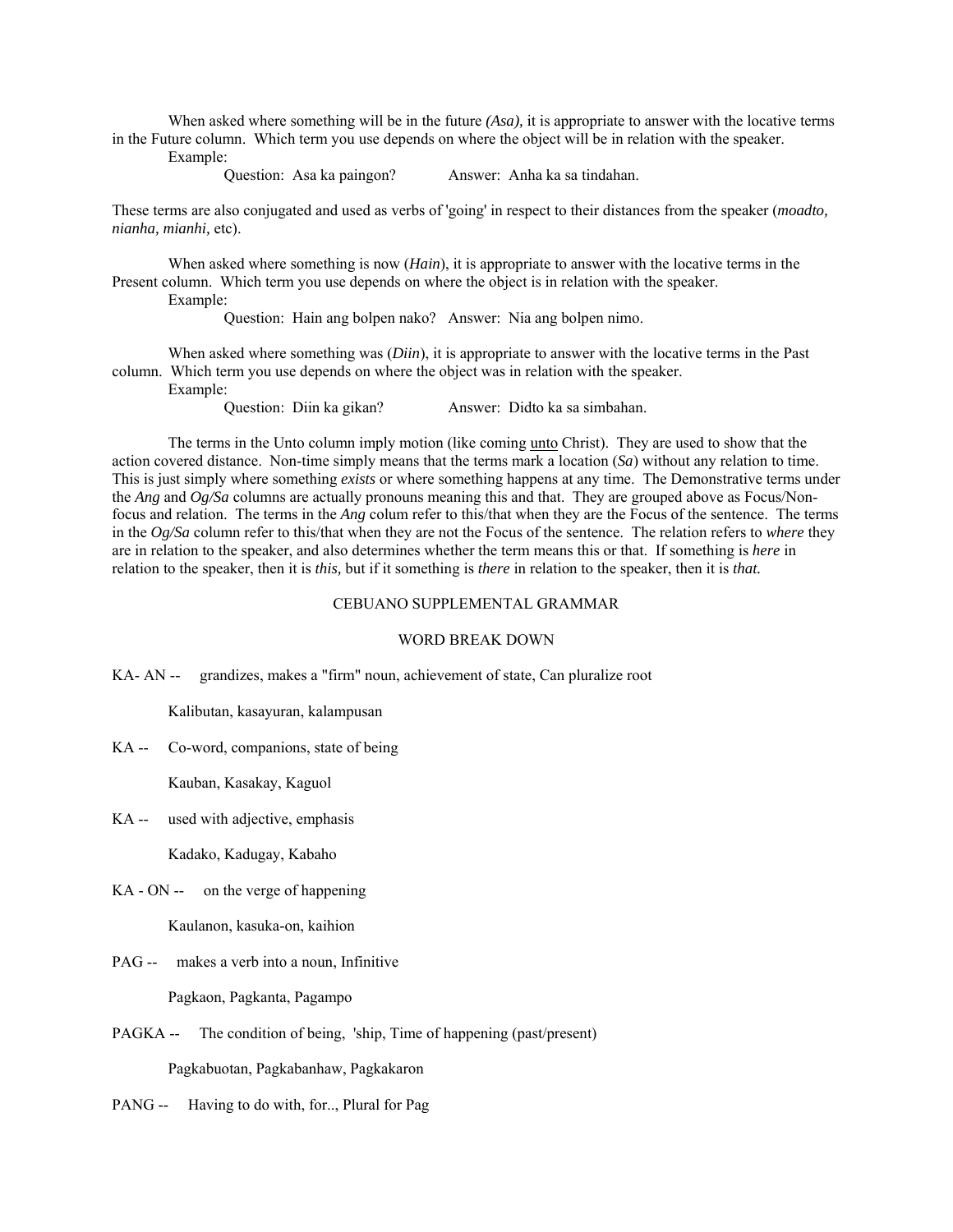Pangbabae, Panglawas

- MANG/NANG -- Plural for Mag/Nag Manganta, Mangutana, Nangawat
- MA- ON -- makes an adjective or adverb of root Mahilakon, Malipayon, Mahunahunaon
- MA or -ON -- Makes root into an adjective or adverb Maayo, Mahugaw, Hilumon
- -IN- -- Having to do with, in the manner of, After first letter unless a vowel. The object of… Sinulat, Linuto, Inadlaw
- -NON -- "Like" the root word, ie, Heavenlike Langitnon, Diosnon, Batan-on
- -L+ first vowel -- a specific "type"

Buluhaton, (Mag)Balantay, Tulumanon

- PA -- causes "word" to happen Paambit, Pasaylo, Padala
- -AN, ANAN -- makes word an object or place, Adjective characterizing a person Ginikanan, Lingkoranan, Higdanan, Kwartahan
- -HANAY, -AY -- interactive, between people

Istoriahanay, Paambitay, Tinabangay

PAMA -- Personal, Pertaining to you

Pamaagi, Pamatasan

- INIG -- when something happens (future) Inigabut, Inigbutang, Inigmata
- IKA -- ability, what can be done by actor (passive), Time when something was accomplished (ability) Ikatabang, Ikasulti, Ikahuman
- PAKIG -- two-way, between people

Pakigsabut, Pakigsaad, Pakigsulti

-HI -- changes from transitive to intransitive, characterizes an involuntary act, nonvolitional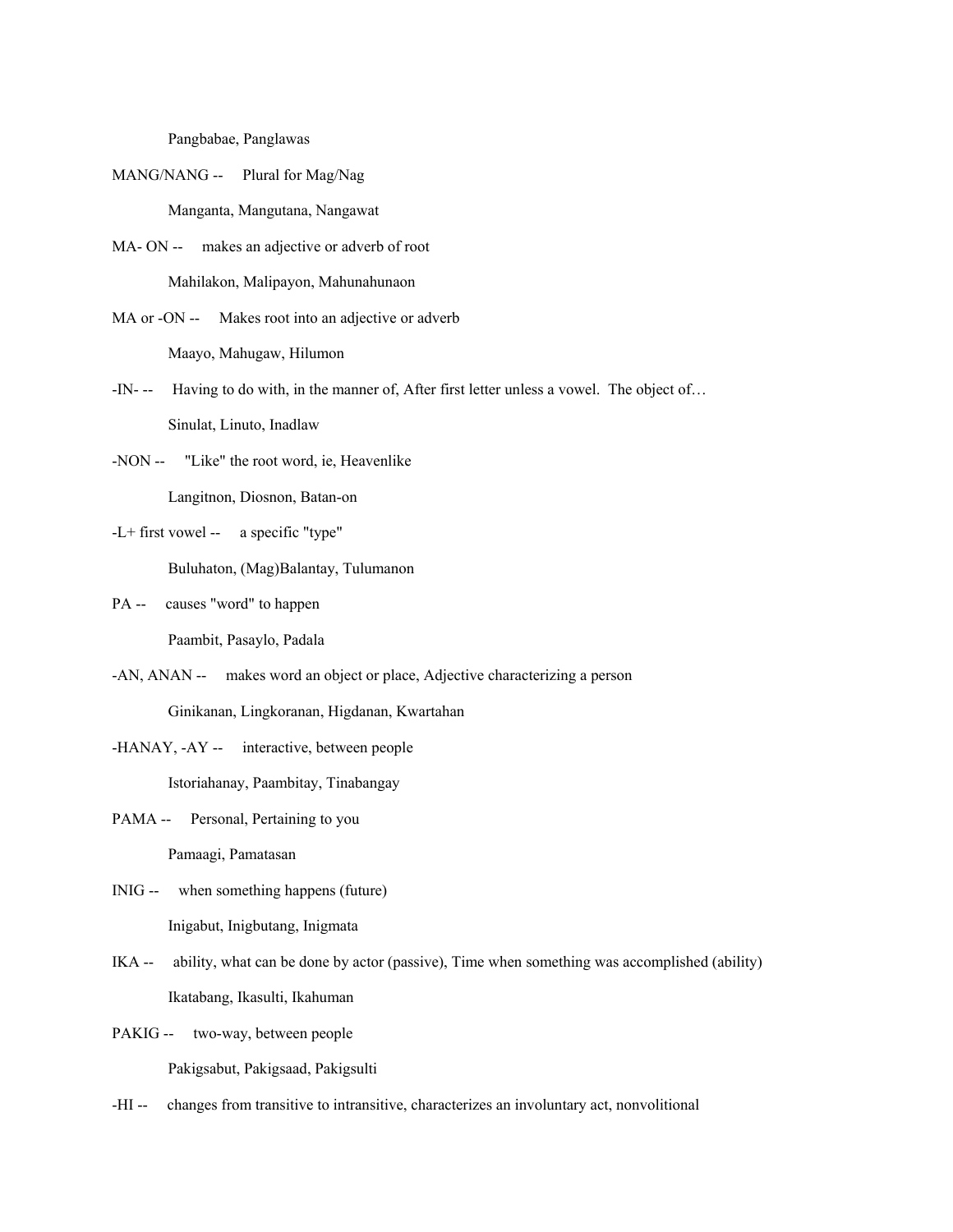Mahiubos, Nahigugma, Nahimuot

TING -- the season of, characterizing climate, group of like things

Tingulan, Tingbayad, Katinguban

PINAKA-- the "most", superlative

Pinakanindot, Pinakasayon, Pinakataas

KINA- AN-- the "most", superlative

Kinagamyan, Kinamanghuran, Kinadakan

PALA-- describes someone who does something habitually

Palahubog, Palaaway,

## CEBUANO SUPPLEMENTAL GRAMMAR

## A FEW OTHER RULES

When root words that end in a "d" have suffixes added to them, the "d" changes to an "r". Tuod = Kamatuo"r"an, Sayud = Kasayu"r"an

When C V C V C, consonant vowel etc roots take a passive conjegation, (-An or -On), the second vowel is dropped and -AN, -On is added.

Putol = Putlan, Patay = Patyon, Sugod = Sugdan

# OTHER EXAMPLES

# PAGKAMATINUDANON FAITHFULNESS

| PAGKA- MATINUDANON<br>MA-TINUDAN -ON<br>T -IN-UDAN<br>TUD-AN<br>$TU + O D$           | condition of<br>adverb<br>having to do with<br>characterizing person<br>add in vowel | TRUE             |
|--------------------------------------------------------------------------------------|--------------------------------------------------------------------------------------|------------------|
| PAGKAMASULUNDANON                                                                    |                                                                                      | <b>OBEDIENCE</b> |
| PAGKA- MASULUNDANON<br>MA- SULUNDAN -ON<br>SU -LU- NDAN<br>$SUND-AN$<br><b>SUNOD</b> | specific type of 'root'                                                              | <b>FOLLOW</b>    |

MAGSINABTANAY UNDERSTANDING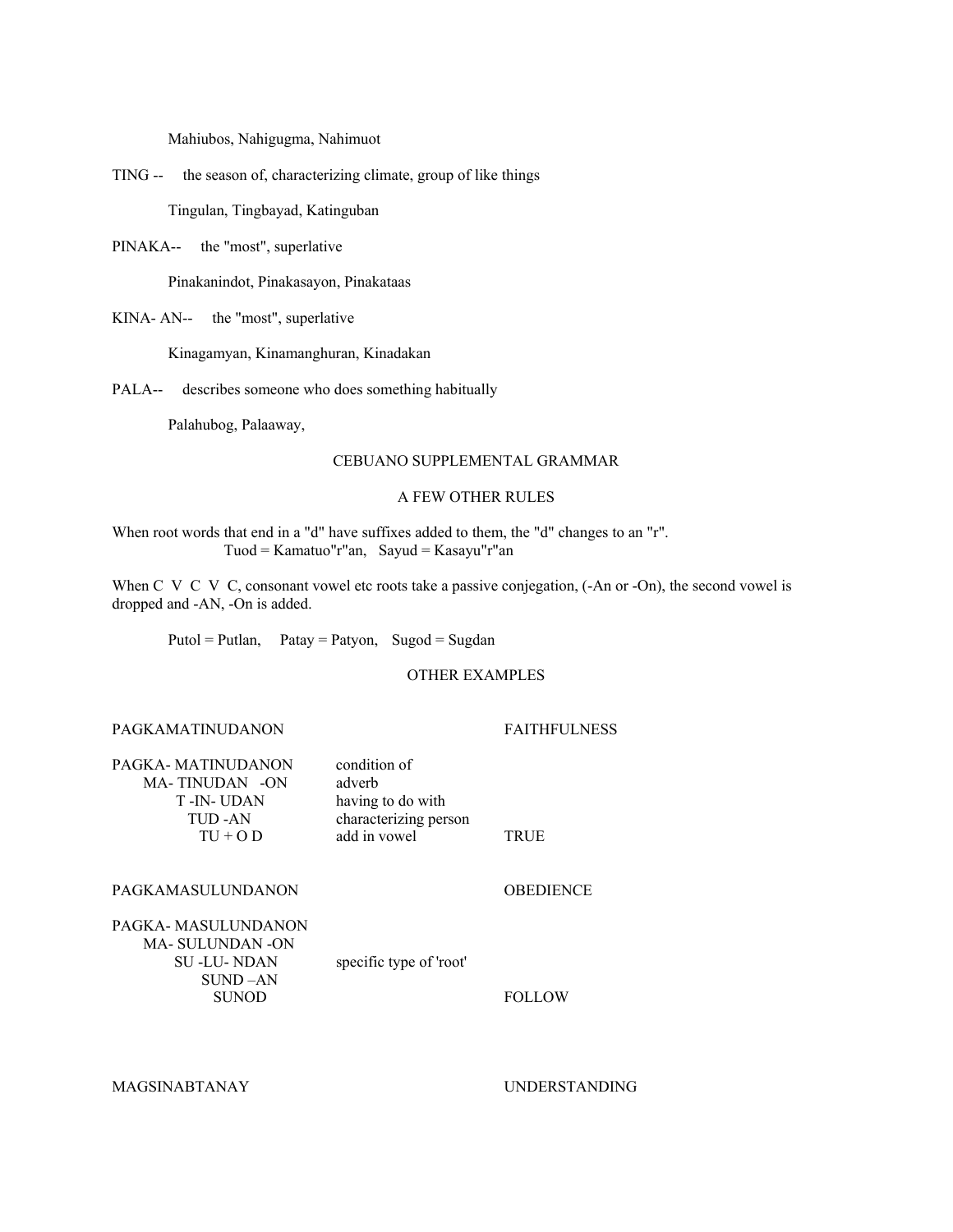S-IN- ABTAN having to do with

MAG- SINABTANAY active verb conjugation SINABTAN -AY interactive, between people SABT -AN characterizing person SABOT UNDERSTAND

#### CEBUANO SUPPLEMENTAL GRAMMAR

## **APPENDIX**

## TRANSITIVE AND DITRANSITIVE VERBS

 Now, we need to define Transitive and Ditransitive. Verbs can be either Transitive or Ditransitive depending on where the action stops. Transitive and Ditransitive are in the definition and context of a verb. So, a verb is Transitive or Ditransitive depending on the meaning that it is portraying. This is how we determine whether a verb takes the *i-* or *-on* in Object Focus, whether it takes the **i-** or *-a* in Imperatives, and whether a verb becomes Benefactor or Location Focus when focusing on a person.

 A Ditransitive verb is one whose action continues past the Object to the Location, or one that can act upon the Object and Location. So, in short, If a verb *needs* a Location or *recipient* to fulfill its action then it is Ditransitive. Some examples of Ditransitive verbs are *Tudlo, Paambit,* and *Labay.*

1) Nagtudlo ako og hisgutanan kang Gina = I taught a discussion to Gina. Both the discussion (Object) and Gina (Location) were taught.

2) Mopaambit sila og mensahe kanimo = They will share a message with you. The sharing does not stop on the message, but goes on to you, the Location.

3) Nilabay siya og bula kanako = He threw a ball to me.

When an object is being moved or displaced it needs a destination even if only implied.

A Transitive verb is one whose action stops on an object, or one who doesn't need a location in order to fulfill its action. Some examples of Transitive verbs are *Himo, Kuha,* and *Kaon.*

1) Naghimo ako og balay = I made a house. The action of making was completed on the house or object.

2) Nikuha siya sa bolpen = She took the pen.

The action of taking happened to the pen or the object.

3) Mokaon ba kamo og baboy = Do ya'll eat pig?

The action of eating is completed on the pig.

In Object Focus, Transitive verbs take the *-on*, and Ditransitive verbs take *I-,* if conjugated for future tense. In past tense both types o f verbs take *gi-.*

Ditransitive Examples:

Itudlo nako Ang hisgutanan kang Gina = I will teach *the* discussion to Gina. Ipaambit nila Ang mensahe kanimo = They will share *the* message with you. Ilabay niya Ang bula kanako = He will throw *the* ball to me.

Transitive Examples:

Himoon nako Ang balay = I will make *the* house. Kuhaon niya Ang bolpen = She will take *the* pen.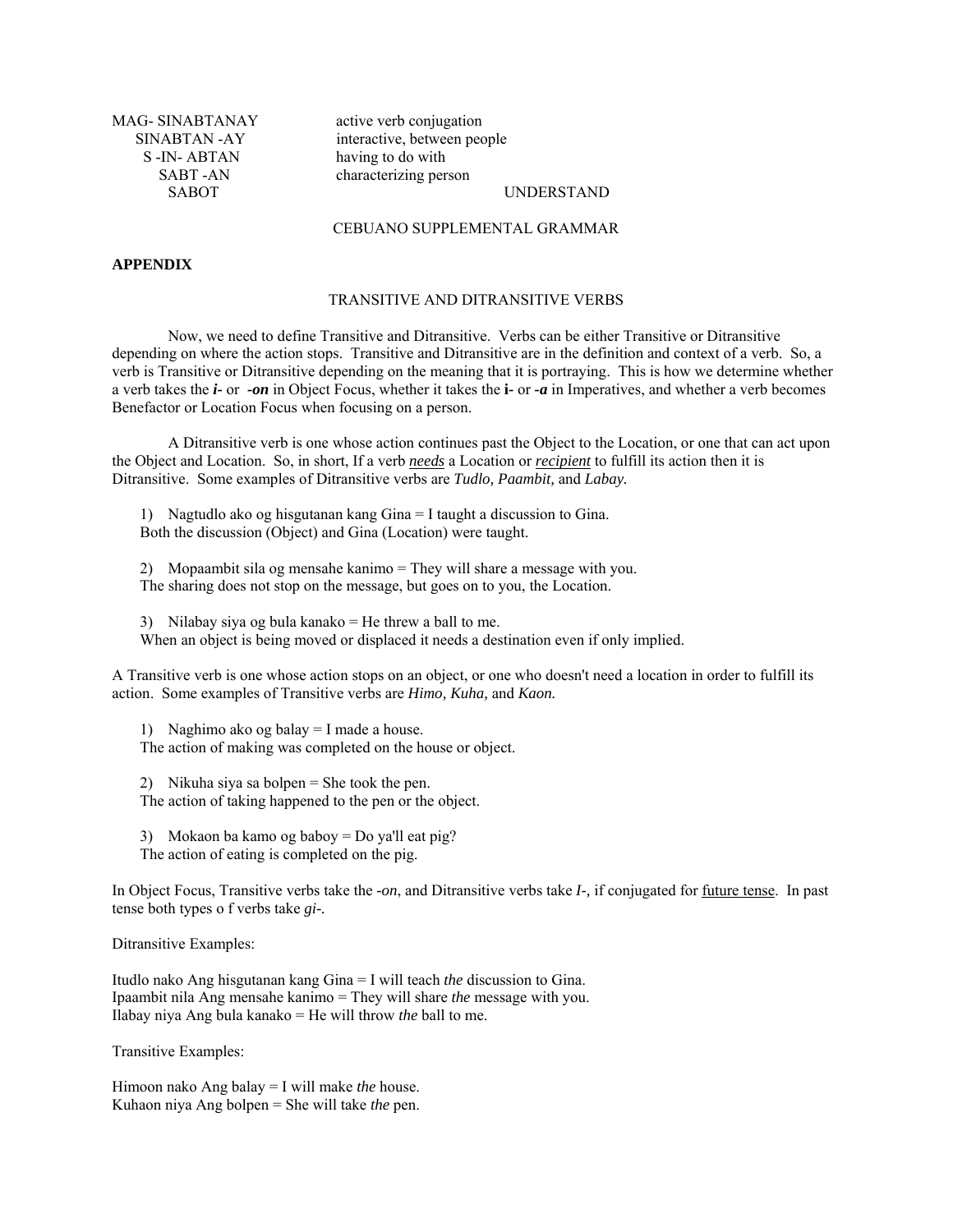Kan-on ba ninyo Ang baboy = Will ya'll eat *the* pig?

Note: You will notice that when the focus of the examples was changed from Actor focus to Object focus, the objects in the examples were no longer non-specific, *a message or a pen,* but became specific, *the message and the pen.* This automatically happens when you choose a focus because you can't focus on anything that is non-specific. *Ang,* the focus marker, is always specific and is equivalent to the English article, *the.*

## CEBUANO SUPPLEMENTAL GRAMMAR

# VERB AFFIX CHART

|                 | <b>ACTOR FOCUS</b> | <b>OBJECT FOCUS</b> | <b>LOCATION FOCUS</b> |
|-----------------|--------------------|---------------------|-----------------------|
| <b>FUTURE:</b>  | MO-<br>MAG-        | $I-, -ON$           | -AN                   |
|                 | MAKA-              | MA-                 | $MA$ - root $-AN$     |
| <b>PRESENT:</b> | NAG-               | GI-                 | $GI$ -root-AN         |
| PAST:           | MI, NI             | GI-                 | $GI$ -root-AN         |
|                 | NAKA-              | NA-                 | $NA$ - root $-AN$     |
| <b>IMPER:</b>   | PAG-               | i-root, root-a      | root-i                |

#### **DITRANSITIVE VS TRANSITIVE VERBS**

 An ditransitive verb is one whose action continues past the Object to the Location, or one who can act upon the Object and Location. So, in short, If a verb *needs* a Location or *recipient* to fulfill its action then it is ditransitive; i.e. *tudlo, sulat, tabang* etc. A Transitive verb, on the other hand, is one whose action stops on an Object, or one who doesn't need a Location or recipient in order to fulfill its action; i.e. *buhat, palit, basa* etc.

 It is necessary to be able to distinguish between ditransitive and transitive verbs when dealing with passive sentences. In an Object focus sentence, which future affix is to be used depends on whether the verb in the sentence is ditransitive or transitive. Ditransitive verbs are conjugated with *i-,* while transitive verbs are conjugated with *-on.* Also, whether a sentence is Location focus or Benefactive focus depends on whether the verb in the sentence is ditransitive or transitive. If the verb is ditransitive then the sentence will be *Location Focus.* This simply means that the action is being done *to* someone. If the verb is transitive then the sentence will be *Benefactor Focus.* This simply means that the action is being done *for* someone.

#### **OBJECT VS LOCATION**

 In order to know which affix to use when using imperatives, it is necessary to understand the difference between an object and a location. We will review this just for clarity. An object in Cebuano is a part of speech that shows neither direction nor location. It is simply the *what* in the sentence. There is no implied purpose for acting on it other than to fulfill the action at hand. This may seem confusing at first, but with practice it becomes clear how to identify objects. A location on the other hand is the part of speech in Cebuano that shows *direction* or has reference to a *person.* Sometimes there will be an implied purpose for acting on the location. Another check would be to ask if the part of speech being discussed in the sentence is actually what is being done by the verb (object), or if something else is being done by the verb to it (location). An example of this would be: *I taught him.* Is he what was taught, or was something else actually taught to him? In this example, the him would actually be the location since he was taught something...maybe a discussion?

## CEBUANO SUPPLEMENTAL GRAMMAR

## **BREAK DOWN OF AFFIXES**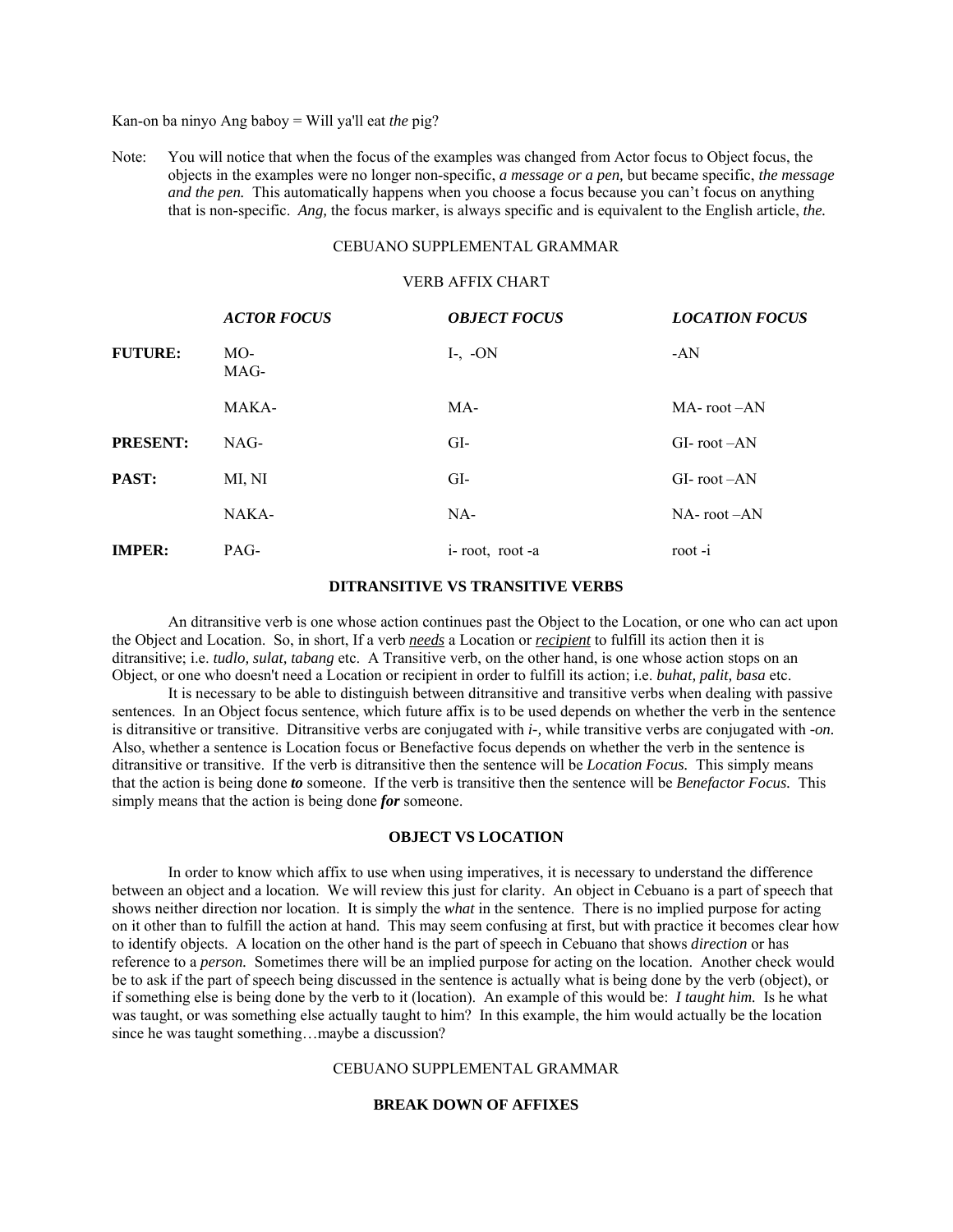# **ACTOR FOCUS:**

| $Mo-$               | $\bf{1)}$ | absolute future, will happen sometime in the future but does not have to have a specific time<br>attached                                    |
|---------------------|-----------|----------------------------------------------------------------------------------------------------------------------------------------------|
|                     | 2)        | used for future actions that are planned.                                                                                                    |
|                     | 3)        | used for habitual actions.                                                                                                                   |
| $\mathbf{Mag}\!-\!$ | 1)        | interactive events where more than one person is involved in the action.                                                                     |
|                     | 2)<br>3)  | future events that are progressive, do not start and finish at the same time.<br>immediate future, about to happen                           |
| <b>Maka--</b>       | 1)<br>2)  | future ability, it is possible for the action to happen, or you are able to perform it.<br>accidental action, was not planned or intentional |
| $Nag-$              | 1)        | present action, something that is happening right now, or is not yet finished.                                                               |
|                     | 2)        | past action, something that was started and just finished.                                                                                   |
|                     | 3)        | interactive events where more than one person is involved in the action.                                                                     |
| Ni /Mi-             | 1)        | absolute past, has happened or is completely finished.                                                                                       |
|                     | 2)        | action that was started and completed at the same time.                                                                                      |
|                     | 3)        | used in narrations                                                                                                                           |
| Naka--              | 1)        | past ability, was possible for action to happen, or you were able to perform it.                                                             |
|                     | 2)        | accidental action, was not plan or intentional                                                                                               |

# **OBJECT FOCUS:**

| $I -$           | $\bf{1}$<br>2)<br>3) | future conjugation which takes the place of both <i>mo</i> and <i>mag</i> of active voice.<br>used on verbs that <i>need</i> a Location or recipient to <i>fulfill</i> their action. (ditransitive)<br>used for displacement or transfer of the object. |
|-----------------|----------------------|---------------------------------------------------------------------------------------------------------------------------------------------------------------------------------------------------------------------------------------------------------|
| -on--<br>-hon-- | 1)<br>2)<br>3)       | future conjugation which takes the place of both <i>mo</i> and <i>mag</i> of active voice.<br>used on verbs that complete their action on the object. (transitive)<br>same as -on, but used on verbs that end in a soft vowel.                          |
| $Ma-$           | $\bf{1}$<br>2)<br>3) | future conjugation which takes the place of <i>maka</i> in active voice.<br>future ability, it is possible for the action to happen, or you are able to perform it.<br>accidental action, was not planned or intentional.                               |
| $Gi-$           | $\bf{1}$<br>2)       | non-future conjugation which takes the place of $ni/mi$ and nag of active voice.<br>used for both present and past action since there is no distinction in passive voice.                                                                               |
| $Na-$           | 1)<br>2)<br>3)       | past conjugation which takes the place of <i>naka</i> in active voice.<br>past ability, was possible for action to happen, or you were able to perform it.<br>accidental action, was not planned or intentional.                                        |

# CEBUANO SUPPLEMENTAL GRAMMAR

# **LOCATION FOCUS:**

| $-an-$<br>-han-- | 2) | future conjugation which takes the place of both <i>mo</i> and <i>mag</i> of active voice.<br>used when the focus is the location or recipient of the action.<br>same as <i>-an</i> , but used on verbs that end in a soft vowel. |
|------------------|----|-----------------------------------------------------------------------------------------------------------------------------------------------------------------------------------------------------------------------------------|
| Ma- -an          | 2) | future conjugation which takes the place of <i>maka</i> in active voice.<br>future ability, it is possible for the action to happen, or you are able to perform it.                                                               |